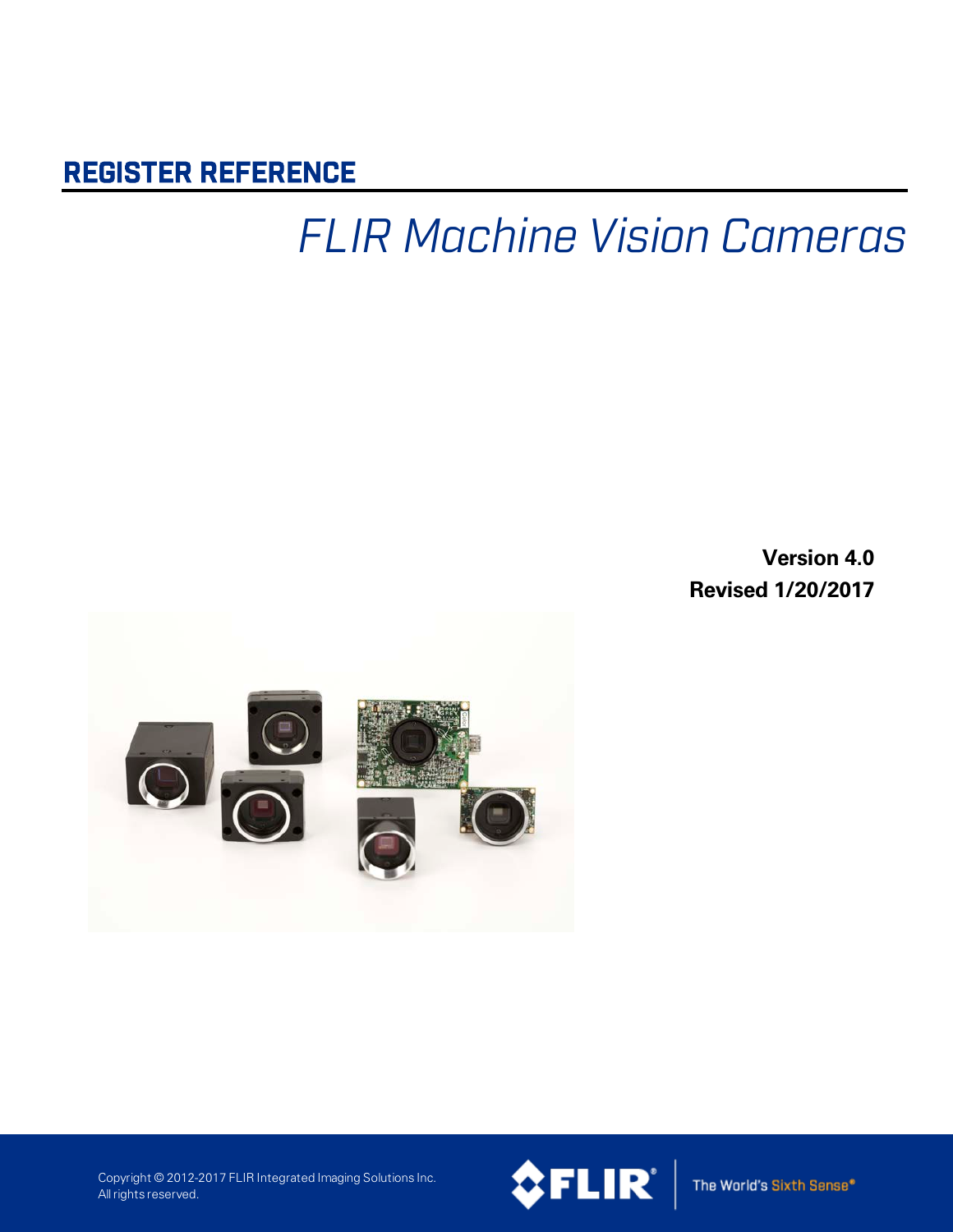### **FCC Compliance**

This device complies with Part 15 of the FCC rules. Operation is subject to the following two conditions: (1) This device may not cause harmful interference, and (2) this device must accept any interference received, including interference that may cause undesirable operation.

### **Korean EMC Certification**

The KCC symbol indicates that this product complies with Korea's Electrical Communication Basic Law regarding EMC testing for electromagnetic interference (EMI) and susceptibility (EMS).

### **Hardware Warranty**

The warranty for your camera is in the camera's Technical Reference. For detailed information on how to repair or replace your camera, please see the terms and [conditions](http://www.ptgrey.com/Corporate/conditions-of-use) on our website.

### **WEEE**

The symbol indicates that this product may not be treated as household waste. Please ensure this product is properly disposed as inappropriate waste handling of this product may cause potential hazards to the environment and human health. For more detailed information about recycling of this product, please contact us.



### **Trademarks**

Names and marks appearing on the products herein are either registered trademarks or trademarks of FLIR Systems, Inc. and/or its subsidiaries.

### **Licensing**

To view the licenses of open source packages used in this product please see What open source [packages](http://www.ptgrey.com/KB/11069) does [firmware](http://www.ptgrey.com/KB/11069) use?

FLIR Machine Vision Camera Register Reference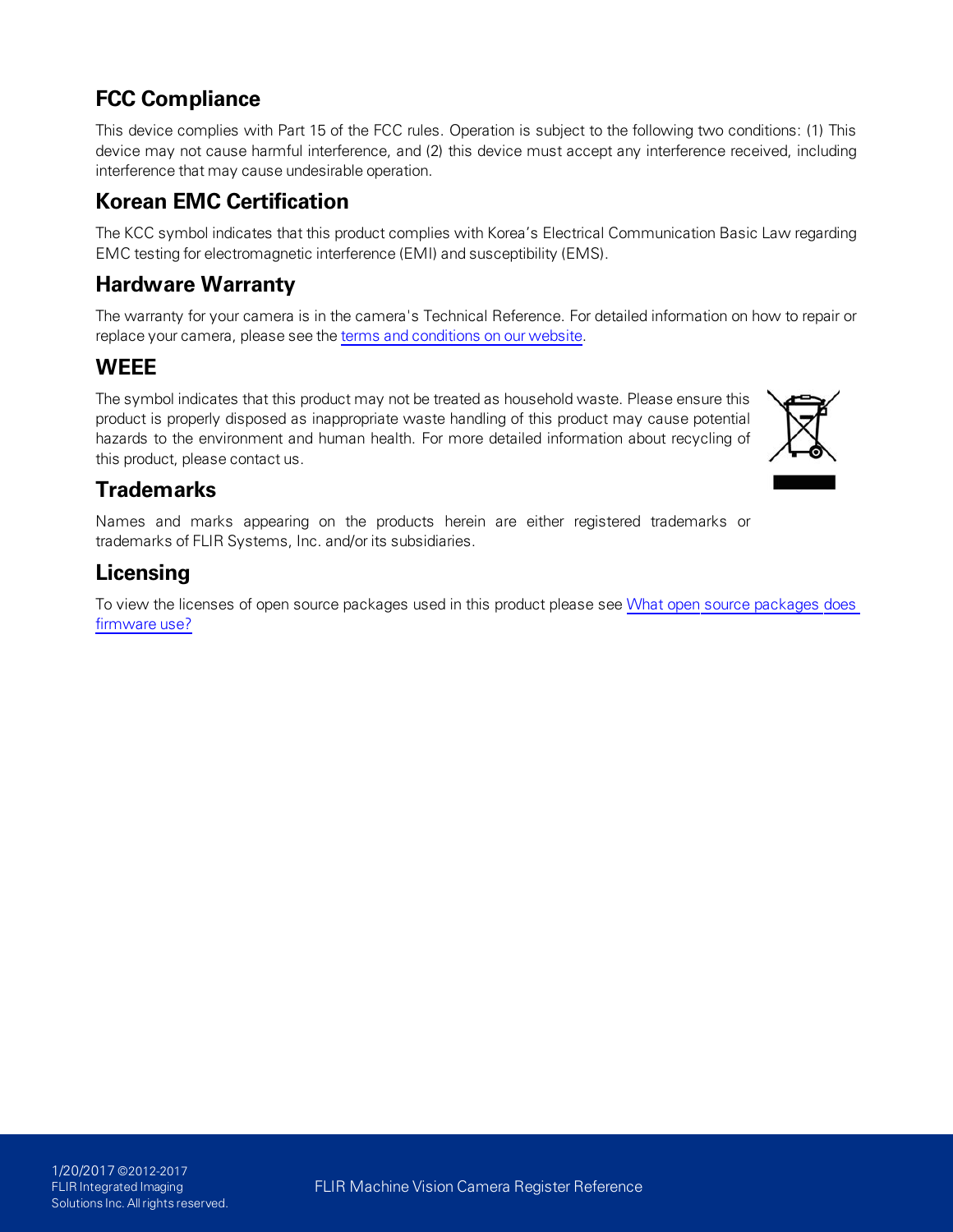<span id="page-2-0"></span>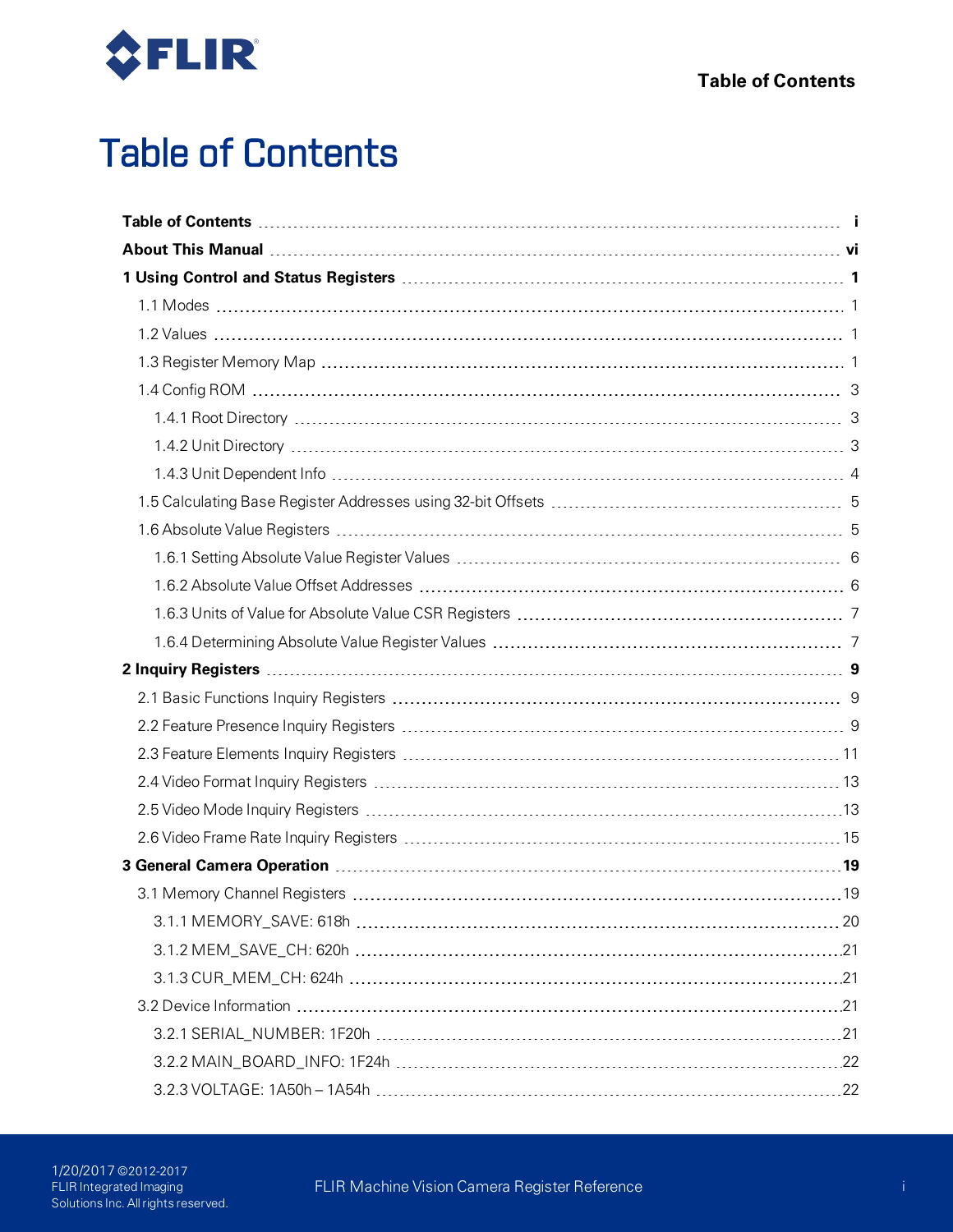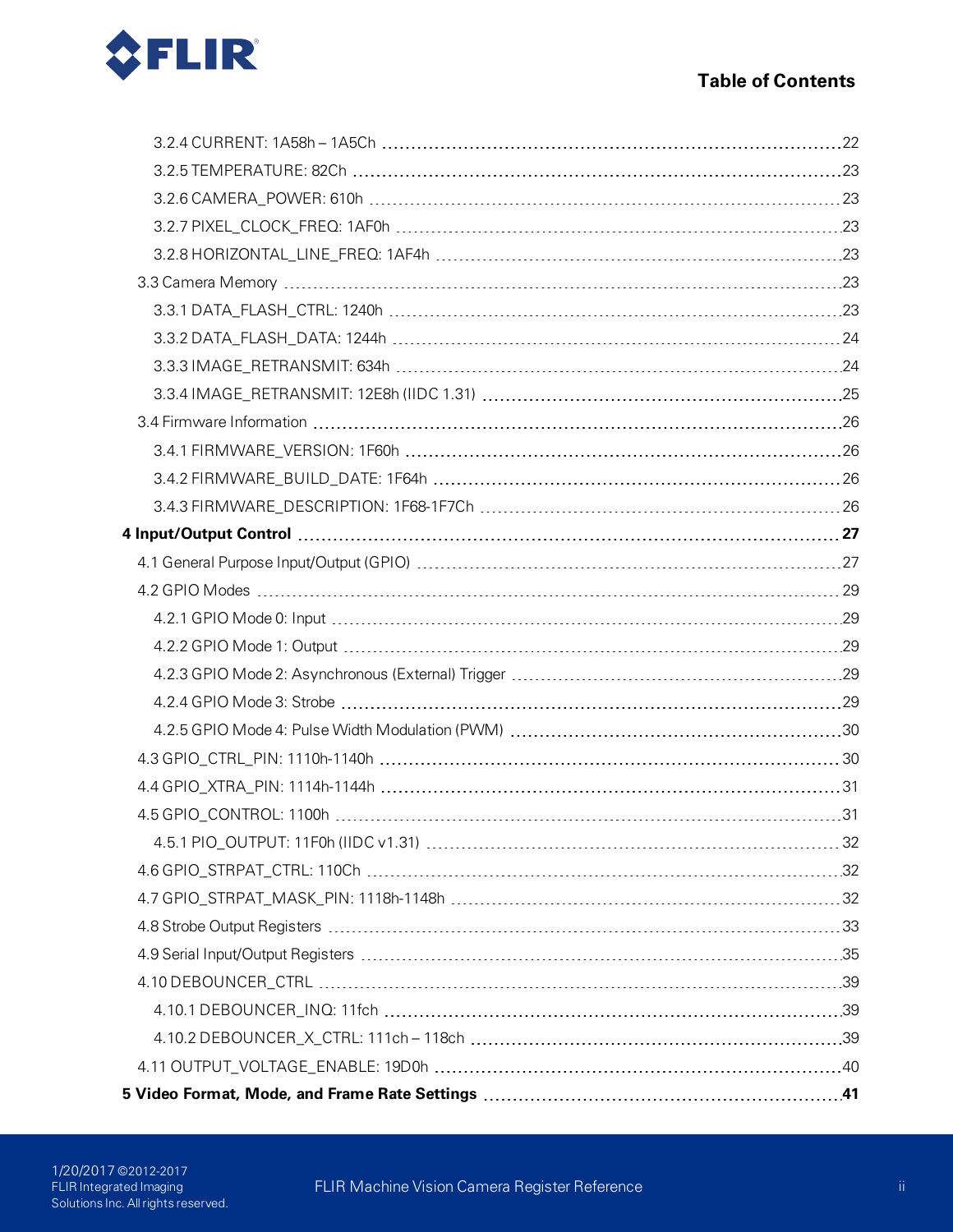

| 5.6.3 PACKET_PARA_INQ, BYTE_PER_PACKET, and PACKET_PER_FRAME 45 |  |
|-----------------------------------------------------------------|--|
|                                                                 |  |
|                                                                 |  |
|                                                                 |  |
|                                                                 |  |
|                                                                 |  |
|                                                                 |  |
|                                                                 |  |
|                                                                 |  |
|                                                                 |  |
|                                                                 |  |
|                                                                 |  |
|                                                                 |  |
|                                                                 |  |
|                                                                 |  |
|                                                                 |  |
|                                                                 |  |
|                                                                 |  |
|                                                                 |  |
|                                                                 |  |
|                                                                 |  |
|                                                                 |  |
|                                                                 |  |
|                                                                 |  |
|                                                                 |  |
|                                                                 |  |
|                                                                 |  |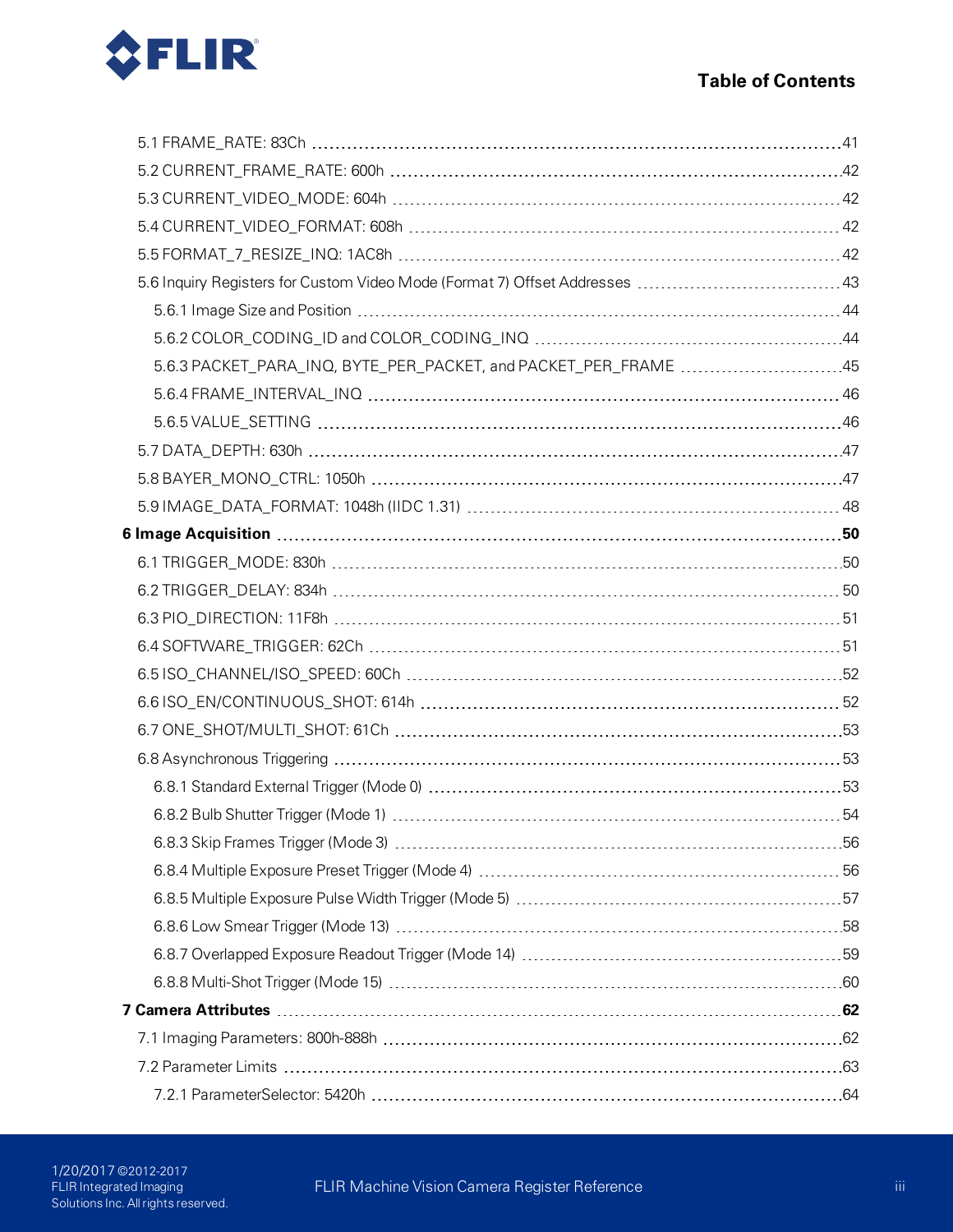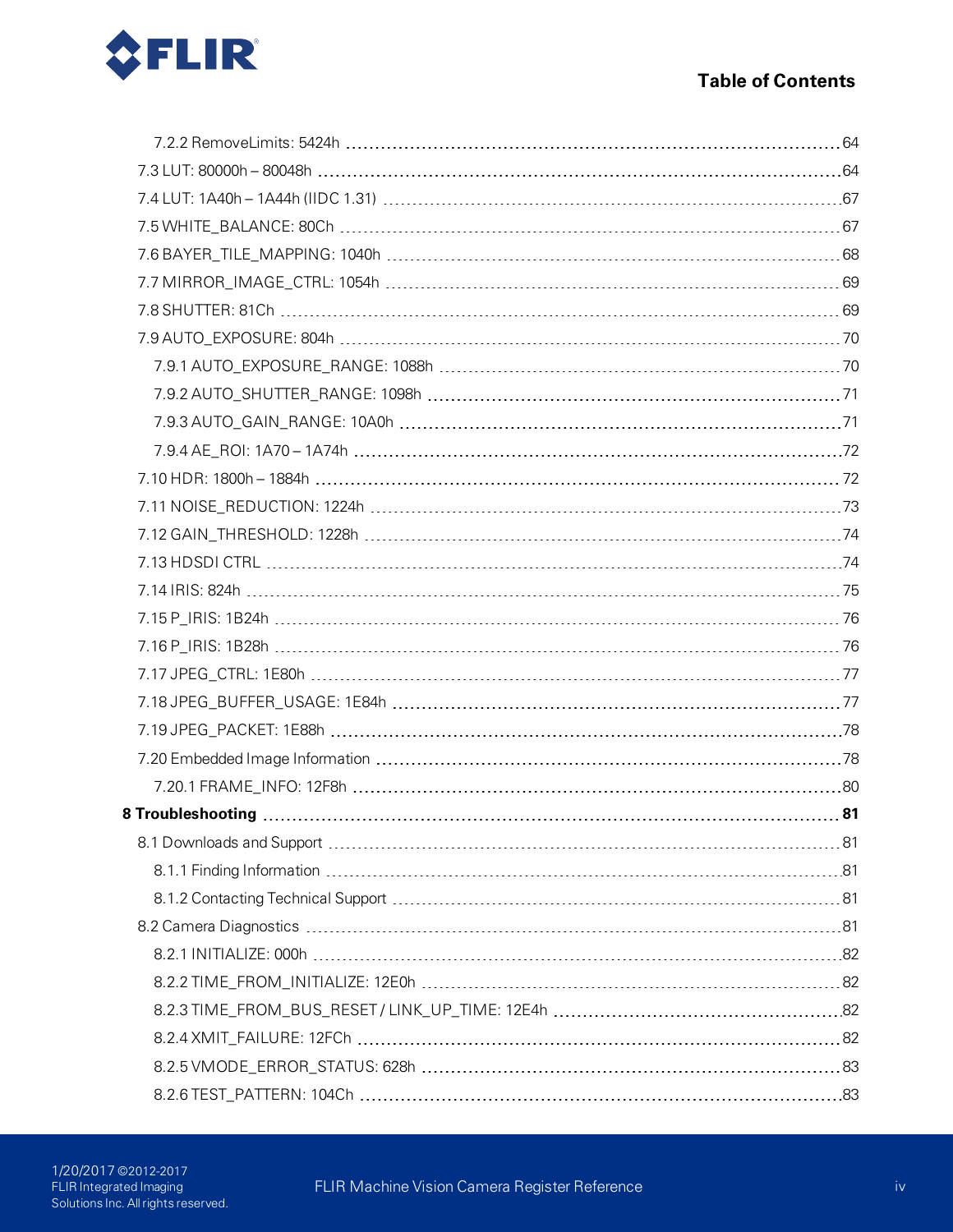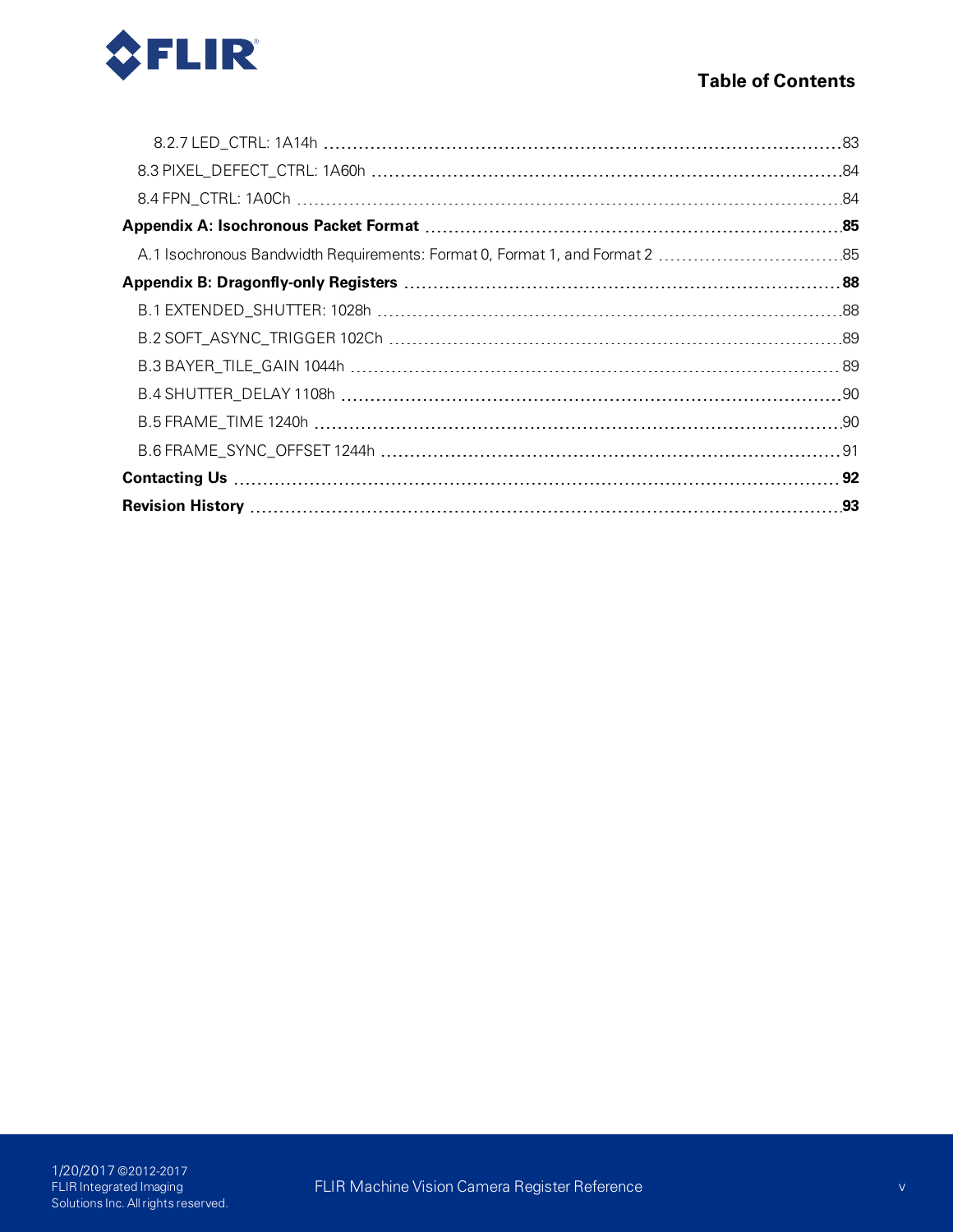

## <span id="page-7-0"></span>About This Manual

The FLIR Machine Vision Camera Register Reference documents the registers used to control all FLIR machine vision imaging products and select stereo vision products.

**Not all registers are used by all cameras.** This document should be used in conjunction with the cameraspecific *Technical Reference* or *Getting Started Manual* to determine the full functionality offered by each camera system.

Our camera systems are complex and dynamic – if any errors or omissions are found during experimentation, please contact us using our [support](http://www.ptgrey.com/support/ticket) web form. This document is subject to change without notice.

## Where to Find Information

| <b>Chapter</b>                                     | <b>What You Will Find</b>                                                                                                                                           |  |  |
|----------------------------------------------------|---------------------------------------------------------------------------------------------------------------------------------------------------------------------|--|--|
| 1. Using Registers                                 | General Register Information (page 1)<br>Calculating Register Addresses (page 5)<br>Absolute Value Registers (page 5)                                               |  |  |
| 2. Inquiry Registers                               | Basic Functions (page 9)<br>Feature Presence (page 9)<br>Feature Elements (page 11)<br>Video Format (page 13)<br>Video Mode (page 13)<br>Video Frame Rate (page 15) |  |  |
| 3. General Camera Operation                        | Memory Channels (page 19)<br>Device Information (page 21)<br>Camera Memory (page 23)<br>Firmware Information (page 26)                                              |  |  |
| 4. Input/Output Control                            | GPIO Modes (page 29) and Pins (page 30)<br>Strobe Registers (page 32)<br>SIO Registers (page 35)<br>Debouncer (page 39)                                             |  |  |
| 5. Video Formats, Modes, and<br><b>Frame Rates</b> | Video Format and Mode CSRs (page 41)<br>Inquiry Registers for Format 7 (page 43)                                                                                    |  |  |
| 6. Image Acquisition and<br>Transmission           | General acquisition registers (page 50)<br>Trigger Modes (page 53)                                                                                                  |  |  |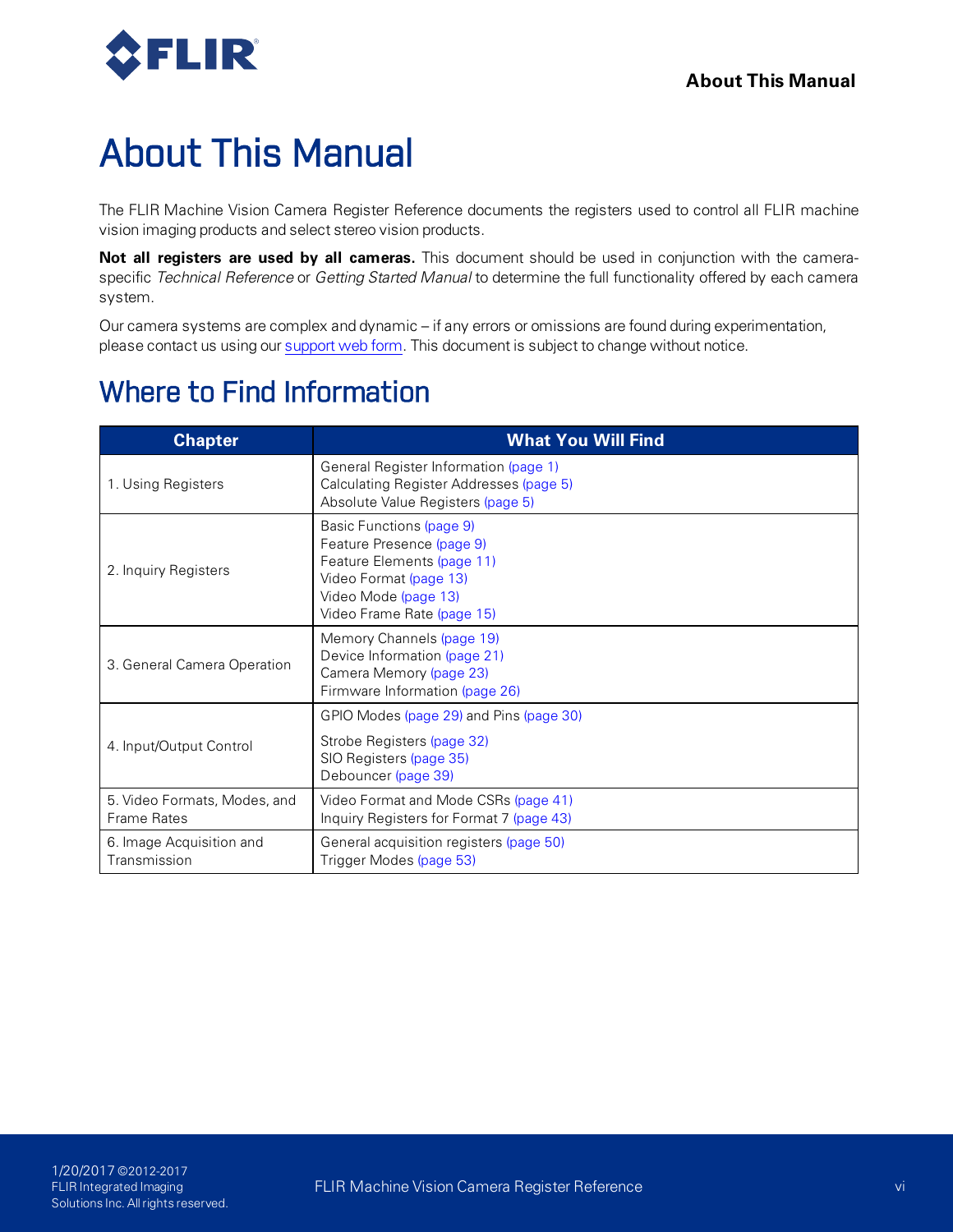### **About This Manual**



| <b>Chapter</b>          | <b>What You Will Find</b>                                                                             |  |  |
|-------------------------|-------------------------------------------------------------------------------------------------------|--|--|
|                         | Imaging Parameters (including Brightness, Sharpness, Hue, Saturation, Gamma,<br>Gain, Iris) (page 62) |  |  |
|                         | Lookup Table (page 64)                                                                                |  |  |
|                         | White Balance (page 67)                                                                               |  |  |
|                         | Bayer Color Processing (page 68)                                                                      |  |  |
| 7. Image Parameters and | Image Flip/Mirror (page 69)                                                                           |  |  |
| Control                 | Shutter (page 69)<br>Auto Exposure (page 70)                                                          |  |  |
|                         | High Dynamic Range (page 72)                                                                          |  |  |
|                         | Noise Reduction (page 73)<br>Zoom/Stretch (page 74)<br>Embedded Image Information (page 78)           |  |  |
| 8. Troubleshooting      | Support (page 81)<br>Camera Diagnostics (page 81)                                                     |  |  |
| Appendix                | Isochronous Packet Format (FireWire only) (page 85)                                                   |  |  |
| Appendix                | Dragonfly only Registers (page 88)                                                                    |  |  |
| Contacting FLIR         | How to reach us. (page 92)                                                                            |  |  |

## Document Conventions

This manual uses the following to provide you with additional information:

**Note:** A note that contains information that is distinct from the main body of text. For example, drawing attention to a difference between models; or a reminder of a limitation.

**Warning!** A note that contains a warning to proceed with caution and care, or to indicate that the information is meant for an advanced user. For example, indicating that an action may void the camera's warranty or cause damage to the camera or other equipment.

Code is presented in a grey box with Courier font.

If further information can be found in our Knowledge Base, a list of articles is provided.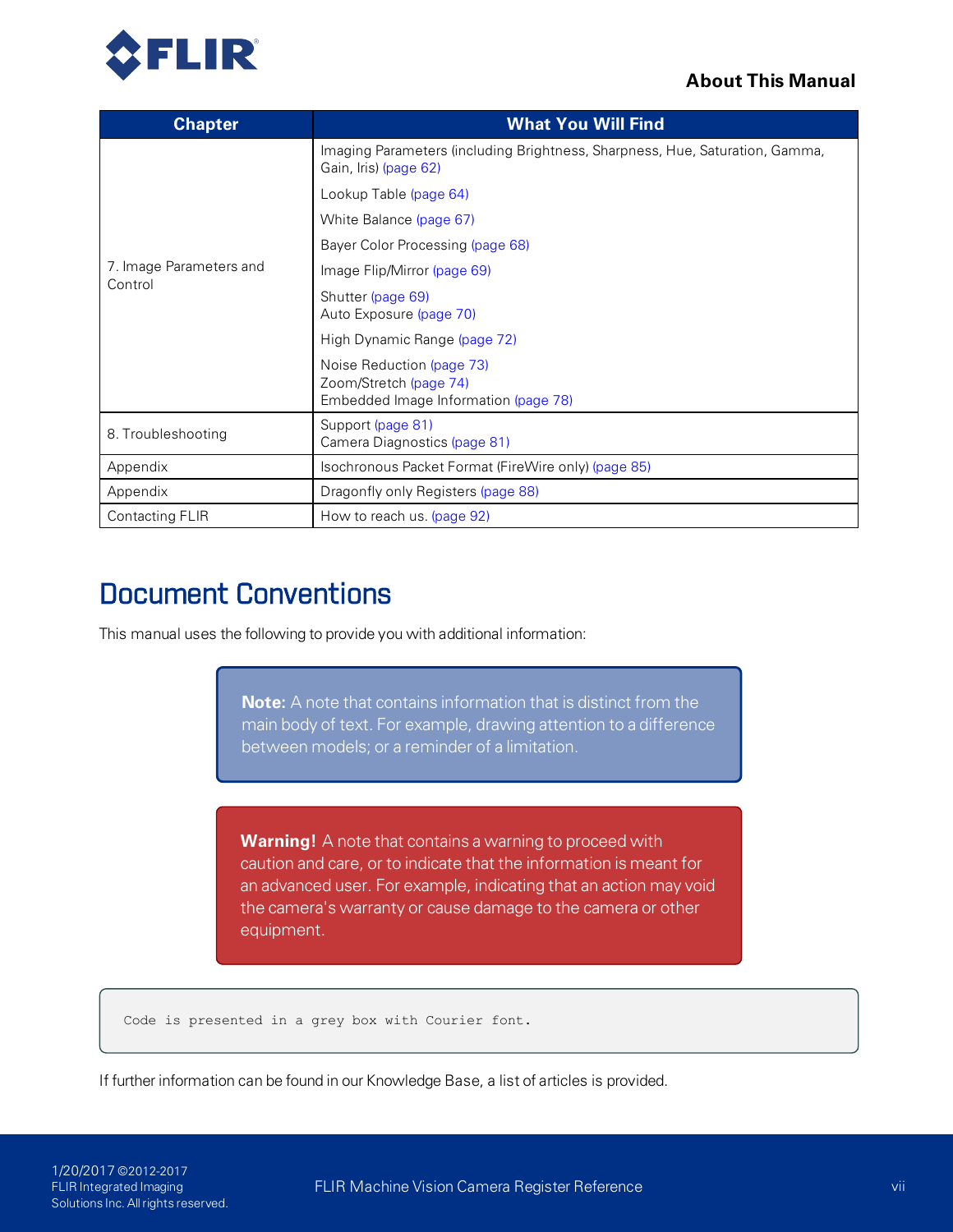

### **Related Knowledge Base Articles**

| <b>Title</b> | <b>Article</b>                                            |
|--------------|-----------------------------------------------------------|
|              | Title of the Article   Link to the article on the website |

If there are further resources available, a link is provided either to an external website, or to the SDK.

**Related Resources**

| <b>Title</b>                                 | 'l ink |
|----------------------------------------------|--------|
| Title of the resource   Link to the resource |        |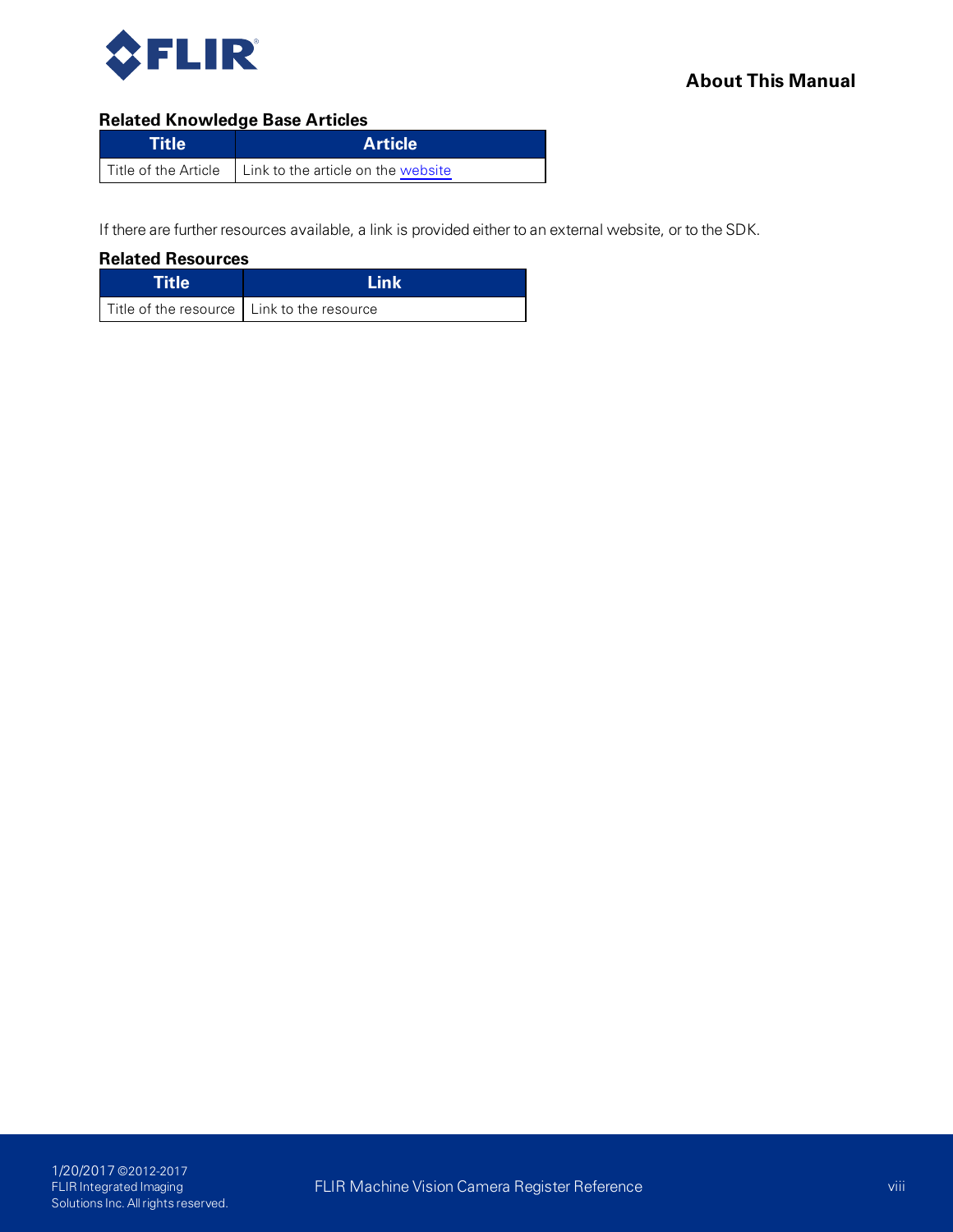<span id="page-10-0"></span>

The user can monitor or control each feature of the camera through the control and status registers (CSRs) programmed into the camera firmware. These registers conform to the IIDC v1.32 standard (except where noted). *Format* tables for each 32-bit register are presented to describe the purpose of each bit that comprises the register. Bit 0 is always the most significant bit of the register value.

Register offsets and values are generally referred to in their hexadecimal forms, represented by either a '0x' before the number or 'h' after the number, e.g. the decimal number 255 can be represented as 0xFF or FFh.

<span id="page-10-1"></span>The controllable fields of most registers are *Mode* and *Value*.

## 1.1 Modes

Each CSR has three bits for mode control, ON\_OFF, One\_Push and A\_M\_Mode (Auto/Manual mode). Each feature can have four states corresponding to the combination of mode control bits.

**Note:** Not all features implement all modes.

| <b>One Push</b> | ON OFF | A M Mode   | <b>State</b>                                                                                                |
|-----------------|--------|------------|-------------------------------------------------------------------------------------------------------------|
| N/A<br>0        | N/A    | Off state. |                                                                                                             |
|                 |        |            | Feature will be fixed value state and uncontrollable.                                                       |
| N/A             |        |            | Auto control state.                                                                                         |
|                 |        |            | Camera controls feature by itself continuously.                                                             |
| 0               |        |            | Manual control state.                                                                                       |
|                 |        | O          | User can control feature by writing value to the value field.                                               |
|                 |        |            | <b>One-Push action.</b>                                                                                     |
| (Self clear)    |        | O          | Camera controls feature by itself only once and returns to the<br>Manual control state with adjusted value. |

| Table 1.1: CSR Mode Control Descriptions |  |  |
|------------------------------------------|--|--|
|------------------------------------------|--|--|

## <span id="page-10-2"></span>1.2 Values

<span id="page-10-3"></span>If the *Presence\_Inq* bit of the register is one, the *value* field is valid and can be used for controlling the feature. The user can write control values to the *value* field only in the **Manual control state**. In the other states, the user can only read the *value*. The camera always has to show the real setting value at the *value* field if *Presence\_Inq* is one.

## 1.3 Register Memory Map

The camera uses a 64-bit fixed addressing model. The upper 10 bits show the Bus ID, and the next six bits show the Node ID. The next 20 bits must be 1 (FFFF Fh).

1/20/2017 ©2012-2017 FLIR Integrated Imaging Solutions Inc. All rights reserved.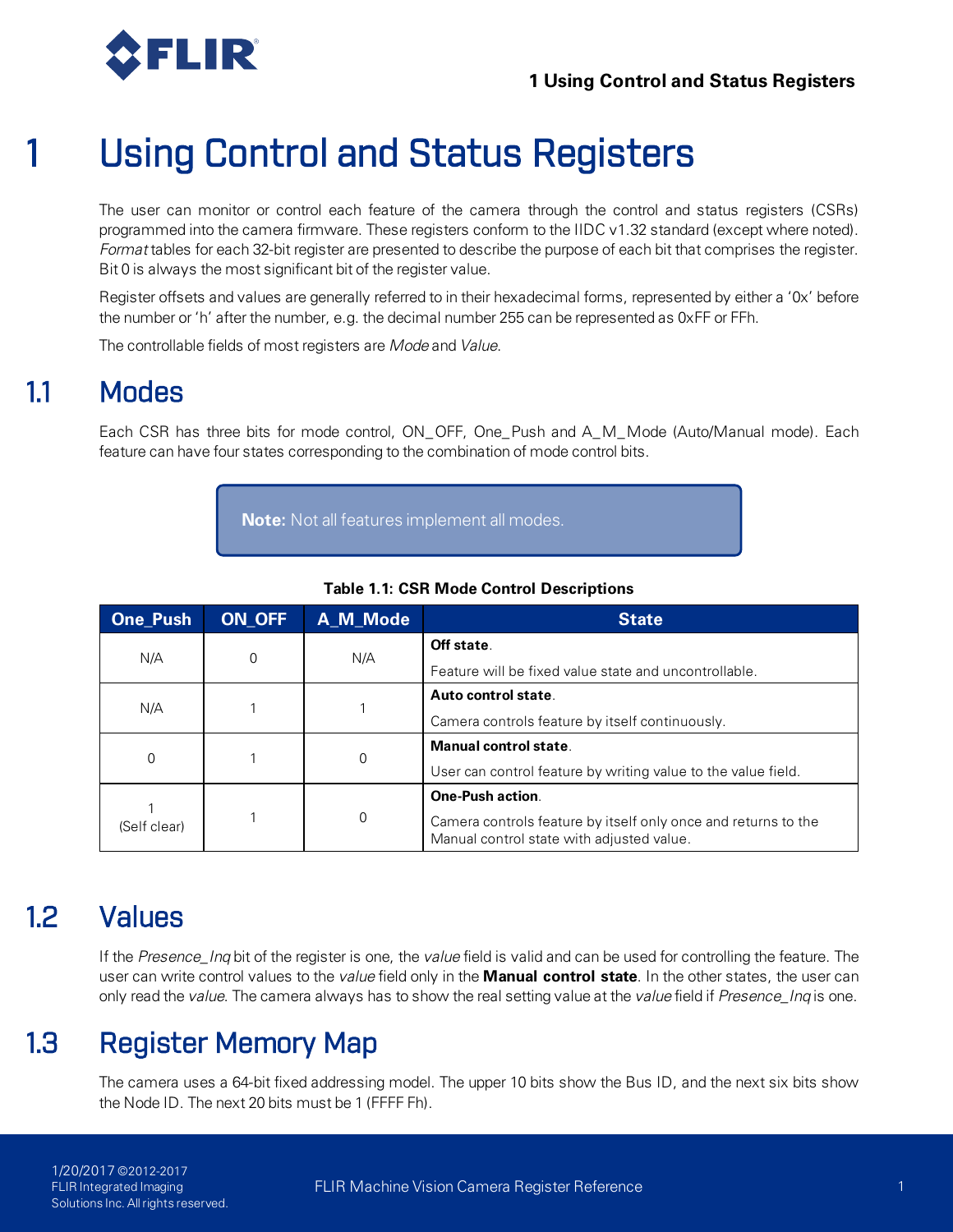

| <b>Address</b>                                                                      | <b>Register Name</b>                                      | <b>Description</b>                                     |  |  |
|-------------------------------------------------------------------------------------|-----------------------------------------------------------|--------------------------------------------------------|--|--|
| FFFF F000 0000h                                                                     | Base address                                              |                                                        |  |  |
| FFFF F000 0400h                                                                     | Config ROM                                                |                                                        |  |  |
| FFFF F0F0 0000h                                                                     | Base address for all camera control command registers     |                                                        |  |  |
| The following register addresses are offset from the base address, FFFF F0F0 0000h. |                                                           |                                                        |  |  |
| 000h                                                                                | <b>INITIALIZE</b>                                         | Camera initialize register                             |  |  |
| 100h                                                                                | V_FORMAT_INQ                                              | Inquiry register for video format                      |  |  |
| 180h                                                                                | V_MODE_INQ_X                                              | Inquiry register for video mode                        |  |  |
| 200h                                                                                | V_RATE_INQ_y_X<br>Inquiry register for video frame rate   |                                                        |  |  |
| 300h                                                                                | Reserved                                                  |                                                        |  |  |
|                                                                                     | BASIC_FUNC_INQ                                            |                                                        |  |  |
| 400h                                                                                | FEATURE_HI_INQ                                            | Inquiry register for feature presence                  |  |  |
|                                                                                     | FEATURE_LO_INQ                                            |                                                        |  |  |
| 500h                                                                                | Feature_Name_INQ<br>Inquiry register for feature elements |                                                        |  |  |
| 600h                                                                                |                                                           | Status and control register for camera                 |  |  |
| 640h                                                                                | CAM_STA_CTRL                                              | Feature control error status register                  |  |  |
| 700h                                                                                | ABS_CSR_HI_INQ_x                                          | Inquiry register for Absolute value CSR offset address |  |  |
| 800h                                                                                | Feature_Name                                              | Status and control register for feature                |  |  |

The FlyCapture® API library has function calls to get and set camera register values. These function calls automatically take into account the base address. For example, to get the 32-bit value of the SHUTTER register at 0xFFFF F0F0 081C:

FlyCapture v1.x:

```
flycaptureGetCameraRegister(context, 0x81C, &ulValue);
flycaptureSetCameraRegister(context, 0x81C, ulValue);
```
FlyCapture v2.x (assuming a camera object named cam):

```
cam.ReadRegister(0x81C, &regVal);
cam.WriteRegister(0x81C, regVal, broadcast=false);
```
Broadcast is only available for FlyCapture2 and FireWire cameras. FireWire has the ability to write to multiple cameras at the same time.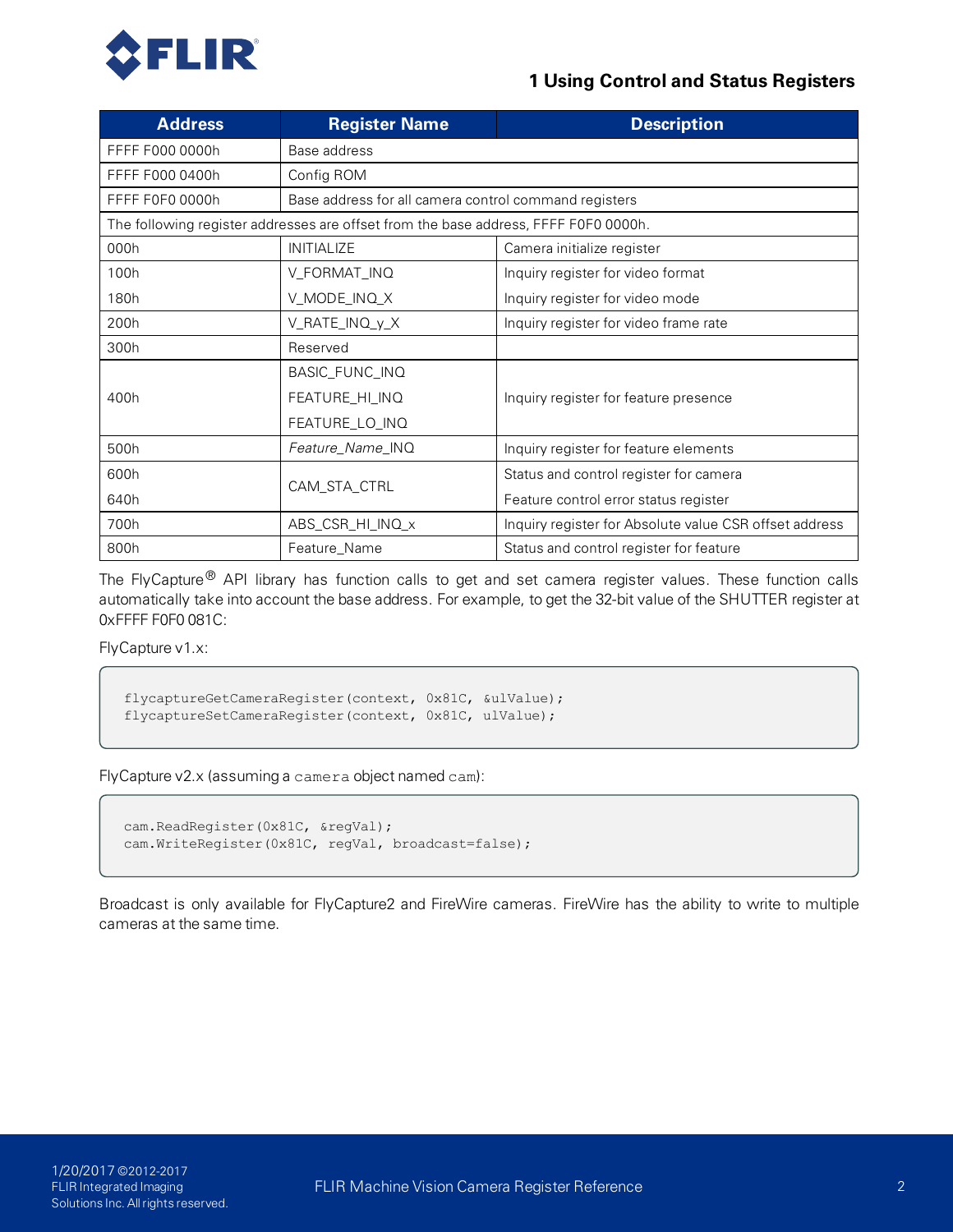<span id="page-12-0"></span>

## 1.4 Config ROM

## 1.4.1 Root Directory

<span id="page-12-1"></span>

|                | <b>Offset</b> | <b>Bit</b> | <b>Description</b>        |
|----------------|---------------|------------|---------------------------|
|                |               | $[0-7]$    | 04h                       |
|                | 400h          | $[8-15]$   | crc_length                |
|                |               | $[16-31]$  | rom_crc_value             |
|                |               | $[0-7]$    | 31h                       |
|                | 404h          | $[8-15]$   | 33h                       |
|                |               | $[16-23]$  | 39h                       |
|                |               | $[24-31]$  | 34h                       |
|                |               | $[0-3]$    | 0010 (binary)             |
| Bus Info Block |               | $[4-7]$    | Reserved                  |
|                |               | $[8-15]$   | FFh                       |
|                | 408h          | $[16-19]$  | max_rec                   |
|                |               | [20]       | Reserved                  |
|                |               | $[21-23]$  | mxrom                     |
|                |               | $[24-31]$  | chip_id_hi                |
|                | 40Ch          | $[0-23]$   | node_vendor_id            |
|                |               | $[24-31]$  | chip_id_hi                |
|                | 410h          | $[0-31]$   | chip_id_lo                |
|                | 414h          | $[0-15]$   | 0004h                     |
|                |               | $[16-31]$  | CRC                       |
|                | 418h          | $[0-7]$    | 03h                       |
|                |               | $[8-31]$   | module_vendor_id          |
|                |               | $[0-7]$    | 0Ch                       |
| Root Directory | 41Ch          | $[8-15]$   | Reserved                  |
|                |               | $[16-31]$  | 1000001111000000 (binary) |
|                |               | $[0-7]$    | 8Dh                       |
|                | 420h          | $[8-31]$   | indirect_offset           |
|                |               | $[0-7]$    | D1h                       |
|                | 424h          | $[8-31]$   | unit_directory_offset     |

## 1.4.2 Unit Directory

<span id="page-12-2"></span>

| <b>Offset</b> | <b>Bit</b> | <b>Description</b> |
|---------------|------------|--------------------|
|               | $[0-15]$   | 0003h              |
| 0000h         | $[16-31]$  | CRC                |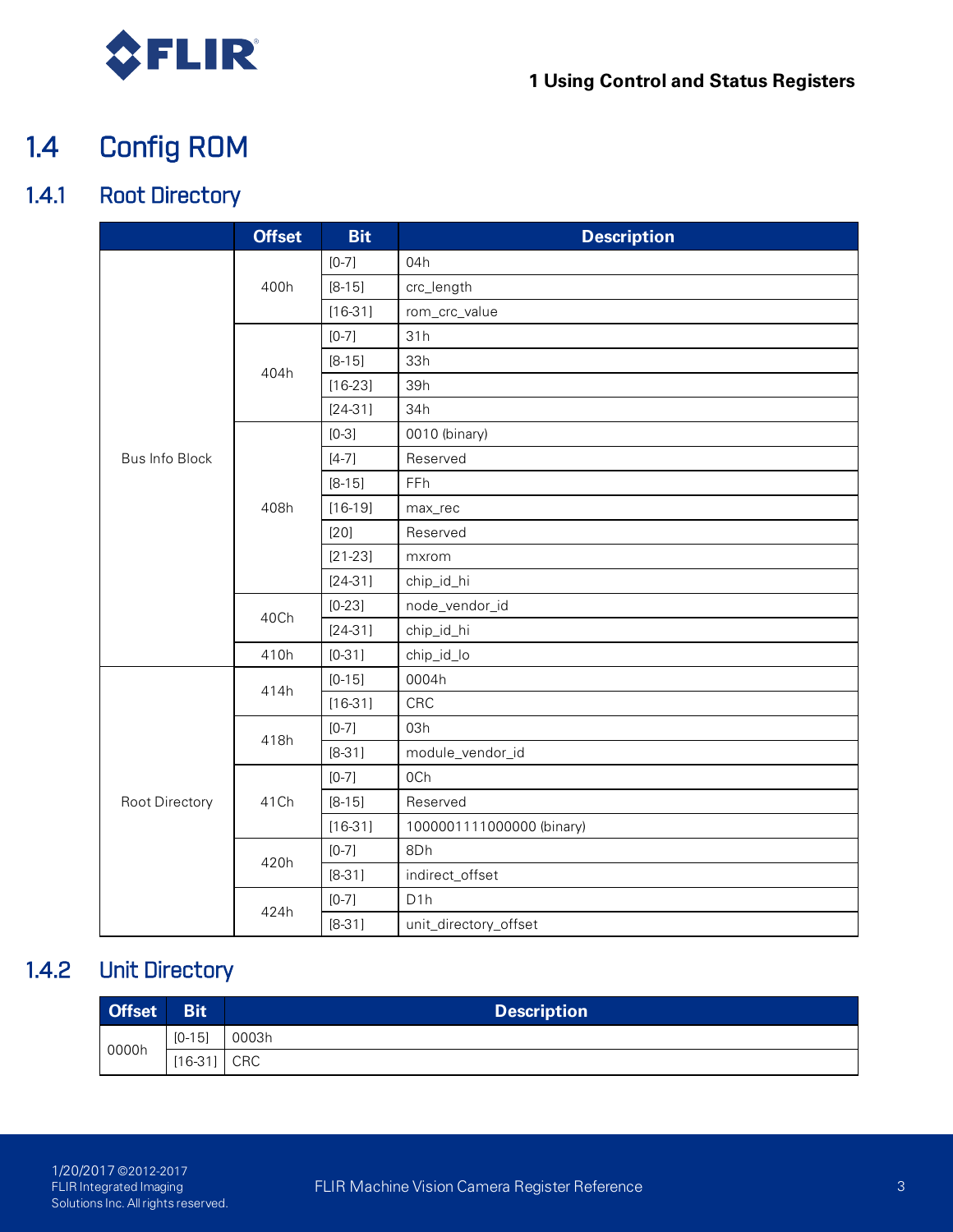

| <b>Offset</b> | <b>Bit</b> | <b>Description</b>              |
|---------------|------------|---------------------------------|
|               | $[0-7]$    | 12h                             |
| 0004h         | $[8-31]$   | unit_spec_ID (=0x00A02D)        |
| $[0-7]$       |            | 13h                             |
| 0008h         | $[8-31]$   | unit_sw_version (=0x000102)     |
|               | $[0-7]$    | D <sub>4</sub> h                |
| 000Ch         | $[8-31]$   | unit dependent directory offset |

## 1.4.3 Unit Dependent Info

<span id="page-13-0"></span>

| <b>Offset</b> | <b>Bit</b> | <b>Description</b>                                                                                                                                                                                    |  |  |  |  |
|---------------|------------|-------------------------------------------------------------------------------------------------------------------------------------------------------------------------------------------------------|--|--|--|--|
| 0000h         | $[0-15]$   | unit_dep_info_length                                                                                                                                                                                  |  |  |  |  |
|               | $[16-31]$  | <b>CRC</b>                                                                                                                                                                                            |  |  |  |  |
|               | $[0-7]$    | 40h                                                                                                                                                                                                   |  |  |  |  |
| 0004h         | $[8-31]$   | command_regs_base<br>32-bit offset from the base address of initial register space of the base address of the command<br>registers                                                                    |  |  |  |  |
|               | $[0-7]$    | 81h                                                                                                                                                                                                   |  |  |  |  |
| 0008h         | $[8-31]$   | vendor_name_leaf<br>The number of 32-bits from the address of the vendor_name_leaf entry to the address of the<br>vendor_name leaf containing an ASCII representation of the vendor name of this node |  |  |  |  |
|               | $[0-7]$    | 82h                                                                                                                                                                                                   |  |  |  |  |
| 000Ch         | $[8-31]$   | model_name_leaf<br>The number of 32-bits from the address of the model_name_leaf entry to the address of the<br>model_name leaf containing an ASCII representation of the model name of this node     |  |  |  |  |
|               | $[0-7]$    | 38h                                                                                                                                                                                                   |  |  |  |  |
| 0010h         | $[8-31]$   | unit_sub_sw_version<br>the sub version information of this unit                                                                                                                                       |  |  |  |  |
|               |            | unit_sub_sw_version = 0x000000h or unspecified for IIDC v1.30<br>unit_sub_sw_version = 0x000010h for IIDC v1.31<br>unit_sub_sw_version = 0x000020h for IIDC v1.32                                     |  |  |  |  |
|               | $[0-7]$    | 39h                                                                                                                                                                                                   |  |  |  |  |
| 0014h         | $[8-31]$   | Reserved                                                                                                                                                                                              |  |  |  |  |
| 0018h         | $[0-7]$    | 3Ah                                                                                                                                                                                                   |  |  |  |  |
|               | $[8-31]$   | Reserved                                                                                                                                                                                              |  |  |  |  |
| 001Ch         | $[0-7]$    | 3Bh                                                                                                                                                                                                   |  |  |  |  |
|               | $[8-31]$   | Reserved                                                                                                                                                                                              |  |  |  |  |
| 0020h         | $[0-7]$    | 3Ch                                                                                                                                                                                                   |  |  |  |  |
|               | $[8-31]$   | vendor_unique_info_0                                                                                                                                                                                  |  |  |  |  |
| 0024h         | $[0-7]$    | 3Dh                                                                                                                                                                                                   |  |  |  |  |
|               | $[8-31]$   | vendor_unique_info_1                                                                                                                                                                                  |  |  |  |  |
| 0028h         | $[0-7]$    | 3Eh                                                                                                                                                                                                   |  |  |  |  |
|               | $[8-31]$   | vendor_unique_info_2                                                                                                                                                                                  |  |  |  |  |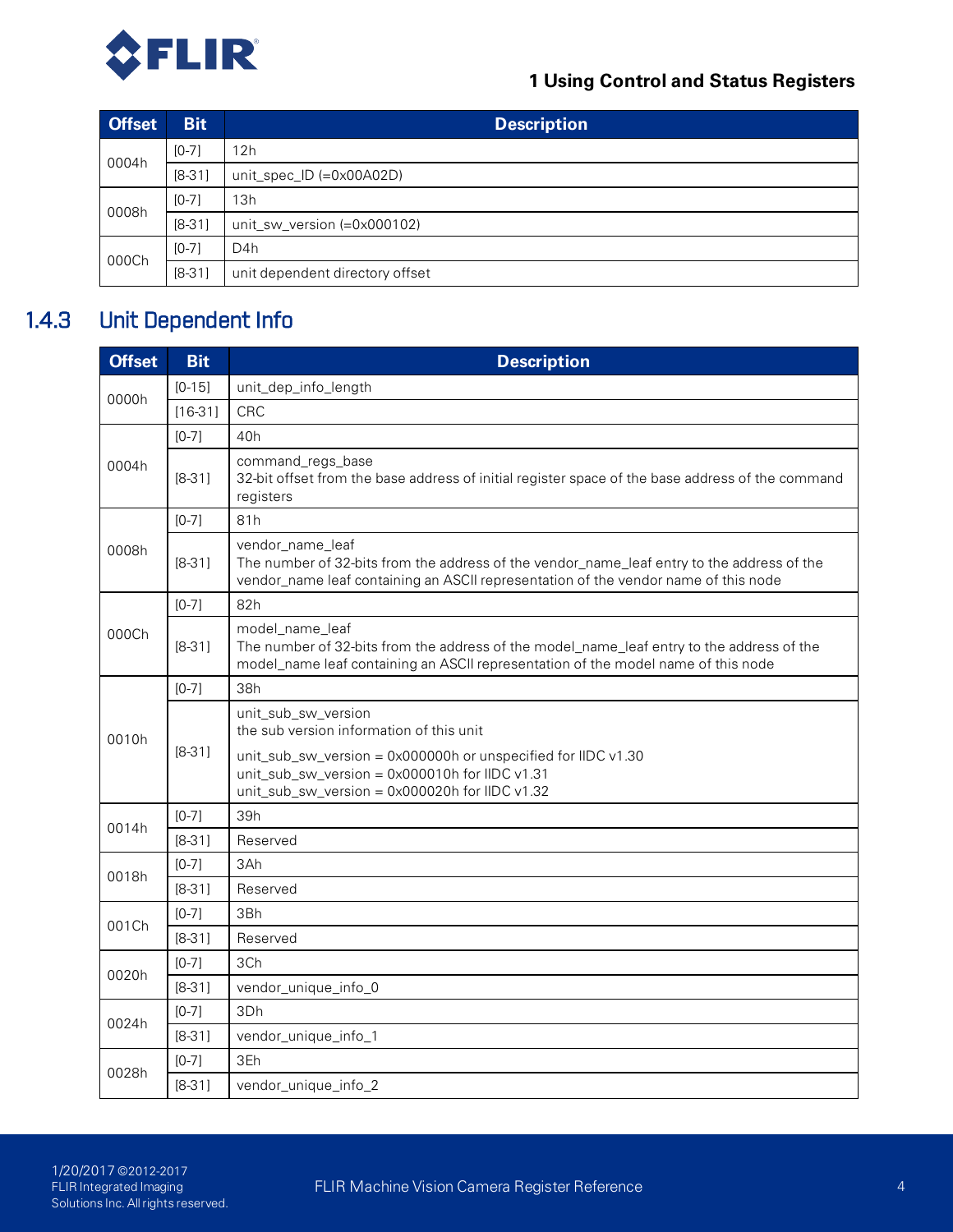

<span id="page-14-0"></span>

| <b>Offset</b> | <b>Bit</b> | <b>Description</b>   |
|---------------|------------|----------------------|
| 002Ch         | $[0-7]$    | 3Fh                  |
|               | $[8-31]$   | vendor_unique_info_3 |

## 1.5 Calculating Base Register Addresses using 32-bit Offsets

The addresses for many CSRs, such as those that provide control over absolute values, custom video modes, PIO, SIO and strobe output, can vary between cameras. In order to provide a common mechanism across camera models for determining the location of these CSRs relative to the base address, there are fixed locations for inquiry registers that contain offsets, or pointers, to the actual offsets.

**Note:** To calculate the base address for an offset CSR:

- 1. Query the offset inquiry register.
- 2. Multiple the value by 4. (The value is a 32-bit offset.)
- 3. Remove the 0xF prefix from the result. (i.e., F70000h becomes 70000h)

For example, the Absolute Value CSRs provide minimum, maximum and current real-world values for camera properties such as gain, shutter, etc., as described in *Absolute Value Registers* [\(below\).](#page-14-1) To determine the location of the shutter absolute value registers (code snippets use function calls included in the FlyCapture SDK, and assume a Camera object cam):

1. Read the ABS\_CSR\_HI\_INQ\_7 register 71Ch to obtain the 32-bit offset for the absolute value CSR for shutter.

```
unsigned int ulValue;
cam.ReadRegister(0x71C, &ulValue);
```
2. The ulValue is a 32-bit offset, so multiply by 4 to get the actual offset.

```
ulValue = ulValue * 4; // ulValue == 0 \times 300244, actual offset == 0 \times 700910
```
3. The actual offset 0xF00910 represents the offset from the base address 0xFFFF Fxxx xxxx. Since the PGR FlyCapture API automatically takes into account the base offset 0xFFFF F0F0 0000, the actual offset in this example would be 0x910.

```
ulValue = ulValue & 0xFFFF;
```
## 1.6 Absolute Value Registers

Many FLIR machine vision cameras implement "absolute" modes for various camera settings that report realworld values, such as shutter time in seconds (s) and gain value in decibels (dB). Using these absolute values is easier and more efficient than applying complex conversion formulas to the information in the *Value* field of the

1/20/2017 ©2012-2017 FLIR Integrated Imaging Solutions Inc. All rights reserved.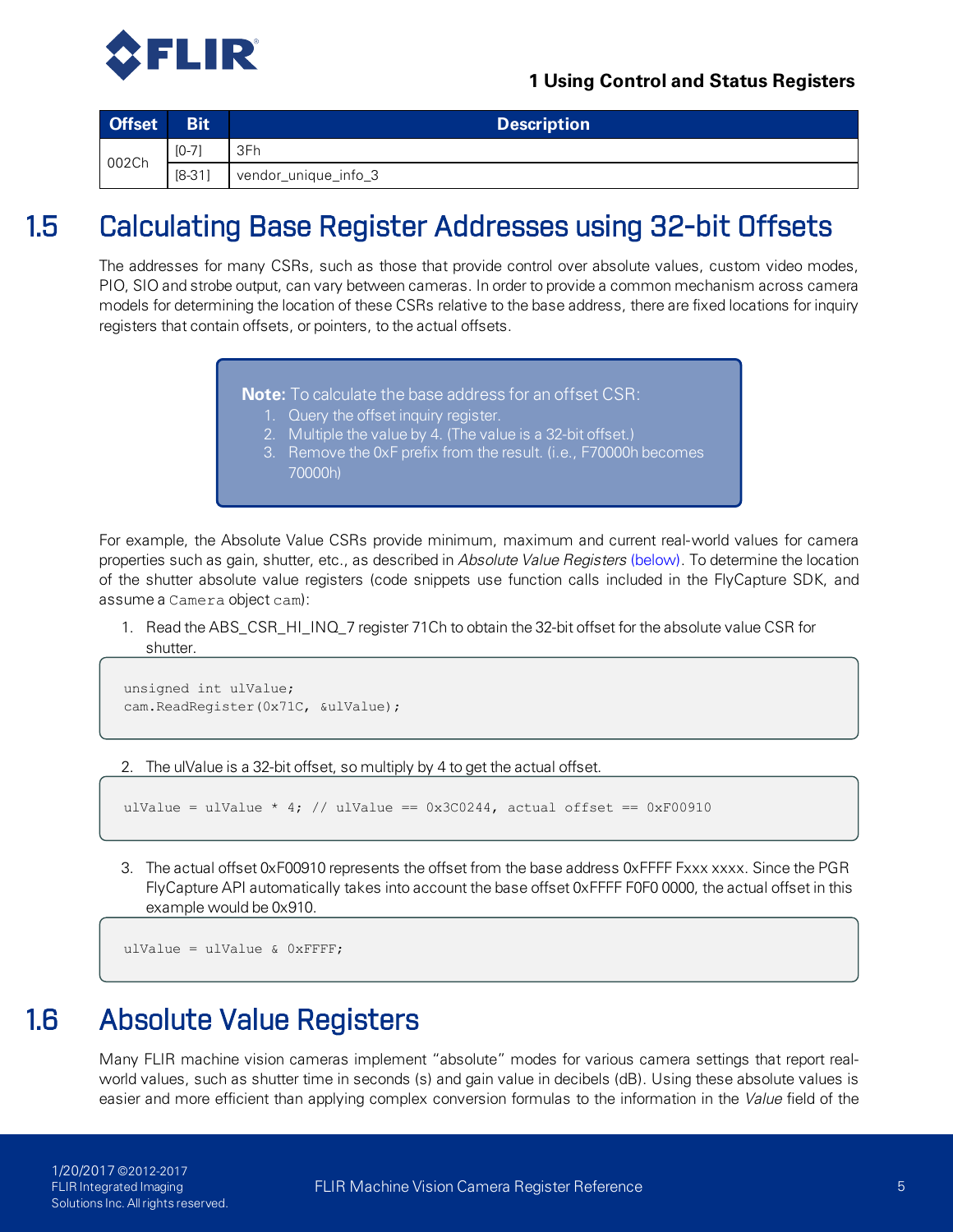

associated Control and Status Register. A relative value does not always translate to the same absolute value. Two properties that can affect this relationship are pixel clock frequency and horizontal line frequency. These properties are, in turn, affected by such properties as resolution, frame rate, region of interest (ROI) size and position, and packet size. Additionally, conversion formulas can change between firmware versions. We therefore recommend using absolute value registers, where possible, to determine camera values.

### 1.6.1 Setting Absolute Value Register Values

<span id="page-15-0"></span>For absolute values to be used, the associated feature CSR must be set to use absolute values.

| <b>Field</b> | <b>Bit</b> | <b>Description</b>                                                                                                                                                                               |
|--------------|------------|--------------------------------------------------------------------------------------------------------------------------------------------------------------------------------------------------|
| Abs Control  | [1]        | Absolute value control<br>0: Control with the value in the Value field<br>1: Control with the value in the Absolute value CSR.<br>If this bit $= 1$ , the value in the Value field is read-only. |

<span id="page-15-1"></span>In the FlyCapture API, this can also be done by setting the absControl member of the of the desired property structure to true.

### 1.6.2 Absolute Value Offset Addresses

The following set of registers indicates the locations of the absolute value registers. Not all cameras use all registers.

**Note:** To calculate the base address for an offset CSR:

- 1. Query the offset inquiry register.
- 2. Multiple the value by 4. (The value is a 32-bit offset.)
- 3. Remove the 0xF prefix from the result. (i.e., F70000h becomes 70000h)

### **32-bit Offsets for Absolute Value Registers**

| <b>Offset</b> | <b>Name</b>       | <b>Bit</b> | <b>Description</b>   |
|---------------|-------------------|------------|----------------------|
| 700h          | ABS_CSR_HI_INQ_0  | [0.31]     | <b>Brightness</b>    |
| 704h          | ABS_CSR_HI_INQ_1  | [0.31]     | Auto Exposure        |
| 708h          | ABS_CSR_HI_INQ_2  | [0.31]     | Sharpness            |
| 710h          | ABS_CSR_HI_INQ_4  | [0.31]     | Hue                  |
| 714h          | ABS_CSR_HI_INQ_5  | [0.31]     | Saturation           |
| 718h          | ABS_CSR_HI_INQ_6  | [031]      | Gamma                |
| 71 Ch         | ABS_CSR_HI_INQ_7  | [0.31]     | Shutter              |
| 720h          | ABS_CSR_HI_INQ_8  | [0.31]     | Gain                 |
| 724h          | ABS_CSR_HI_INQ_9  | [031]      | <b>Iris</b>          |
| 734h          | ABS_CSR_HI_INQ_13 | [0.31]     | <b>Trigger Delay</b> |
| 73Ch          | ABS_CSR_HI_INQ_15 | [0.31]     | Frame Rate           |
| 7C4h          | ABS_CSR_LO_INQ_1  | [031]      | Pan                  |
| 7C8h          | ABS_CSR_LO_INQ_2  | [0.31]     | Tilt                 |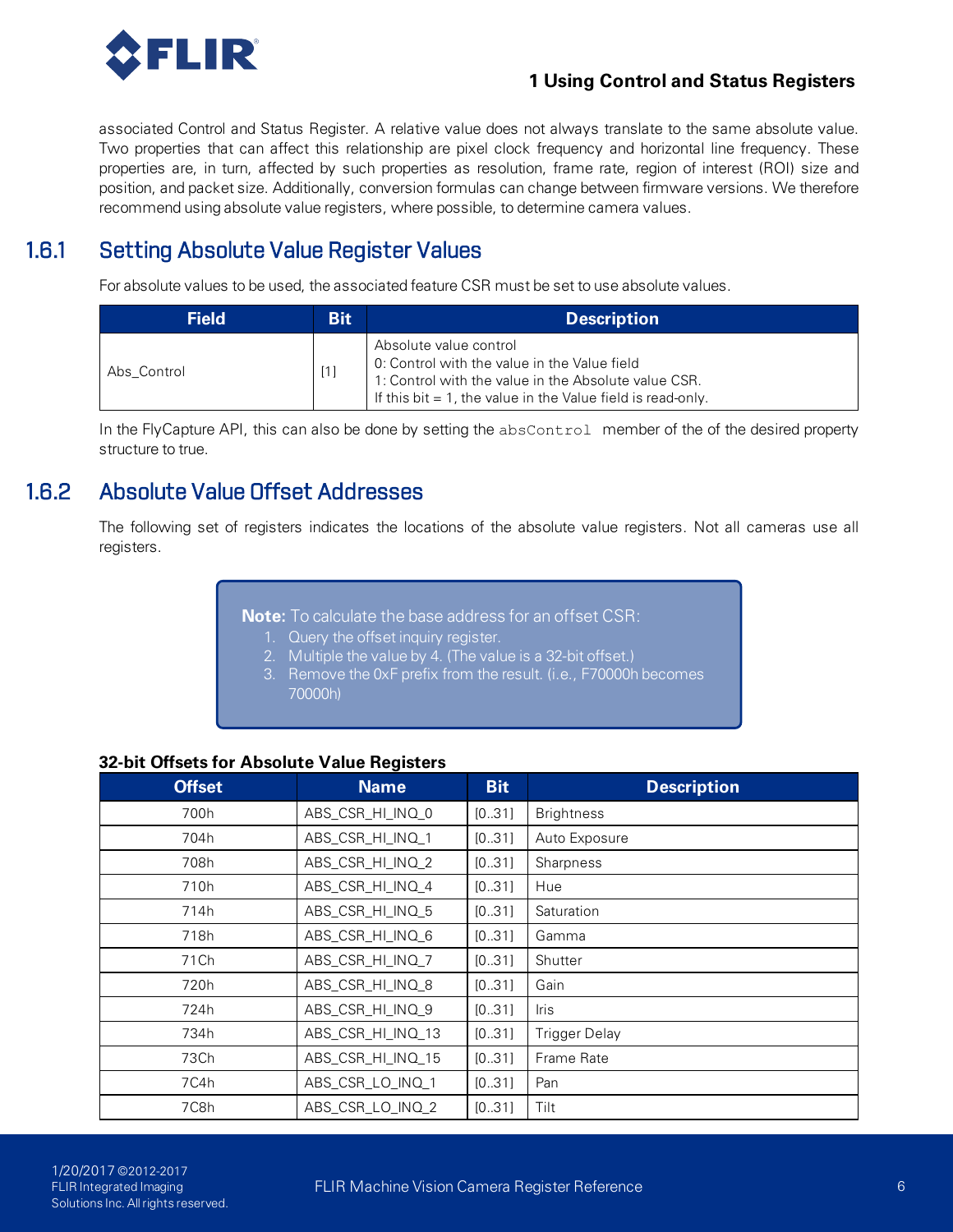

Each set of absolute value CSRs consists of three registers as follows:

| <b>Offset</b> | <b>Name</b>    | <b>Field</b> | <b>Bit</b> | <b>Description</b>                         |
|---------------|----------------|--------------|------------|--------------------------------------------|
| Base<br>000h  |                | Min Value    | $IO-311$   | Minimum value for this feature. Read only. |
| Base<br>004h  | Absolute Value | Max Value    | $IO-311$   | Maximum value for this feature. Read only. |
| Base<br>008h  |                | Value        | $IO-311$   | Current value of this feature.             |

For example:

| <b>Offset</b> | <b>Name</b>           | <b>Field</b> | <b>Bit</b> | <b>Description</b>           |
|---------------|-----------------------|--------------|------------|------------------------------|
| 704h          | ABS CSR HI INQ 1      |              | [0.31]     | Auto Exposure.               |
| $Base + 0h$   |                       | Min Value    | $IO-311$   | Min auto exposure value.     |
| $Base + 4h$   | ABS_VAL_AUTO_EXPOSURE | Max Value    | $IO-311$   | Max auto exposure value.     |
| $Base + 8h$   |                       | Value        | $IO-311$   | Current auto exposure value. |

### 1.6.3 Units of Value for Absolute Value CSR Registers

<span id="page-16-0"></span>The following tables describe the real-world units that are used for the absolute value registers. Each value is either Absolute (value is an absolute value) or Relative (value is an absolute value, but the reference is system dependent).

| <b>Feature</b>    | <b>Function</b>      | <b>Unit</b> | <b>Unit Description</b> | <b>Reference point</b> | <b>Value Type</b> |
|-------------------|----------------------|-------------|-------------------------|------------------------|-------------------|
| <b>Brightness</b> | Black level offset   | $\%$        |                         |                        | Absolute          |
| Auto Exposure     | Auto Exposure        | EV          | exposure value          | 0                      | Relative          |
| <b>Sharpness</b>  | Sharpness            |             |                         |                        |                   |
| Hue               | Hue                  | deg         | degree                  | 0                      | Relative          |
| Saturation        | Saturation           | $\%$        |                         | 100                    | Relative          |
| Gamma             |                      |             |                         |                        |                   |
| Shutter           | Integration time     | S           | seconds                 |                        | Absolute          |
| Gain              | Circuit gain         | dB          | decibel                 | 0                      | Relative          |
| <b>Iris</b>       | <b>Iris</b>          | F           | F number                |                        | Absolute          |
| Trigger_Delay     | <b>Trigger Delay</b> | S           | seconds                 |                        | Absolute          |
| Frame_Rate        | Frame rate           | fps         | frames per second       |                        | Absolute          |
| Pan               | Pan                  |             |                         |                        |                   |
| Tilt              | Tilt                 |             |                         |                        |                   |

## 1.6.4 Determining Absolute Value Register Values

<span id="page-16-1"></span>The Absolute Value CSRs store 32-bit floating-point values with IEEE/REAL\*4 format. To programmatically determine the floating point equivalents of the minimum, maximum and current hexadecimal values for a property such as shutter, using the FlyCapture SDK: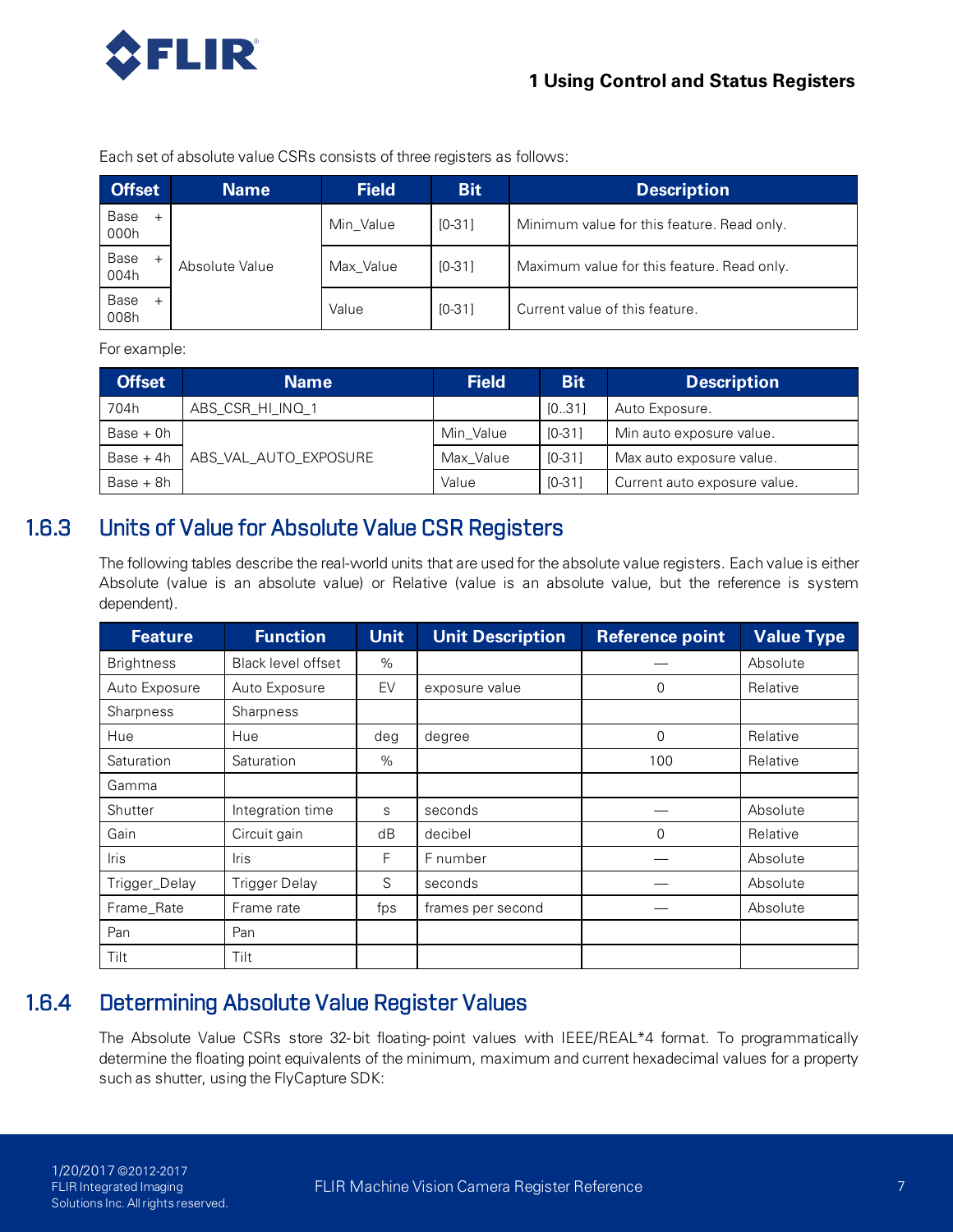

1. Read the ABS\_CSR\_HI\_INQ\_7 register 71Ch to obtain the 32-bit offset for the absolute value CSR for shutter.

```
cam.ReadRegister(context, 0x71C, &ulValue);
```
2. The ulValue is a 32-bit offset, so multiply by 4 to get the actual offset.

```
ulValue = ulValue * 4; // ulValue == 0 \times 300244, actual offset == 0 \times 500910
```
This offset represents the offset from the base address 0xFFFF Fxxx xxxx. Since the PGR FlyCapture API automatically takes into account the base offset 0xFFFF F0F0 0000, the actual offset in this example would be 0x910.

3. Use the offset obtained to read the min, max and current absolute values and convert the 32-bit hexadecimal values to floating point.

```
// declare a union of a floating point and unsigned long
typedef union _AbsValueConversion
{
unsigned long ulValue;
float fValue;
} AbsValueConversion;
typedef union _AbsValueConversion
{
unsigned long ulValue;
float fValue;
} AbsValueConversion;
float fMinShutter, fMaxShutter, fCurShutter;AbsValueConversion minShutter,
maxShutter, curShutter;
// read the 32-bit hex value into the unsigned long member
cam.ReadRegister(context, 0x910, &minShutter.ulValue );
cam.ReadRegister(context, 0x914, &maxShutter.ulValue );
cam.ReadRegister(context, 0x918, &curShutter.ulValue );
fMinShutter = minShutter.fValue;
 fMaxShutter = maxShutter.fValue;
 fCurShutter = curShutter.fValue;
```
**Note:** To get and set absolute values using the FlyCapture SDK, use the GetProperty and SetProperty functions to get or set the absValue member of the Property struct. Refer to the FlyCapture SDK Help for function definitions.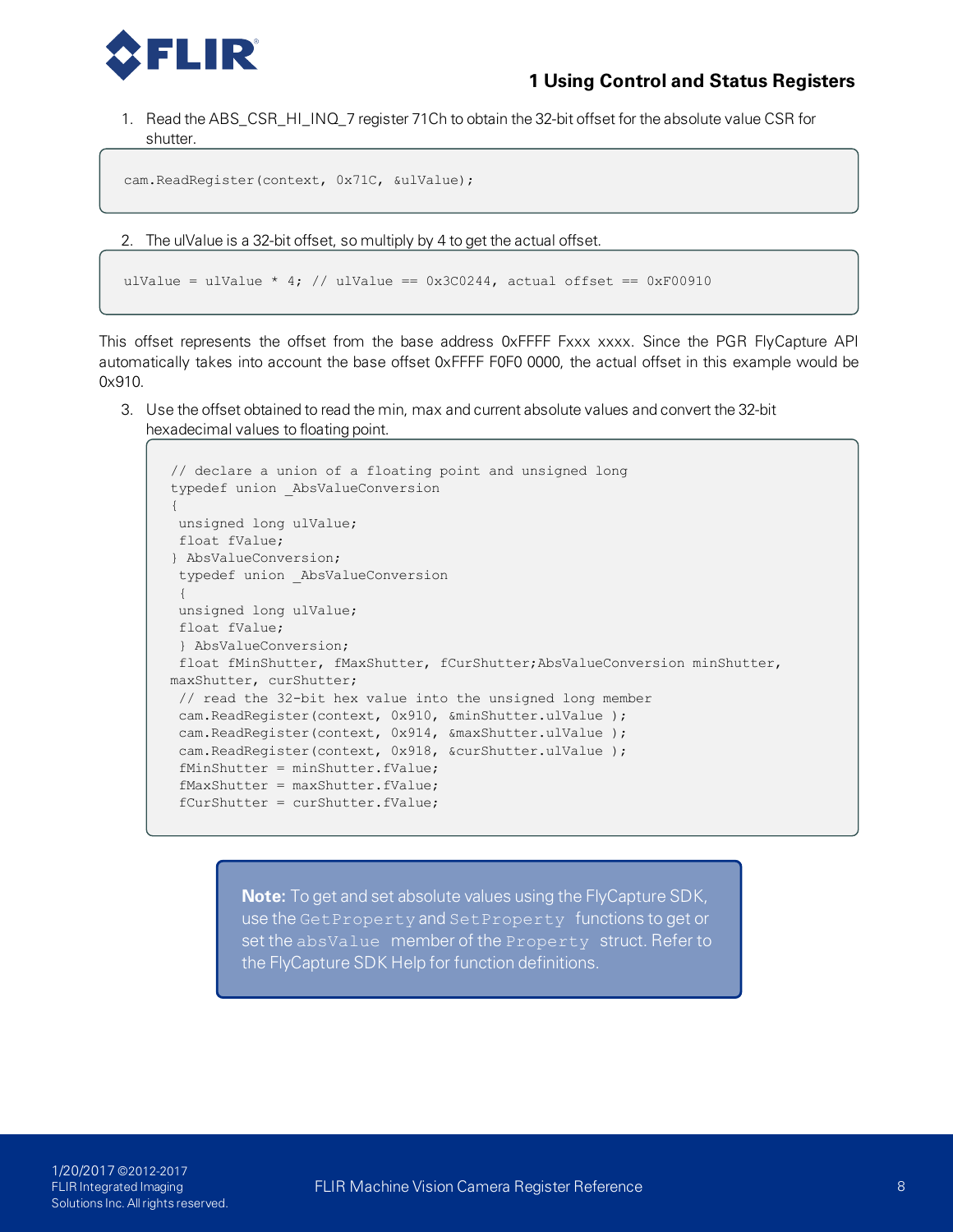<span id="page-18-0"></span>

## <span id="page-18-1"></span>2.1 Basic Functions Inquiry Registers

The following registers show which basic functions are implemented on the camera.

(Bit values = 0: Not Available, 1: Available)

# **Offset Name Field Bit Description** Feature\_Control\_Error\_Status\_ **Format:**

| UH361 | <u>IVALLIC</u><br>ו וסוע |                                      | יש         | <b>Destiplion</b>                                                                                                                                                                         |
|-------|--------------------------|--------------------------------------|------------|-------------------------------------------------------------------------------------------------------------------------------------------------------------------------------------------|
|       |                          | Advanced_Feature_Inq                 | [0]        | Inquiry for advanced feature.<br>(Vendor Unique Features)                                                                                                                                 |
|       |                          | Vmode_Error_Status_Inq               | $[1]$      | Inquiry for existence of Vmode_Error_Status<br>register                                                                                                                                   |
|       |                          | Feature_Control_Error_Status_<br>Ing | [2]        | Inquiry for existence of Feature_Control_<br>Error_Status register                                                                                                                        |
|       |                          | Opt_Func_CSR_Inq                     | $[3]$      | Inquiry for optional function CSR.                                                                                                                                                        |
|       |                          |                                      | $[4-7]$    | Reserved                                                                                                                                                                                  |
|       |                          | 1394.b_mode_Capability               | [8]        | Inquiry for 1394.b mode capability                                                                                                                                                        |
|       |                          |                                      | $[9 - 15]$ | Reserved                                                                                                                                                                                  |
|       |                          | Cam_Power_Cntl                       | $[16]$     | Camera process power ON/OFF capability                                                                                                                                                    |
|       |                          |                                      | $[17-18]$  | Reserved                                                                                                                                                                                  |
| 400h  | BASIC_<br>FUNC_          | One_Shot_Ing                         | $[19]$     | One shot transmission capability                                                                                                                                                          |
|       | <b>INQ</b>               | Multi_Shot_Inq                       | $[20]$     | Multi shot transmission capability                                                                                                                                                        |
|       |                          | Retransmit_Inq                       | $[21]$     | Retransmit latest image capability (One_<br>shot/Retransmit)                                                                                                                              |
|       |                          | Image_Buffer_Inq                     | $[22]$     | Image buffer capability<br>(Multi_shot/Image_Buffer)                                                                                                                                      |
|       |                          |                                      | $[23-27]$  | Reserved                                                                                                                                                                                  |
|       |                          | Memory_Channel                       | $[28-31]$  | Maximum memory channel number (N)<br>Memory channel<br>$0 =$ Factory setting memory<br>$1 =$ Memory Ch 1<br>$2 =$ Memory Ch 2<br>N= Memory Ch N<br>If 0000, user memory is not available. |

## <span id="page-18-2"></span>2.2 Feature Presence Inquiry Registers

The following registers show the presence of the camera features or optional functions implemented on the camera.

(Bit values = 0: Not Available, 1: Available)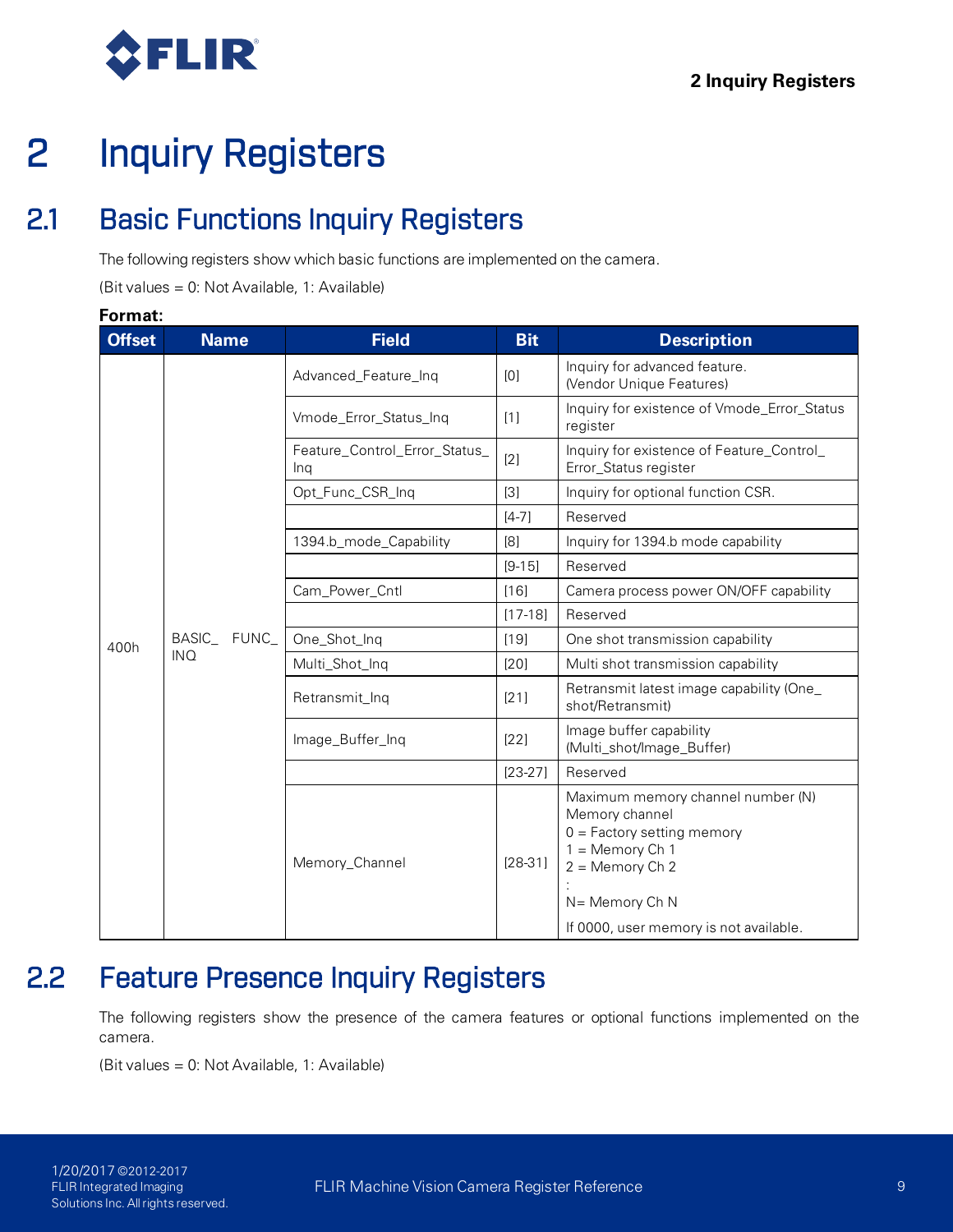



| <b>Offset</b> | <b>Name</b>              | <b>Field</b>                            | <b>Bit</b>                                                                                                                                                                                                                                                                                                                                                                                                                                                                                                                                                                                                   | <b>Description</b>                                                                                                |
|---------------|--------------------------|-----------------------------------------|--------------------------------------------------------------------------------------------------------------------------------------------------------------------------------------------------------------------------------------------------------------------------------------------------------------------------------------------------------------------------------------------------------------------------------------------------------------------------------------------------------------------------------------------------------------------------------------------------------------|-------------------------------------------------------------------------------------------------------------------|
|               |                          | <b>Brightness</b>                       | [0]                                                                                                                                                                                                                                                                                                                                                                                                                                                                                                                                                                                                          | <b>Brightness Control</b>                                                                                         |
|               |                          | Auto_Exposure                           | $[1]$                                                                                                                                                                                                                                                                                                                                                                                                                                                                                                                                                                                                        | Auto Exposure Control                                                                                             |
|               |                          | Sharpness                               | [2]                                                                                                                                                                                                                                                                                                                                                                                                                                                                                                                                                                                                          | Sharpness Control                                                                                                 |
|               |                          | White_Balance                           | $[3]$                                                                                                                                                                                                                                                                                                                                                                                                                                                                                                                                                                                                        | White Balance Control                                                                                             |
|               |                          | Hue                                     | $[4]$                                                                                                                                                                                                                                                                                                                                                                                                                                                                                                                                                                                                        | Hue Control                                                                                                       |
|               |                          | Saturation                              | [5]                                                                                                                                                                                                                                                                                                                                                                                                                                                                                                                                                                                                          | Saturation Control                                                                                                |
|               |                          | Gamma                                   | [6]                                                                                                                                                                                                                                                                                                                                                                                                                                                                                                                                                                                                          | Gamma Control                                                                                                     |
|               |                          | Shutter                                 | $[7]$                                                                                                                                                                                                                                                                                                                                                                                                                                                                                                                                                                                                        | Shutter Speed Control                                                                                             |
| 404h          | Feature_Hi_Inq           | Gain                                    | [8]                                                                                                                                                                                                                                                                                                                                                                                                                                                                                                                                                                                                          | Gain Control                                                                                                      |
|               |                          | <b>Iris</b>                             | [9]                                                                                                                                                                                                                                                                                                                                                                                                                                                                                                                                                                                                          | <b>IRIS Control</b>                                                                                               |
|               |                          | Focus                                   | $[10]$                                                                                                                                                                                                                                                                                                                                                                                                                                                                                                                                                                                                       | Focus Control                                                                                                     |
|               |                          | Temperature                             | [11]                                                                                                                                                                                                                                                                                                                                                                                                                                                                                                                                                                                                         | <b>Temperature Control</b>                                                                                        |
|               |                          | Trigger                                 | $[12]$                                                                                                                                                                                                                                                                                                                                                                                                                                                                                                                                                                                                       | <b>Trigger Control</b>                                                                                            |
|               |                          | Trigger_Delay                           | [13]                                                                                                                                                                                                                                                                                                                                                                                                                                                                                                                                                                                                         | <b>Trigger Delay Control</b>                                                                                      |
|               |                          | White_Shading                           | $[14]$                                                                                                                                                                                                                                                                                                                                                                                                                                                                                                                                                                                                       | White Shading Compensation Control                                                                                |
|               |                          | Frame_Rate                              | $[15]$                                                                                                                                                                                                                                                                                                                                                                                                                                                                                                                                                                                                       | Frame rate prioritize control                                                                                     |
|               |                          |                                         | $[16 -$<br>31]                                                                                                                                                                                                                                                                                                                                                                                                                                                                                                                                                                                               | Reserved                                                                                                          |
|               | Feature_Lo_Inq           | Zoom                                    | [0]                                                                                                                                                                                                                                                                                                                                                                                                                                                                                                                                                                                                          | Zoom Control                                                                                                      |
|               |                          | Pan                                     | $[1]$                                                                                                                                                                                                                                                                                                                                                                                                                                                                                                                                                                                                        | Pan Control                                                                                                       |
|               |                          | Tilt                                    | [2]                                                                                                                                                                                                                                                                                                                                                                                                                                                                                                                                                                                                          | <b>Tilt Control</b>                                                                                               |
|               |                          | <b>Optical Filter</b>                   | $[3]$                                                                                                                                                                                                                                                                                                                                                                                                                                                                                                                                                                                                        | <b>Optical Filter Control</b>                                                                                     |
| 408h          |                          |                                         | $[4 - 15]$                                                                                                                                                                                                                                                                                                                                                                                                                                                                                                                                                                                                   | Reserved                                                                                                          |
|               |                          | Capture_Size                            | $[16]$                                                                                                                                                                                                                                                                                                                                                                                                                                                                                                                                                                                                       | Capture image size for Format_6                                                                                   |
|               |                          | Capture_Quality                         | [17]                                                                                                                                                                                                                                                                                                                                                                                                                                                                                                                                                                                                         | Capture image quality for Format_6                                                                                |
|               |                          |                                         | $[18 -$<br>31]                                                                                                                                                                                                                                                                                                                                                                                                                                                                                                                                                                                               | Reserved                                                                                                          |
|               |                          | ÷                                       | $[0] % \begin{center} % \includegraphics[width=\linewidth]{imagesSupplemental_3.png} % \end{center} % \caption { % Our method is used for the method. % Note that the \emph{Stab} and the \emph{Stab} can be used for the \emph{Stab} and the \emph{Stab} can be used for the \emph{Stab} and the \emph{Stab} can be used for the \emph{Stab} and the \emph{Stab} can be used for the \emph{Stab} and the \emph{Stab} can be used for the \emph{Stab} and the \emph{Stab} can be used for the \emph{Stab} and the \emph{Stab} can be used for the \emph{Stab} and the \emph{Stab} can be used for the \emph$ | Reserved                                                                                                          |
|               |                          | <b>PIO</b>                              | $[1]$                                                                                                                                                                                                                                                                                                                                                                                                                                                                                                                                                                                                        | Parallel input/output control                                                                                     |
| 40Ch          | Opt_Function_Inq         | <b>SIO</b>                              | [2]                                                                                                                                                                                                                                                                                                                                                                                                                                                                                                                                                                                                          | Serial Input/output control                                                                                       |
|               |                          | Strobe_Output                           | $[3]$                                                                                                                                                                                                                                                                                                                                                                                                                                                                                                                                                                                                        | Strobe signal output                                                                                              |
|               |                          | Lookup_Table                            | $[4]$                                                                                                                                                                                                                                                                                                                                                                                                                                                                                                                                                                                                        | Lookup table control                                                                                              |
|               |                          |                                         | $[5-31]$                                                                                                                                                                                                                                                                                                                                                                                                                                                                                                                                                                                                     | Reserved                                                                                                          |
| 410h-47Fh     | Reserved                 |                                         |                                                                                                                                                                                                                                                                                                                                                                                                                                                                                                                                                                                                              |                                                                                                                   |
| 480h          | Advanced_Feature_<br>Ing | Advanced_<br>Feature_<br>Quadlet_Offset | $[0-31]$                                                                                                                                                                                                                                                                                                                                                                                                                                                                                                                                                                                                     | 32-bit offset of the advanced feature CSRs from<br>the base address of initial register space. (Vendor<br>unique) |
| 484h          | PIO_Control_CSR_Inq      | PIO_Control_<br>Quadlet_Offset          | $[0-31]$                                                                                                                                                                                                                                                                                                                                                                                                                                                                                                                                                                                                     | 32-bit offset of the PIO control CSRs from the<br>base address of initial register space.                         |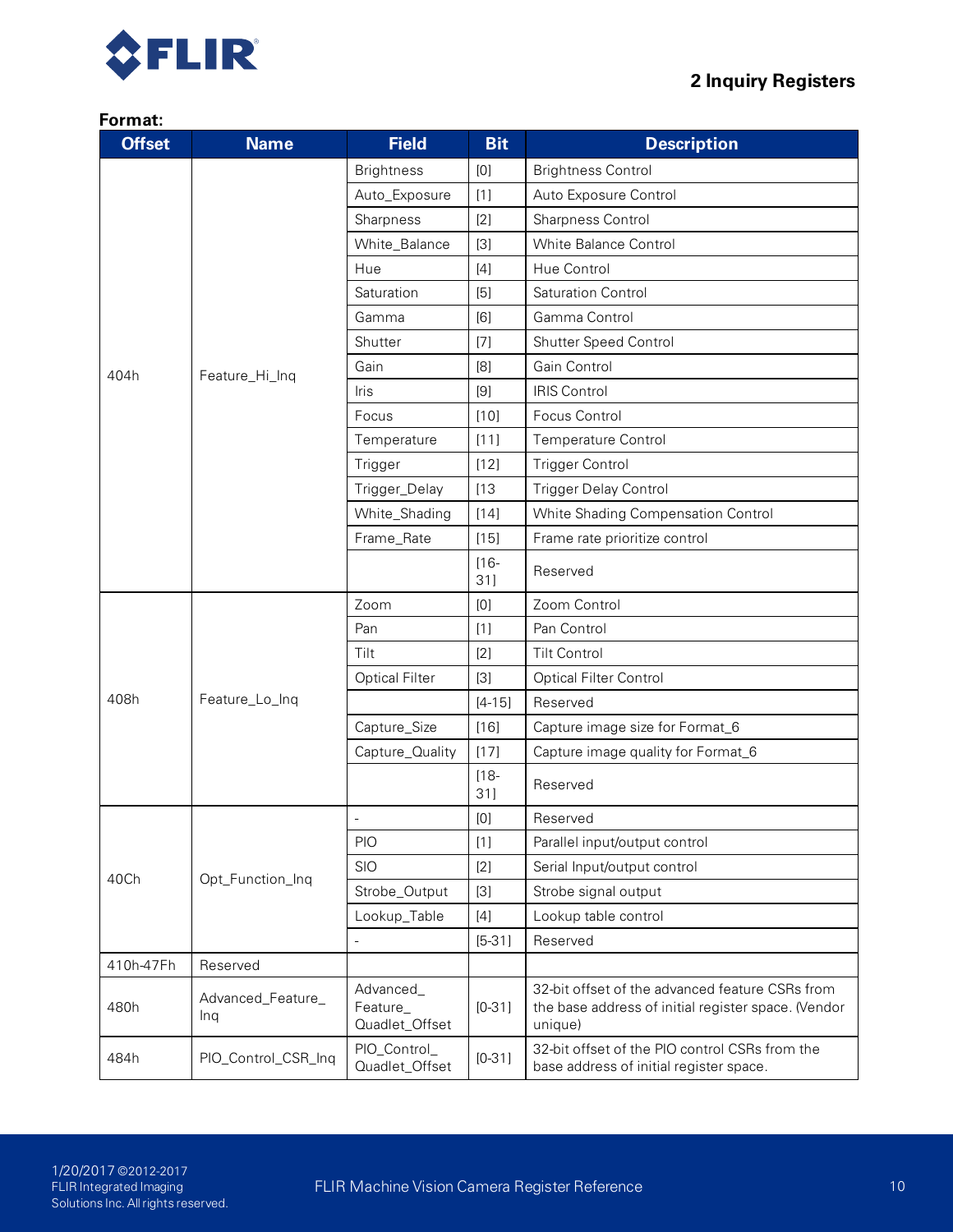

| <b>Offset</b> | <b>Name</b>               | <b>Field</b>                     | <b>Bit</b> | <b>Description</b>                                                                                 |
|---------------|---------------------------|----------------------------------|------------|----------------------------------------------------------------------------------------------------|
| 488h          | SIO_Control_CSR_Inq       | SIO_Control_<br>Quadlet_Offset   | $[0-31]$   | 32-bit offset of the SIO control CSRs from the<br>base address of initial register space.          |
| 48Ch          | Strobe_Output_CSR_<br>Ina | Strobe_Output_<br>Quadlet_Offset | $[0-31]$   | 32-bit offset of the strobe output signal CSRs<br>from the base address of initial register space. |
| 490h          | Lookup_Table_CSR_<br>Ina  | Lookup_Table_<br>Quadlet_Offset  | $[0-31]$   | 32-bit offset of the Lookup Table CSRs from the<br>baes address of initial register space.         |

## 2.3 Feature Elements Inquiry Registers

<span id="page-20-0"></span>The following registers show the presence of specific features, modes and minimum and maximum values for each of the camera features or optional functions implemented by the camera.

(Bit values = 0: Not Available, 1: Available)

| <b>Offset</b> | <b>Name</b>                  | <b>Field</b>                               | <b>Bit</b>     | <b>Description</b>                                    |  |  |
|---------------|------------------------------|--------------------------------------------|----------------|-------------------------------------------------------|--|--|
|               |                              | Presence_Inq                               | [0]            | Presence of this feature                              |  |  |
|               |                              | Abs_Control_Inq                            | $[1]$          | Absolute value control                                |  |  |
|               |                              | [2]                                        |                | Reserved                                              |  |  |
|               |                              | One_Push_Inq                               | $[3]$          | One push mode (controlled automatically only<br>once) |  |  |
| 500h          | BRIGHTNESS_INQ               | ReadOut_Inq                                | $[4]$          | Ability to read the value of this feature             |  |  |
|               |                              | On_Off_Inq                                 | [5]            | Ability to switch feature ON and OFF                  |  |  |
|               |                              | Auto_Inq                                   | [6]            | Auto mode (controlled automatically)                  |  |  |
|               |                              | Manual_Inq                                 | $[7]$          | Manual mode (controlled by user)                      |  |  |
|               |                              | Min_Value                                  | $[8-19]$       | Minimum value for this feature control                |  |  |
|               |                              | Max_Value                                  | $[20 -$<br>31] | Maximum value for this feature control                |  |  |
| 504h          | AUTO_EXPOSURE_<br><b>INQ</b> | Same format as the BRIGHTNESS_INQ register |                |                                                       |  |  |
| 508h          | SHARPNESS_INQ                | Same format as the BRIGHTNESS_INQ register |                |                                                       |  |  |
| 50Ch          | WHITE_BALANCE_<br><b>INQ</b> | Same format as the BRIGHTNESS_INQ register |                |                                                       |  |  |
| 510h          | HUE_INQ                      | Same format as the BRIGHTNESS_INQ register |                |                                                       |  |  |
| 514h          | SATURATION_INQ               | Same format as the BRIGHTNESS_INQ register |                |                                                       |  |  |
| 518h          | GAMMA_INQ                    | Same format as the BRIGHTNESS_INQ register |                |                                                       |  |  |
| 51Ch          | SHUTTER_INQ                  | Same format as the BRIGHTNESS_INQ register |                |                                                       |  |  |
| 520h          | GAIN_INQ                     | Same format as the BRIGHTNESS_INQ register |                |                                                       |  |  |
| 524h          | IRIS_INQ                     | Same format as the BRIGHTNESS_INQ register |                |                                                       |  |  |
| 528h          | FOCUS_INQ                    | Same format as the BRIGHTNESS_INQ register |                |                                                       |  |  |
| 52Ch          | TEMPERATURE_INQ              | Same format as the BRIGHTNESS_INQ register |                |                                                       |  |  |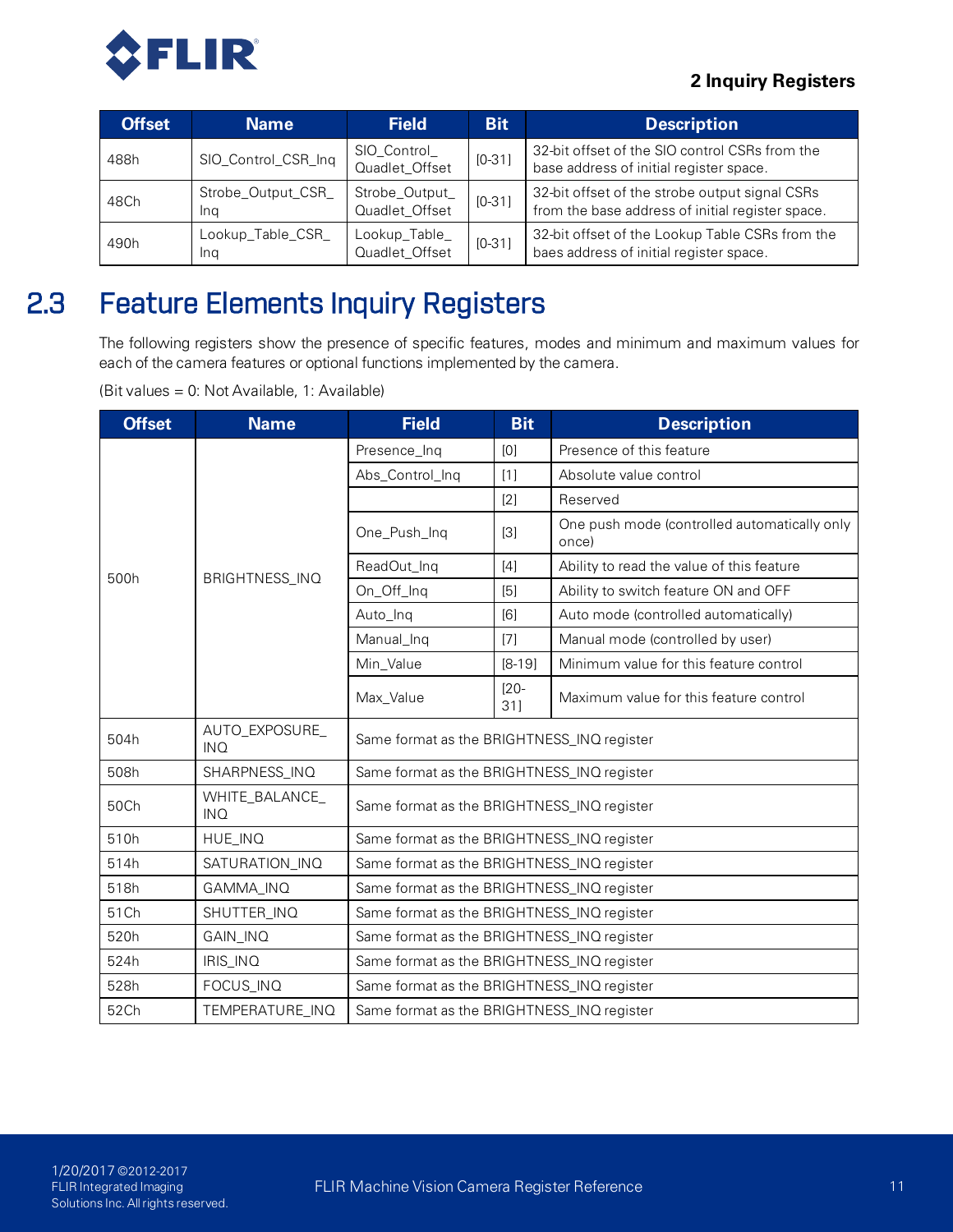

| <b>Offset</b> | <b>Name</b>     | <b>Field</b>             | <b>Bit</b>     | <b>Description</b>                                            |
|---------------|-----------------|--------------------------|----------------|---------------------------------------------------------------|
|               |                 | Presence_Inq             | [0]            | Presence of this feature                                      |
|               |                 | Abs_Control_Inq          | $[1]$          | Absolute value control                                        |
|               |                 |                          | $[2-3]$        | Reserved                                                      |
|               |                 | ReadOut_Inq              | $[4]$          | Ability to read the value of this feature                     |
|               |                 | On_Off_Inq               | $[5]$          | Ability to switch feature ON and OFF                          |
|               |                 | Polarity_Inq             | [6]            | Ability to change trigger input polarity                      |
|               |                 | Value_Read_Inq           | $[7]$          | Ability to read raw trigger input                             |
|               |                 | Trigger_Source0_<br>Ing  | [8]            | Presence of Trigger Source 0 ID=0                             |
|               |                 | Trigger_Source1_<br>Ing  | [9]            | Presence of Trigger Source 1 ID=1                             |
|               |                 | Trigger_Source2_<br>Ing  | $[10]$         | Presence of Trigger Source 2 ID=2                             |
|               |                 | Trigger_Source3_<br>Ing  | $[11]$         | Presence of Trigger Source 3 ID=3                             |
| 530h          | TRIGGER_INQ     |                          | $[12 -$<br>14] | Reserved                                                      |
|               |                 | Software_Trigger_<br>Ing | $[15]$         | Presence of Software Trigger ID=7                             |
|               |                 | Trigger_Mode0_Inq        | $[16]$         | Presence of Trigger Mode 0                                    |
|               |                 | Trigger_Mode1_Inq        | [17]           | Presence of Trigger Mode 1                                    |
|               |                 | Trigger_Mode2_Inq        | $[18]$         | Presence of Trigger Mode 2                                    |
|               |                 | Trigger_Mode3_Inq        | $[19]$         | Presence of Trigger Mode 3                                    |
|               |                 | Trigger_Mode4_Inq        | $[20]$         | Presence of Trigger Mode 4                                    |
|               |                 | Trigger_Mode5_Inq        | $[21]$         | Presence of Trigger Mode 5                                    |
|               |                 |                          | $[22 -$<br>29] | Reserved                                                      |
|               |                 | Trigger_Mode14_<br>Ing   | $[30]$         | Presence of Trigger Mode 14 (Vendor unique<br>trigger mode 0) |
|               |                 | Trigger_Mode15<br>Ing    | $[31]$         | Presence of Trigger Mode 15 (Vendor unique<br>trigger mode 1) |
|               |                 | Presence_Inq             | [0]            | Presence of this feature                                      |
|               |                 | Abs_Control_Inq          | $[1]$          | Absolute value control                                        |
|               |                 |                          | $[2]$          | Reserved                                                      |
|               |                 | One_Push_Inq             | $[3]$          | One push mode (controlled automatically only<br>once)         |
| 534h          | TRIGGER_DLY_INQ | ReadOut_Inq              | $[4]$          | Ability to read the value of this feature                     |
|               |                 | On_Off_Inq               | [5]            | Ability to switch feature ON and OFF                          |
|               |                 |                          | $[6-7]$        | Reserved                                                      |
|               |                 | Min_Value                | $[8-19]$       | Minimum value for this feature control                        |
|               |                 | Max_Value                | $[20 -$<br>31] | Maximum value for this feature control                        |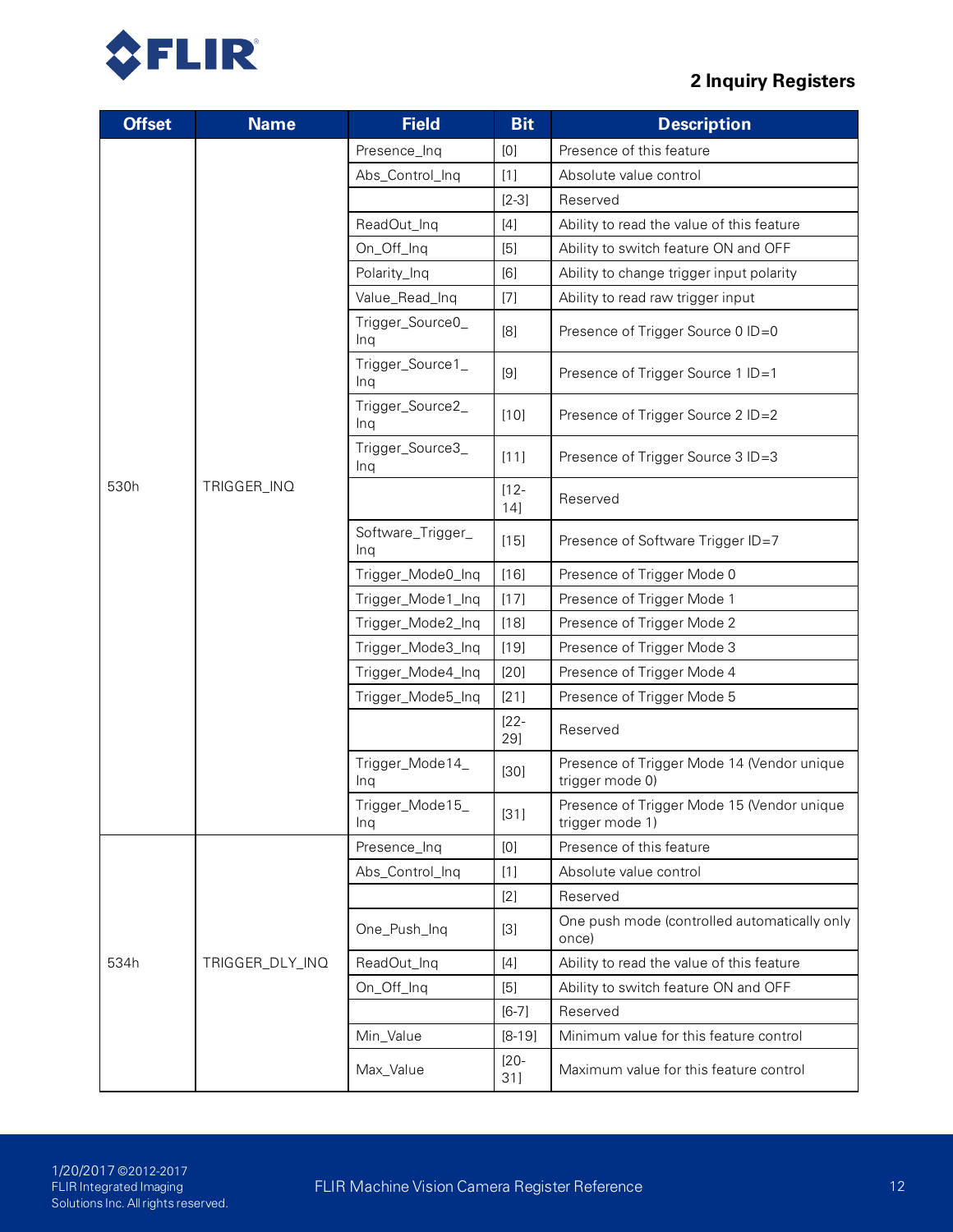

| <b>Offset</b> | <b>Name</b>                       | <b>Field</b>                               | <b>Bit</b> | <b>Description</b>                        |  |  |  |  |
|---------------|-----------------------------------|--------------------------------------------|------------|-------------------------------------------|--|--|--|--|
| 538h          | WHITE_SHD_INQ                     | Same format as the BRIGHTNESS_INQ register |            |                                           |  |  |  |  |
| 53Ch          | FRAME_RATE_INQ                    | Same format as the BRIGHTNESS_INQ register |            |                                           |  |  |  |  |
| 540h          |                                   |                                            |            |                                           |  |  |  |  |
| 57Ch          | Reserved for other FEATURE_HI_INQ |                                            |            |                                           |  |  |  |  |
| 580h          | ZOOM_INQ                          | Same format as the BRIGHTNESS_INQ register |            |                                           |  |  |  |  |
| 584h          | PAN_INQ                           | Same format as the BRIGHTNESS_INQ register |            |                                           |  |  |  |  |
| 588h          | TILT_INQ                          | Same format as the BRIGHTNESS_INQ register |            |                                           |  |  |  |  |
| 58Ch          | OPTICAL_FILTER_<br>INQ.           | Same format as the BRIGHTNESS_INQ register |            |                                           |  |  |  |  |
|               |                                   | Presence_Inq                               | [0]        | Presence of this feature                  |  |  |  |  |
|               |                                   |                                            | $[1-3]$    | Reserved                                  |  |  |  |  |
|               |                                   | ReadOut_Inq                                | $[4]$      | Ability to read the value of this feature |  |  |  |  |
| 1220h         | NOISE_REDUCTION_<br><b>INQ</b>    | On_Off_Inq                                 | $[5]$      | Ability to switch feature ON and OFF      |  |  |  |  |
|               |                                   | Auto_Inq                                   | [6]        | Auto mode (controlled automatically)      |  |  |  |  |
|               |                                   | Manual_Inq                                 | [7]        | Manual mode (controlled by user)          |  |  |  |  |
|               |                                   |                                            | $[8-31]$   | Reserved                                  |  |  |  |  |

## 2.4 Video Format Inquiry Registers

<span id="page-22-0"></span>The following registers may be used to determine the video formats that are available with the camera. (Bit values = 0: Not Available, 1: Available)

| Format:       |              |              |            |                                                                     |
|---------------|--------------|--------------|------------|---------------------------------------------------------------------|
| <b>Offset</b> | <b>Name</b>  | <b>Field</b> | <b>Bit</b> | <b>Description</b>                                                  |
| 100h          | V_FORMAT_INQ | Format 0     | [0]        | VGA non-compressed format<br>(160x120 through 640x480)              |
|               |              | Format 1     | [1]        | Super VGA non-compressed format (1)<br>(800x600 through 1024x768)   |
|               |              | Format 2     | [2]        | Super VGA non-compressed format (2)<br>(1280x960 through 1600x1200) |
|               |              | Format x     | $[3-5]$    | Reserved for other formats                                          |
|               |              | Format 6     | [6]        | Still Image Format                                                  |
|               |              | Format 7     | [7]        | Partial Image Size Format                                           |
|               |              |              | $[8-31]$   | Reserved                                                            |

## <span id="page-22-1"></span>2.5 Video Mode Inquiry Registers

The following registers may be used to determine the video modes that are available with the camera.

(Bit values = 0: Not Available, 1: Available)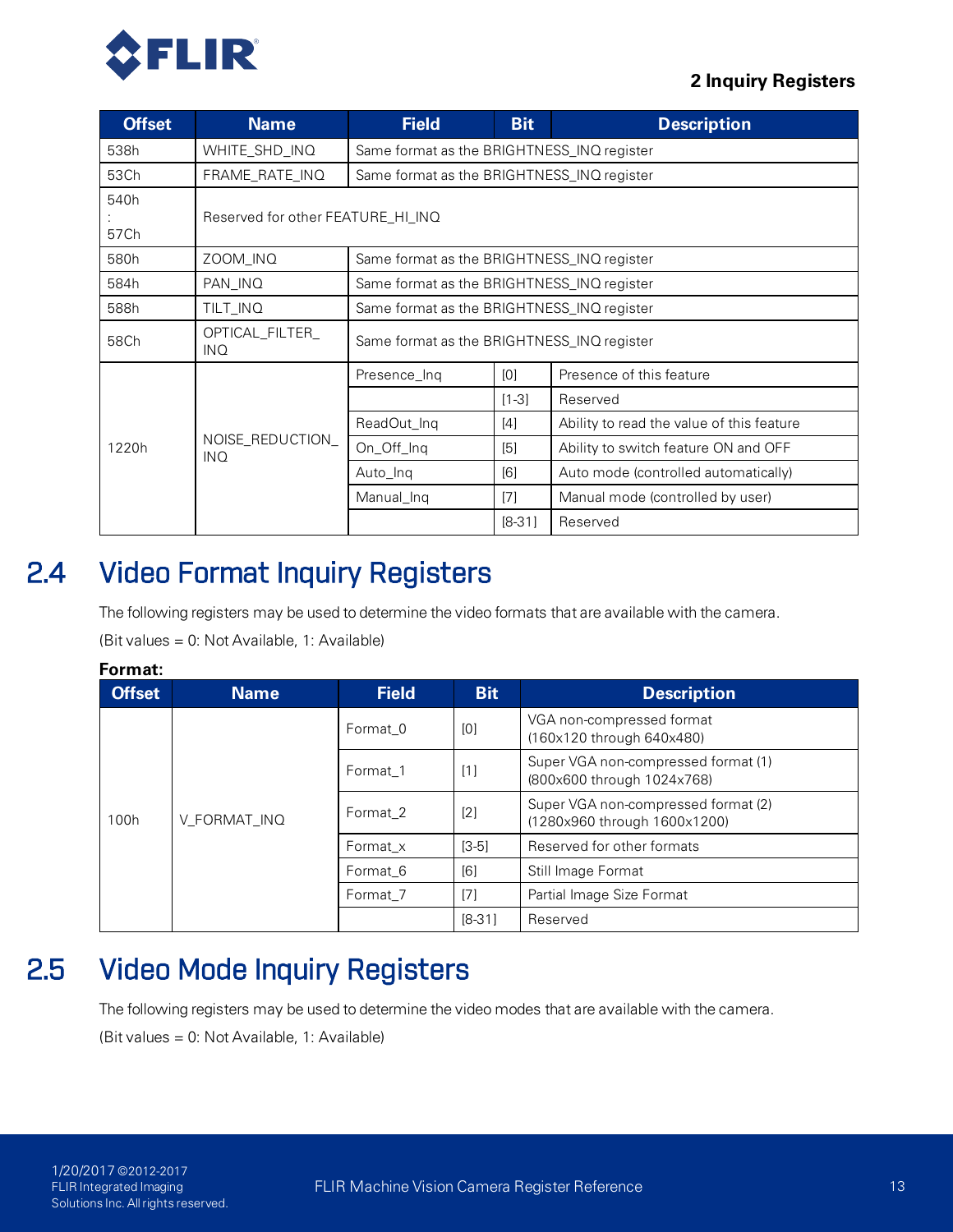

| <b>Offset</b> | <b>Name</b>  | <b>Field</b> | <b>Bit</b> | <b>Description</b>                          |
|---------------|--------------|--------------|------------|---------------------------------------------|
|               |              | Mode_0       | [0]        | 160 x 120 YUV(4:4:4) Mode (24 bits/pixel)   |
|               |              | Mode_1       | $[1]$      | 320 x 240 YUV(4:2:2) Mode (16 bits/pixel)   |
|               |              | Mode_2       | [2]        | 640 x 480 YUV(4:1:1) Mode (12 bits/pixel)   |
|               | V_MODE_INQ_O | Mode_3       | $[3]$      | 640 x 480 YUV(4.2:2) Mode (16 bits/pixel)   |
| 180h          | (Format 0)   | Mode_4       | $[4]$      | 640 x 480 RGB Mode (24 bits/pixel)          |
|               |              | Mode_5       | [5]        | 640 x 480 Y8 (Mono) Mode (8 bits/pixel)     |
|               |              | Mode_6       | [6]        | 640 x 480 Y16 (Mono16) Mode (16 bits/pixel) |
|               |              |              | $[7-31]$   | Reserved                                    |
|               |              | Mode_0       | [0]        | 800 x 600 YUV(4:2:2) Mode (16 bits/pixel)   |
|               |              | Mode_1       | $[1]$      | 800 x 600 RGB Mode (24 bits/pixel)          |
|               |              | Mode_2       | [2]        | 800 x 600 Y (Mono) Mode (8 bits/pixel)      |
|               | V_MODE_INQ_1 | Mode_3       | $[3]$      | 1024 x 768 YUV(4:2:2) Mode (16 bits/pixel)  |
| 184h          |              | Mode_4       | $[4]$      | 1024 x 768 RGB Mode (24 bits/pixel)         |
|               | (Format 1)   | Mode_5       | [5]        | 1024 x 768 Y (Mono) Mode (8 bits/pixel)     |
|               |              | Mode_6       | [6]        | 800 x 600 Y (Mono16) Mode (16 bits/pixel)   |
|               |              | Mode_7       | $[7]$      | 1024 x 768 Y (Mono16) Mode (16 bits/pixel)  |
|               |              |              | $[8-31]$   | Reserved                                    |
|               |              | Mode_0       | [0]        | 1280 x 960 YUV(4:2:2) Mode (16 bits/pixel)  |
|               |              | Mode_1       | $[1]$      | 1280 x 960 RGB Mode (24 bits/pixel)         |
|               |              | Mode_2       | $[2]$      | 1280 x 960 Y (Mono) Mode (8 bits/pixel)     |
|               | V_MODE_INQ_2 | Mode_3       | $[3]$      | 1600 x 1200 YUV(4:2:2) Mode (16 bits/pixel) |
| 188h          | (Format 2)   | Mode_4       | $[4]$      | 1600 x 1200 RGB Mode (24 bits/pixel)        |
|               |              | Mode_5       | [5]        | 1600 x 1200 Y (Mono) Mode (8 bits/pixel)    |
|               |              | Mode_6       | [6]        | 1280 x 960 Y (Mono16) Mode (16 bits/pixel)  |
|               |              | Mode_7       | $[7]$      | 1600 x 1200 Y (Mono16) Mode (16 bits/pixel) |
|               |              |              | $[8-31]$   | Reserved                                    |
| 18Ch          |              |              |            |                                             |
| 197h          | Reserved     |              |            |                                             |
|               |              | Mode_0       | [0]        | Format 7 Mode 0                             |
|               |              | Mode_1       | $[1]$      | Format 7 Mode 1                             |
|               |              | Mode_2       | $[2]$      | Format 7 Mode 2                             |
|               |              | Mode_3       | $[3]$      | Format 7 Mode 3                             |
| 19Ch          | V_MODE_INQ_7 | Mode_4       | $[4]$      | Format 7 Mode 4                             |
|               | (Format 7)   | Mode_5       | [5]        | Format 7 Mode 5                             |
|               |              | Mode_6       | [6]        | Format 7 Mode 6                             |
|               |              | Mode_7       | $[7]$      | Format 7 Mode 7                             |
|               |              |              | $[8-31]$   | Reserved                                    |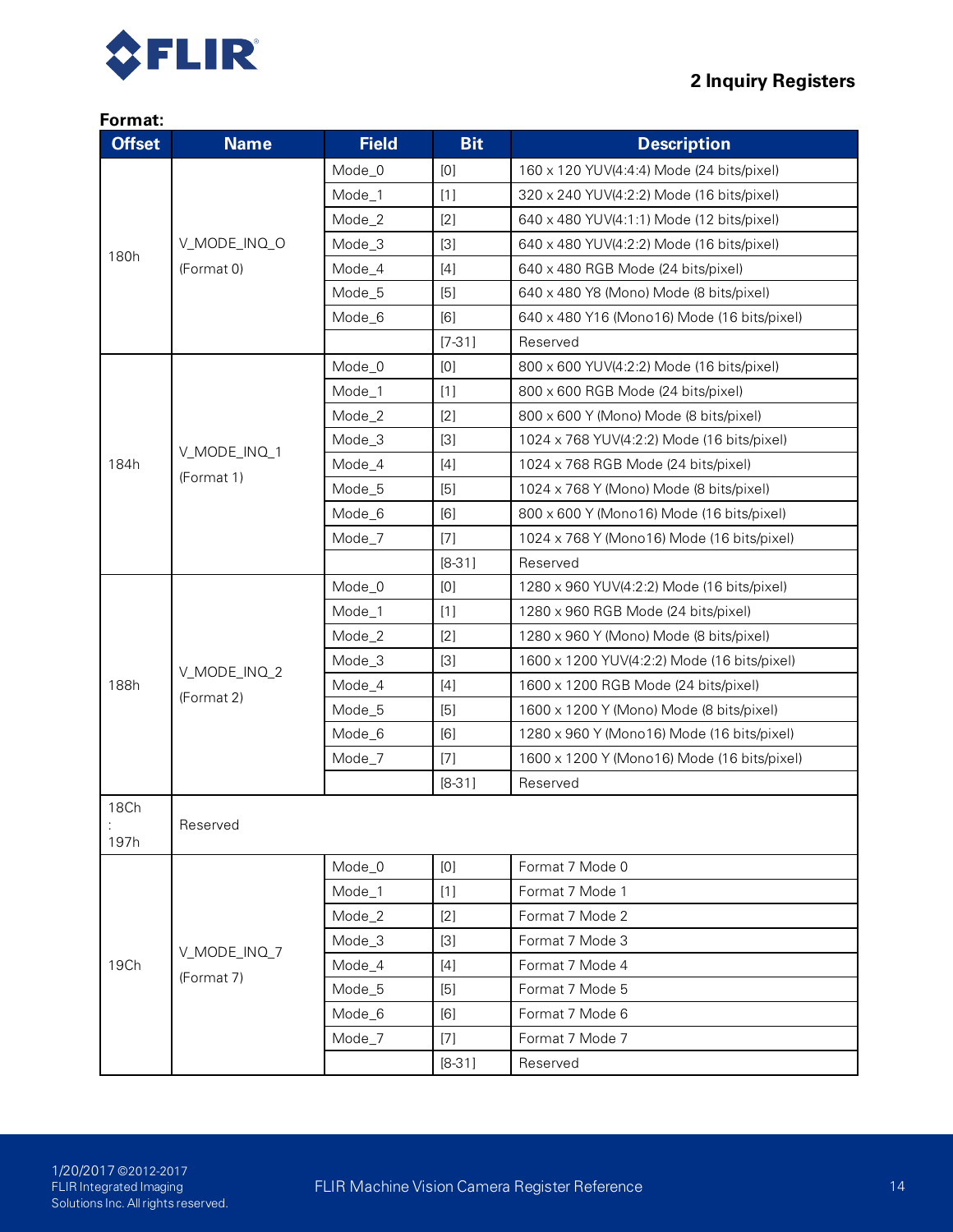<span id="page-24-0"></span>

## 2.6 Video Frame Rate Inquiry Registers

This set of registers allows the user to query the available frame rates for all Formats and Modes.

(Bit values = 0: Not Available, 1: Available)

| <b>Offset</b> | <b>Name</b>                          | <b>Field</b>                                              | <b>Bit</b> | <b>Description</b>                                        |  |
|---------------|--------------------------------------|-----------------------------------------------------------|------------|-----------------------------------------------------------|--|
|               |                                      | FrameRate_0                                               | [0]        | Reserved                                                  |  |
|               |                                      | FrameRate_1                                               | $[1]$      | Reserved                                                  |  |
|               |                                      | FrameRate_2                                               | [2]        | $7.5$ fps                                                 |  |
|               |                                      | FrameRate_3                                               | $[3]$      | 15 fps                                                    |  |
| 200h          | V_RATE_INQ_0_0<br>(Format 0, Mode 0) | FrameRate_4                                               | $[4]$      | 30 fps                                                    |  |
|               |                                      | FrameRate_5                                               | [5]        | 60 fps                                                    |  |
|               |                                      | FrameRate_6                                               | [6]        | 120 fps                                                   |  |
|               |                                      | FrameRate_7                                               | $[7]$      | 240 fps                                                   |  |
|               |                                      |                                                           | $[8-31]$   | Reserved                                                  |  |
|               |                                      | FrameRate_0                                               | [0]        | 1.875 fps                                                 |  |
|               |                                      | FrameRate_1                                               | $[1]$      | 3.75 fps                                                  |  |
|               |                                      | FrameRate_2                                               | [2]        | $7.5$ fps                                                 |  |
|               | V_RATE_INQ_0_1<br>(Format 0, Mode 1) | FrameRate_3                                               | $[3]$      | 15 fps                                                    |  |
| 204h          |                                      | FrameRate_4                                               | $[4]$      | 30 fps                                                    |  |
|               |                                      | FrameRate_5                                               | $[5]$      | 60 fps                                                    |  |
|               |                                      | FrameRate_6                                               | [6]        | 120 fps                                                   |  |
|               |                                      | FrameRate_7                                               | $[7]$      | 240 fps                                                   |  |
|               |                                      |                                                           | $[8-31]$   | Reserved                                                  |  |
| 208h          | V_RATE_INQ_0_2<br>(Format 0, Mode 2) |                                                           |            | Same format as V_RATE_INQ_0_1 Register (Format 0, Mode 1) |  |
| 20Ch          | V_RATE_INQ_0_3<br>(Format 0, Mode 3) |                                                           |            | Same format as V_RATE_INQ_0_1 Register (Format 0, Mode 1) |  |
| 210h          | V_RATE_INQ_0_4<br>(Format 0, Mode 4) | Same format as V_RATE_INQ_0_1 Register (Format 0, Mode 1) |            |                                                           |  |
| 214h          | V_RATE_INQ_0_5<br>(Format 0, Mode 5) | Same format as V_RATE_INQ_0_1 Register (Format 0, Mode 1) |            |                                                           |  |
| 218h          | V_RATE_INQ_0_6<br>(Format 0, Mode 6) | Same format as V_RATE_INQ_0_1 Register (Format 0, Mode 1) |            |                                                           |  |
| 21Ch          |                                      |                                                           |            |                                                           |  |
| 21Fh          | Reserved                             |                                                           |            |                                                           |  |
|               |                                      |                                                           |            |                                                           |  |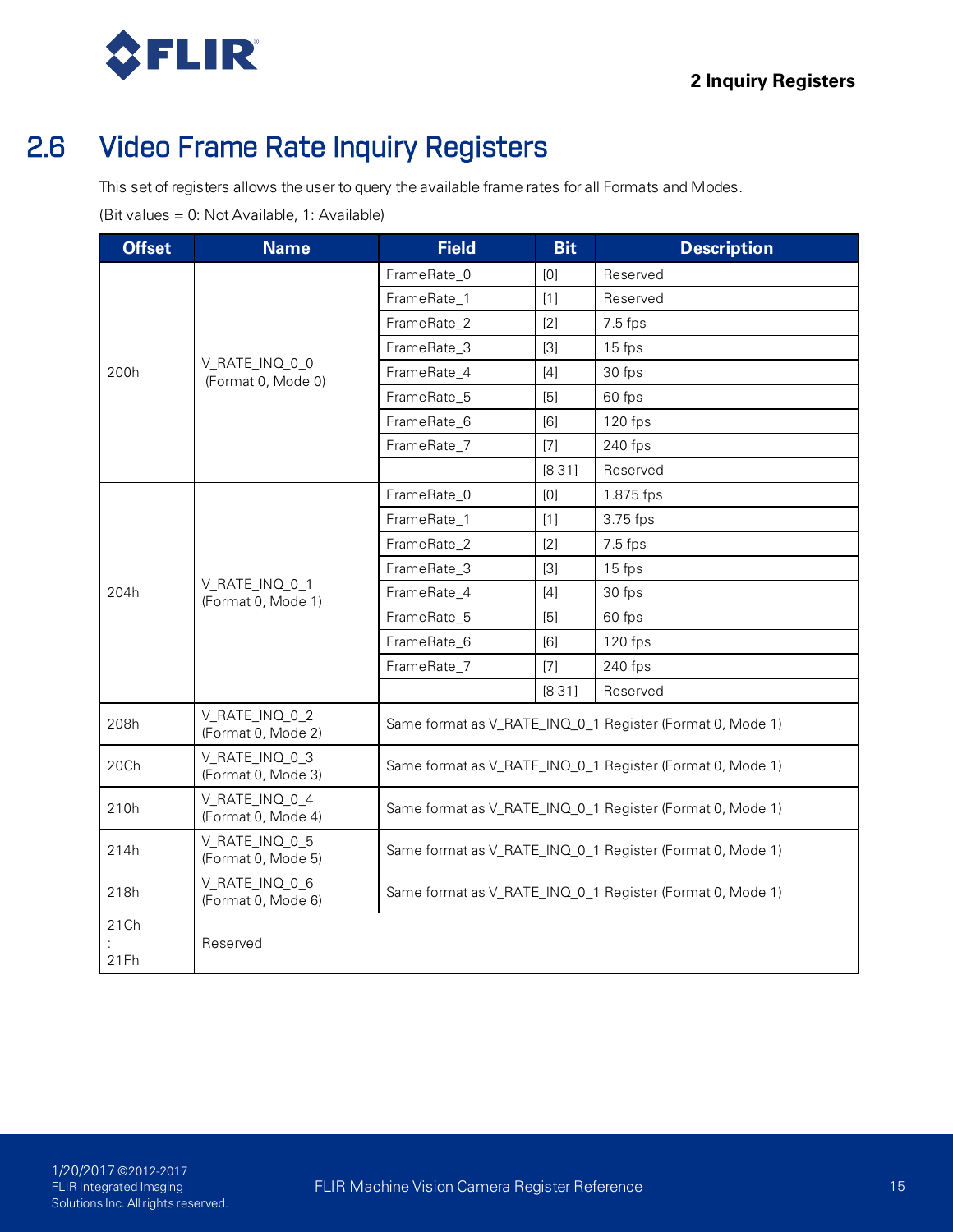

| <b>Offset</b> | <b>Name</b>                          | <b>Field</b>                                              | <b>Bit</b> | <b>Description</b>                                        |  |
|---------------|--------------------------------------|-----------------------------------------------------------|------------|-----------------------------------------------------------|--|
|               |                                      | FrameRate_0                                               | [0]        | Reserved                                                  |  |
|               |                                      | FrameRate_1                                               | $[1]$      | 3.75 fps                                                  |  |
|               |                                      | FrameRate_2                                               | [2]        | $7.5$ fps                                                 |  |
|               |                                      | FrameRate_3                                               | $[3]$      | 15 fps                                                    |  |
| 220h          | V_RATE_INQ_1_0<br>(Format 1, Mode 0) | FrameRate_4                                               | $[4]$      | 30 fps                                                    |  |
|               |                                      | FrameRate_5                                               | $[5]$      | 60 fps                                                    |  |
|               |                                      | FrameRate_6                                               | [6]        | 120 fps                                                   |  |
|               |                                      | FrameRate_7                                               | $[7]$      | 240 fps                                                   |  |
|               |                                      |                                                           | $[8-31]$   | Reserved                                                  |  |
| 224h          | V_RATE_INQ_1_1<br>(Format 1, Mode 1) |                                                           |            | Same format as V_RATE_INQ_0_0 Register (Format 0, Mode 0) |  |
| 228h          | V_RATE_INQ_1_2<br>(Format 1, Mode 2) | Same format as V_RATE_INQ_0_0 Register (Format 0, Mode 0) |            |                                                           |  |
|               |                                      | FrameRate_0                                               | [0]        | 1.875 fps                                                 |  |
|               |                                      | FrameRate_1                                               | $[1]$      | 3.75 fps                                                  |  |
|               |                                      | FrameRate_2                                               | $[2]$      | 7.5 fps                                                   |  |
|               |                                      | FrameRate_3                                               | $[3]$      | 15 fps                                                    |  |
| 22Ch          | V_RATE_INQ_1_3<br>(Format 1, Mode 3) | FrameRate_4                                               | $[4]$      | 30 fps                                                    |  |
|               |                                      | FrameRate_5                                               | [5]        | 60 fps                                                    |  |
|               |                                      | FrameRate_6                                               | [6]        | 120 fps                                                   |  |
|               |                                      | FrameRate_7                                               | $[7]$      | Reserved                                                  |  |
|               |                                      |                                                           | $[8-31]$   | Reserved                                                  |  |
|               |                                      | FrameRate_0                                               | [0]        | 1.875 fps                                                 |  |
|               |                                      | FrameRate_1                                               | $[1]$      | 3.75 fps                                                  |  |
|               |                                      | FrameRate_2                                               | [2]        | $7.5$ fps                                                 |  |
|               |                                      | FrameRate_3                                               | $[3]$      | 15 fps                                                    |  |
| 230h          | V_RATE_INQ_1_4<br>(Format 1, Mode 4) | FrameRate_4                                               | $[4]$      | 30 fps                                                    |  |
|               |                                      | FrameRate_5                                               | [5]        | 60 fps                                                    |  |
|               |                                      | FrameRate_6                                               | [6]        | Reserved                                                  |  |
|               |                                      | FrameRate_7                                               | $[7]$      | Reserved                                                  |  |
|               |                                      |                                                           | $[8-31]$   | Reserved                                                  |  |
| 234h          | V_RATE_INQ_1_5<br>(Format 1, Mode 5) | Same format as V_RATE_INQ_0_1 Register (Format 0, Mode 1) |            |                                                           |  |
| 238h          | V_RATE_INQ_1_6<br>(Format 1, Mode 6) | Same format as V_RATE_INQ_1_0 register (Format 1, Mode 0) |            |                                                           |  |
| 23Ch          | V_RATE_INQ_1_7<br>(Format 1, Mode 7) |                                                           |            | Same format as V_RATE_INQ_1_3 register (Format 1, Mode 3) |  |
| 240h          | V_RATE_INQ_2_0<br>(Format 2, Mode 0) | Same format as V_RATE_INQ_1_4 register (Format 1, Mode 4) |            |                                                           |  |
| 244h          | V_RATE_INQ_2_1<br>(Format 2, Mode 1) | Same format as V_RATE_INQ_1_4 register (Format 1, Mode 4) |            |                                                           |  |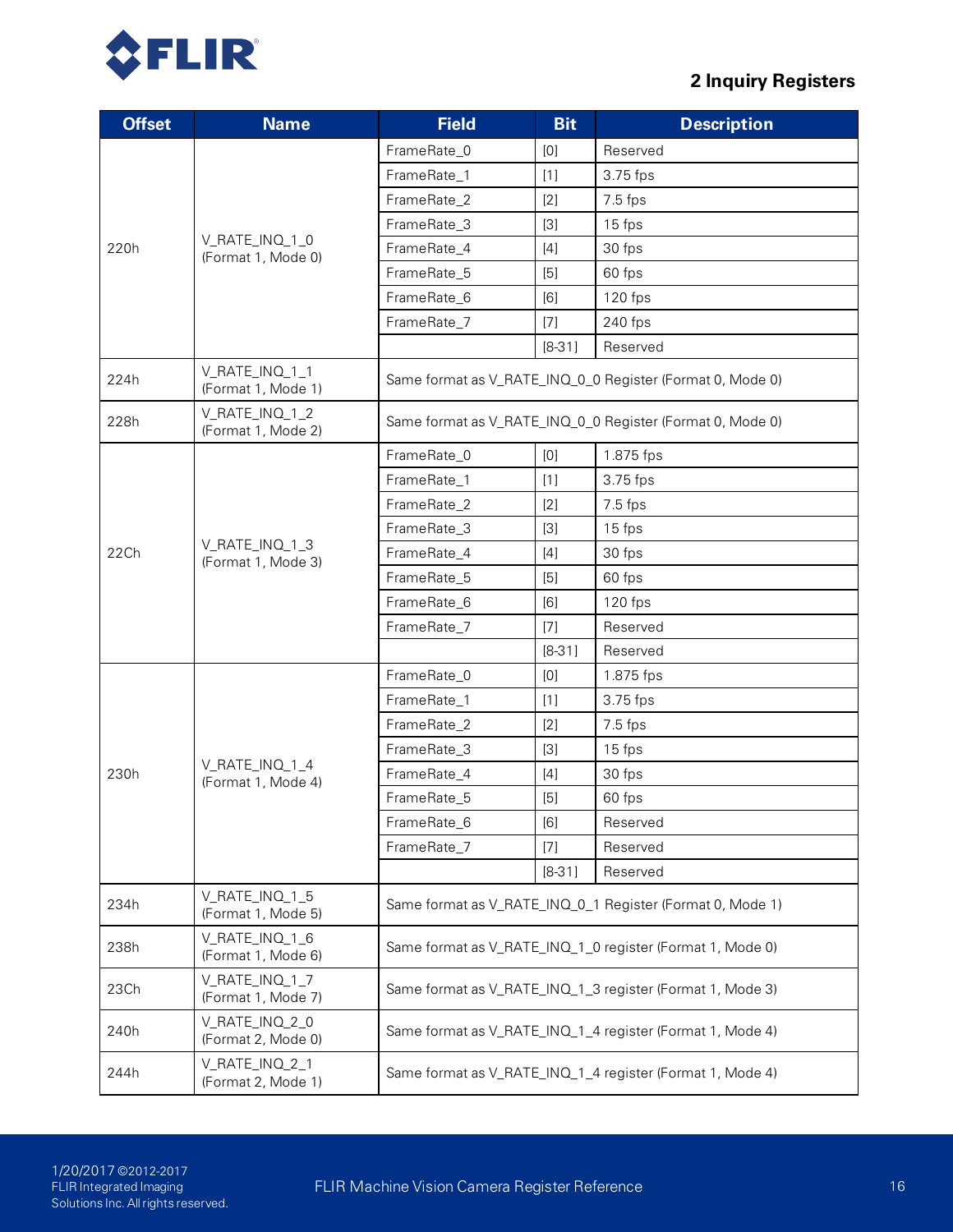

| <b>Offset</b> | <b>Name</b>                          | <b>Field</b>                                              | <b>Bit</b> | <b>Description</b>                                        |  |  |
|---------------|--------------------------------------|-----------------------------------------------------------|------------|-----------------------------------------------------------|--|--|
| 248h          | V_RATE_INQ_2_2<br>(Format 2, Mode 2) | Same format as V_RATE_INQ_1_3 register (Format 1, Mode 3) |            |                                                           |  |  |
| 24Ch          | V_RATE_INQ_2_3<br>(Format 2, Mode 3) | Same format as V_RATE_INQ_1_4 register (Format 1, Mode 4) |            |                                                           |  |  |
|               |                                      | FrameRate_0                                               | [0]        | 1.875 fps                                                 |  |  |
|               |                                      | FrameRate_1                                               | $[1]$      | 3.75 fps                                                  |  |  |
|               |                                      | FrameRate_2                                               | [2]        | $7.5$ fps                                                 |  |  |
|               |                                      | FrameRate_3                                               | $[3]$      | 15 fps                                                    |  |  |
| 250h          | V_RATE_INQ_2_4<br>(Format 2, Mode 4) | FrameRate_4                                               | $[4]$      | 30 fps                                                    |  |  |
|               |                                      | FrameRate_5                                               | [5]        | Reserved                                                  |  |  |
|               |                                      | FrameRate_6                                               | [6]        | Reserved                                                  |  |  |
|               |                                      | FrameRate_7                                               | $[7]$      | Reserved                                                  |  |  |
|               |                                      |                                                           | $[8-31]$   | Reserved                                                  |  |  |
| 254h          | V_RATE_INQ_2_5<br>(Format 2, Mode 5) |                                                           |            | Same format as V_RATE_INQ_1_3 register (Format 1, Mode 3) |  |  |
| 258h          | V_RATE_INQ_2_6<br>(Format 2, Mode 6) | Same format as V_RATE_INQ_1_4 register (Format 1, Mode 4) |            |                                                           |  |  |
| 25Ch          | V_RATE_INQ_2_7<br>(Format 2, Mode 7) | Same format as V_RATE_INQ_1_4 register (Format 1, Mode 4) |            |                                                           |  |  |
| 260h          |                                      |                                                           |            |                                                           |  |  |
| 2BFh          | Reserved                             |                                                           |            |                                                           |  |  |
| 2E0h          | V_CSR_INQ_7_0                        | Mode_0                                                    | $[0-31]$   | CSR 32-bit offset for Format 7 Mode 0                     |  |  |
| 2E4h          | V_CSR_INQ_7_1                        | Mode_1                                                    | $[0-31]$   | CSR 32-bit offset for Format 7 Mode 1                     |  |  |
| 2E8h          | V_CSR_INQ_7_2                        | Mode_2                                                    | $[0-31]$   | CSR 32-bit offset for Format 7 Mode 2                     |  |  |
| 2ECh          | V_CSR_INQ_7_3                        | Mode_3                                                    | $[0-31]$   | CSR 32-bit offset for Format 7 Mode 3                     |  |  |
| 2F0h          | V_CSR_INQ_7_4                        | Mode_4                                                    | $[0-31]$   | CSR 32-bit offset for Format 7 Mode 4                     |  |  |
| 2F4h          | V_CSR_INQ_7_5                        | Mode_5                                                    | $[0-31]$   | CSR 32-bit offset for Format 7 Mode 5                     |  |  |
| 2F8h          | V_CSR_INQ_7_6                        | Mode_6                                                    | $[0-31]$   | CSR 32-bit offset for Format 7 Mode 6                     |  |  |
| 2FCh          | V_CSR_INQ_7_7                        | Mode_7                                                    | $[0-31]$   | CSR 32-bit offset for Format 7 Mode 7                     |  |  |
| 300h          | V_CSR_INQ_7_8                        | Mode_8                                                    | $[0-31]$   | CSR 32-bit offset for Format 7 Mode 8                     |  |  |
| 304h          | V_CSR_INQ_7_9                        | Mode_9                                                    | $[0-31]$   | CSR 32-bit offset for Format 7 Mode 9                     |  |  |
| 308h          | V_CSR_INQ_7_10                       | Mode_10                                                   | $[0-31]$   | CSR 32-bit offset for Format 7 Mode<br>10                 |  |  |
| 30Ch          | V_CSR_INQ_7_11                       | Mode_11                                                   | $[0-31]$   | CSR 32-bit offset for Format 7 Mode<br>11                 |  |  |
| 310h          | V_CSR_INQ_7_12                       | Mode_12                                                   | $[0-31]$   | CSR 32-bit offset for Format 7 Mode<br>12                 |  |  |
| 314h          | V_CSR_INQ_7_13                       | Mode_13                                                   | $[0-31]$   | CSR 32-bit offset for Format 7 Mode<br>13                 |  |  |
| 318h          | V_CSR_INQ_7_14                       | Mode_14                                                   | $[0-31]$   | CSR 32-bit offset for Format 7 Mode<br>14                 |  |  |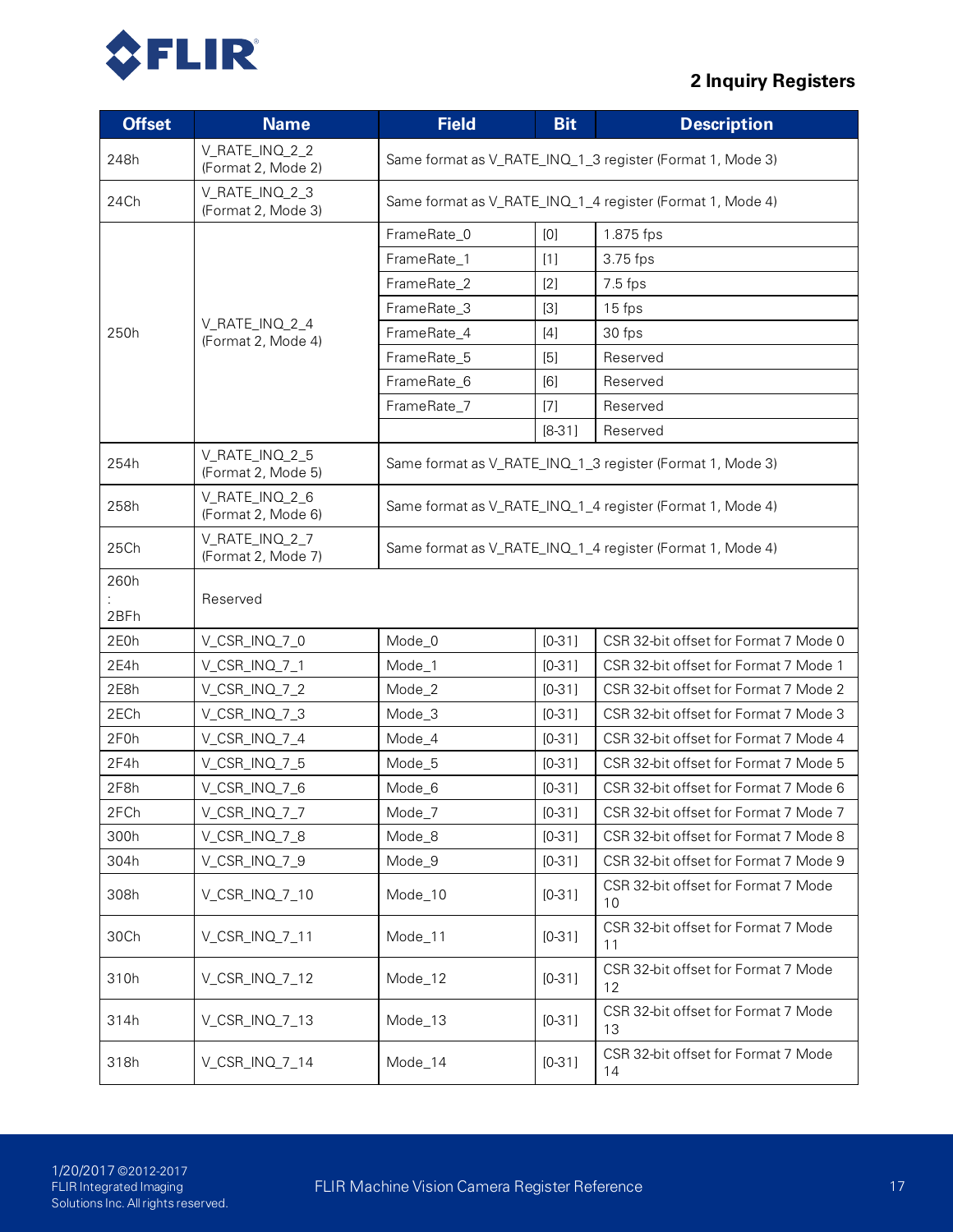

| <b>Offset</b> | <b>Name</b>    | <b>Field</b> | <b>Bit</b> | <b>Description</b>                        |
|---------------|----------------|--------------|------------|-------------------------------------------|
| 31Ch          | V_CSR_INQ_7_15 | Mode_15      | $[0-31]$   | CSR 32-bit offset for Format 7 Mode<br>15 |
| 320h          | V_CSR_INQ_7_16 | Mode_16      | $[0-31]$   | CSR 32-bit offset for Format 7 Mode<br>16 |
| 324h          | V_CSR_INQ_7_17 | Mode_17      | $[0-31]$   | CSR 32-bit offset for Format 7 Mode<br>17 |
| 328h          | V_CSR_INQ_7_18 | Mode_18      | $[0-31]$   | CSR 32-bit offset for Format 7 Mode<br>18 |
| 32Ch          | V_CSR_INQ_7_19 | Mode_19      | $[0-31]$   | CSR 32-bit offset for Format 7 Mode<br>19 |
| 330h          | V_CSR_INQ_7_20 | Mode_20      | $[0-31]$   | CSR 32-bit offset for Format 7 Mode<br>20 |
| 334h          | V_CSR_INQ_7_21 | Mode_21      | $[0-31]$   | CSR 32-bit offset for Format 7 Mode<br>21 |
| 338h          | V_CSR_INQ_7_22 | Mode_22      | $[0-31]$   | CSR 32-bit offset for Format 7 Mode<br>22 |
| 33Ch          | V_CSR_INQ_7_23 | Mode_23      | $[0-31]$   | CSR 32-bit offset for Format 7 Mode<br>23 |
| 340h          | V_CSR_INQ_7_24 | Mode_24      | $[0-31]$   | CSR 32-bit offset for Format 7 Mode<br>24 |
| 344h          | V_CSR_INQ_7_25 | Mode_25      | $[0-31]$   | CSR 32-bit offset for Format 7 Mode<br>25 |
| 348h          | V_CSR_INQ_7_26 | Mode_26      | $[0-31]$   | CSR 32-bit offset for Format 7 Mode<br>26 |
| 34Ch          | V_CSR_INQ_7_27 | Mode_27      | $[0-31]$   | CSR 32-bit offset for Format 7 Mode<br>27 |
| 350h          | V_CSR_INQ_7_28 | Mode_28      | $[0-31]$   | CSR 32-bit offset for Format 7 Mode<br>28 |
| 354h          | V_CSR_INQ_7_29 | Mode_29      | $[0-31]$   | CSR 32-bit offset for Format 7 Mode<br>29 |
| 358h          | V_CSR_INQ_7_30 | Mode_30      | $[0-31]$   | CSR 32-bit offset for Format 7 Mode<br>30 |
| 35Ch          | V_CSR_INQ_7_31 | Mode_31      | $[0-31]$   | CSR 32-bit offset for Format 7 Mode<br>31 |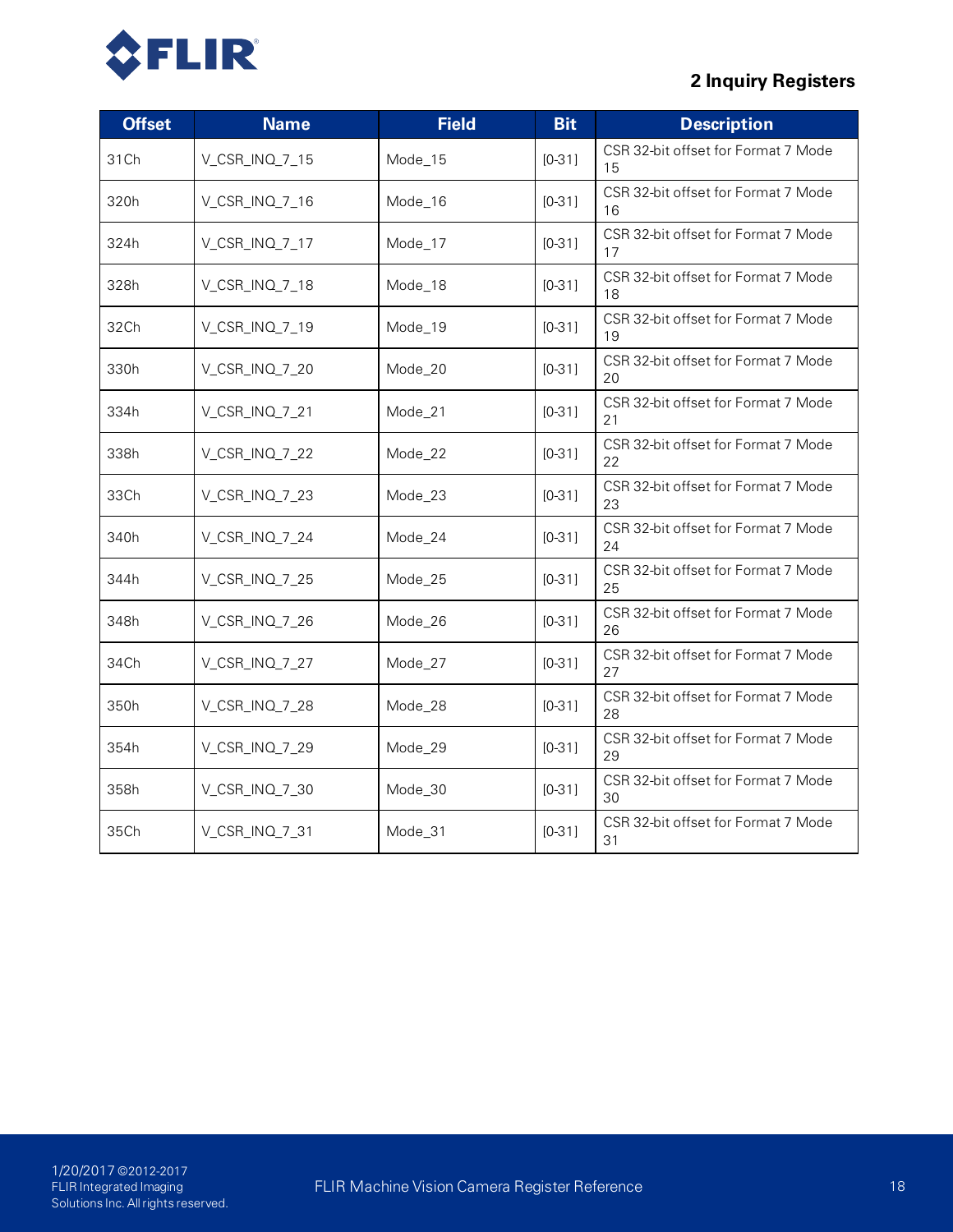<span id="page-28-0"></span>

## <span id="page-28-1"></span>3.1 Memory Channel Registers

User Set 0 (or Memory channel 0) stores the factory default settings that can always be restored. Two additional user sets are provided for custom default settings. The camera initializes itself at power-up, or when explicitly reinitialized, using the contents of the last saved user set. Attempting to save user settings to the (read-only) factory default user set causes the camera to switch back to using the factory defaults during initialization.

The values of the following registers are saved in memory channels.

| <b>Register Name</b>  | <b>Offset</b> |
|-----------------------|---------------|
| CURRENT_FRAME_RATE    | 600h          |
| CURRENT_VIDEO_MODE    | 604h          |
| CURRENT_VIDEO_FORMAT  | 608h          |
| CAMERA_POWER          | 610h          |
| CUR_SAVE_CH           | 620h          |
| <b>BRIGHTNESS</b>     | 800h          |
| AUTO_EXPOSURE         | 804h          |
| <b>SHARPNESS</b>      | 808h          |
| WHITE_BALANCE         | 80Ch          |
| <b>HUE</b>            | 810h          |
| <b>SATURATION</b>     | 814h          |
| <b>GAMMA</b>          | 818h          |
| <b>SHUTTER</b>        | 81Ch          |
| GAIN                  | 820h          |
| <b>IRIS</b>           | 824h          |
| <b>FOCUS</b>          | 828h          |
| TRIGGER_MODE          | 830h          |
| TRIGGER_DELAY         | 834h          |
| FRAME_RATE            | 83Ch          |
| <b>PAN</b>            | 884h          |
| TILT                  | 888h          |
| ABS_VAL_AUTO_EXPOSURE | 908h          |
| ABS_VAL_SHUTTER       | 918h          |
| ABS_VAL_GAIN          | 928h          |
| ABS_VAL_BRIGHTNESS    | 938h          |
| ABS_VAL_GAMMA         | 948h          |
| ABS_VAL_TRIGGER_DELAY | 958h          |
| ABS_VAL_FRAME_RATE    | 968h          |
| IMAGE_DATA_FORMAT     | 1048h         |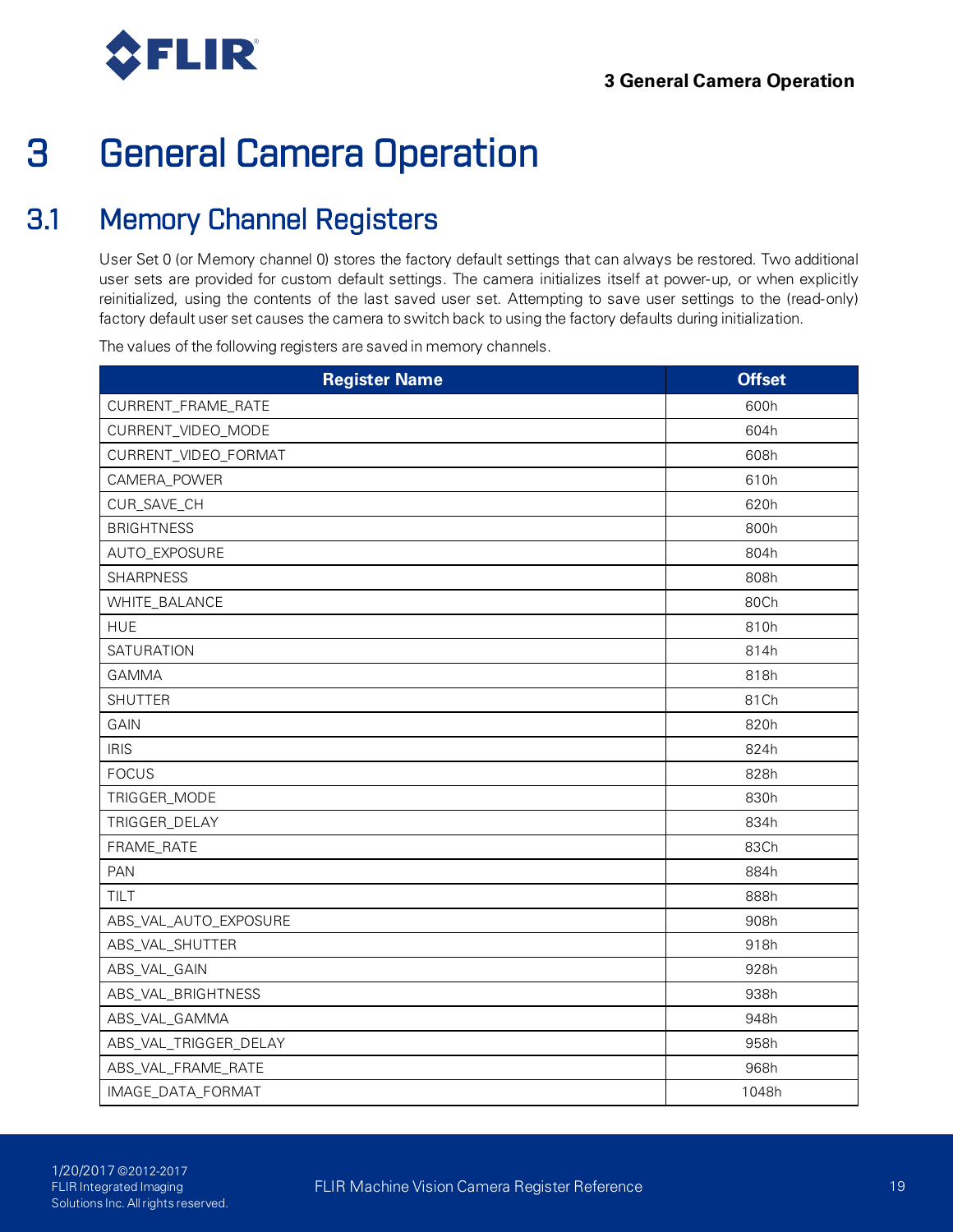

| <b>Register Name</b>                                                             | <b>Offset</b>                 |
|----------------------------------------------------------------------------------|-------------------------------|
| AUTO_EXPOSURE_RANGE                                                              | 1088h                         |
| AUTO_SHUTTER_RANGE                                                               | 1098h                         |
| AUTO_GAIN_RANGE                                                                  | 10A0h                         |
| GPIO_XTRA                                                                        | 1104h                         |
| SHUTTER_DELAY                                                                    | 1108h                         |
| GPIO_STRPAT_CTRL                                                                 | 110Ch                         |
| GPIO_CTRL_PIN_x                                                                  | 1110h, 1120h, 1130h,<br>1140h |
| GPIO_XTRA_PIN_x                                                                  | 1114h, 1124h, 1134h,<br>1144h |
| GPIO_STRPAT_MASK_PIN_x                                                           | 1118h, 1128h, 1138h,<br>1148h |
| MIRROR_IMAGE_CTRL                                                                | 1054h                         |
| FRAME_INFO                                                                       | 12F8h                         |
| FORMAT_7_IMAGE_POSITION                                                          | 008h                          |
| FORMAT_7_IMAGE_SIZE                                                              | 00Ch                          |
| FORMAT_7_COLOR_CODING_ID                                                         | 010h                          |
| FORMAT_7_BYTE_PER_PACKET                                                         | 044h                          |
| UDP_PORT                                                                         | 1F1Ch                         |
| DESTINATION_IP                                                                   | 1F34h                         |
| GVCP Configuration (includes Heartbeat Disable) (GigE Vision Bootstrap Register) | 0954h (no offset)             |
| Stream Channel Packet Size (GigE Vision Bootstrap Register)                      | 0D04h (no offset)             |
| Stream Channel Packet Delay (GigE Vision Bootstrap Register)                     | 0D08h (no offset)             |
| Heartbeat Timeout (GigE Vision Bootstrap Register)                               | 0938h (no offset)             |

## 3.1.1 MEMORY\_SAVE: 618h

<span id="page-29-0"></span>All channels can be reset back to the original factory defaults by writing the value 0xDEAFBEEF to Memory\_Save (ignores MEM\_SAVE\_CH).

| <b>Field</b> | <b>Bit</b> | <b>Description</b>                                                               |
|--------------|------------|----------------------------------------------------------------------------------|
| Memory_Save  | [0]        | 1 = Current status, modes, and values are saved to MEM_SAVE_CH (Self<br>cleared) |
|              | $[1-31]$   | Reserved                                                                         |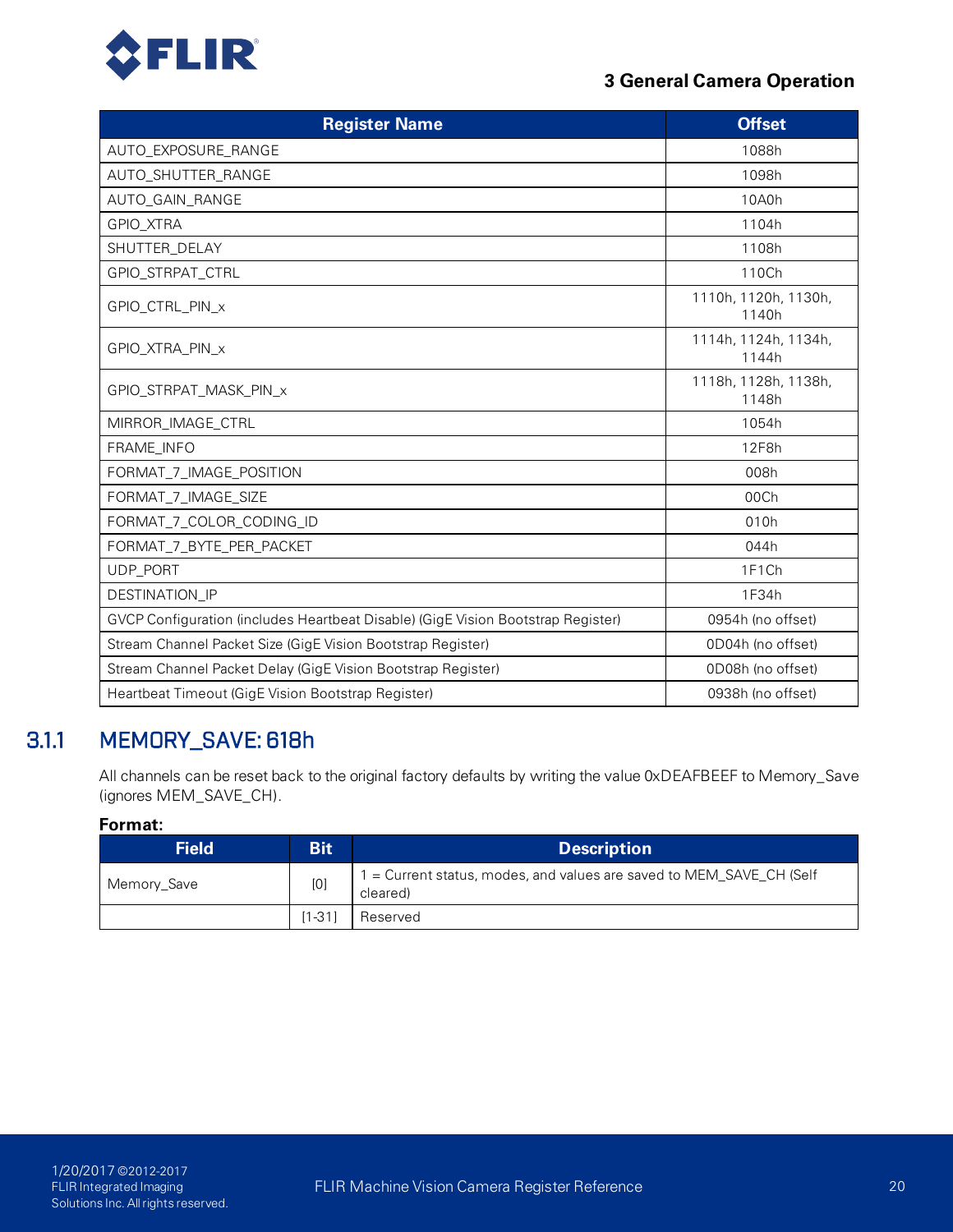

### 3.1.2 MEM\_SAVE\_CH: 620h

### <span id="page-30-0"></span>**Format:**

| <b>Field</b> | <b>Bit</b> | <b>Description</b>                                   |
|--------------|------------|------------------------------------------------------|
|              |            | Specifies the write channel for Memory_Save command. |
| Mem Save Ch  | $[0-3]$    | Shall be >=0001 (0 is for factory default settings)  |
|              |            | See BASIC FUNC INQ register.                         |
|              | $[4-31]$   | Reserved                                             |

## 3.1.3 CUR\_MEM\_CH: 624h

#### <span id="page-30-1"></span>**Format:**

| <b>Field</b>       | <b>Bit</b> | <b>Description</b>                                                                                                                           |
|--------------------|------------|----------------------------------------------------------------------------------------------------------------------------------------------|
| Cur_Mem_Ch   [0-3] |            | Read: Reports the current memory channel number in use<br>Write: Loads the camera status, modes and values from the specified memory channel |
|                    | $[4-31]$   | Reserved                                                                                                                                     |

## <span id="page-30-2"></span>3.2 Device Information

Information about the camera 's hardware, status and monitoring is available.

**Serial Number**—This specifies the unique serial number of the camera.

**Main Board Information**—This specifies the type of camera (according to the main printed circuit board).

**Voltage**—This allows the user to access and monitor the input as well as several of the internal voltages of the cameras.

**Current**—This allows the user to access and monitor the current consumption of the camera.

**Temperature**—Allows the user to get the temperature of the camera board- level components. For cameras housed in a case, it is the ambient temperature within the case.

**Camera Power**—Allows the user to power up or power down the camera.

**Pixel Clock Frequency**—This specifies the current pixel clock frequency (in Hz) in IEEE-754 32-bit floating point format. The camera pixel clock defines an upper limit to the rate at which pixels can be read off the image sensor.

<span id="page-30-3"></span>**Horizontal Line Frequency**—This specifies the current horizontal line frequency in Hz in IEEE-754 32-bit floating point format.

### 3.2.1 SERIAL\_NUMBER: 1F20h

| <b>Field</b>  | Bit      | <b>Description</b>                         |
|---------------|----------|--------------------------------------------|
| Serial_Number | $[0-31]$ | Unique serial number of camera (read-only) |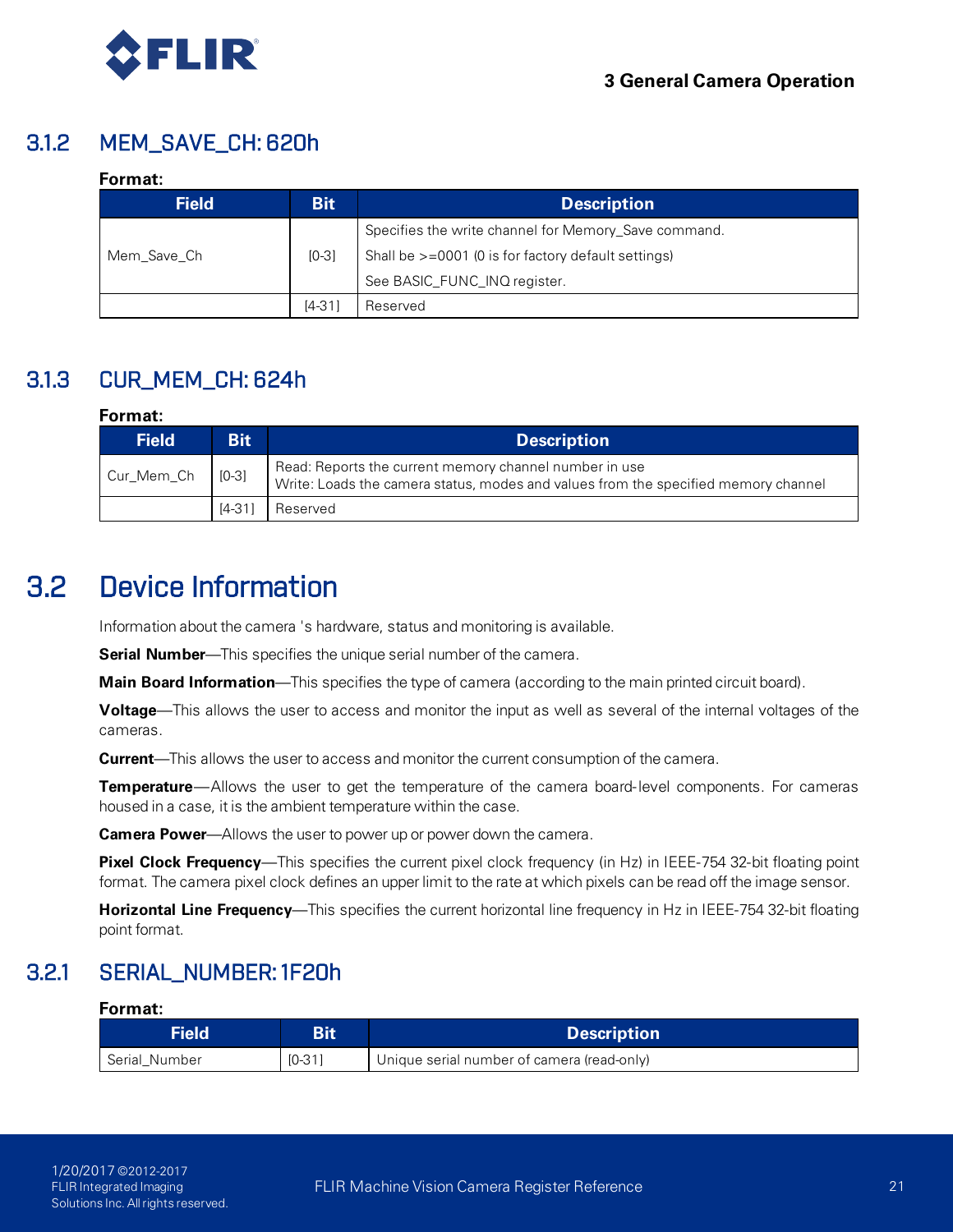

### 3.2.2 MAIN\_BOARD\_INFO: 1F24h

### <span id="page-31-0"></span>**Format:**

| <b>Field</b>       | <b>Bit</b>  | <b>Description</b>                                                                                                                                                                                                                                                                                                      |                                                                                                                                                                                                                                                                                                                                                                     |  |
|--------------------|-------------|-------------------------------------------------------------------------------------------------------------------------------------------------------------------------------------------------------------------------------------------------------------------------------------------------------------------------|---------------------------------------------------------------------------------------------------------------------------------------------------------------------------------------------------------------------------------------------------------------------------------------------------------------------------------------------------------------------|--|
| Major_Board_Design | $[0-11]$    | 0x6: Ladybug Head<br>0x7: Ladybug Base Unit<br>$0x10$ : Flea<br>0x18: Dragonfly2<br>$0x19$ : Flea2<br>0x1A: Firefly MV<br>$0x1C$ : Bumblebee $2$<br>0x1F: Grasshopper<br>0x22: Grasshopper2<br>0x21: Flea2G-13S2<br>0x24: Flea2G-50S5<br>0x26: Chameleon<br>0x27: Grasshopper Express<br>0x29: Flea3 FireWire 14S3/20S4 | 0x2A: Flea3 FireWire 03S3<br>0x2B: Flea3 FireWire 03S1<br>0x2F: Flea3 GigE 14S3/20S4<br>0x32: Flea3 GigE 13S2<br>0x34: Flea3 USB 3.0<br>$0x36:$ Zebra $2$<br>0x39: Flea3 GigE 03S2/08S2<br>0x3E: Flea3 GigE 50S5<br>0x3F: Flea3 GigE 28S4<br>0x40: Flea3 GigE 03S1<br>0x41 Grasshopper3 PGE/USB3<br>0x46 Blackfly PGE<br>0x4B Blackfly USB3<br>0x4C Chameleon3 USB3 |  |
| Minor_Board_Rev    | $[12 - 15]$ | Internal use                                                                                                                                                                                                                                                                                                            |                                                                                                                                                                                                                                                                                                                                                                     |  |
| Reserved           | $[16-31]$   | Reserved                                                                                                                                                                                                                                                                                                                |                                                                                                                                                                                                                                                                                                                                                                     |  |

## 3.2.3 VOLTAGE: 1A50h – 1A54h

### <span id="page-31-1"></span>**Format:**

| <b>Offset</b> | <b>Name</b>                    |                                                  | <b>Field</b>    | <b>Bit</b> | <b>Description</b>                                                                                                                     |          |
|---------------|--------------------------------|--------------------------------------------------|-----------------|------------|----------------------------------------------------------------------------------------------------------------------------------------|----------|
|               | VOLTAGE<br>1A50h<br><b>INQ</b> |                                                  | Presence<br>Ina | [0]        | Presence of this feature<br>0: Not available, 1: Available                                                                             |          |
|               |                                | LO.                                              |                 |            | $[1 - 7]$                                                                                                                              | Reserved |
|               |                                |                                                  |                 | $[8-19]$   | Number of voltage registers supported                                                                                                  |          |
|               |                                |                                                  |                 | $[20-31]$  | Reserved                                                                                                                               |          |
| 1A54h         | VOLTAGE<br><b>INQ</b>          | $\mathsf{HI}_{\scriptscriptstyle{\blacksquare}}$ |                 | $IO-311$   | 32-bit offset of the voltage CSRs, which report the current<br>voltage in Volts using the 32-bit floating-point IEEE/REAL*4<br>format. |          |

### <span id="page-31-2"></span>3.2.4 CURRENT: 1A58h – 1A5Ch

| <b>Offset</b> | <b>Name</b>       | <b>Field</b> | <b>Bit</b>                                                 | <b>Description</b>                                                                                                              |
|---------------|-------------------|--------------|------------------------------------------------------------|---------------------------------------------------------------------------------------------------------------------------------|
|               | Presence<br>Ina   | [0]          | Presence of this feature<br>0. Not available, 1: Available |                                                                                                                                 |
| 1A58h         | CURRENT<br>LO_INQ |              | $[1 - 7]$                                                  | Reserved                                                                                                                        |
|               |                   |              | $[8-19]$                                                   | Number of current registers supported                                                                                           |
|               |                   | $[20-31]$    | Reserved                                                   |                                                                                                                                 |
| 1A5Ch         | CURRENT<br>HI_INQ |              | $[0-31]$                                                   | 32-bit offset of the current registers, which report the current in<br>amps using the 32-bit floating-point IEEE/REAL*4 format. |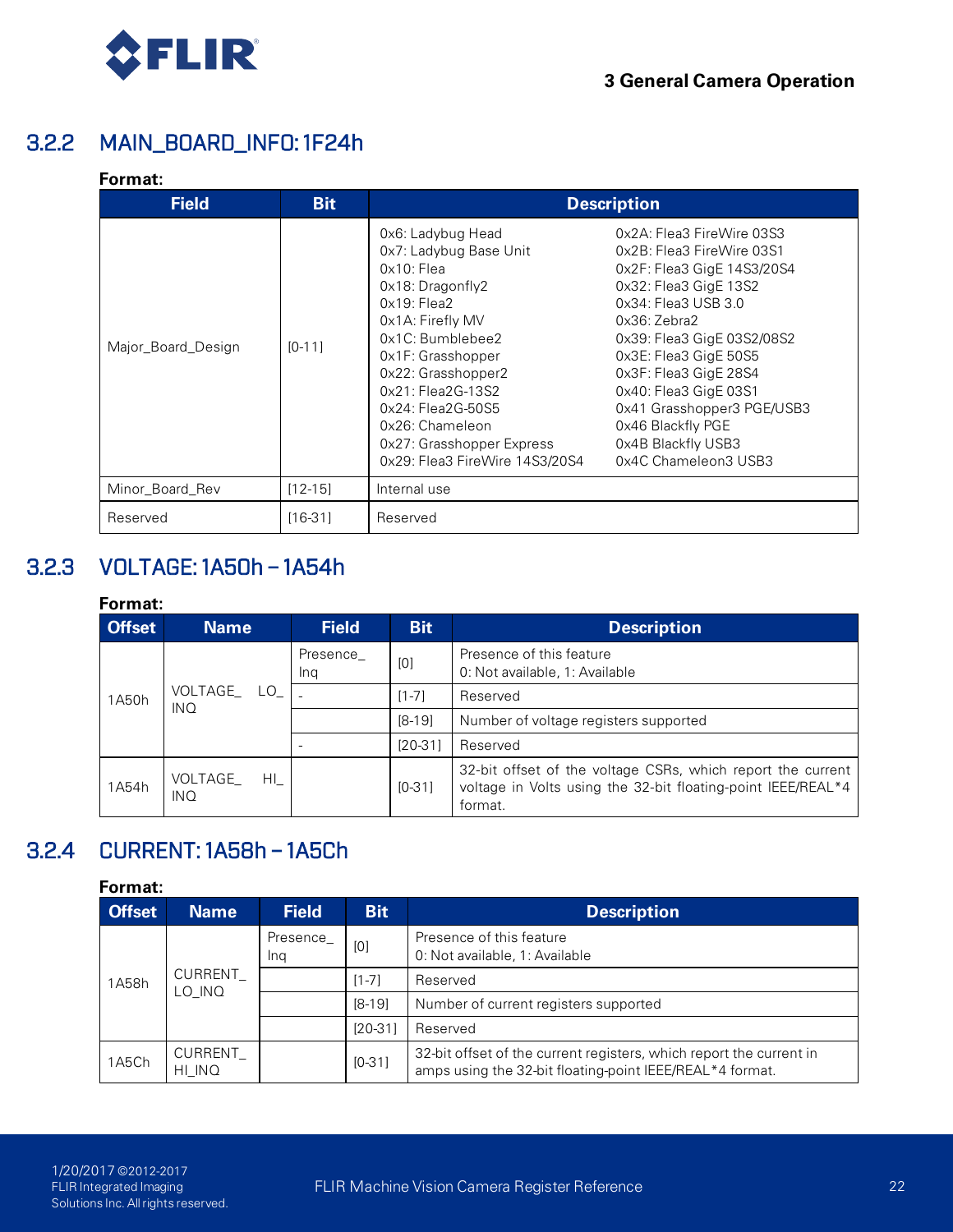

## 3.2.5 TEMPERATURE: 82Ch

### <span id="page-32-0"></span>**Format:**

| <b>Field</b> | <b>Bit</b> | <b>Description</b>                                                                          |
|--------------|------------|---------------------------------------------------------------------------------------------|
| Presence Ing | [0]        | Presence of this feature<br>0: Not Available, 1: Available                                  |
|              | $[1 - 19]$ | Reserved                                                                                    |
| Value        | $[20-31]$  | Value.<br>In Kelvin ( $0^{\circ}$ C = 273.15K) in increments of one-tenth (0.1) of a Kelvin |

## 3.2.6 CAMERA\_POWER: 610h

### <span id="page-32-1"></span>**Format:**

| <b>Field</b>        | <b>Bit</b> | <b>Description</b>                                                                                                                                                                  |
|---------------------|------------|-------------------------------------------------------------------------------------------------------------------------------------------------------------------------------------|
|                     |            | Read:                                                                                                                                                                               |
| Cam_Pwr_Ctrl        | [0]        | 0: Camera is powered down, or in the process of powering up (i.e., bit will be zero<br>until camera completely powered up (outside IIDC specification)),<br>1: Camera is powered up |
|                     |            | Write:                                                                                                                                                                              |
|                     |            | 0: Begin power-down process, 1: Begin power-up process                                                                                                                              |
|                     | $[1-30]$   | Reserved                                                                                                                                                                            |
| Camera_Power_Status |            | Read only                                                                                                                                                                           |
|                     | $[31]$     | Read: the pending value of Cam Pwr Ctrl                                                                                                                                             |

## 3.2.7 PIXEL\_CLOCK\_FREQ: 1AF0h

### <span id="page-32-2"></span>**Format:**

<span id="page-32-3"></span>

| Field            | Bit      | <b>Description</b>                       |
|------------------|----------|------------------------------------------|
| Pixel_Clock_Freq | $[0-31]$ | Pixel clock frequency in Hz (read-only). |

### 3.2.8 HORIZONTAL\_LINE\_FREQ: 1AF4h

#### **Format:**

<span id="page-32-4"></span>

| Field                |          | <b>Description</b>                           |
|----------------------|----------|----------------------------------------------|
| Horizontal Line Freg | $IO-311$ | Horizontal line frequency in Hz (read-only). |

## 3.3 Camera Memory

### 3.3.1 DATA\_FLASH\_CTRL: 1240h

<span id="page-32-5"></span>This register controls access to the camera's on-board flash memory. Each bit in the data flash is initially set to 1.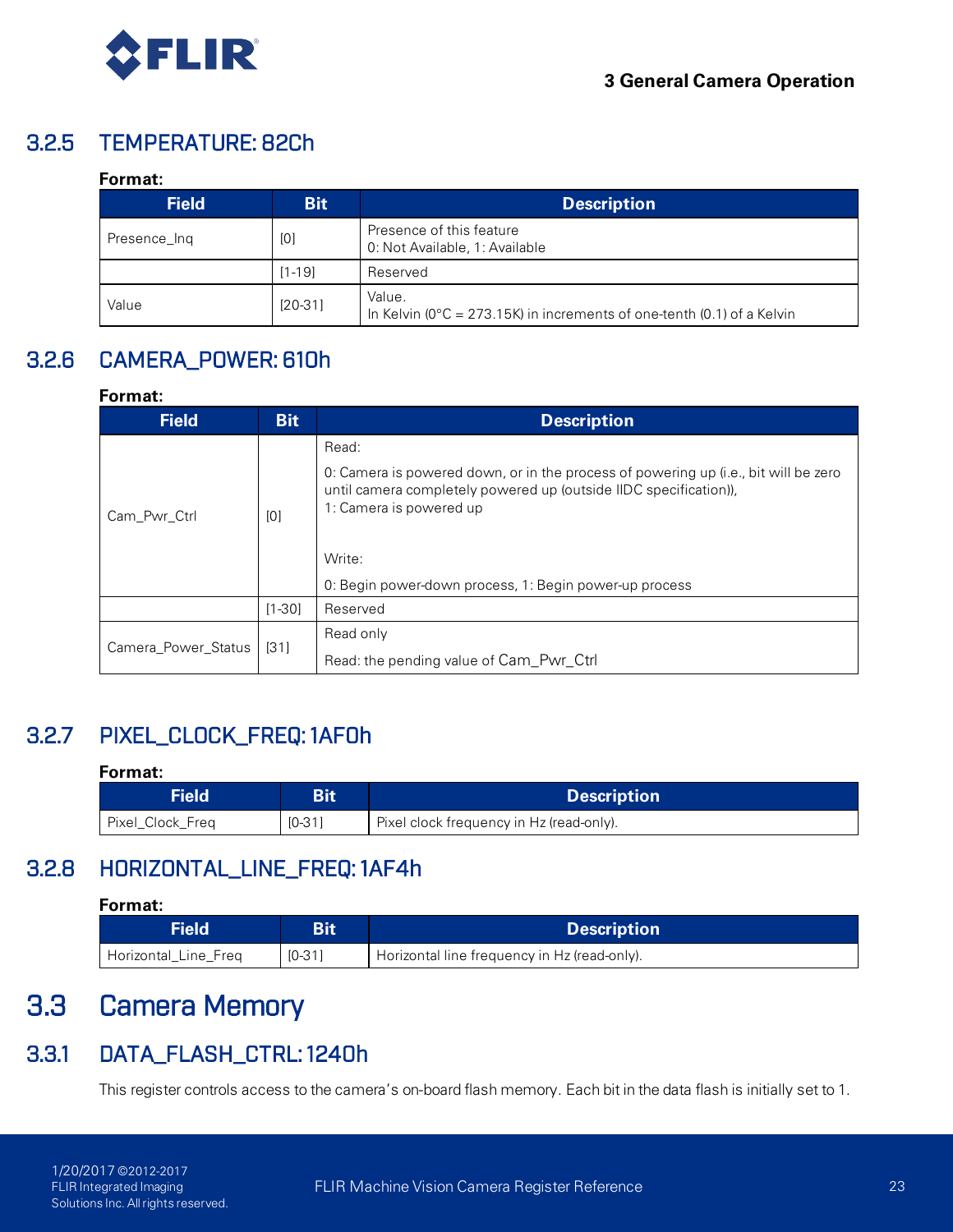

The user can transfer as much data as necessary to the offset address (1244h), then perform a single write to the control register to commit the data to flash. Any modified data is committed by writing to this register, or by accessing any other control register.

### **Format:**

| <b>Field</b> | <b>Bit</b> | <b>Description</b>                                         |
|--------------|------------|------------------------------------------------------------|
| Presence_Ing | [0]        | Presence of this feature<br>0: Not Available, 1: Available |
|              | $[1-5]$    | Reserved                                                   |
| Clean_Page   | [6]        | Read:<br>0: Page is dirty, 1: Page is clean<br>Write:      |
|              |            | 0. No-op, 1: Write page to data flash                      |
|              | [7]        | Reserved                                                   |
| Page_Size    | $[8-19]$   | $8 = 256$ byte page<br>$9 == 512$ byte page                |
| Num_Pages    | $[20-31]$  | $11 == 2048 pages$<br>$13 == 8192 pages$                   |

### 3.3.2 DATA\_FLASH\_DATA: 1244h

<span id="page-33-0"></span>This register provides the 32-bit offset to the start of where the data is stored in the flash memory.

### **Format:**

<span id="page-33-1"></span>

| <b>Offset</b> | <b>Field</b> | Bit      | <b>Description</b>                 |
|---------------|--------------|----------|------------------------------------|
| 1244h         | DF Data      | $[0-31]$ | 32-bit offset to the start of data |

### 3.3.3 IMAGE\_RETRANSMIT: 634h

**Note:** This register is for cameras supported by IIDC Specification v1.32 only. Cameras supported by IIDC Specification v1.31 should use IMAGE\_RETRANSMIT: 12E8h (IIDC 1.31).

This register provides an interface to the camera's frame buffer functionality.

Transmitting buffered data is available when continuous shot is disabled. Either One shot or Multi shot can be used to transmit buffered data when *Transfer\_Data\_Select* = 1. Multi shot is used for transmitting one or more (as specified by *Count\_Number*) buffered images. One shot is used for retransmission of the last image from the retransmit buffer.

Image data is stored in a circular image buffer when *Image\_Buffer\_Ctrl* = 1. If the circular buffer overflows, the oldest image in the buffer is overwritten.

Transmitted data is always stored in the retransmit buffer. If a last or previous image does not exist, (for example, an image has not been acquired since a video format or mode change), the camera still transmits an image from the retransmit buffer, but its contents are undefined.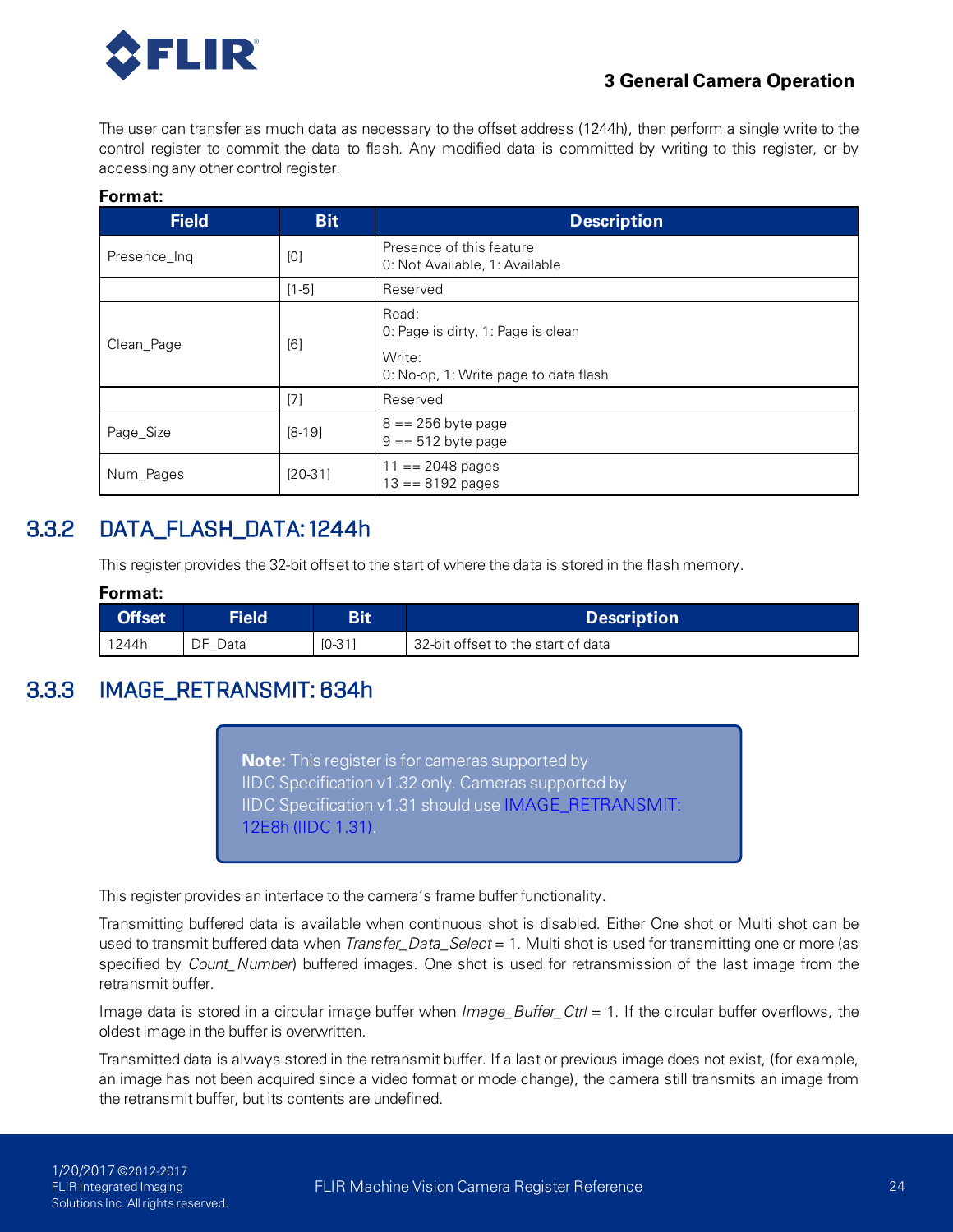

The image buffer is initialized when *Image\_Buffer\_Ctr* is written to '1'. Changing the video format, video mode, image\_size, or color\_coding causes the image buffer to be initialized and *Max\_Num\_Images* to be updated.

#### **Format:**

| <b>Field</b>         | <b>Bit</b>        | <b>Description</b>                                                                                                                 |
|----------------------|-------------------|------------------------------------------------------------------------------------------------------------------------------------|
| Image_Buffer_Ctrl    | [0]               | Image Buffer On/Off Control<br>0. OFF, 1. ON                                                                                       |
| Transfer Data Select | $\lceil 1 \rceil$ | Transfer data path<br>0. Live data, 1: Buffered image data<br>Ignored if $ISO EN=1$                                                |
|                      | $[2-7]$           | Reserved                                                                                                                           |
| Max Num Images       | $[8-19]$          | Maximum number of images that can be stored in the current video<br>format. Must be greater than zero.<br>This field is read only. |
| Number_of_Images     | $[20-31]$         | The number of images currently in buffer.<br>This field is read only.                                                              |

### <span id="page-34-0"></span>3.3.4 IMAGE\_RETRANSMIT: 12E8h (IIDC 1.31)

**Note:** This register is for cameras supported by IIDC Specification v1.31 only. Cameras supported by IIDC Specification v1.32 should use [IMAGE\\_RETRANSMIT:](#page-33-1) [634h](#page-33-1).

This register provides an interface to the camera's frame buffer functionality. The user can cause images to accumulate in the frame buffer by enabling the HoldImg bit of register 12E8h. This effectively disables the transmission of images over the interface in favor of accumulating them in the frame buffer. The user is then required to use the remaining elements of the interface to cause the transmission of the images.

The buffer system is circular in nature, storing only the most recent image data allowed by the buffer size. The number of images that this amounts to depends on the currently configured image size.

See [ONE\\_SHOT/MULTI\\_SHOT: 61Ch](#page-62-0) for information on transmitting images.

| <b>Field</b>      | <b>Bit</b> | <b>Description</b>                                     |
|-------------------|------------|--------------------------------------------------------|
|                   | [0]        | Presence of this feature                               |
| Presence_Ing      |            | 0. N/A 1. Available                                    |
| Reserved          | $[1-5]$    | Reserved                                               |
|                   |            | Store images to frame buffer rather than transmitting  |
| Holdlmg           | [6]        | 0: Off 1: On                                           |
| Reserved          | $[7-15]$   | Reserved                                               |
| <b>BufferSize</b> | $[16-23]$  | Maximum number of images in the current configuration. |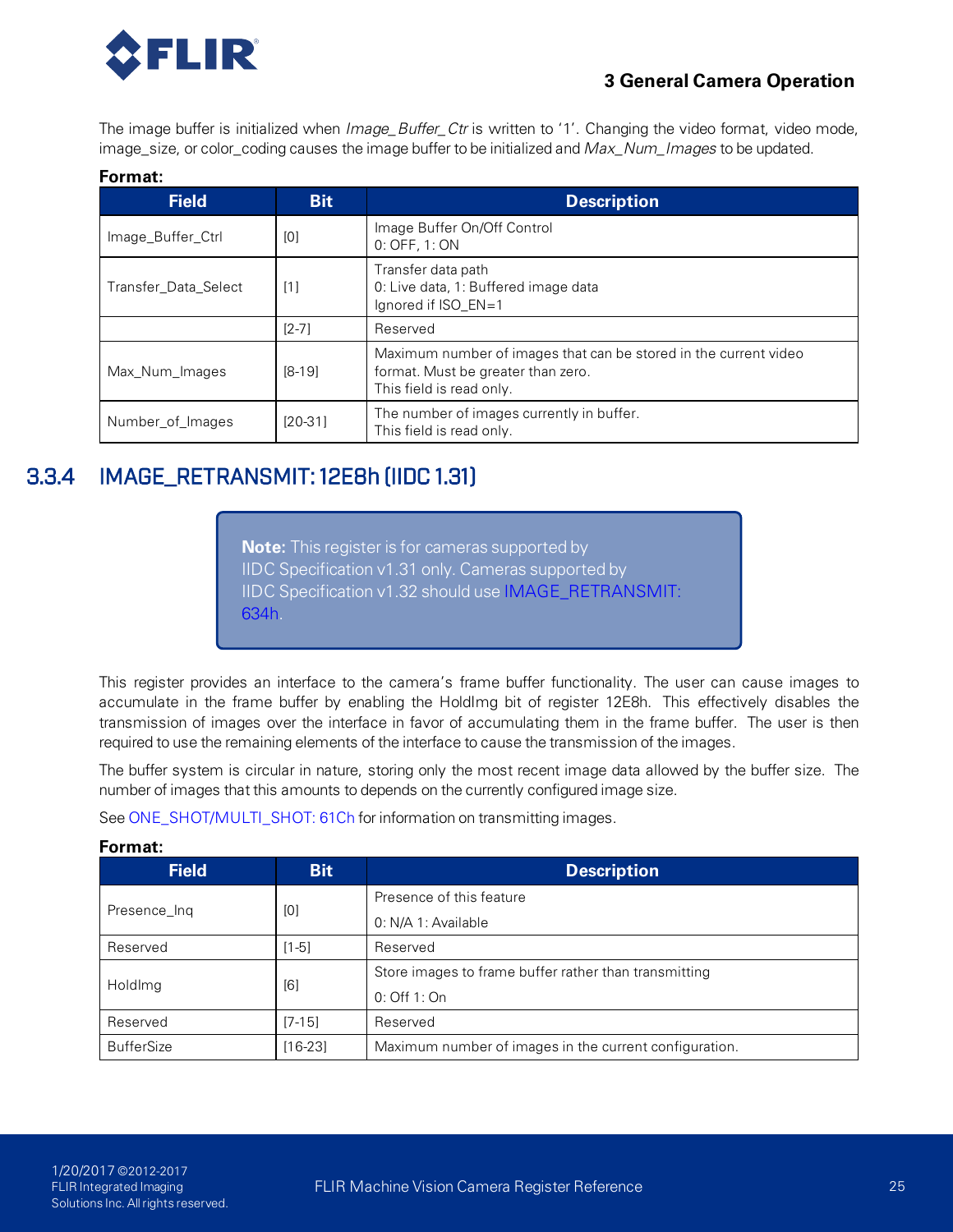

| <b>Field</b> | Bit       | <b>Description</b>                                                                                                      |
|--------------|-----------|-------------------------------------------------------------------------------------------------------------------------|
| NumOfImages  | $[24-31]$ | Read: Number of images currently in buffer.<br>Write: When Holdlmg is enabled, transmits a single image and deletes the |
|              |           | specified number of images from the buffer.                                                                             |

## <span id="page-35-0"></span>3.4 Firmware Information

## 3.4.1 FIRMWARE\_VERSION: 1F60h

<span id="page-35-1"></span>This register contains the version information for the currently loaded camera firmware.

#### **Format:**

| <b>Field</b> | <b>Bit</b> | <b>Description</b>                                                            |
|--------------|------------|-------------------------------------------------------------------------------|
| Major        | $[0-7]$    | Major revision number                                                         |
| Minor        | $[8-15]$   | Minor revision number                                                         |
| Type         | $[16-19]$  | Type of release:<br>0: Alpha<br>1: Beta<br>2: Release Candidate<br>3: Release |
| Revision     | $[20-31]$  | Revision number                                                               |

## 3.4.2 FIRMWARE\_BUILD\_DATE: 1F64h

### <span id="page-35-2"></span>**Format:**

<span id="page-35-3"></span>

| <b>Field</b>      | <b>Bit</b> | <b>Description</b>                                                  |
|-------------------|------------|---------------------------------------------------------------------|
| <b>Build Date</b> | $IO-31]$   | Date the current firmware was built in Unix time format (read-only) |

### 3.4.3 FIRMWARE\_DESCRIPTION: 1F68-1F7Ch

Null padded, big-endian string describing the currently loaded version of firmware.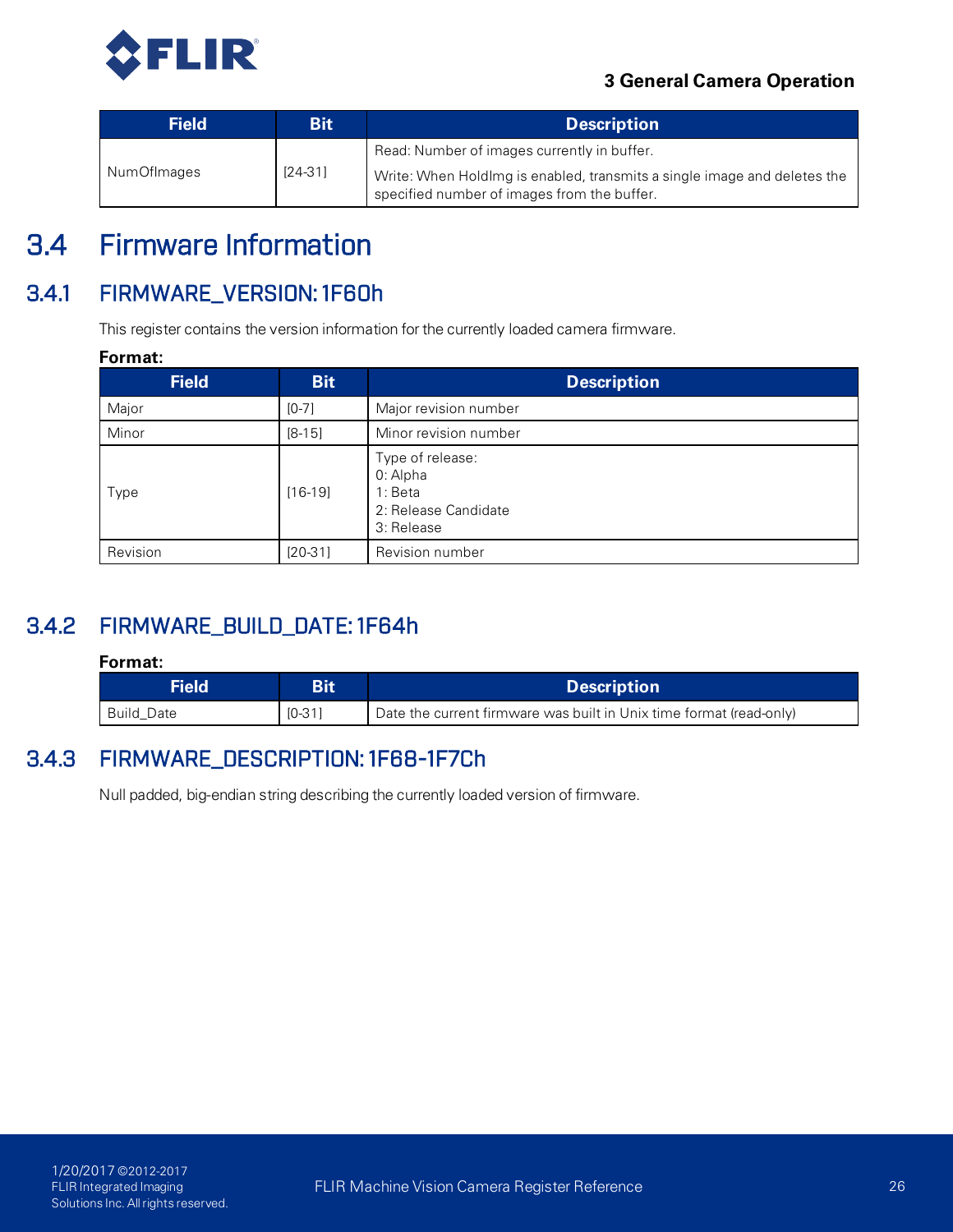

## 4.1 General Purpose Input/Output (GPIO)

### *6-pin Blackfly®:*

The camera is equipped with a 6-pin GPIO connector on the back of the case. The connector is a Hirose HR10A-7R-6PB, the mating connector is a Hirose HR10A-7P-6S(73).

#### *Blackfly*

| <b>Diagram</b> |              |                | <b>Color Pin Function</b> | <b>Description</b>                                                             |
|----------------|--------------|----------------|---------------------------|--------------------------------------------------------------------------------|
|                | Green        |                | Power                     | +12 V DC Camera Power                                                          |
|                | <b>Black</b> | $\overline{2}$ | Opto Input                | Opto-isolated input                                                            |
|                | Red          | 3              | $NC/+3.3$ V<br>/ GPIO     | +3.3 V output. Current 120 mA (nominal)<br>Firmware enabled / Non-isolated I/O |
|                | White        | 4              | Opto<br>Output 1          | Opto-isolated output                                                           |
|                | Blue         | 5              | Opto GND                  | Ground for opto-isolated I/O, not connected to<br>camera ground                |
|                | <b>Brown</b> | 6              | <b>GND</b>                | DC camera power ground                                                         |

### *7- pin Chameleon® and Firefly®MV:*

The camera is equipped with a 7-pin GPIO connector on the back of the case. The connector is made by JST (Mfg P/N: BM07B-SRSS-TB). The Development Kit contents include a pre-wired female connector; refer to the diagram below for wire color-coding.

#### *Chameleon, FireflyMV*

| <b>Diagram</b>                                                                   |              |                | <b>Color Pin Function</b> | <b>Description</b>                                  |
|----------------------------------------------------------------------------------|--------------|----------------|---------------------------|-----------------------------------------------------|
| TOP<br>654321<br>$\begin{array}{cccccccccccccc} 1 & 0 & 0 & 0 & 0 & \end{array}$ | White        |                | $V_{EXT}$                 | Allows the camera to be powered externally          |
|                                                                                  | Red          | 2              | $+3.3V$                   | Power external circuitry up to a total of<br>150 mA |
|                                                                                  | Green        | 3              | IO <sub>0</sub>           | Input/Output (Default Trigger_Scr)                  |
|                                                                                  | Green        | $\overline{4}$ | IO1                       | Input/Output                                        |
|                                                                                  | Grey         | 5              | 102                       | Input/Output/RS232 Transmit (TX)                    |
|                                                                                  | Grey         | 6              | IO3                       | Input/Output/RS232 Receive (RX)                     |
|                                                                                  | <b>Black</b> | 7              | GND                       | Ground                                              |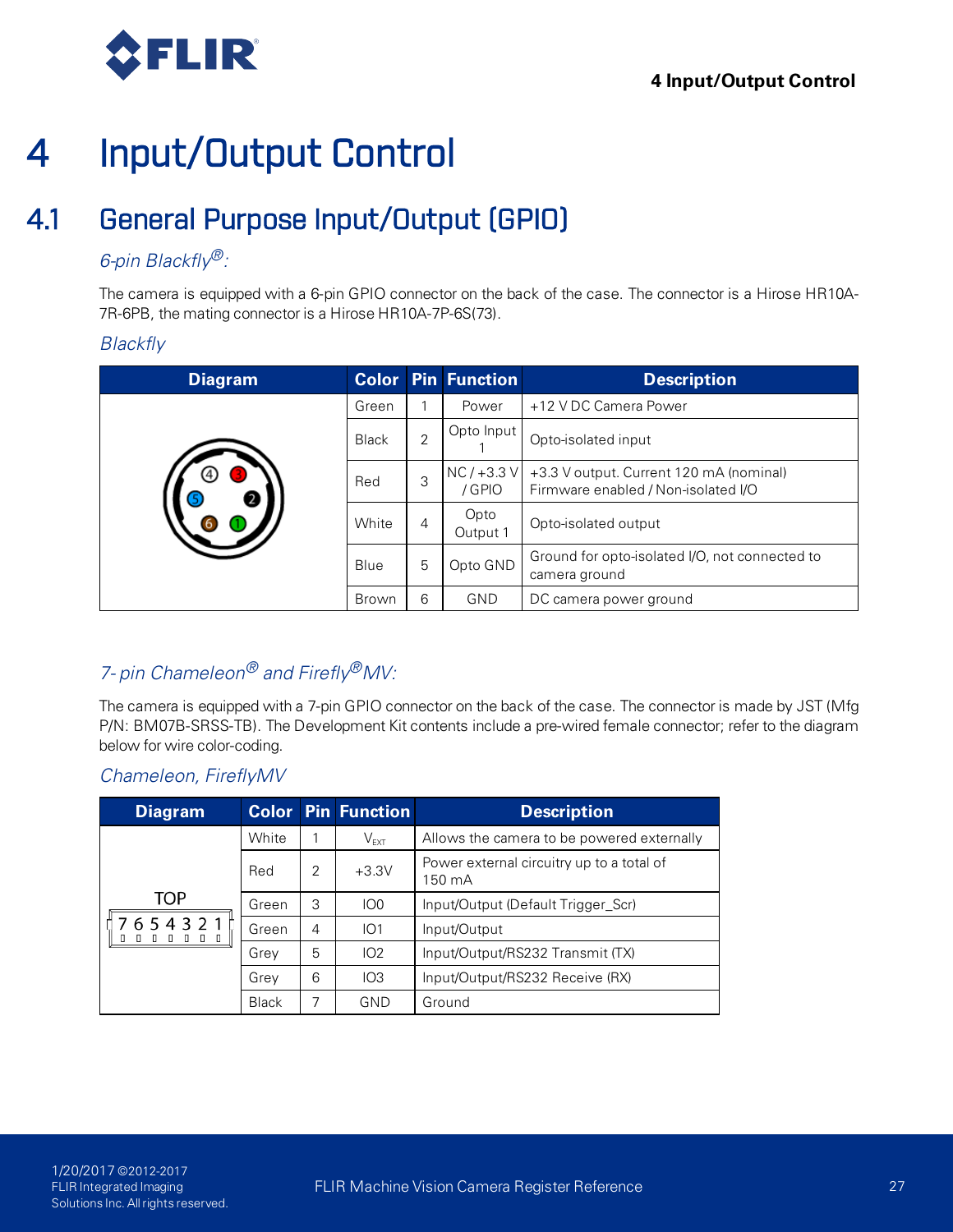

### *8-pin Flea®3, Grasshopper®3:*

The camera has an 8-pin GPIO connector on the back of the case; refer to the diagram below for wire color-coding. The connector is a Hirose HR25 8 pin connector with part number: HR25-7TR-8SA. The male connector is part number: HR25-7TP-8P.

#### *Flea3, Grasshopper3*

| <b>Diagram</b>     | <b>Color</b> | <b>Pin</b> | <b>Function</b> | <b>Description</b>                                    |
|--------------------|--------------|------------|-----------------|-------------------------------------------------------|
|                    | <b>Black</b> |            | $\overline{10}$ | Opto-isolated input (default Trigger in)              |
|                    | White        | 2          | O1              | Opto-isolated output                                  |
|                    | Red          | 3          | IO2             | Input/Output/serial transmit (TX)                     |
| $\mathbb{Z}$<br>64 | Green        | 4          | IO3             | Input/Output/serial receive (RX)                      |
| 【6                 | <b>Brown</b> | 5          | <b>GND</b>      | Ground for bi-directional IO, $V_{FXT}$ , +3.3 V pins |
|                    | Blue         | 6          | OPTO_GND        | Ground for opto-isolated IO pins                      |
|                    | Orange       |            | $V_{EXT}$       | Allows the camera to be powered externally            |
|                    | Yellow       | 8          | $+3.3V$         | Power external circuitry up to 150 mA                 |

#### *9-pin Chameleon®3:*

The camera has a 9-pin GPIO connector on the back of the case; refer to the diagram below for wire color-coding. The header connector is JST part number BM09B-NSHSS-TBT and the wire plug connector is JST part number NSHR-09V-S. The wire contacts are SSHL-003T-P0.2.

#### *Chameleon3*

| <b>Diagram</b> | <b>Color</b> | <b>Pin</b>     | <b>Function</b>                | <b>Description</b>                                    |
|----------------|--------------|----------------|--------------------------------|-------------------------------------------------------|
|                | Red          |                | $V_{EXT}$                      | Allows the camera to be powered externally 5 - 24 VDC |
|                | <b>Black</b> | $\overline{2}$ | <b>GND</b>                     | Ground for Input/Output, $V_{EXT}$ , +3.3 V pins      |
|                | White        | 3              | $+3.3V$                        | Power external circuitry fused at 150 mA maximum      |
|                | Green        | $\overline{4}$ | GPIO3 / Line3                  | Input/Output                                          |
|                | Purple       | 5              | GPIO2 / Line2                  | Input/Output                                          |
|                | <b>Black</b> | 6              | <b>GND</b>                     | Ground for Input/Output, $V_{EXT}$ , +3.3 V pins      |
|                | Brown        | 7              | OPTO_GND                       | Ground for opto-isolated IO pins                      |
|                | Orange       | 8              | OPTO_OUT /<br>Line1            | Opto-isolated output                                  |
|                | Yellow       | 9              | OPTO_IN /<br>Line <sub>0</sub> | Opto-isolated input                                   |

### *Ladybug®5:*

The camera has an 12-pin GPIO connector on the bottom of the case; refer to the diagram below for wire colorcoding. The GPIO is a Hirose waterproof 12-pin female connector (Mfg P/N:LF10WBP-12SD).

The camera comes with a 6-meter power cable and wiring harness with a Hirose 12-pin male connector (Mfg P/N: LF10WBP-12P).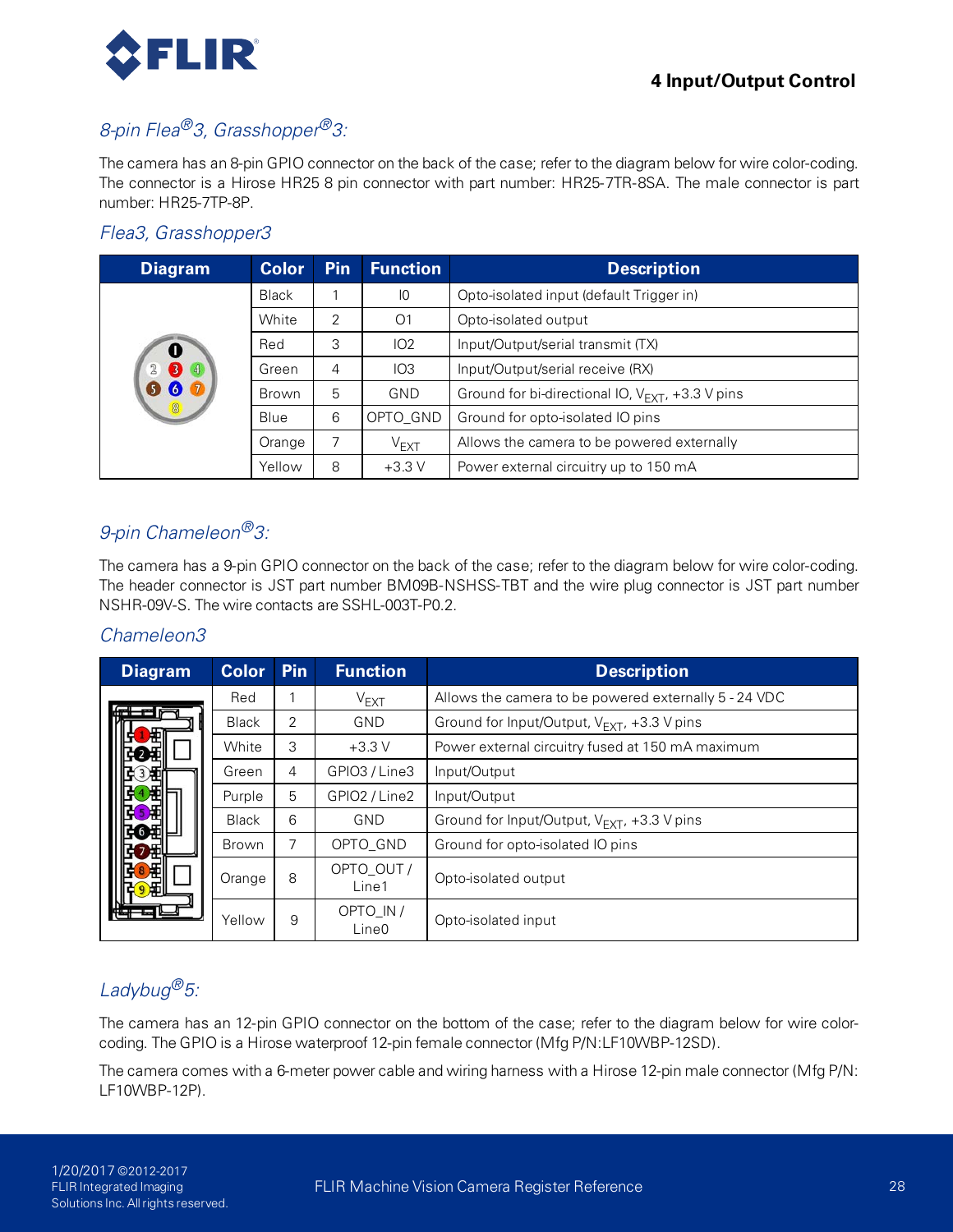

#### *Ladybug5*

| <b>Diagram</b> | <b>Color</b> | <b>Pin</b>     | <b>Function</b> | <b>Description</b>                                    |
|----------------|--------------|----------------|-----------------|-------------------------------------------------------|
|                | Green        |                | OPTO_GND        | Ground for opto-isolated IO pins                      |
|                | Blue         | 2              | 10              | Opto-isolated input (default Trigger in)              |
|                | Brown        | 3              | O <sub>1</sub>  | Opto-isolated output                                  |
|                | Orange       | $\overline{4}$ | IO2             | Input/Output                                          |
|                | White        | 5              | $+3.3V$         | Power external circuitry up to 150 mA                 |
|                | <b>Black</b> | 6              | <b>GND</b>      | Ground for bi-directional IO, $V_{FXT}$ , +3.3 V pins |
|                | Red          | 7              | $V_{EXT}$       | Allows the camera to be powered externally            |
|                | Red          | 8              | $V_{EXT}$       | Allows the camera to be powered externally            |
|                | Red          | 9              | $V_{EXT}$       | Allows the camera to be powered externally            |
|                | Green        | 10             | OPTO_GND        | Ground for opto-isolated IO pins                      |
|                | Yellow       | 11             | IO3             | Input/Output                                          |
|                | <b>Black</b> | 12             | <b>GND</b>      | Ground for bi-directional IO, $V_{FXT}$ , +3.3 V pins |

## 4.2 GPIO Modes

### 4.2.1 GPIO Mode 0: Input

When a GPIO pin is put into GPIO Mode 0 it is configured to accept external trigger signals.

### 4.2.2 GPIO Mode 1: Output

When a GPIO pin is put into GPIO Mode 1 it is configured to send output signals.

**Warning!** Do **not** connect power to a pin configured as an output (effectively connecting two outputs to each other). Doing so can cause damage to camera electronics.

### 4.2.3 GPIO Mode 2: Asynchronous (External) Trigger

When a GPIO pin is put into GPIO Mode 2, and an external trigger mode is enabled (which disables isochronous data transmission), the camera can be asynchronously triggered to grab an image by sending a voltage transition to the pin.

### 4.2.4 GPIO Mode 3: Strobe

A GPIO pin in GPIO Mode 3 outputs a voltage pulse of fixed delay, either relative to the start of integration (default) or relative to the time of an asynchronous trigger. A GPIO pin in this mode can be configured to output a variable strobe pattern.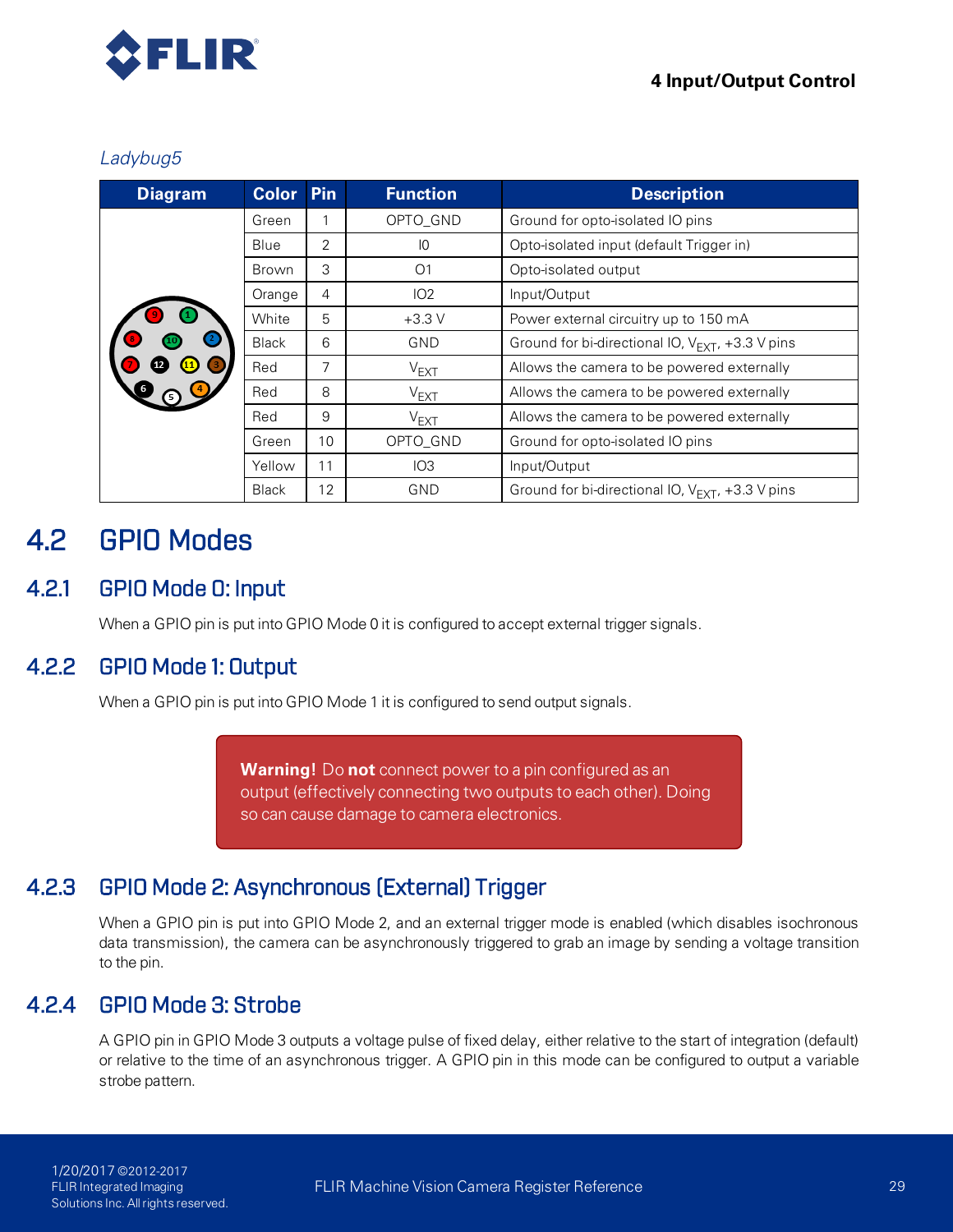

### 4.2.5 GPIO Mode 4: Pulse Width Modulation (PWM)

When a GPIO pin is set to GPIO Mode 4, the pin outputs a specified number of pulses with programmable high and low duration..

## 4.3 GPIO\_CTRL\_PIN: 1110h-1140h

These registers provide control over the GPIO pins.

| Pin | <b>Register</b> |       |
|-----|-----------------|-------|
| O   | GPIO_CTRL_PIN_0 | 1110h |
|     | GPIO_CTRL_PIN_1 | 1120h |
| 2   | GPIO_CTRL_PIN_2 | 1130h |
|     | GPIO_CTRL_PIN_3 | 1140h |

| <b>Field</b> | <b>Bit</b>  | <b>Description</b>                                                                                                                                         |
|--------------|-------------|------------------------------------------------------------------------------------------------------------------------------------------------------------|
| Presence_Inq | [0]         | Presence of this feature<br>0. Not Available, 1: Available                                                                                                 |
|              | $[1 - 11]$  | Reserved                                                                                                                                                   |
| Pin_Mode     | $[12 - 15]$ | Current GPIO Mode:<br>0: Input<br>1: Output<br>2: Asynchronous Trigger<br>3: Strobe<br>4: Pulse width modulation (PWM)                                     |
|              | $[16-30]$   | For Modes 0, 1, and 2: Reserved<br>For Mode 4 (PWM.) see below                                                                                             |
| Data         | $[31]$      | For Modes 0, 1, and 2: Data field<br>$0 = 0$ V (falling edge), $1 = +3.3$ V (rising edge)                                                                  |
|              |             | For Mode 4 (PWM); see below                                                                                                                                |
|              |             | Number of PWM pulses                                                                                                                                       |
| Pwm_Count    | $[16-23]$   | Read: The current count; counts down the remaining pulses. After reaching zero, the<br>count does not automatically reset to the previously-written value. |
|              |             | Write: Writing the number of pulses starts the PWM. Write 0xFF for infinite pulses.<br>(Requires write of 0x00 before writing a different value.)          |
|              | [24]        | Reserved                                                                                                                                                   |
| En_Pin       | $[25-27]$   | The GPIO pin to be used as a PWM enable i.e. the PWM continues as long as the En_<br>Pin is held in a certain state (high or low).                         |
|              | $[28]$      | Reserved                                                                                                                                                   |
| Disable_Pol  | $[29]$      | Polarity of the PWM enable pin (En_Pin) that will disable the PWM. If this bit is 0, the<br>PWM is disabled when the PWM enable pin goes low.              |
| En_En        | [30]        | 0: Disable enable pin (En_Pin) functionality<br>1: Enable En_Pin functionality                                                                             |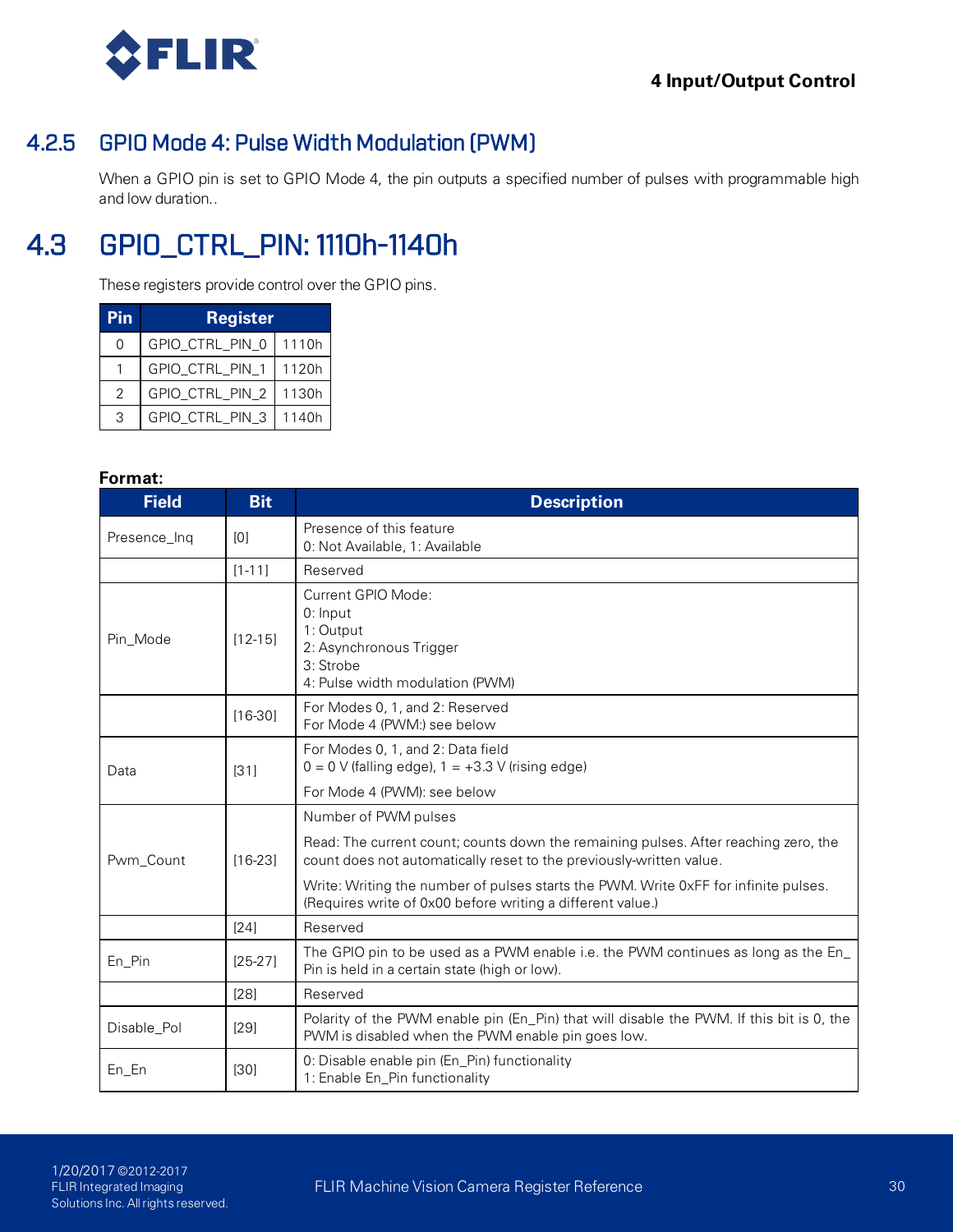

| <b>Field</b> | Bit    | <b>Description</b>                            |
|--------------|--------|-----------------------------------------------|
| Pwm Pol      | $[31]$ | Polarity of the PWM signal<br>0: Low, 1: High |

## 4.4 GPIO\_XTRA\_PIN: 1114h-1144h

These registers contain mode specific data for the GPIO pins. Units are ticks of a 1.024MHz clock.

| Pin | <b>Register</b> |       |
|-----|-----------------|-------|
| 0   | GPIO_XTRA_PIN_0 | 1114h |
|     | GPIO_XTRA_PIN_1 | 1124h |
| 2   | GPIO_XTRA_PIN_2 | 1134h |
| 3   | GPIO_XTRA_PIN_3 | 1144h |

#### **Format:**

| Field           | Bit      | <b>Description</b>                                        |
|-----------------|----------|-----------------------------------------------------------|
| Mode_Specific_1 | $[0-15]$ | $GPIO_MODE_4$ : Low period of PWM pulse (if Pwm_Pol = 0)  |
| Mode_Specific_2 | [16-31]  | $GPIO_MODE_4$ : High period of PWM pulse (if Pwm_Pol = 0) |

## 4.5 GPIO\_CONTROL: 1100h

This register provides status information about the camera's GPIO pins.

**Note:** Opto-isolated input pins with pull-up resistors report a value of '1' when unconnected. Consult your camera's Technical Reference manual for GPIO pinout details.

| Format:      |            |                                                            |
|--------------|------------|------------------------------------------------------------|
| <b>Field</b> | <b>Bit</b> | <b>Description</b>                                         |
| Presence_Ing | [0]        | Presence of this feature<br>0. Not Available, 1: Available |
|              | $[1 - 11]$ | Reserved                                                   |
| Pin_Count    | $[12-15]$  | Number of available GPIO pins                              |
|              | $[16-27]$  | Reserved                                                   |
| Value 3      | $[28]$     | Value of IO3<br>0. Voltage low; 1: Voltage high            |
| Value 2      | $[29]$     | Value of IO2<br>0. Voltage low; 1: Voltage high            |
| Value 1      | [30]       | Value of IO1<br>0. Voltage low; 1: Voltage high            |
| Value_0      | [31]       | Value of IO0<br>0. Voltage low; 1: Voltage high            |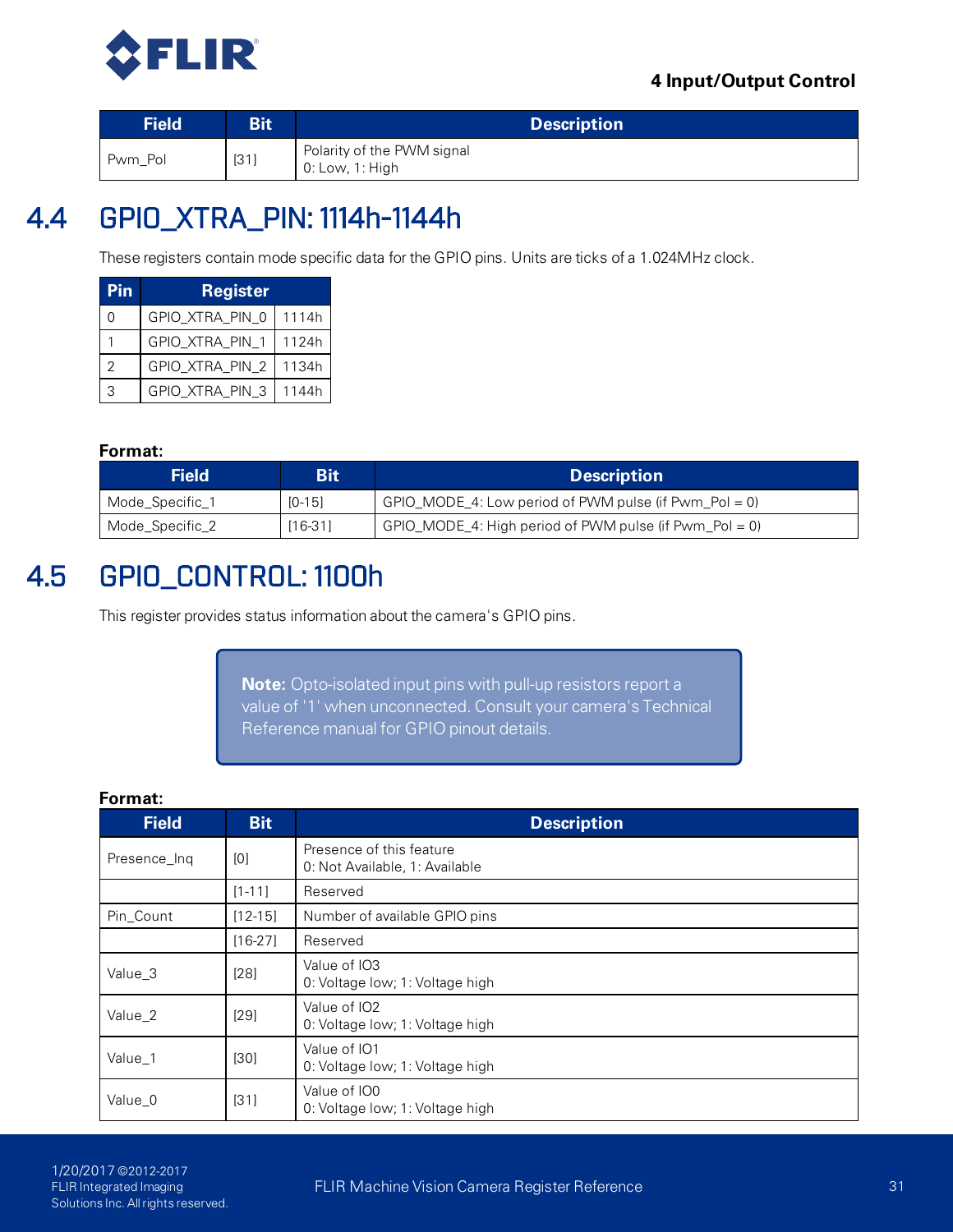

### 4.5.1 PIO\_OUTPUT: 11F0h (IIDC v1.31)

This section is for cameras using the *IIDC 1394-based Digital Camera (DCAM) Specification* version 1.31. This does not apply to cameras using version 1.32.

#### **Format**

| <b>Field</b>           | <b>Bit</b> | <b>Description</b>                                       |
|------------------------|------------|----------------------------------------------------------|
| <b>IO0_Status</b>      | [0]        | State (voltage level) of the IO Pin 0<br>0: Low, 1: High |
| IO1_Status             | $[1]$      | State (voltage level) of the IO Pin 1<br>0: Low, 1: High |
| IO <sub>2</sub> Status | [2]        | State (voltage level) of the IO Pin 2<br>0. Low, 1. High |
| IO <sub>3</sub> Status | $[3]$      | State (voltage level) of the IO Pin 3<br>0. Low, 1. High |
|                        | $[4-31]$   | Reserved                                                 |

## 4.6 GPIO\_STRPAT\_CTRL: 110Ch

This register provides control over a shared 4-bit counter with programmable period. When the *Current\_Count* equals N a GPIO pin will only output a strobe pulse if bit[N] of the GPIO\_STRPAT\_MASK\_PIN\_x register's *Enable\_Pin* field is set to '1'.

| <b>Field</b>  | <b>Bit</b> | <b>Description</b>                                                                                                                                                                            |  |
|---------------|------------|-----------------------------------------------------------------------------------------------------------------------------------------------------------------------------------------------|--|
| Presence Ing  | [0]        | Presence of this feature<br>0: Not Available, 1: Available                                                                                                                                    |  |
|               | $[1 - 18]$ | Reserved                                                                                                                                                                                      |  |
| Count_Period  | [19-23]    | Controls the period of the strobe pattern<br>Valid values: 116                                                                                                                                |  |
|               | $[24-27]$  | Reserved                                                                                                                                                                                      |  |
|               |            | Read-only                                                                                                                                                                                     |  |
| Current Count | $[28-31]$  | The value of the bit index defined in GPIO_x_STRPAT_MASK that will be<br>used during the next image's strobe. Current_Count increments at the<br>same time as the strobe start signal occurs. |  |

## 4.7 GPIO\_STRPAT\_MASK\_PIN: 1118h-1148h

These registers define the actual strobe pattern to be implemented by GPIO pins in conjunction with the *Count\_ Period* defined in GPIO\_STRPAT\_CTRL register 110Ch.

For example, if *Count\_Period* is set to '3', bits 16-18 of the *Enable\_Mask* can be used to define a strobe pattern. An example strobe pattern might be bit 16=0, bit 17=0, and bit 18=1, which will cause a strobe to occur every three frames (when the *Current\_Count* is equal to 2).

| l Pin        | <b>Register</b>              |  |
|--------------|------------------------------|--|
| <sup>0</sup> | GPIO_STRPAT_MASK_PIN_0 1118h |  |
|              | GPIO_STRPAT_MASK_PIN_1 1128h |  |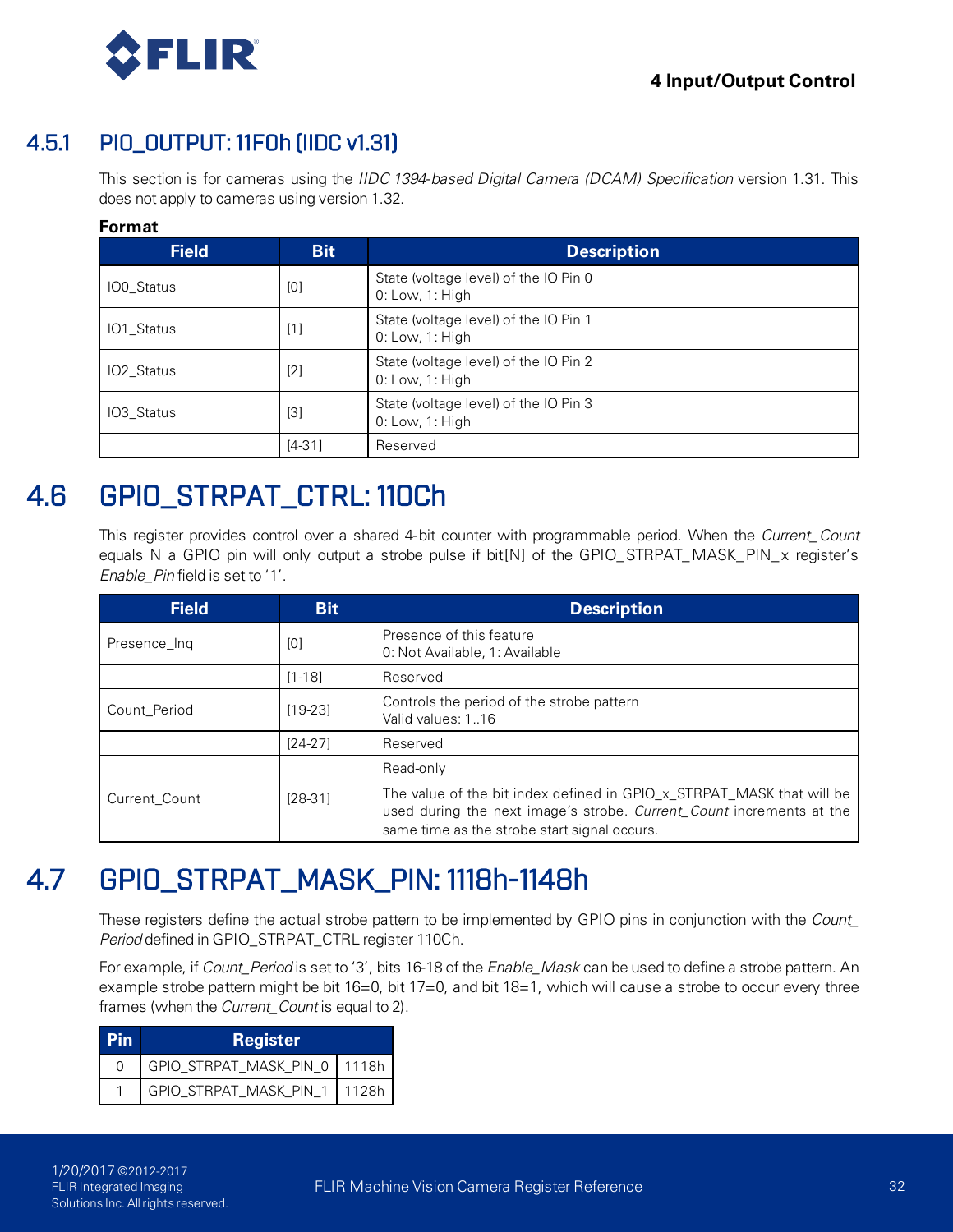

| l Pin | <b>Register</b>                |  |
|-------|--------------------------------|--|
|       | GPIO_STRPAT_MASK_PIN_2   1138h |  |
| 3     | GPIO_STRPAT_MASK_PIN_3   1148h |  |

#### **Format:**

| <b>Field</b> | <b>Bit</b> | <b>Description</b>                                                                                      |
|--------------|------------|---------------------------------------------------------------------------------------------------------|
| Presence_Ing | [0]        | Presence of this feature<br>0: Not Available, 1: Available                                              |
|              | $[1 - 15]$ | Reserved                                                                                                |
| Enable Mask  | $[16-31]$  | Bit field representing the strobe pattern used in conjunction with Count_<br>Period in GPIO_STRPAT_CTRL |
|              |            | 0: Do not output a strobe, 1: Output a strobe                                                           |

## 4.8 Strobe Output Registers

**Note:** To calculate the base address for an offset CSR:

- 1. Query the offset inquiry register.
- 2. Multiple the value by 4. (The value is a 32-bit offset.)
- 3. Remove the 0xF prefix from the result. (i.e., F70000h becomes 70000h)

| Format:       |                              |                                          |            |                                                                                                   |
|---------------|------------------------------|------------------------------------------|------------|---------------------------------------------------------------------------------------------------|
| <b>Offset</b> | <b>Name</b>                  | <b>Field</b>                             | <b>Bit</b> | <b>Description</b>                                                                                |
| 48Ch          | STROBE<br>OUTPUT_<br>CSR_INQ | Strobe_<br>Output_<br>Quadlet_<br>Offset | $[0-31]$   | 32-bit offset of the Strobe output signal CSRs from the base<br>address of initial register space |
| Base +<br>0h  |                              | Strobe_0_<br>Ing                         | [0]        | Presence of strobe 0 signal                                                                       |
|               |                              | Strobe_1_<br>Ing                         | $[1]$      | Presence of strobe 1 signal                                                                       |
|               | STROBE_<br>CTRL_INQ          | Strobe_2_<br>Ing                         | $[2]$      | Presence of strobe 2 signal                                                                       |
|               |                              | Strobe_3_<br>Ing                         | $[3]$      | Presence of strobe 3 signal                                                                       |
|               |                              | $\overline{\phantom{0}}$                 | $[4-31]$   | Reserved                                                                                          |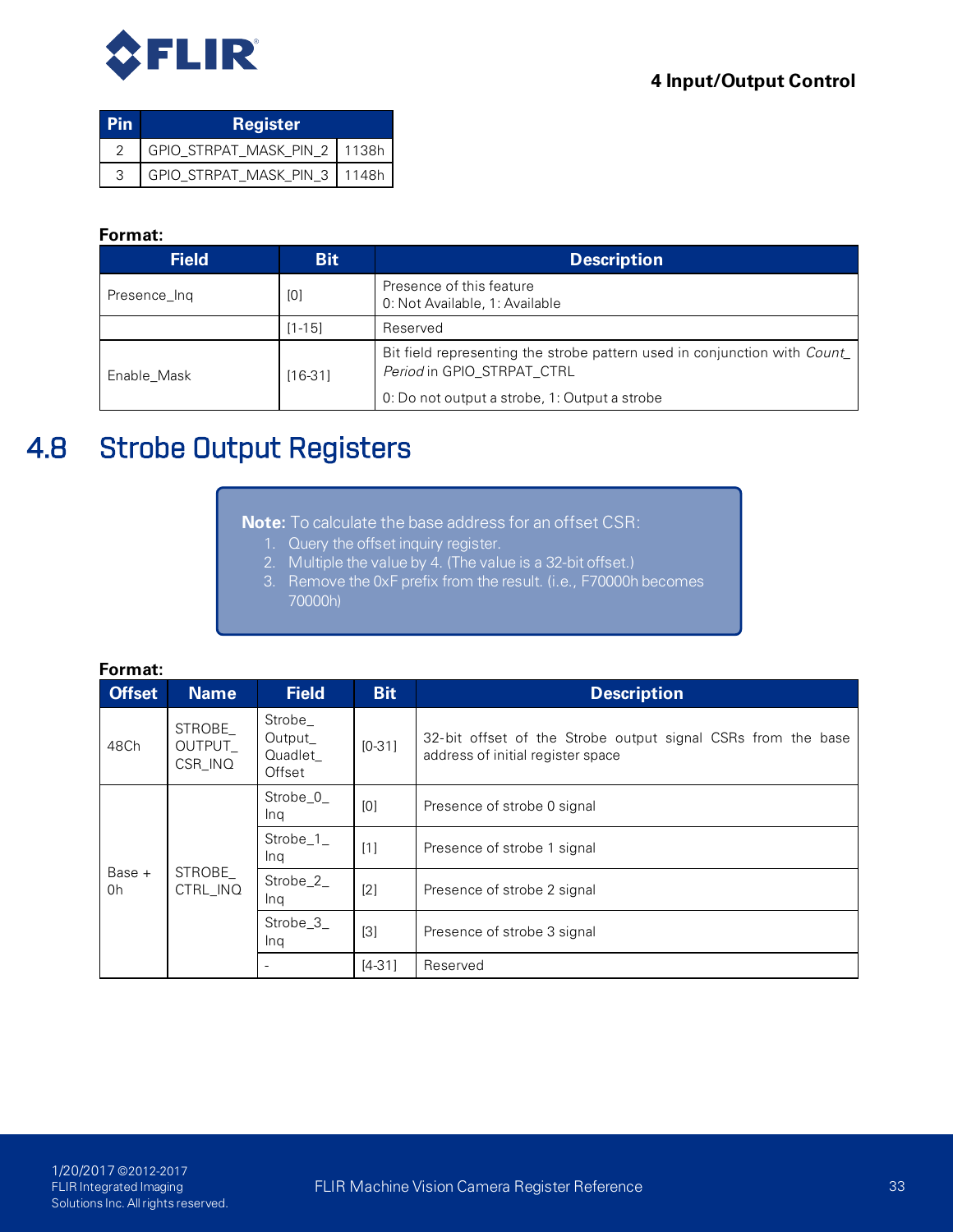

| <b>Offset</b>  | <b>Name</b>         | <b>Field</b>        | <b>Bit</b>                      | <b>Description</b>                                                                                                                                                            |  |  |  |
|----------------|---------------------|---------------------|---------------------------------|-------------------------------------------------------------------------------------------------------------------------------------------------------------------------------|--|--|--|
|                |                     | Presence_<br>Ing    | [0]                             | Presence of this feature                                                                                                                                                      |  |  |  |
|                |                     |                     | $[1-3]$                         | Reserved                                                                                                                                                                      |  |  |  |
| Base +         | STROBE              | ReadOut_<br>Ing     | $[4]$                           | Ability to read the value of this feature                                                                                                                                     |  |  |  |
| 100h           | $0$ _INQ            | On_Off_Inq          | [5]                             | Ability to switch feature ON and OFF                                                                                                                                          |  |  |  |
|                |                     | Polarity_Inq        | [6]                             | Ability to change signal polarity                                                                                                                                             |  |  |  |
|                |                     |                     | $[7]$                           | Reserved                                                                                                                                                                      |  |  |  |
|                |                     | Min_Value           | $[8-19]$                        | Minimum value for this feature control                                                                                                                                        |  |  |  |
|                |                     | Max_Value           | $[20-31]$                       | Maximum value for this feature control                                                                                                                                        |  |  |  |
| Base +<br>104h | STROBE_<br>$1$ _INQ |                     | Same definition as Strobe_0_Inq |                                                                                                                                                                               |  |  |  |
| Base +<br>108h | STROBE_<br>$2$ _INQ |                     | Same definition as Strobe_0_Inq |                                                                                                                                                                               |  |  |  |
| Base +<br>10Ch | STROBE_<br>3_INQ    |                     | Same definition as Strobe_0_Inq |                                                                                                                                                                               |  |  |  |
|                |                     | Presence_<br>Ing    | [0]                             | Presence of this feature<br>0. Not Available, 1: Available                                                                                                                    |  |  |  |
|                | STROBE_<br>0_CNT    |                     | $[1-5]$                         | Reserved                                                                                                                                                                      |  |  |  |
|                |                     | On_Off              | [6]                             | Read: read a status<br>Write: ON or OFF this function<br>0: OFF, 1: ON                                                                                                        |  |  |  |
| Base +<br>200h |                     |                     |                                 | If this bit $= 0$ , other fields will be read only.                                                                                                                           |  |  |  |
|                |                     |                     |                                 | Note: When ON,<br>strobe signals<br>continue to output<br>after the camera stops<br>streaming images. To<br>stop strobe output,<br>this bit must be<br>explicitly turned OFF. |  |  |  |
|                |                     |                     |                                 | Select signal polarity                                                                                                                                                        |  |  |  |
|                |                     |                     |                                 | If Polarity_Inq = 1:                                                                                                                                                          |  |  |  |
|                |                     | Signal_<br>Polarity | $[7]$                           | Read to get strobe output polarity<br>Write to change strobe output polarity                                                                                                  |  |  |  |
|                |                     |                     |                                 | If Polarity_Inq = 0, then Read only                                                                                                                                           |  |  |  |
|                |                     |                     |                                 | 0: Low active output, 1: High active output                                                                                                                                   |  |  |  |
|                |                     | Delay_Value         | $[8-19]$                        | Delay after start of exposure until the strobe signal asserts                                                                                                                 |  |  |  |
|                |                     | Duration_           | $[20-31]$                       | Duration of the strobe signal                                                                                                                                                 |  |  |  |
|                |                     | Value               |                                 | A value of 0 means de-assert at the end of exposure, if required.                                                                                                             |  |  |  |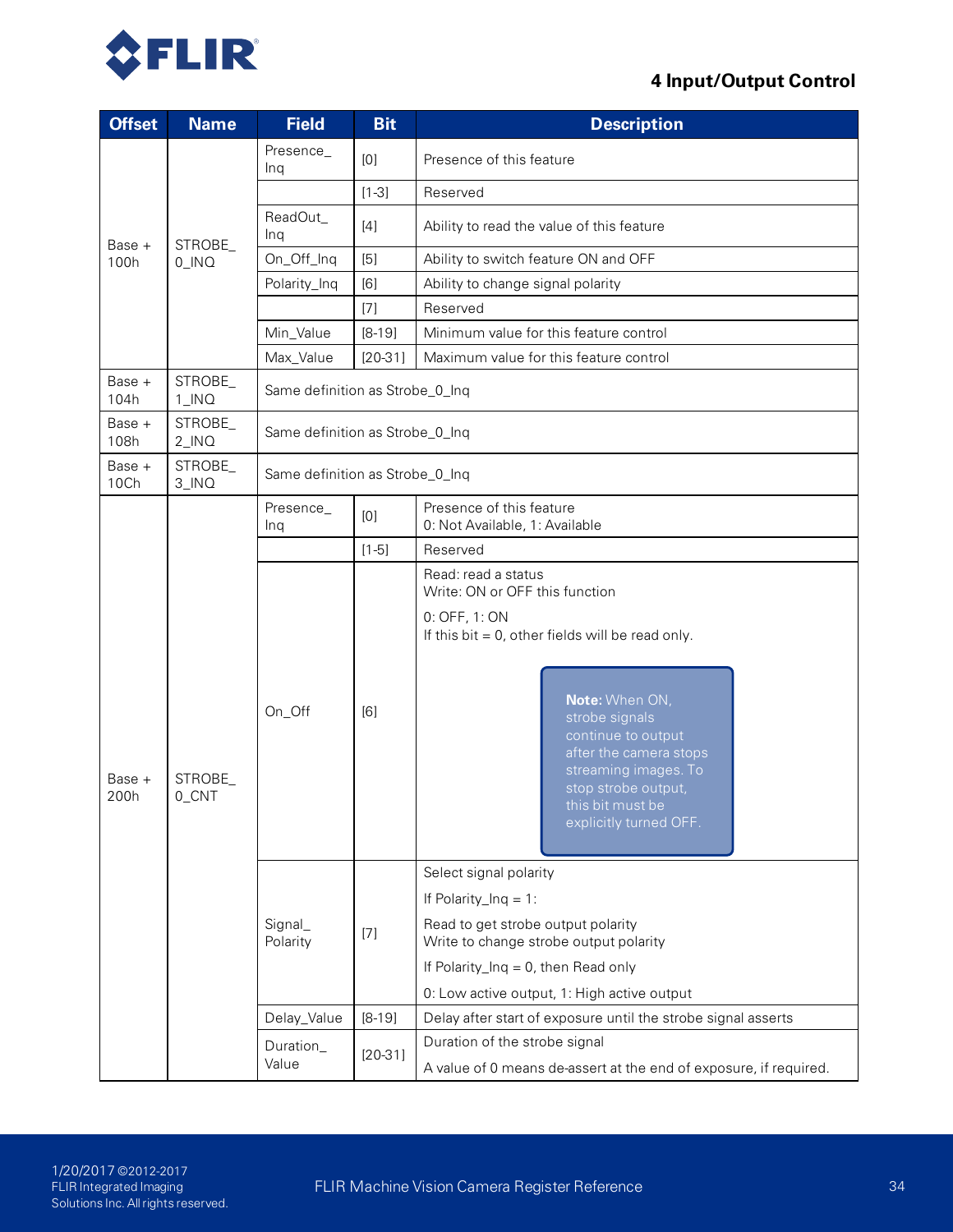

| <b>Offset</b>  | <b>Name</b>     | <b>Field</b>                       | <b>Bit</b> | <b>Description</b>                                                   |
|----------------|-----------------|------------------------------------|------------|----------------------------------------------------------------------|
|                |                 |                                    |            | Default Settings:                                                    |
| Base +<br>204h | STROBE<br>1 CNT | Same definition as<br>Strobe_0_Cnt |            | $[0] = 1$<br>$[6] = 1$<br>$[7] = 0$<br>$[8-19] = 0$<br>$[20-31] = 0$ |
| Base +<br>208h | STROBE<br>2 CNT | Same definition as Strobe 0 Cnt    |            |                                                                      |
| Base +<br>20Ch | STROBE<br>3 CNT | Same definition as Strobe 0 Cnt    |            |                                                                      |

## 4.9 Serial Input/Output Registers

This section describes the control and inquiry registers for the serial input/output (SIO) control functionality.

**Note:** To calculate the base address for an offset CSR:

- 1. Query the offset inquiry register.
- 2. Multiple the value by 4. (The value is a 32-bit offset.)
- 3. Remove the 0xF prefix from the result. (i.e., F70000h becomes 70000h)

| <b>Offset</b>  | <b>Name</b>                | <b>Field</b>                         | <b>Bit</b> | <b>Description</b>                                                                                                                                                                                                                                                |
|----------------|----------------------------|--------------------------------------|------------|-------------------------------------------------------------------------------------------------------------------------------------------------------------------------------------------------------------------------------------------------------------------|
| 488h           | SIO<br>CONTROL_<br>CSR_INQ | SIO<br>Control_<br>Quadlet<br>Offset | $[0-31]$   | 32-bit offset of the SIO CSRs from the base address of initial<br>register space                                                                                                                                                                                  |
| Base $+$<br>0h | SERIAL_<br>MODE_REG        | Baud<br>Rate                         | $[0-7]$    | Baud rate setting<br>Read: Get current baud rate<br>Write: Set baud rate<br>0:300 bps<br>1:600 bps<br>2:1200 bps<br>3:2400 bps<br>4:4800 bps<br>5:9600 bps<br>6:19200 bps<br>7:38400 bps<br>8:57600 bps<br>9:115200 bps<br>10:230400 bps<br>Other values reserved |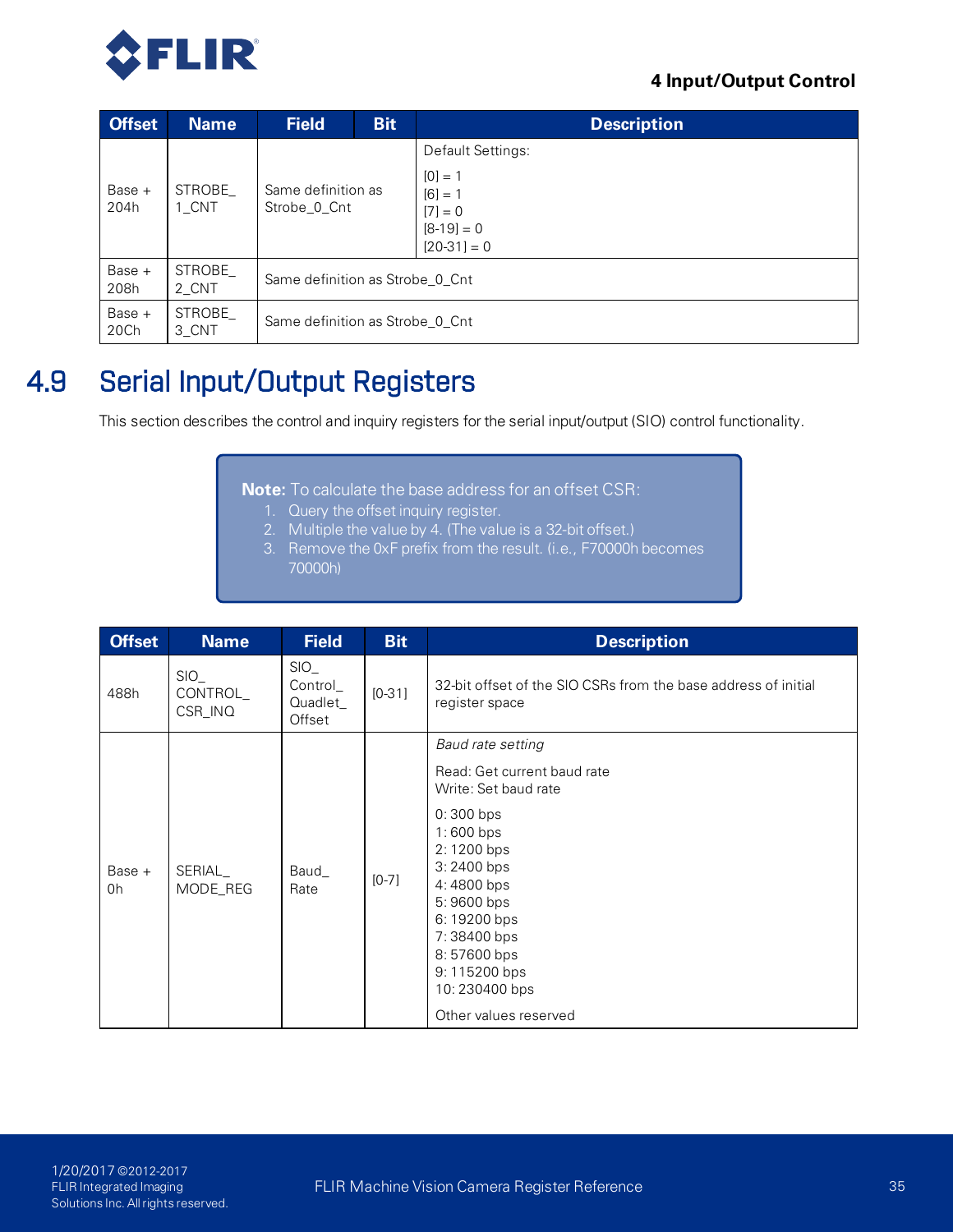

| <b>Offset</b> | <b>Name</b>                          | <b>Field</b>        | <b>Bit</b>                                                                                                                                              | <b>Description</b>                                                                                                                                                                                                                                                         |
|---------------|--------------------------------------|---------------------|---------------------------------------------------------------------------------------------------------------------------------------------------------|----------------------------------------------------------------------------------------------------------------------------------------------------------------------------------------------------------------------------------------------------------------------------|
|               |                                      |                     | $[8-15]$                                                                                                                                                | Character length setting                                                                                                                                                                                                                                                   |
|               |                                      | $Char_{-}$          |                                                                                                                                                         | Read: Get data length<br>Write: Set data length (must not be 0)                                                                                                                                                                                                            |
|               |                                      | Length              |                                                                                                                                                         | 7: 7 bits, 8: 8 bits                                                                                                                                                                                                                                                       |
|               |                                      |                     |                                                                                                                                                         | Other values reserved                                                                                                                                                                                                                                                      |
|               |                                      |                     |                                                                                                                                                         | Parity setting                                                                                                                                                                                                                                                             |
|               |                                      | Parity              | $[16-17]$                                                                                                                                               | Read: Get current parity<br>Write: Set parity                                                                                                                                                                                                                              |
|               |                                      |                     |                                                                                                                                                         | 0: None, 1: Odd, 2: Even                                                                                                                                                                                                                                                   |
|               |                                      |                     |                                                                                                                                                         | Stop bits                                                                                                                                                                                                                                                                  |
|               |                                      | Stop_Bit            | $[18-19]$                                                                                                                                               | Read: Get current stop bit<br>Write: Set stop bit                                                                                                                                                                                                                          |
|               |                                      |                     |                                                                                                                                                         | 0: 1, 1: 1.5, 2: 2                                                                                                                                                                                                                                                         |
|               |                                      |                     | $[20-23]$                                                                                                                                               | Reserved                                                                                                                                                                                                                                                                   |
|               |                                      |                     |                                                                                                                                                         | Buffer Size (Read-Only)                                                                                                                                                                                                                                                    |
|               |                                      | Buffer_<br>Size_Inq | $[24-31]$                                                                                                                                               | This field indicates the maximum size of the receive/transmit<br>data buffer.                                                                                                                                                                                              |
|               |                                      |                     |                                                                                                                                                         | If this value=1, Buffer_Status_Control and SIO_Data_Register<br>characters 1-3 should be ignored.                                                                                                                                                                          |
|               |                                      |                     |                                                                                                                                                         | Receive enable                                                                                                                                                                                                                                                             |
| Base +<br>4h  | SERIAL_<br>CONTROL_<br><b>REG</b>    | <b>RE</b>           | [0]                                                                                                                                                     | Indicates if the camera's ability to receive data has been enabled.<br>Enabling this register causes the receive capability to be<br>immediately started. Disabling this register causes the data in<br>the buffer to be flushed.                                          |
|               |                                      |                     |                                                                                                                                                         | Read: Current status<br>Write: 0 Disable, 1: Enable                                                                                                                                                                                                                        |
|               |                                      |                     |                                                                                                                                                         | Transmit enable                                                                                                                                                                                                                                                            |
|               |                                      | IE.                 | $\lfloor 1 \rfloor$                                                                                                                                     | Indicates if the camera's ability to transmit data has been<br>enabled. Enabling this register causes the transmit capability to<br>be immediately started. Disabling this register causes data<br>transmission to stop immediately, and any pending data is<br>discarded. |
|               |                                      |                     |                                                                                                                                                         | Read: Current status<br>Write: 0: Disable, 1: Enable                                                                                                                                                                                                                       |
|               |                                      | $\frac{1}{2}$       | $[2-7]$                                                                                                                                                 | Reserved                                                                                                                                                                                                                                                                   |
|               |                                      |                     |                                                                                                                                                         | Transmit data buffer ready (read only)                                                                                                                                                                                                                                     |
|               | SERIAL_<br><b>TDRD</b><br>STATUS_REG | [8]                 | Indicates if the transmit buffer is ready to receive data from the<br>user. It will be in the Ready state as long as TBUF_ST != 0 and TE<br>is enabled. |                                                                                                                                                                                                                                                                            |
|               |                                      |                     |                                                                                                                                                         | Read only                                                                                                                                                                                                                                                                  |
|               |                                      |                     |                                                                                                                                                         | 0: Not ready, 1: Ready                                                                                                                                                                                                                                                     |
|               |                                      |                     | [9]                                                                                                                                                     | Reserved                                                                                                                                                                                                                                                                   |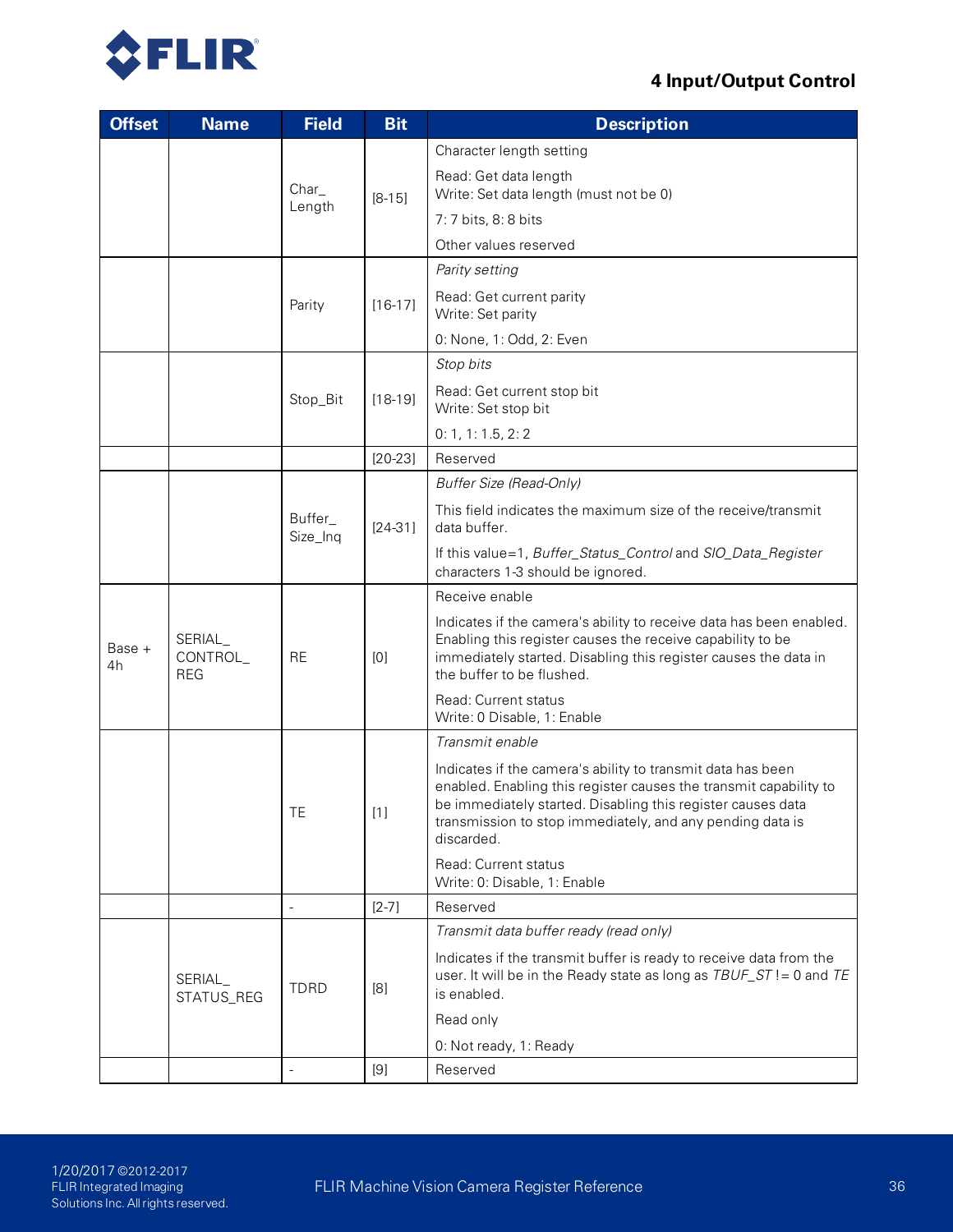

| <b>Offset</b> | <b>Name</b>                               | <b>Field</b>             | <b>Bit</b> | <b>Description</b>                                                                                                                                                                                                                                                                                                                                                               |
|---------------|-------------------------------------------|--------------------------|------------|----------------------------------------------------------------------------------------------------------------------------------------------------------------------------------------------------------------------------------------------------------------------------------------------------------------------------------------------------------------------------------|
|               |                                           |                          | $[10]$     | Receive data buffer ready (read only)                                                                                                                                                                                                                                                                                                                                            |
|               |                                           | <b>RDRD</b>              |            | Indicates if the receive buffer is ready to be read by the user. It<br>will be in the Ready state as long as $RBUF\_ST != 0$ and RE is<br>enabled.                                                                                                                                                                                                                               |
|               |                                           |                          |            | Read only                                                                                                                                                                                                                                                                                                                                                                        |
|               |                                           |                          |            | 0: Not ready, 1: Ready                                                                                                                                                                                                                                                                                                                                                           |
|               |                                           | $\blacksquare$           | $[11]$     | Reserved                                                                                                                                                                                                                                                                                                                                                                         |
|               |                                           |                          |            | Receive buffer over run error                                                                                                                                                                                                                                                                                                                                                    |
|               |                                           | ORER                     | $[12]$     | Read: Current status<br>Write: 0. Clear flag, 1: Ignored                                                                                                                                                                                                                                                                                                                         |
|               |                                           |                          |            | Receive data framing error                                                                                                                                                                                                                                                                                                                                                       |
|               |                                           | <b>FER</b>               | $[13]$     | Read: Current status<br>Write: 0: Clear flag, 1: Ignored                                                                                                                                                                                                                                                                                                                         |
|               |                                           |                          |            | Receive data parity error                                                                                                                                                                                                                                                                                                                                                        |
|               |                                           | PER                      | $[14]$     | Read: Current status<br>Write: 0: Clear flag, 1: Ignored                                                                                                                                                                                                                                                                                                                         |
|               |                                           | $\overline{\phantom{a}}$ | $[15-31]$  | Reserved                                                                                                                                                                                                                                                                                                                                                                         |
|               | RECEIVE_<br>BUFFER_<br>STATUS_            | RBUF_ST                  |            | SIO receive buffer status                                                                                                                                                                                                                                                                                                                                                        |
| Base +<br>8h  |                                           |                          | $[0-8]$    | Indicates the number of bytes that have arrived at the camera but<br>have yet to be queued to be read.                                                                                                                                                                                                                                                                           |
|               | CONTROL                                   |                          |            | Read: Valid data size of current receive buffer<br>Write: Ignored                                                                                                                                                                                                                                                                                                                |
|               |                                           |                          |            | SIO receive buffer control                                                                                                                                                                                                                                                                                                                                                       |
|               |                                           | RBUF_                    | $[8-15]$   | Indicates the number of bytes that are ready to be read.                                                                                                                                                                                                                                                                                                                         |
|               |                                           | <b>CNT</b>               |            | Read: Remaining data size for read<br>Write: Set input data size                                                                                                                                                                                                                                                                                                                 |
|               |                                           | $\overline{\phantom{a}}$ | $[16-31]$  | Reserved                                                                                                                                                                                                                                                                                                                                                                         |
|               |                                           |                          |            | SIO output buffer status                                                                                                                                                                                                                                                                                                                                                         |
| Base +<br>Ch  | TRANSMIT_<br>BUFFER_<br>STATUS<br>CONTROL | TBUF_ST                  | $[0-8]$    | Indicates the minimum number of free bytes available to be filled<br>in the transmit buffer. It will count down as bytes are written to<br>any of the SIO_DATA_REGISTERs starting at 2100h. It will count<br>up as bytes are actually transmitted after a write to TBUF_CNT.<br>Although its maximum value is 255, the actual amount of<br>available buffer space may be larger. |
|               |                                           |                          |            | Read: Available data space of transmit buffer<br>Write: Ignored                                                                                                                                                                                                                                                                                                                  |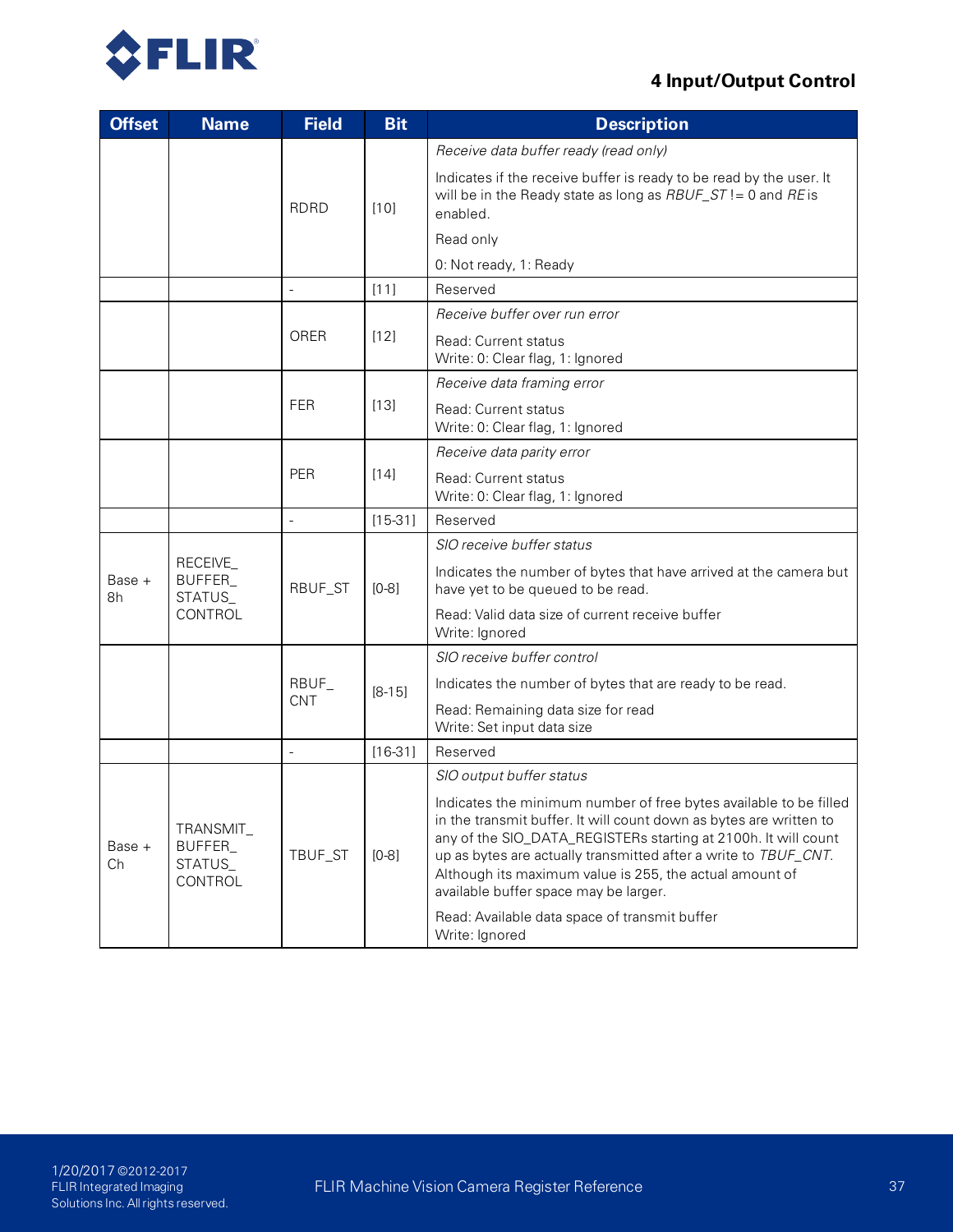



| <b>Offset</b>                    | <b>Name</b>                            | <b>Field</b>        | <b>Bit</b>                                                                     | <b>Description</b>                                                                                                                                                                                                                                                                                                                                                                                             |
|----------------------------------|----------------------------------------|---------------------|--------------------------------------------------------------------------------|----------------------------------------------------------------------------------------------------------------------------------------------------------------------------------------------------------------------------------------------------------------------------------------------------------------------------------------------------------------------------------------------------------------|
|                                  |                                        |                     |                                                                                | SIO output buffer control                                                                                                                                                                                                                                                                                                                                                                                      |
|                                  |                                        | TBUF_<br><b>CNT</b> | $[8 - 15]$                                                                     | Indicates the number of bytes that have been stored since it was<br>last written to. Writing any value to TBUF_CNT will cause it to go<br>to 0. Writing a number less than its value will cause that many<br>bytes to be transmitted and the rest thrown away. Writing a<br>number greater than its value will cause that many bytes to be<br>written - its value being valid and the remainder being padding. |
|                                  |                                        |                     |                                                                                | Read: Written data size to buffer<br>Write: Set output data size for transmit.                                                                                                                                                                                                                                                                                                                                 |
|                                  |                                        | $\overline{a}$      | $[16-31]$                                                                      | Reserved                                                                                                                                                                                                                                                                                                                                                                                                       |
|                                  |                                        |                     |                                                                                | Character_0                                                                                                                                                                                                                                                                                                                                                                                                    |
| Base +<br>100h                   | SIO_DATA_<br><b>REGISTER</b>           | Char_0              | $[0-7]$                                                                        | Read: Read character from receive buffer. Padding data if data is<br>not available.                                                                                                                                                                                                                                                                                                                            |
|                                  |                                        |                     | Write: Write character to transmit buffer. Padding data if data is<br>invalid. |                                                                                                                                                                                                                                                                                                                                                                                                                |
|                                  |                                        |                     |                                                                                | Character 1                                                                                                                                                                                                                                                                                                                                                                                                    |
|                                  |                                        | $Char_1$            | $[8-16]$                                                                       | Read: Read character from receive buffer+1. Padding data if data<br>is not available.                                                                                                                                                                                                                                                                                                                          |
|                                  |                                        |                     |                                                                                | Write: Write character to transmit buffer+1. Padding data if data<br>is invalid.                                                                                                                                                                                                                                                                                                                               |
|                                  |                                        |                     |                                                                                | Character_2                                                                                                                                                                                                                                                                                                                                                                                                    |
|                                  |                                        | Char_2              | $[17-23]$                                                                      | Read: Read character from receive buffer+2. Padding data if data<br>is not available.                                                                                                                                                                                                                                                                                                                          |
|                                  |                                        |                     |                                                                                | Write: Write character to transmit buffer+2. Padding data if data<br>is invalid.                                                                                                                                                                                                                                                                                                                               |
|                                  |                                        |                     |                                                                                | Character_3                                                                                                                                                                                                                                                                                                                                                                                                    |
|                                  |                                        | Char_3              | $[24-31]$                                                                      | Read: Read character from receive buffer+3. Padding data if data<br>is not available.                                                                                                                                                                                                                                                                                                                          |
|                                  |                                        |                     |                                                                                | Write: Write character to transmit buffer+3. Padding data if data<br>is invalid.                                                                                                                                                                                                                                                                                                                               |
| Base +<br>104h<br>Base +<br>1FFh | SIO_DATA_<br>REGISTER_<br><b>ALIAS</b> |                     | $[0-31]$                                                                       | Alias SIO_Data_Register area for block transfer.                                                                                                                                                                                                                                                                                                                                                               |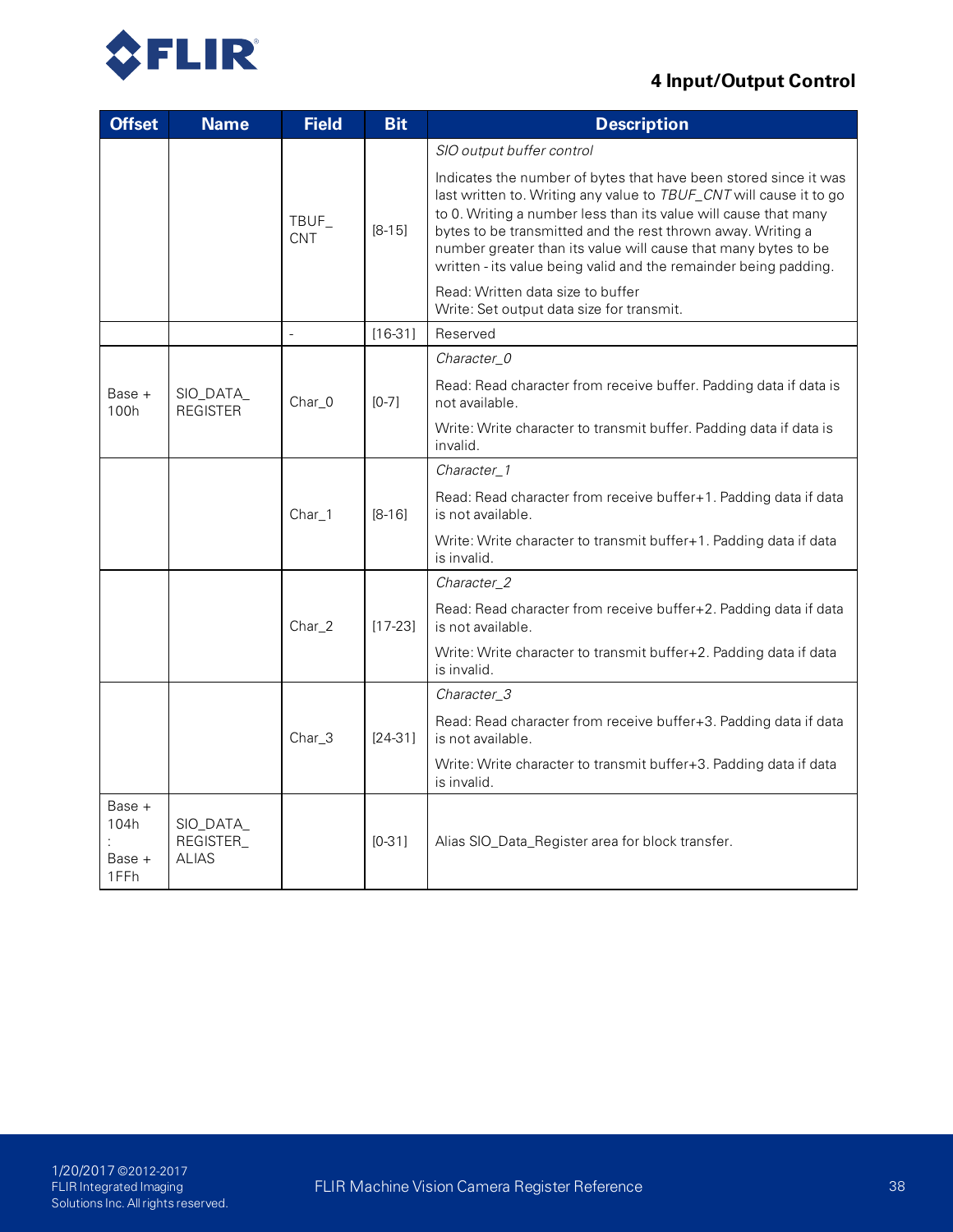

## 4.10 DEBOUNCER\_CTRL

These registers provide control over the debouncer.

**Note:** The DEBOUNCER\_INQ registers allows for the presence of the debouncer on all eight GPIO pins. However, the debouncer feature only works on GPIO input pins: GPIO0, GPIO2, and GPIO3.

### 4.10.1 DEBOUNCER\_INQ: 11fch

| <b>Field</b>    | <b>Bit</b>        | <b>Description</b>                                                                                      |  |
|-----------------|-------------------|---------------------------------------------------------------------------------------------------------|--|
| Presence_Ing    | [0]               | Presence of this feature<br>0: Not Available, 1: Available                                              |  |
| Debouncer 0_Ing | [1]               | Presence of the debouncer on GPIO_0                                                                     |  |
| Debouncer_1_Ing | [2]               | Presence of the debouncer on GPIO 1                                                                     |  |
| Debouncer_2_Ing | $\lceil 3 \rceil$ | Presence of the debouncer on GPIO_2                                                                     |  |
| Debouncer_3_Ing | [4]               | Presence of the debouncer on GPIO 3                                                                     |  |
| Debouncer_4_Ing | [5]               | Presence of the debouncer on GPIO_4                                                                     |  |
| Debouncer_5_Ing | [6]               | Presence of the debouncer on GPIO 5                                                                     |  |
| Debouncer_6_Inq | [7]               | Presence of the debouncer on GPIO 6                                                                     |  |
| Debouncer_7_Ing | [8]               | Presence of the debouncer on GPIO_7                                                                     |  |
|                 | $[9-10]$          | Reserved                                                                                                |  |
| Min Value       | [11]              | Minimum value for debouncer control in microseconds. Must be greater<br>than or equal to 1 microsecond. |  |
| Max_Value       | $[12-31]$         | Maximum value for debouncer control in microseconds. Must be less<br>than or equal to 1 second.         |  |

### 4.10.2 DEBOUNCER\_X\_CTRL: 111ch – 118ch

| <b>Register</b>  |       |
|------------------|-------|
| DEBOUNCER_0_CTRL | 111ch |
| DEBOUNCER 1 CTRL | 112ch |
| DEBOUNCER_2_CTRL | 113ch |
| DEBOUNCER_3_CTRL | 114ch |
| DEBOUNCER 4 CTRL | 115ch |
| DEBOUNCER 5 CTRL | 116ch |
| DEBOUNCER_6_CTRL | 117ch |
| DEBOUNCER_7_CTRL | 118ch |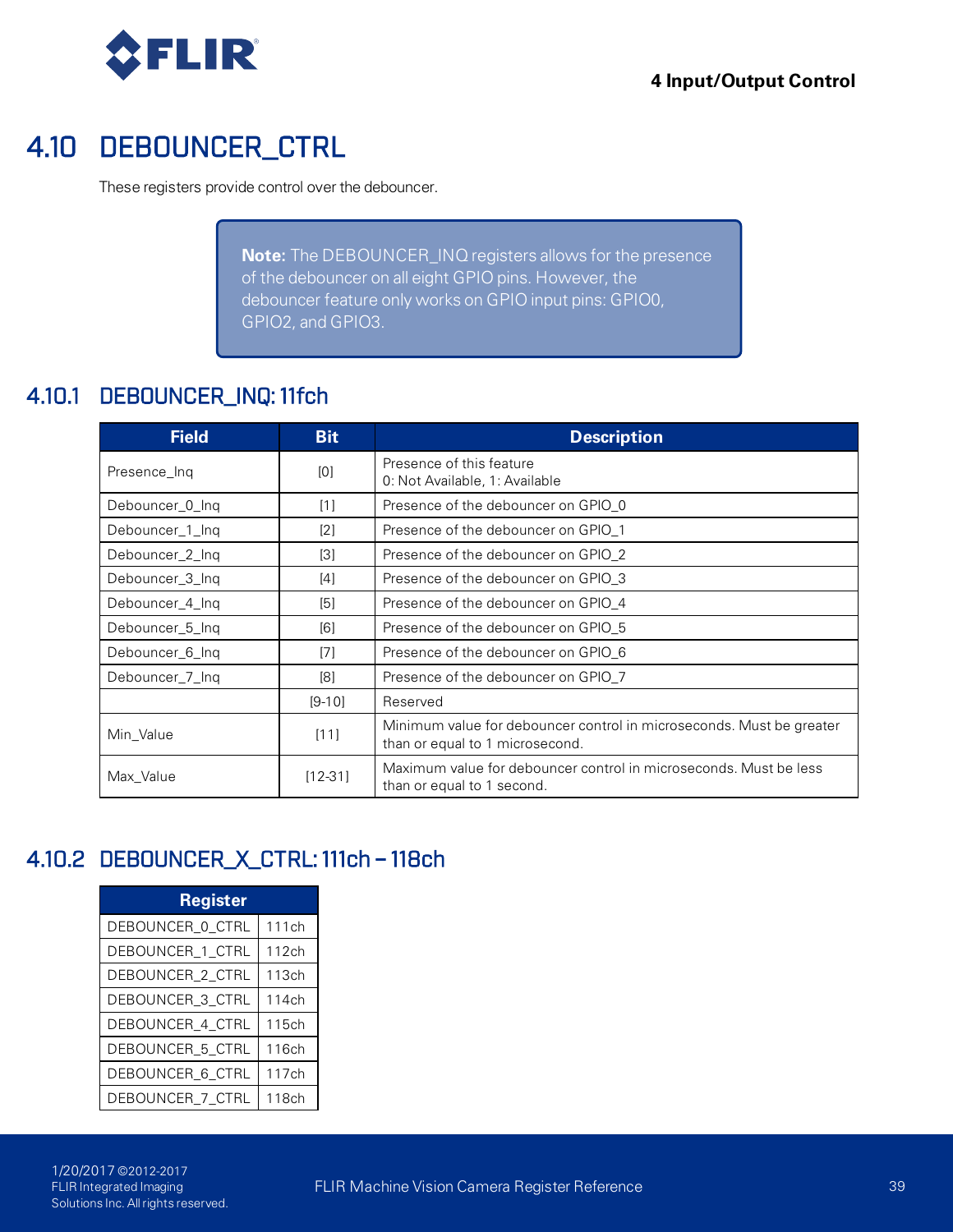

#### **Format:**

| <b>Field</b>    | <b>Bit</b> | <b>Description</b>                                                                                                                 |  |  |
|-----------------|------------|------------------------------------------------------------------------------------------------------------------------------------|--|--|
| Presence_Inq    | [0]        | Presence of this feature<br>0. Not Available, 1: Available                                                                         |  |  |
|                 | $[1-5]$    | Reserved                                                                                                                           |  |  |
| On Off          | [6]        | Read: read a status<br>Write: ON or OFF this function                                                                              |  |  |
|                 |            | $0 =$ OFF; $1 =$ ON<br>If this bit $= 0$ , other fields will be read only.                                                         |  |  |
|                 | $[7-11]$   | Reserved                                                                                                                           |  |  |
|                 | $[12-31]$  | Debouncer value in microseconds.                                                                                                   |  |  |
| Debouncer Value |            | When Debounce_Value = $0$ or On_Off is set to OFF, the camera defaults<br>to using a value of 16 ticks of the current pixel clock. |  |  |

## 4.11 OUTPUT\_VOLTAGE\_ENABLE: 19D0h

This register is for the Blackfly camera only.

| <b>Field</b> | <b>Bit</b> | <b>Description</b>                                                                           |  |  |
|--------------|------------|----------------------------------------------------------------------------------------------|--|--|
| Presence_Ing | [0]        | Presence of this feature<br>0: Not Available, 1: Available                                   |  |  |
|              | $[1 - 30]$ | Reserved                                                                                     |  |  |
| ON OFF       | $[31]$     | Enable or disable 3.3 V output on Blackfly GPIO pin 3.<br>0 Off, 1 On<br>Default value is 0. |  |  |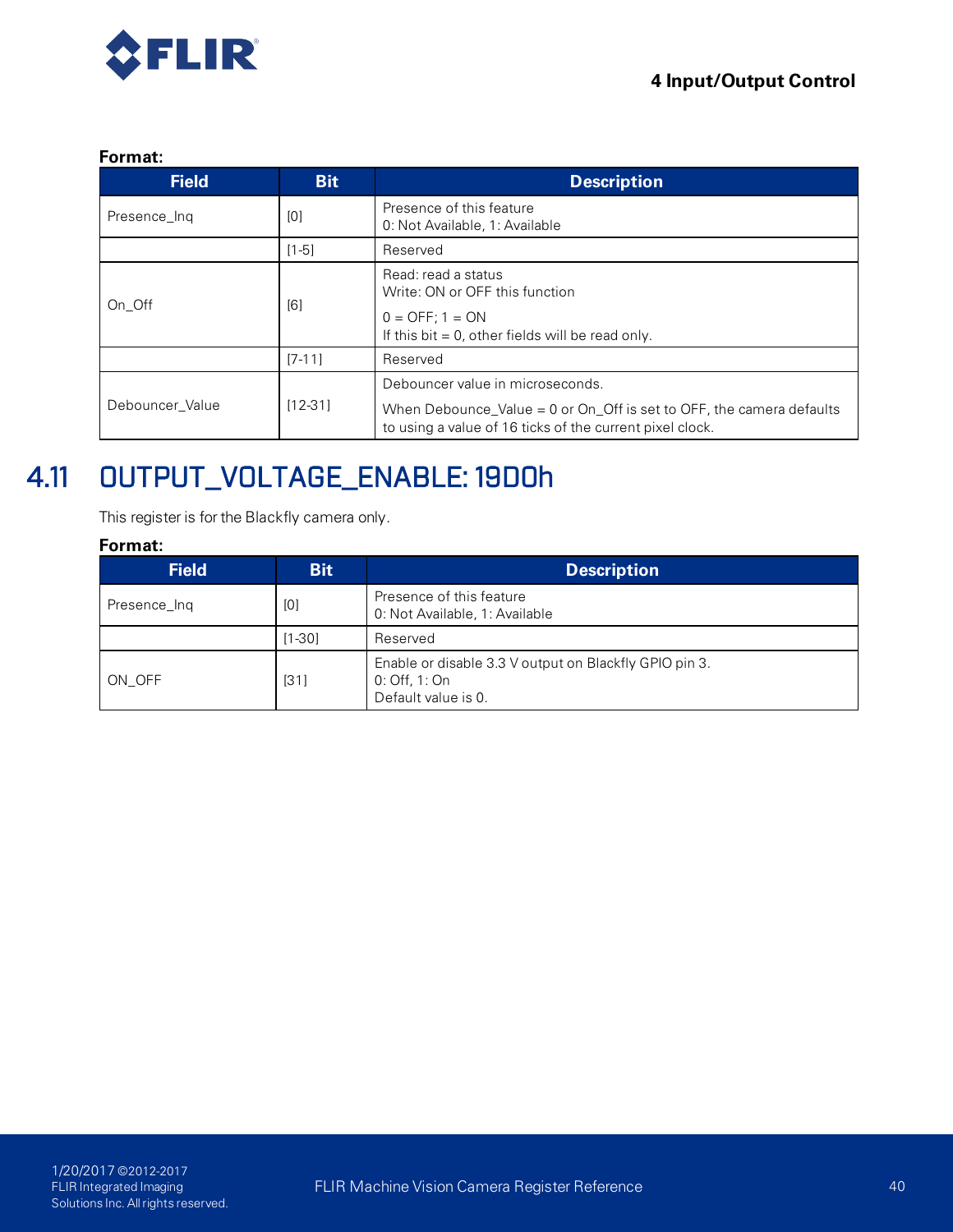

The following settings control the video format and mode of the camera.

**Frame Rate**—This provides control over the frame rate of the camera. When this feature is in auto mode, exposure time is limited by the frame rate value dynamically, which is determined by the Current Frame Rate. When this feature is in manual mode, the actual frame interval (time between individual image acquisitions) is fixed by the frame rate value. The available frame rate range depends on the current video format and/or video mode.

This is set to OFF when the camera is operating in asynchronous trigger mode.

**Current Frame Rate**—Allows the user to query and modify the current frame rate of the camera.

**Current Video Mode**—Allows the user to query and modify the current video mode of the camera.

**Current Video Format**—Allows the user to query and modify the current video format of the camera. Note: GigE Vision cameras only operate in Format 7.

## 5.1 FRAME\_RATE: 83Ch

**Note:** Formulas for converting the fixed point (relative) values to floating point (absolute) values are not provided. Users wishing to work with real-world values should refer to Absolute Value CSRs.

| <b>Field</b> | <b>Bit</b> | <b>Description</b>                                                                                   |  |
|--------------|------------|------------------------------------------------------------------------------------------------------|--|
| Presence Ing | [0]        | Presence of this feature<br>0: Not Available, 1: Available                                           |  |
|              |            | Absolute value control                                                                               |  |
| Abs Control  | [1]        | 0. Control in the Value field, 1: Control in the Absolute value CSR.                                 |  |
|              |            | If this bit $= 1$ , the value in the Value field is read-only.                                       |  |
|              | $[2-4]$    | Reserved                                                                                             |  |
|              |            | One push auto mode (controlled automatically only once)                                              |  |
| One_Push     | [5]        | Read: 0: Not in operation, 1: In operation<br>Write: 1: Begin to work (self-cleared after operation) |  |
|              |            | If A M Mode $= 1$ , this bit is ignored                                                              |  |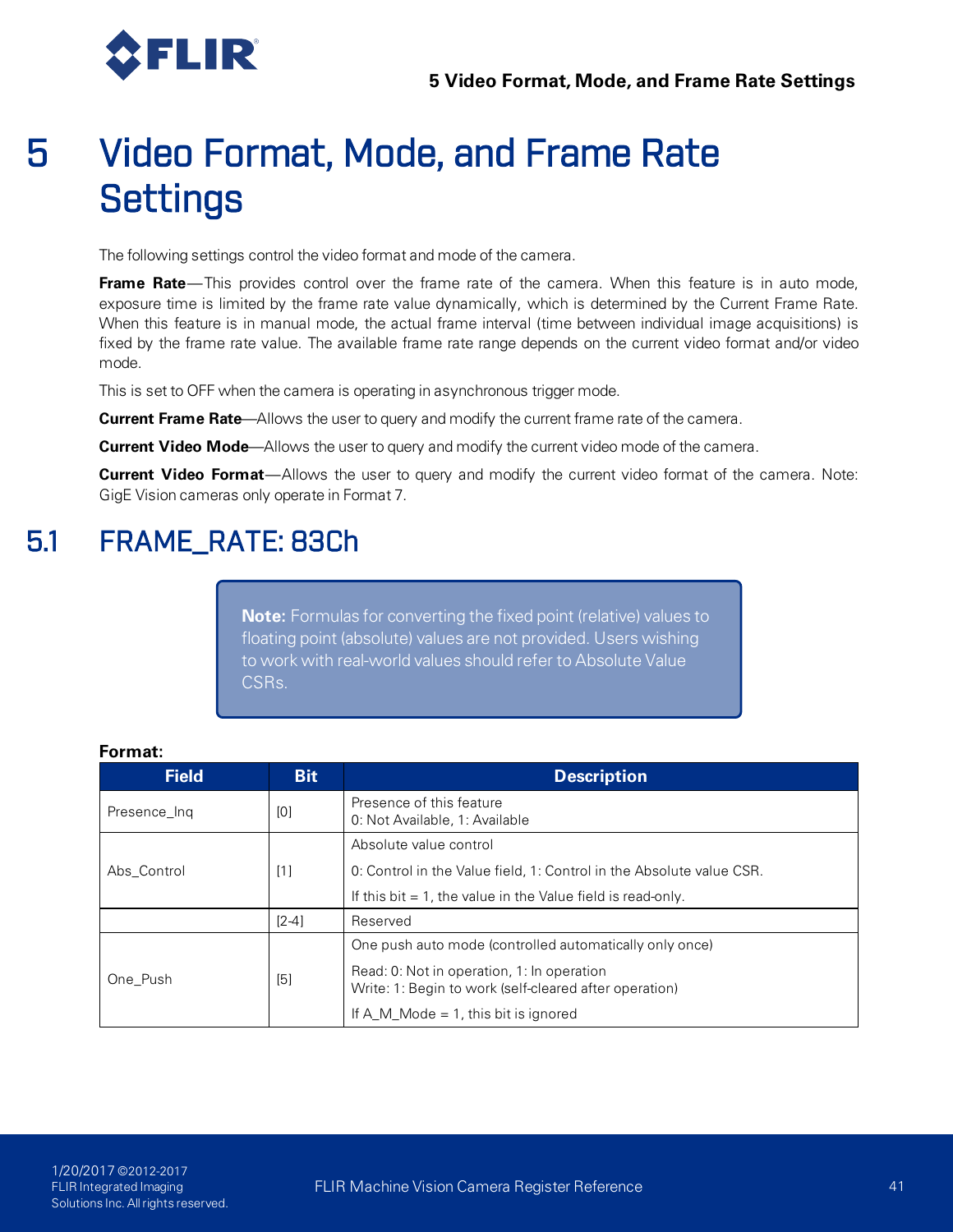

| <b>Field</b> | <b>Bit</b> | <b>Description</b>                                                                                                              |  |  |  |
|--------------|------------|---------------------------------------------------------------------------------------------------------------------------------|--|--|--|
| ON OFF       | [6]        | Read: read a status<br>Write: ON or OFF for this feature<br>0. OFF, 1. ON<br>If this bit $= 0$ , other fields will be read only |  |  |  |
| A_M_Mode     | [7]        | Read: read a current mode<br>Write: set the mode<br>0: Manual, 1: Automatic                                                     |  |  |  |
|              | $[8-19]$   | Reserved                                                                                                                        |  |  |  |
| Value        | $[20-31]$  | Value.<br>A write to this value in 'Auto' mode will be ignored.                                                                 |  |  |  |

## 5.2 CURRENT\_FRAME\_RATE: 600h

#### **Format:**

| <b>Field</b>              | <b>Bit</b> | <b>Description</b>                             |  |  |  |  |
|---------------------------|------------|------------------------------------------------|--|--|--|--|
| $[0-2]$<br>Cur V Frm Rate |            | Current frame rate<br>FrameRate_0  FrameRate_7 |  |  |  |  |
|                           | $[3-31]$   | Reserved.                                      |  |  |  |  |

## 5.3 CURRENT\_VIDEO\_MODE: 604h

#### **Format:**

| <b>Field</b> | <b>Bit</b> | <b>Description</b>                   |  |  |
|--------------|------------|--------------------------------------|--|--|
| Cur V Mode   | $[0-3]$    | Current video mode<br>Mode_0  Mode_8 |  |  |
|              | $[4-31]$   | Reserved.                            |  |  |

## 5.4 CURRENT\_VIDEO\_FORMAT: 608h

#### **Format:**

| <b>Field</b> | <b>Bit</b> | <b>Description</b>                                                                                            |  |  |
|--------------|------------|---------------------------------------------------------------------------------------------------------------|--|--|
| Cur V Format | $[0-2]$    | Current video format<br>Format_0  Format_7<br><b>Note:</b> GigE Vision cameras operate only in Format 7 mode. |  |  |
|              | $[3-31]$   | Reserved.                                                                                                     |  |  |

## 5.5 FORMAT\_7\_RESIZE\_INQ: 1AC8h

This register reports all internal camera processes being used to generate images in the current Format 7 video mode. For example, users can read this register to determine if pixel binning and/or subsampling is being used to achieve a non-standard custom image size.

This register is read-only.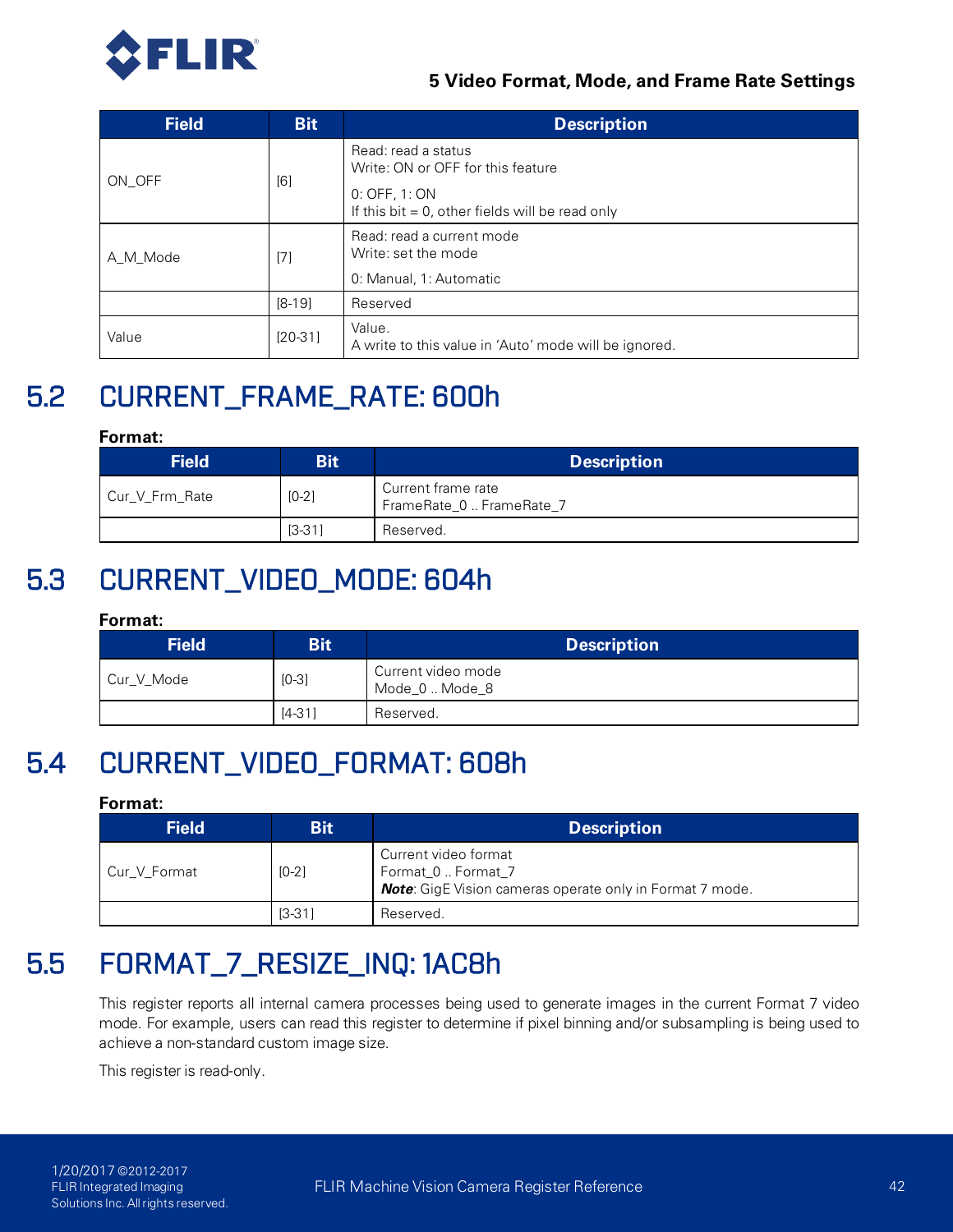

#### **Format:**

| <b>Field</b>             | <b>Bit</b>  | <b>Description</b>                                                                                                                    |
|--------------------------|-------------|---------------------------------------------------------------------------------------------------------------------------------------|
| Presence_<br>Ing         | [0]         | Presence of this feature<br>0: Not Available, 1: Available                                                                            |
|                          | $[1 - 7]$   | Reserved                                                                                                                              |
| Num_Cols                 | $[8-11]$    | Number of columns being binned/subsampled, minus 1<br>(e.g., if combining 4 columns together, this register will report a value of 3) |
| Num Rows                 | $[12 - 15]$ | Number of rows binned/subsampled, minus 1<br>(e.g., if combining 4 columns together, this register will report a value of 3)          |
|                          | $[16-23]$   | Reserved                                                                                                                              |
| V_Pre_Color              | [24]        | Vertical subsampling/downsampling performed before color processing<br>0: Off, 1: On                                                  |
| H_Pre_Color              | $[25]$      | Horizontal subsampling/downsampling performed before color processing<br>0: Off, 1: On                                                |
| V_Post_Color             | $[26]$      | Vertical subsampling/downsampling performed after color processing<br>0: Off, 1: On                                                   |
| $H_{-}$<br>Post<br>Color | $[27]$      | Horizontal subsampling/downsampling performed after color processing<br>0: Off, 1: On                                                 |
| V_Bin                    | [28]        | Standard vertical binning (addition of adjacent lines within horizontal shift register)<br>0: Off, 1: On                              |
| H_Bin                    | [29]        | Standard horizontal binning (addition of adjacent lines within horizontal shift register)<br>0: Off, 1: On                            |
| V Bayer Bin              | [30]        | Vertical bayer binning (addition of adjacent even/odd lines within the interline transfer<br>buffer)<br>0: Off, 1: On                 |
| H_Bayer_Bin              | $[31]$      | Horizontal bayer binning (addition of adjacent even/odd columns within the horizontal shift<br>register)<br>0 Off, 1: On              |

## 5.6 Inquiry Registers for Custom Video Mode (Format 7) Offset Addresses

The following set of registers indicates the locations of the custom video mode (Format 7) base registers. These offsets are relative to the base offset 0xFFFF F0F0 0000.

| <b>Offset</b>     | <b>Name</b>   | <b>Field</b> | <b>Bit</b> | <b>Description</b>                |
|-------------------|---------------|--------------|------------|-----------------------------------|
| 2E0h              | V_CSR_INQ_7_0 | Mode_0       | $[0-31]$   | 32-bit offset for Format 7 Mode 0 |
| 2E4h              | V_CSR_INQ_7_1 | Mode_1       | $[0-31]$   | 32-bit offset for Format 7 Mode 1 |
| 2E8h              | V_CSR_INQ_7_2 | Mode_2       | $[0-31]$   | 32-bit offset for Format 7 Mode 2 |
| 2ECh              | V_CSR_INQ_7_3 | Mode_3       | $IO-311$   | 32-bit offset for Format 7 Mode 3 |
| 2F <sub>0</sub> h | V CSR INQ 7 4 | Mode_4       | $[0-31]$   | 32-bit offset for Format 7 Mode 4 |
| 2F4h              | V_CSR_INQ_7_5 | Mode_5       | $[0-31]$   | 32-bit offset for Format 7 Mode 5 |
| 2F8h              | V_CSR_INQ_7_6 | Mode_6       | $[0-31]$   | 32-bit offset for Format 7 Mode 6 |
| 2FCh              | V_CSR_INQ_7_7 | Mode_7       | $IO-311$   | 32-bit offset for Format 7 Mode 7 |

#### **Table 5.1: Custom Video Mode (Format 7) Inquiry Register Offset Addresses**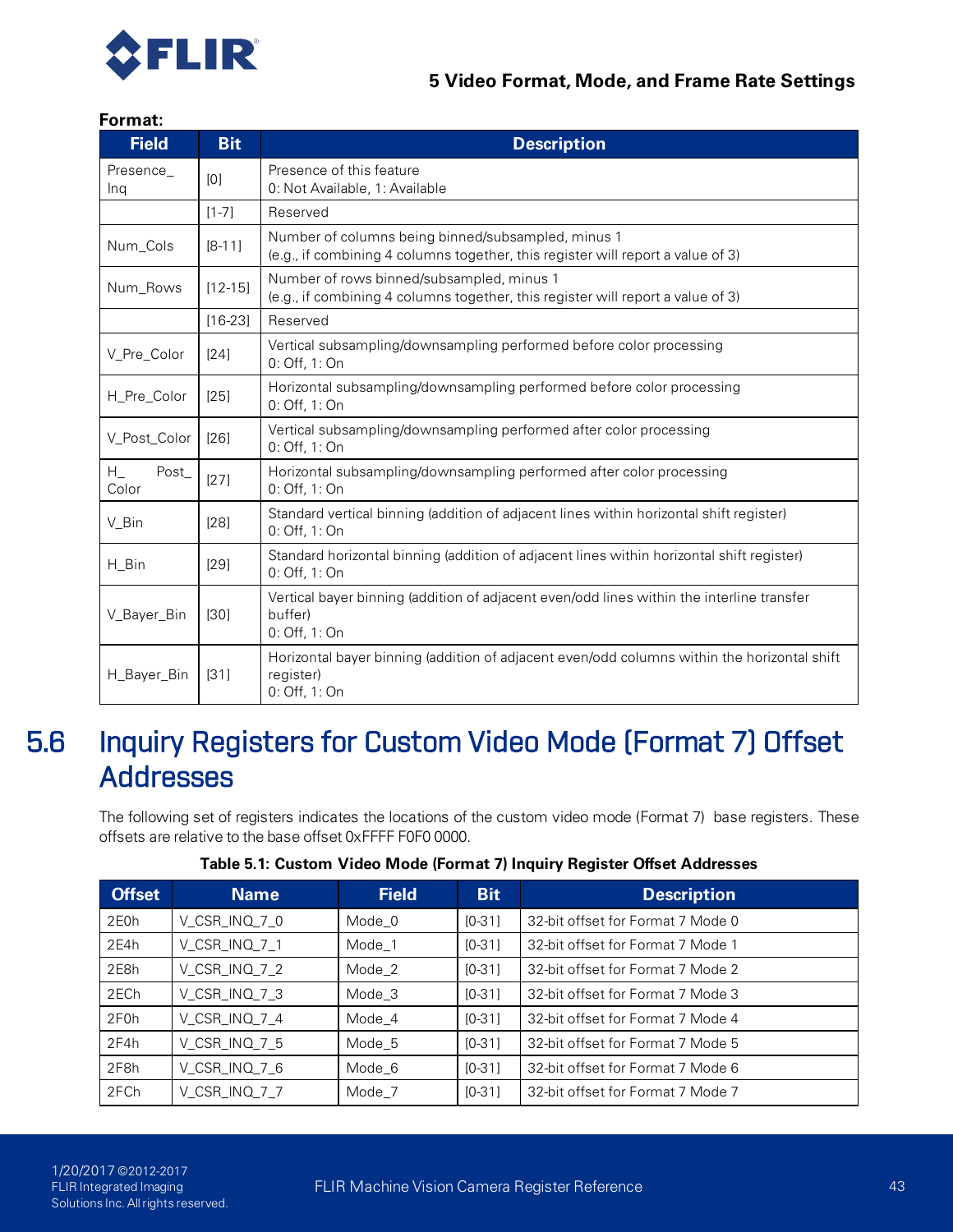

| <b>Offset</b> | <b>Name</b>   | <b>Field</b> | <b>Bit</b> | <b>Description</b>                 |
|---------------|---------------|--------------|------------|------------------------------------|
| 300h          | V CSR INQ 7 8 | Mode 8       | $[0-31]$   | 132-bit offset for Format 7 Mode 8 |

**Note:** To calculate the base address for an offset CSR:

- 1. Query the offset inquiry register.
- 2. Multiple the value by 4. (The value is a 32-bit offset.)
- 3. Remove the 0xF prefix from the result. (i.e., F70000h becomes 70000h)

### 5.6.1 Image Size and Position

**Format:**

<span id="page-53-0"></span>These registers are inquiry registers for maximum image size and unit size, and to determine an area of required data.

| <b>Address</b>                      | <b>Name</b>     | <b>Field</b> | <b>Bit</b> | <b>Description</b>                                                                                                            |
|-------------------------------------|-----------------|--------------|------------|-------------------------------------------------------------------------------------------------------------------------------|
| $Base +$                            | MAX_IMAGE_SIZE_ | Hmax         | $[0 - 15]$ | Maximum horizontal pixel number<br>$Hmax = Hunit * n = Hposunit * n3 (n, n3 are integers)$                                    |
| 000h                                | <b>INQ</b>      | Vmax         | $[16-31]$  | Maximum vertical pixel number<br>Vmax = Vunit * m = Vposunit*m3 (m, m3 are integers)                                          |
| Base +                              | UNIT_SIZE_INQ   | Hunit        | $[0-15]$   | Horizontal unit pixel number                                                                                                  |
| 004h                                |                 | Vunit        | $[16-31]$  | Vertical unit pixel number                                                                                                    |
| Base +<br>UNIT_POSITION_INQ<br>04Ch |                 | Hposunit     | $[0-15]$   | Horizontal unit pixel number for position<br>If read value of Hposunit is 0, Hposunit = Hunit for IIDC<br>1.20 compatibility. |
|                                     |                 | Vposunit     | $[16-31]$  | Vertical unit number for position<br>If read value of Vposunit is 0, Vposunit = Vunit for<br>IIDC 1.20 compatibility.         |
| Base +<br>IMAGE_POSITION<br>008h    |                 | Left         | $[0-15]$   | Left position of requested image region (pixels)<br>Left = $H$ posunit $*$ n1<br>Left + Width $\leq$ Hmax                     |
|                                     |                 | Top          | $[16-31]$  | Top position of requested image region (pixels)<br>Top = $V$ posunit * m1<br>$Top + Height \leq Vmax$                         |
| Base +<br>00Ch                      |                 | Width        | $[0-15]$   | Width of requested image region (pixels)<br>Width = $Hunit * n2$                                                              |
|                                     | IMAGE_SIZE      | Height       | $[16-31]$  | Height of requested image region (pixels)<br>Height = $Vunit * m2 (n1, n2, m1, m2 are integers)$                              |

### 5.6.2 COLOR\_CODING\_ID and COLOR\_CODING\_INQ

<span id="page-53-1"></span>The COLOR\_CODING\_INQ register describes the color- coding (pixel format) capability of the system. Each coding scheme has its own ID number. The required color-coding scheme must be set to COLOR\_CODING\_ID register as the ID number.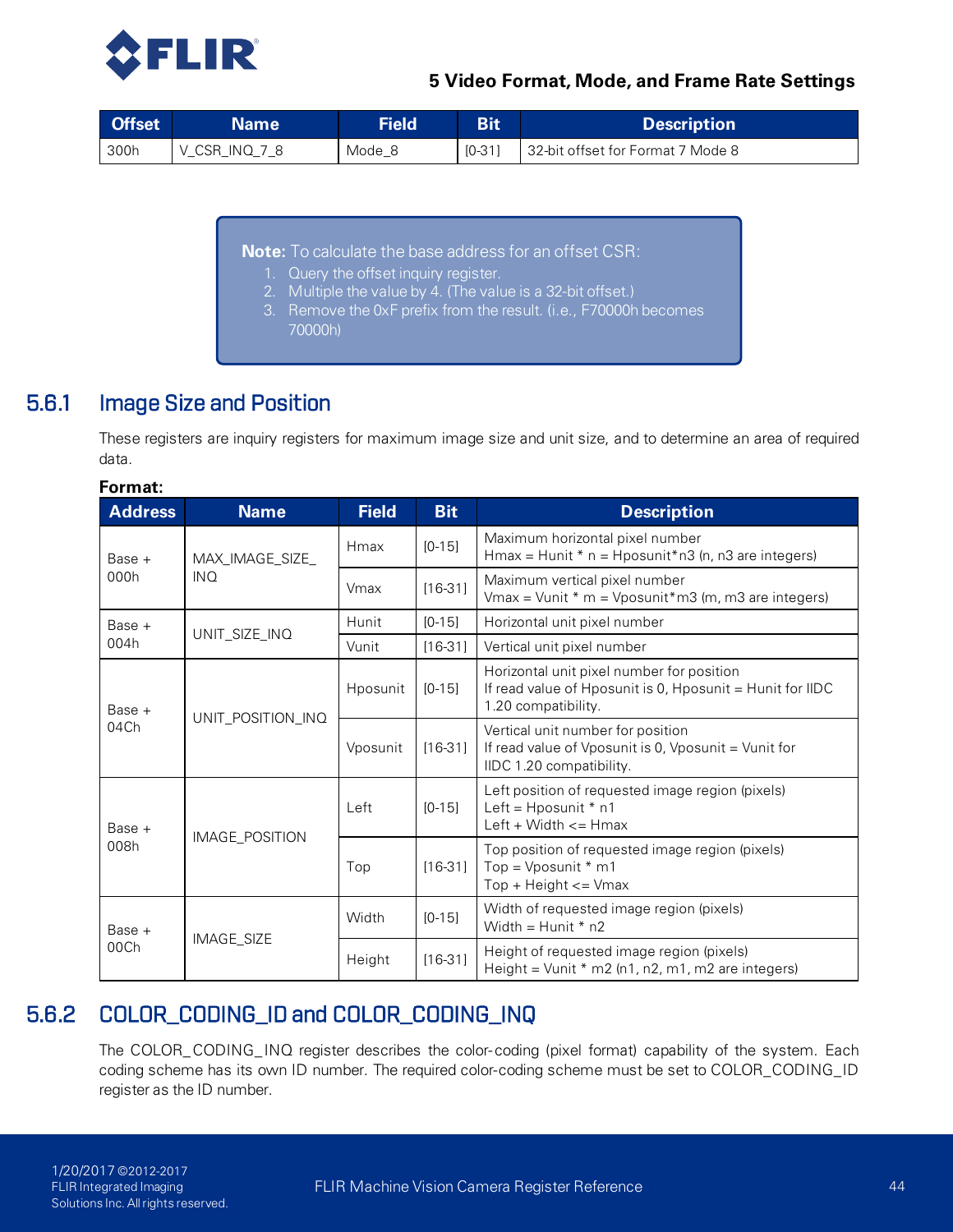

| <b>Address</b> | <b>Name</b>         | <b>Field</b>      | <b>Bit</b> | <b>Description</b>                                                                                                                                                                                                                                                                                                                                                             | ID             |  |
|----------------|---------------------|-------------------|------------|--------------------------------------------------------------------------------------------------------------------------------------------------------------------------------------------------------------------------------------------------------------------------------------------------------------------------------------------------------------------------------|----------------|--|
| Base $+$       | COLOR               | Coding_ID         | $[0-7]$    | Color coding ID from COLOR_CODING_INQ<br>register                                                                                                                                                                                                                                                                                                                              | N/A            |  |
| 010h           | CODING_ID           |                   | $[8-31]$   | Reserved                                                                                                                                                                                                                                                                                                                                                                       | N/A            |  |
|                |                     | Mono <sub>8</sub> | [0]        | Y only. Y=8bits, non compressed                                                                                                                                                                                                                                                                                                                                                | $\mathbf 0$    |  |
|                |                     | 4:1:1 YUV8        | [1]        | 4:1:1, $Y=U=V=8$ bits, non compressed                                                                                                                                                                                                                                                                                                                                          | 1              |  |
|                |                     | 4:2:2 YUV8        | $[2]$      | 4:2:2, Y=U=V=8bits, non compressed                                                                                                                                                                                                                                                                                                                                             | 2              |  |
|                |                     | 4:4:4 YUV8        | $[3]$      | 4:4:4, Y=U=V=8bits, non compressed                                                                                                                                                                                                                                                                                                                                             | 3              |  |
|                |                     | RGB8              | $[4]$      | $R = G = B = 8$ bits, non compressed                                                                                                                                                                                                                                                                                                                                           | $\overline{4}$ |  |
|                |                     | Mono16            | [5]        | Y only, Y=16bits, non compressed                                                                                                                                                                                                                                                                                                                                               | 5              |  |
|                |                     | RGB16             | [6]        | R=G=B=16bits, non compressed                                                                                                                                                                                                                                                                                                                                                   | 6              |  |
| Base +<br>014h | COLOR<br>CODING_INQ | Signed<br>Mono16  | [7]        | Y only, Y=16 bits, non compressed (signed<br>7<br>integer)<br>R=G=B=16 bits, non compressed<br>(signed<br>integer)<br>Raw data output of color filter sensor, 8 bits<br>Raw data output of color filter sensor, 16 bits<br>Y only. Y=12 bits, non compressed<br>Raw data output of color filter sensor, 12 bits<br>Reserved<br>Reserved<br>4:2:2, Y=U=V=8bits, JPEG-compressed |                |  |
|                |                     | Signed RGB16      | [8]        |                                                                                                                                                                                                                                                                                                                                                                                | 8              |  |
|                |                     | Raw <sub>8</sub>  | [9]        |                                                                                                                                                                                                                                                                                                                                                                                | 9              |  |
|                |                     | Raw16             | [10]       |                                                                                                                                                                                                                                                                                                                                                                                | 10             |  |
|                |                     | Mono12            | [11]       |                                                                                                                                                                                                                                                                                                                                                                                |                |  |
|                |                     | Raw12             | [12]       |                                                                                                                                                                                                                                                                                                                                                                                |                |  |
|                |                     |                   | $[13-31]$  |                                                                                                                                                                                                                                                                                                                                                                                | $11 - 31$      |  |
| Base $+$       | COLOR               |                   | $[0-30]$   |                                                                                                                                                                                                                                                                                                                                                                                |                |  |
| 030h           | CODING_INQ          | JPEG+YUV422       | [31]       |                                                                                                                                                                                                                                                                                                                                                                                | 255            |  |

#### **Format:**

### 5.6.3 PACKET\_PARA\_INQ, BYTE\_PER\_PACKET, and PACKET\_PER\_FRAME

<span id="page-54-0"></span>If the *Presence* bit in the VALUE\_SETTING register [\(page 46\)](#page-55-0) is zero, values of these fields will be updated by writing the new value to the IMAGE\_POSITION, IMAGE\_SIZE [\(page 44\)](#page-53-0) and COLOR\_CODING\_ID [\(page 44\)](#page-53-1) registers with the value of the ISO\_Speed registe[r\(page 52\)](#page-61-0).

First, the ISO\_ Speed register must be written. Then the IMAGE\_ POSITION, IMAGE\_ SIZE and COLOR\_ CODING\_ID registers should be updated.

If the *Presence* bit in the VALUE\_SETTING register is one, the values of these fields will be updated by writing one to the *Setting\_1* bit in the VALUE\_SETTING register. If the *ErrorFlag\_1* bit is zero after the *Setting\_1* bit returns to zero, the values of these fields are valid.

| <b>Address</b> | <b>Name</b>           | <b>Field</b>           | <b>Bit</b> | <b>Description</b>                                       |
|----------------|-----------------------|------------------------|------------|----------------------------------------------------------|
| $Base + 034h$  | PIXEL NUMBER<br>INQ.  | PixelPerFrame          | $[0-31]$   | Total number of pixels in the required<br>image area     |
| $Base + 038h$  | TOTAL BYTES<br>HI INQ | BytesPerFrameHi        | $[0-31]$   | Higher 32-bits of total bytes of image data<br>per frame |
| $Base + 03Ch$  | TOTAL BYTES<br>lo inq | <b>BytesPerFrameLo</b> | $IO-311$   | Lower 32-bits of total bytes of image data<br>per frame  |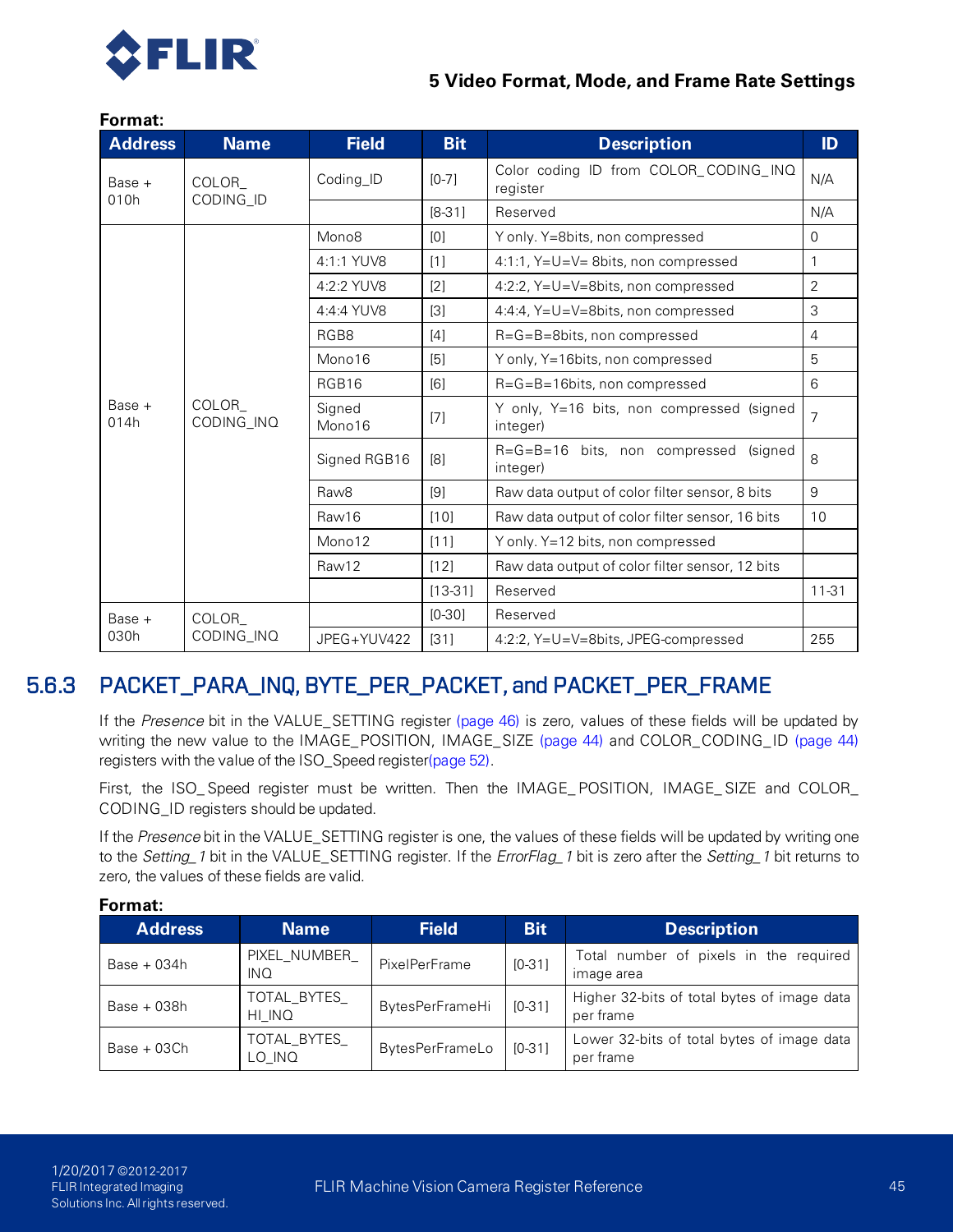

| <b>Address</b> | <b>Name</b>                                                                                                     | <b>Field</b>                  | <b>Bit</b> | <b>Description</b>                                                                                           |  |  |  |
|----------------|-----------------------------------------------------------------------------------------------------------------|-------------------------------|------------|--------------------------------------------------------------------------------------------------------------|--|--|--|
| $Base + 040h$  | PACKET_PARA_                                                                                                    | $[0-15]$<br>UnitBytePerPacket |            | Minimum bytes per packet; packet sizes<br>must be multiples of the minimum                                   |  |  |  |
|                | <b>INQ</b>                                                                                                      | MaxBytePerPacket              | $[16-31]$  | Maximum bytes per packet                                                                                     |  |  |  |
|                |                                                                                                                 |                               |            | Packet size. This value determines the real<br>packet size and transmission speed for one<br>frame image.    |  |  |  |
|                |                                                                                                                 |                               |            | BytePerPacket = UnitBytePerPacket * n                                                                        |  |  |  |
| $Base + 044h$  | BYTE_PER_                                                                                                       | <b>BytePerPacket</b>          | $[0-15]$   | BytePerPacket <= MaxBytePerPacket                                                                            |  |  |  |
|                | <b>PACKET</b>                                                                                                   |                               |            | If BytePerPacket $*$ n != Bytes Per Frame <sup>#</sup> ,<br>you must use padding.                            |  |  |  |
|                |                                                                                                                 |                               |            | (n is an integer)                                                                                            |  |  |  |
|                |                                                                                                                 | RecBytePerPacket              | $[16-31]$  | Recommended bytes per packet. If this<br>value is zero, ignore this field.                                   |  |  |  |
|                |                                                                                                                 | <b>PacketPerFrame</b>         | $[0-31]$   | Number of packets per frame. Updated<br>after BytePerPacket is written.                                      |  |  |  |
|                | PACKET PER<br>FRAME_INQ                                                                                         |                               |            | Total number of bytes of transmission data<br>per one frame = BytePerPacket<br>PacketPerFrame                |  |  |  |
| $Base + 048h$  |                                                                                                                 |                               |            | of<br>bytes<br>padding<br>Number<br>of<br>BytePerPacket * PacketPerFrame - Bytes<br>Per Frame <sup>#</sup> . |  |  |  |
|                |                                                                                                                 |                               |            | The receiver must ignore the above<br>padding in the last packet of each frame.                              |  |  |  |
|                | <sup>‡</sup> Example: Bytes Per Frame = Resolution Size * 1 byte per pixel = 640 * 480 = 307200 bytes per frame |                               |            |                                                                                                              |  |  |  |

### 5.6.4 FRAME\_INTERVAL\_INQ

| ⊦ormat: |
|---------|
|---------|

| <b>Address</b>   | <b>Name</b>                   | <b>Field</b>  | <b>Bit</b> | <b>Description</b>                                                                                                                                                                                                                                                                                                                                          |
|------------------|-------------------------------|---------------|------------|-------------------------------------------------------------------------------------------------------------------------------------------------------------------------------------------------------------------------------------------------------------------------------------------------------------------------------------------------------------|
| Base $+$<br>050h | FRAME_INTERVAL_<br><b>INQ</b> | FrameInterval | $[0-31]$   | Current frame interval (seconds) based on the current<br>camera conditions, including exposure time. The<br>reciprocal value of this (1 / FrameInterval) is the frame<br>rate of the camera.<br>IEEE/REAL*4 floating-point value (see Determining<br>Absolute Value Register Values<br>If 0, the camera can't report the value and it should be<br>ignored. |

### 5.6.5 VALUE\_SETTING

<span id="page-55-0"></span>The purpose of the *Setting\_1* bit is for updating the TOTAL\_BYTES\_HI\_INQ, TOTAL\_BYTES\_LO\_INQ, PACKET\_ PARA\_INQ and BYTE\_PER\_PACKET [\(page 45\)](#page-54-0) registers. If one of the values in the IMAGE\_POSITION, IMAGE\_ SIZE [\(page 44\)](#page-53-0) COLOR\_CODING\_ID [\(page 44\)](#page-53-1) and ISO\_SPEED [\(page 52\)](#page-61-0) registers is changed, the *Setting\_1* bit must be set to 1.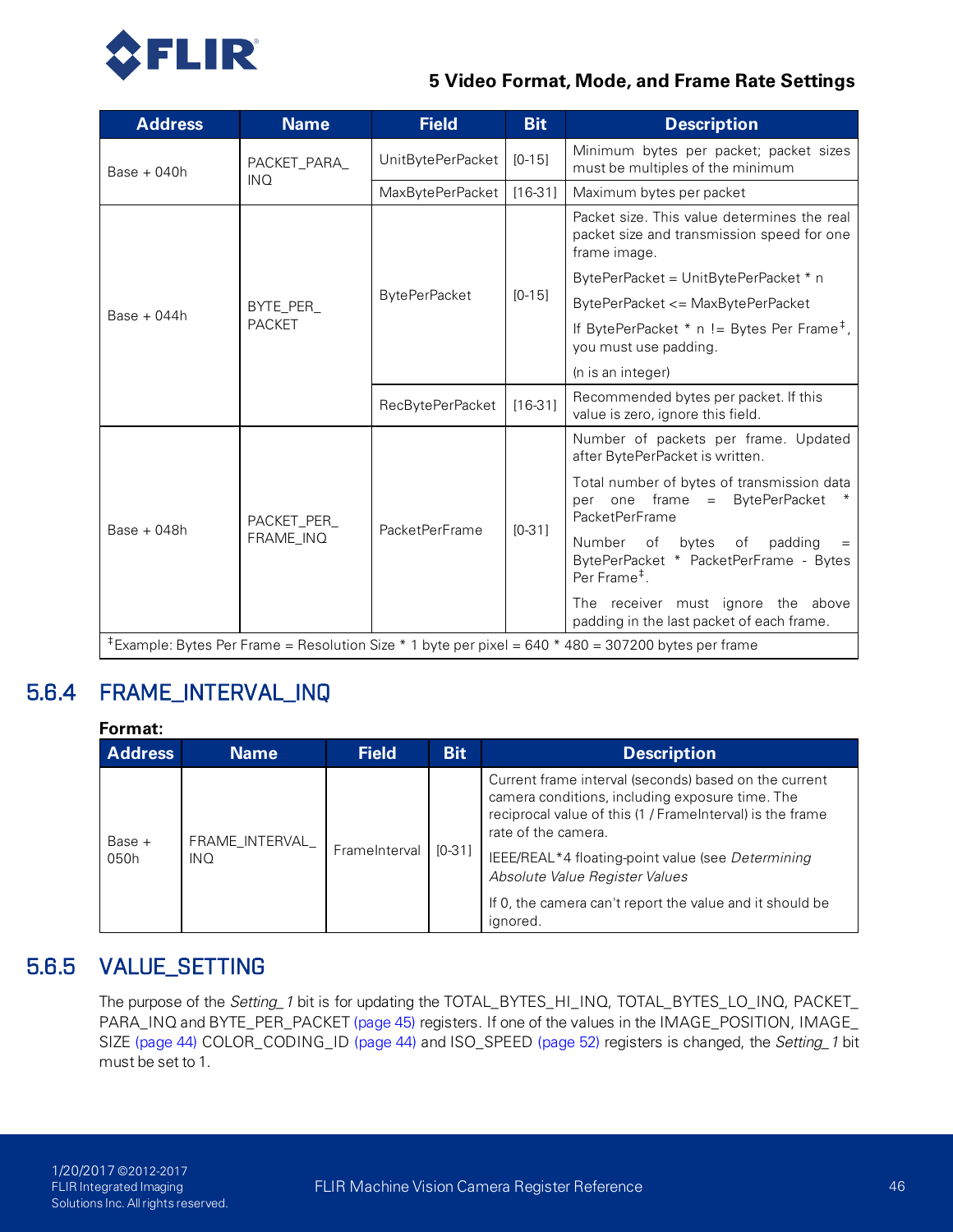

#### **Format:**

| <b>Address</b>   | <b>Name</b>             | <b>Field</b>    | <b>Bit</b> | <b>Description</b>                                                                                                                                                                                                                              |
|------------------|-------------------------|-----------------|------------|-------------------------------------------------------------------------------------------------------------------------------------------------------------------------------------------------------------------------------------------------|
|                  |                         | Presence        | [0]        | If this bit is 1, Setting_1, ErrorFlag_1 and ErrorFlag_2 fields are<br>valid. This bit is read only.                                                                                                                                            |
|                  |                         | Setting_1       | $[1]$      | If writing "1" to this bit, IMAGE_POSITION, IMAGE_SIZE,<br>COLOR_CODING_ID and ISO_Speed register value will be<br>reflected in PIXEL_NUMBER_INQ, TOTAL_BYTES_HI_INQ,<br>TOTAL_BYTES_LO_INQ, PACKET_PARA_INQ and BYTE_PER_<br>PACKET registers. |
|                  |                         |                 |            | This bit is self-cleared.                                                                                                                                                                                                                       |
|                  | VALUE<br><b>SETTING</b> |                 | $[2-7]$    | Reserved                                                                                                                                                                                                                                        |
| $Base +$<br>07Ch |                         | ErrorFlag_      | [8]        | Indicates whether the current combination of the values of<br>IMAGE_POSITION, IMAGE_SIZE, COLOR_CODING_ID and ISO_<br>Speed registers is valid or not.                                                                                          |
|                  |                         |                 |            | 0: no error, 1: error                                                                                                                                                                                                                           |
|                  |                         |                 |            | This flag will be updated every time Setting 1 bit returns to "0"<br>from $"1"$ .                                                                                                                                                               |
|                  |                         | ErrorFlag_<br>2 |            | Indicates whether the current value of BYTE_PER_PACKET<br>register is valid or not.                                                                                                                                                             |
|                  |                         |                 | [9]        | 0: no error, 1: error                                                                                                                                                                                                                           |
|                  |                         |                 |            | Updated after BytePerPacket value is written. If 0, transmission<br>can be started.                                                                                                                                                             |
|                  |                         |                 | $[10-31]$  | Reserved                                                                                                                                                                                                                                        |

## 5.7 DATA\_DEPTH: 630h

This register allows the user to control the endianness of Y16 images.

#### **Format:**

| <b>Field</b>  | <b>Bit</b> | <b>Description</b>                                                                                            |
|---------------|------------|---------------------------------------------------------------------------------------------------------------|
|               |            | Effective data depth of current image data.                                                                   |
| Data_Depth    | $[0-7]$    | If read value of Data_Depth is zero, shall ignore this field.<br>Read: Effective data depth<br>Write: Ignored |
|               |            | Little endian mode for 16-bit pixel formats only                                                              |
| Little_Endian | [8]        | Write/Read:<br>0: Big endian mode (default on initialization)<br>1: Little endian mode                        |
|               | $[9-31]$   | Reserved                                                                                                      |

## 5.8 BAYER\_MONO\_CTRL: 1050h

This register enables raw Bayer output in non-Format 7 Y8/Y16 modes.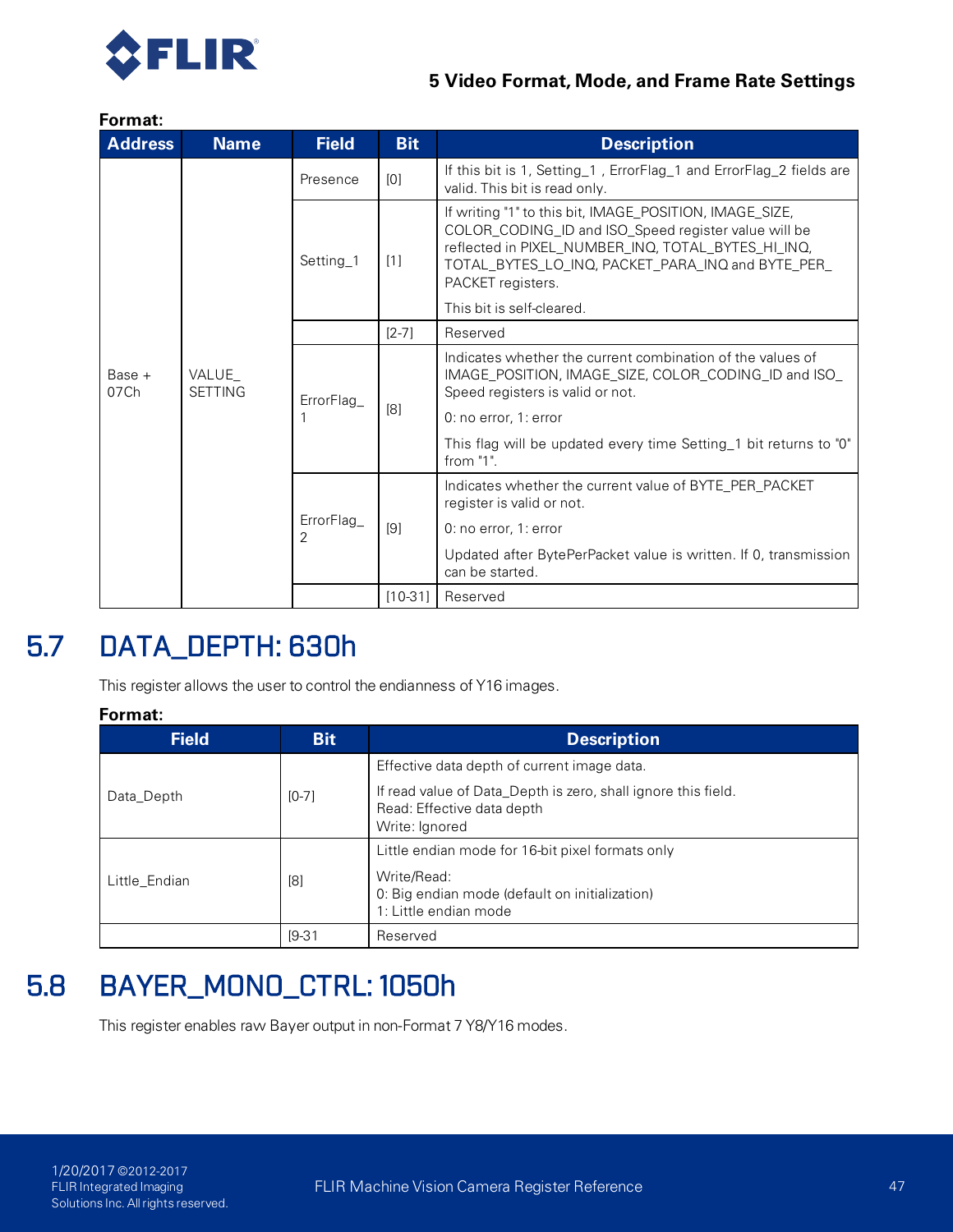

#### **Format:**

| <b>Field</b>    | <b>Bit</b> | <b>Description</b>                                                                              |
|-----------------|------------|-------------------------------------------------------------------------------------------------|
| Presence_Ing    | [0]        | Presence of this feature.<br>0: Not Available, 1: Available                                     |
|                 | $[1 - 30]$ | Reserved.                                                                                       |
| Bayer_Mono_Ctrl | [31]       | Value<br>0: Disable raw Bayer output in mono modes, 1: Enable raw Bayer output in mono<br>modes |

## 5.9 IMAGE\_DATA\_FORMAT: 1048h (IIDC 1.31)

This register allows the user to specify various image data format parameters.

Mirror\_Image\_Ctrl allows the user to toggle between normal and mirror (horizontally flipped) image modes.

Bayer\_Mono\_Ctrl allows the user to control whether non-Format 7 Y8 or Y16 monochrome modes on a color camera will output monochrome (greyscale) or raw Bayer data.

> **Note:** Selecting a half-width, half-height image size and monochrome pixel format, such as 800 x 600 Y8, using non-Format 7 modes provides a monochrome binned image. In some cases, enabling raw Bayer output in mono mode provides a raw Bayer region of interest of 800 x 600, centered within the larger pixel array. This affects the field of view.

Y16\_Data\_Format controls the endianness of Y16 images – either IIDC 1394 DCAM-compliant mode (default) or PGR-specific (Intel-compatible) mode – as described below.

| <b>IIDC 1394 DCAM Y16 Mode</b>                           |                    | <b>PGR-specific Y16 Mode</b> |                                                          |          |          |
|----------------------------------------------------------|--------------------|------------------------------|----------------------------------------------------------|----------|----------|
| <b>Description</b>                                       | <b>Data Format</b> |                              | <b>Description</b><br><b>Data Format</b>                 |          |          |
| Actual bit depth: Dependent on ADC<br>Bit alignment: MSB | $0 - 7$            | $8 - 15$                     | Actual bit depth: Dependent on ADC<br>Bit alignment: MSB | $0 - 7$  | $8 - 15$ |
| Byte alignment: Big Endian                               | 98765432           | 10xxxxxx                     | Byte alignment: Little Endian                            | 10xxxxxx | 98765432 |

| <b>Field</b><br><b>Bit</b> |          | <b>Description</b>                                  |  |  |
|----------------------------|----------|-----------------------------------------------------|--|--|
|                            | [0]      | Presence of this feature                            |  |  |
| Presence_Ing               |          | 0 N/A 1 Available                                   |  |  |
| Reserved                   | $[1-22]$ | Reserved                                            |  |  |
|                            | [23]     | Control horizontally flipped image modes            |  |  |
| Mirror_Image_Ctrl          |          | 0: Disable image flip 1: Enable image flip          |  |  |
|                            | [24]     | Control raw Bayer output in non-Format 7 mono modes |  |  |
| Bayer_Mono_Ctrl            |          | 0. Disable 1: Enable                                |  |  |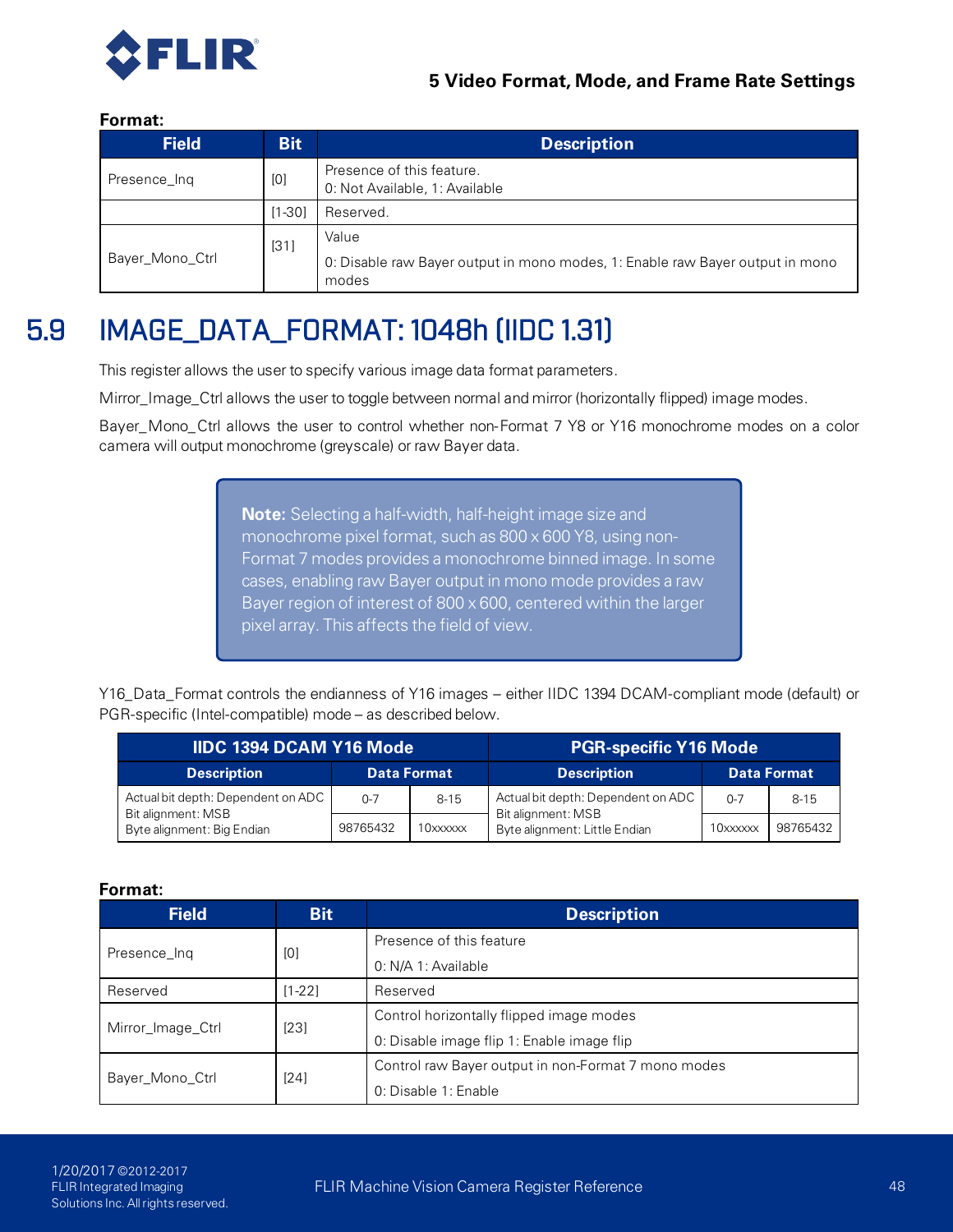

| <b>Field</b>    | <b>Bit</b> | <b>Description</b>                                    |
|-----------------|------------|-------------------------------------------------------|
| Reserved        | [25-30]    | Reserved                                              |
|                 | $[24-31]$  | Value:                                                |
| Y16 Data Format |            | 0. PGR-specific mode 1: DCAM-compliant mode (default) |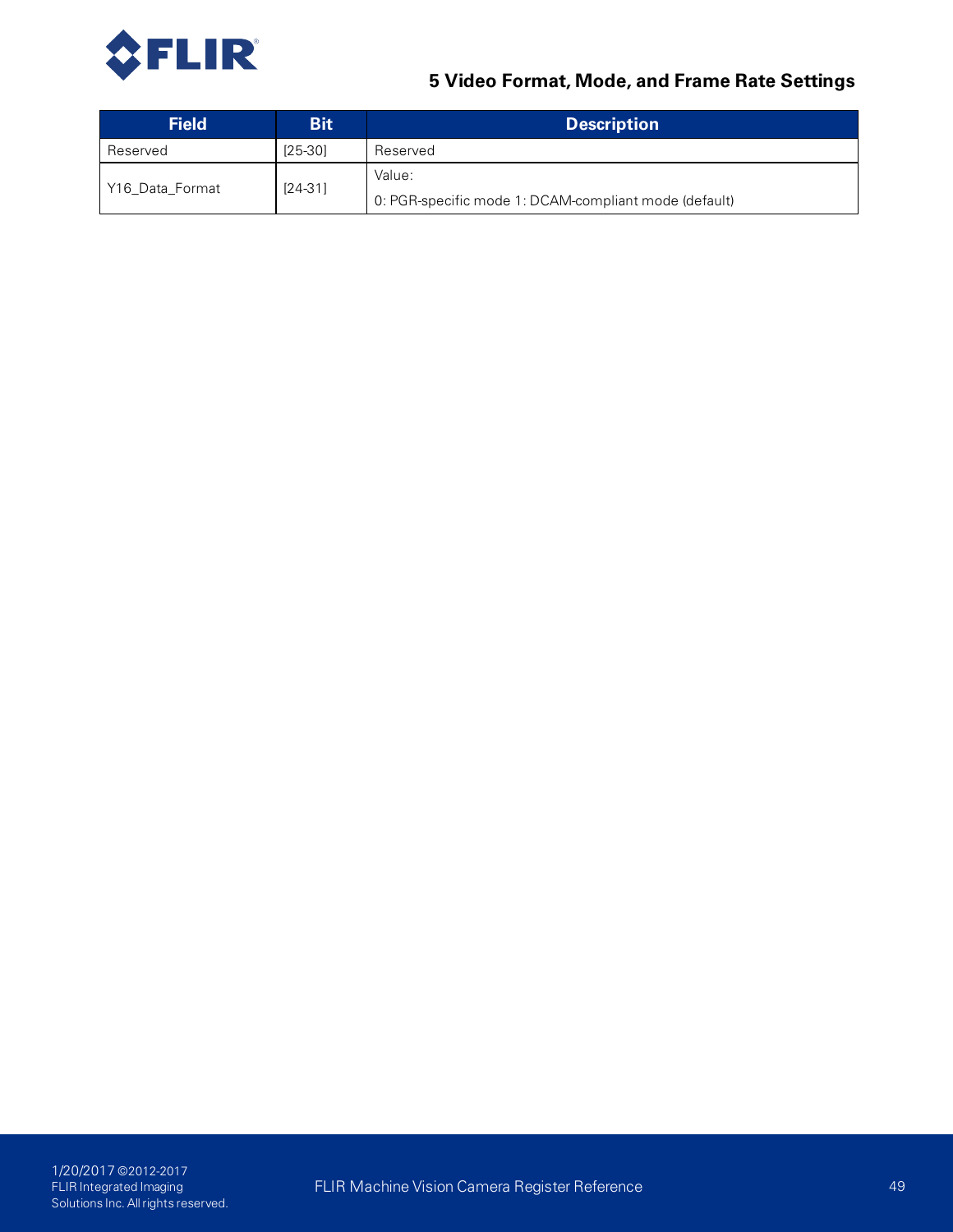

# 6 Image Acquisition

## <span id="page-59-0"></span>6.1 TRIGGER\_MODE: 830h

Control of the register is via the *ON\_OFF* bit and the *Trigger\_Mode* and *Parameter* fields.

#### **Format**

| <b>Field</b>     | <b>Bit</b>  | <b>Description</b>                                                                                                                         |
|------------------|-------------|--------------------------------------------------------------------------------------------------------------------------------------------|
| Presence_Inq     | [0]         | Presence of this feature<br>0: Not Available, 1: Available                                                                                 |
|                  |             | Absolute value control                                                                                                                     |
| Abs_Control      | $[1]$       | 0: Control with the Value field, 1: Control with the Absolute value CSR.<br>If this bit $= 1$ , the value in the Value field is read-only. |
|                  | $[2-5]$     | Reserved                                                                                                                                   |
|                  |             | Read: read a status<br>Write: ON or OFF for this feature                                                                                   |
| ON_OFF           | [6]         | 0: OFF, 1: ON<br>If this bit $= 0$ , other fields will be read only                                                                        |
|                  |             | Select trigger polarity (except for Software_Trigger)                                                                                      |
| Trigger_Polarity | $[7]$       | 0: Trigger active low, 1: Trigger active high                                                                                              |
|                  | $[8-10]$    | Select trigger source: used to select which GPIO pin will be used for external trigger<br>purposes.                                        |
| Trigger_Source   |             | Sets trigger source ID from Trigger_Source_Inq field of TRIGGER_INQ register(page<br>$11$ .                                                |
| Trigger_Value    | [11]        | Trigger input raw signal value: used to determine the current raw signal value on the<br>pin.<br>Read only                                 |
|                  |             | 0: Low, 1: High                                                                                                                            |
|                  | $[8 - 11]$  | Reserved                                                                                                                                   |
| Trigger_Mode     |             | Trigger mode (Trigger_Mode_015): used to set the trigger mode to be used. For more<br>information, see Asynchronous Triggering.            |
|                  | $[12 - 15]$ | Query the Trigger_Mode_Inq fields of the TRIGGER_INQ register for available trigger<br>modes.                                              |
|                  | $[16-19]$   | Reserved                                                                                                                                   |
| Parameter        | $[20-31]$   | Parameter for trigger function, if required (optional)                                                                                     |

## <span id="page-59-1"></span>6.2 TRIGGER\_DELAY: 834h

Delay is in units of a 24.576 MHz clock. Less than 1024 ticks is linear; greater than 1024 ticks is non-linear. Consider using register 950h ABS\_VAL\_TRIGGER\_DELAY .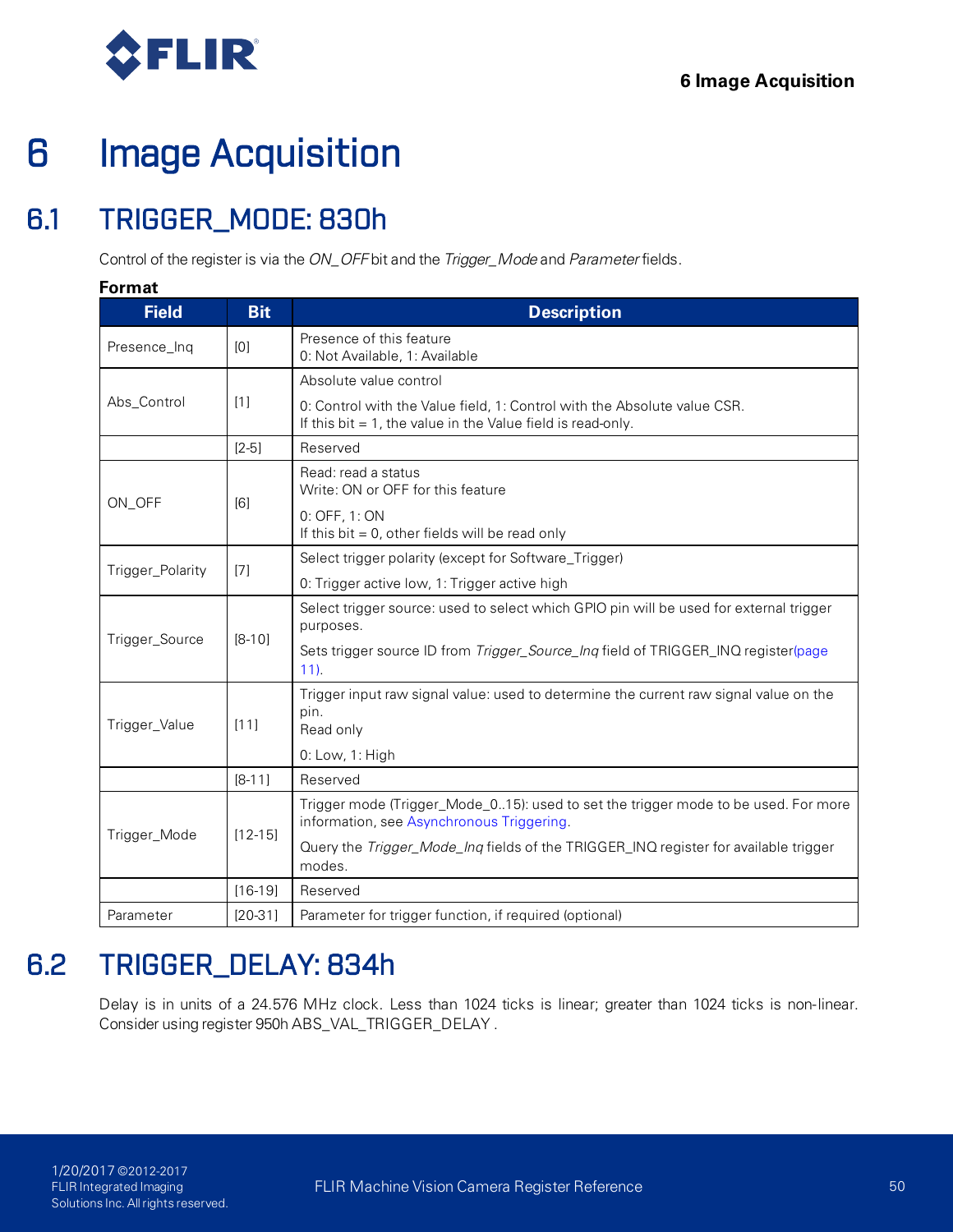

#### **Format:**

| <b>Field</b>  | <b>Bit</b> | <b>Description</b>                                                        |  |  |
|---------------|------------|---------------------------------------------------------------------------|--|--|
| Presence Ing  | [0]        | Presence of this feature<br>0. Not Available, 1. Available                |  |  |
|               |            | Absolute value control                                                    |  |  |
| Abs Control   | [1]        | 0: Control with the Value field, 1: Control with the Absolute value CSR.  |  |  |
|               |            | If this bit $= 1$ , the value in the Value field is read-only.            |  |  |
|               | $[2-5]$    | Reserved                                                                  |  |  |
| [6]<br>ON OFF |            | Read: read a status<br>Write: ON or OFF for this feature<br>0. OFF, 1: ON |  |  |
|               |            | If this bit $= 0$ , other fields will be read only                        |  |  |
|               | $[7-19]$   | Reserved                                                                  |  |  |
| Value         | $[20-31]$  | Value.                                                                    |  |  |

## 6.3 PIO\_DIRECTION: 11F8h

If the *IOx\_Mode* bit is asserted (write a '1'), this means the GPIO pin is currently configured as an output and the *Pin\_Mode* of the GPIO pin (see the GPIO\_CTRL\_PIN\_x register) is GPIO\_Mode\_8. Otherwise, the *Pin\_Mode* will be GPIO\_Mode\_0 (Input). The PIO\_DIRECTION register is writeable only when the current GPIO\_Mode is GPIO\_ Mode\_0 or GPIO\_Mode\_8.

#### **Format**

| <b>Field</b> | <b>Bit</b>        | <b>Description</b>                              |
|--------------|-------------------|-------------------------------------------------|
| IO0 Mode     | [0]               | Current mode of GPIO IO0<br>0: Input, 1: Output |
| IO1_Mode     | [1]               | Current mode of GPIO IO1<br>0: Input, 1: Output |
| IO2_Mode     | [2]               | Current mode of GPIO IO2<br>0: Input, 1: Output |
| IO3_Mode     | $\lceil 3 \rceil$ | Current mode of GPIO IO3<br>0: Input, 1: Output |
|              | $[4-31]$          | Reserved                                        |

## 6.4 SOFTWARE\_TRIGGER: 62Ch

**Note:** Bit 0 of this register indicates if the camera is ready to be triggered again for both software and hardware triggering.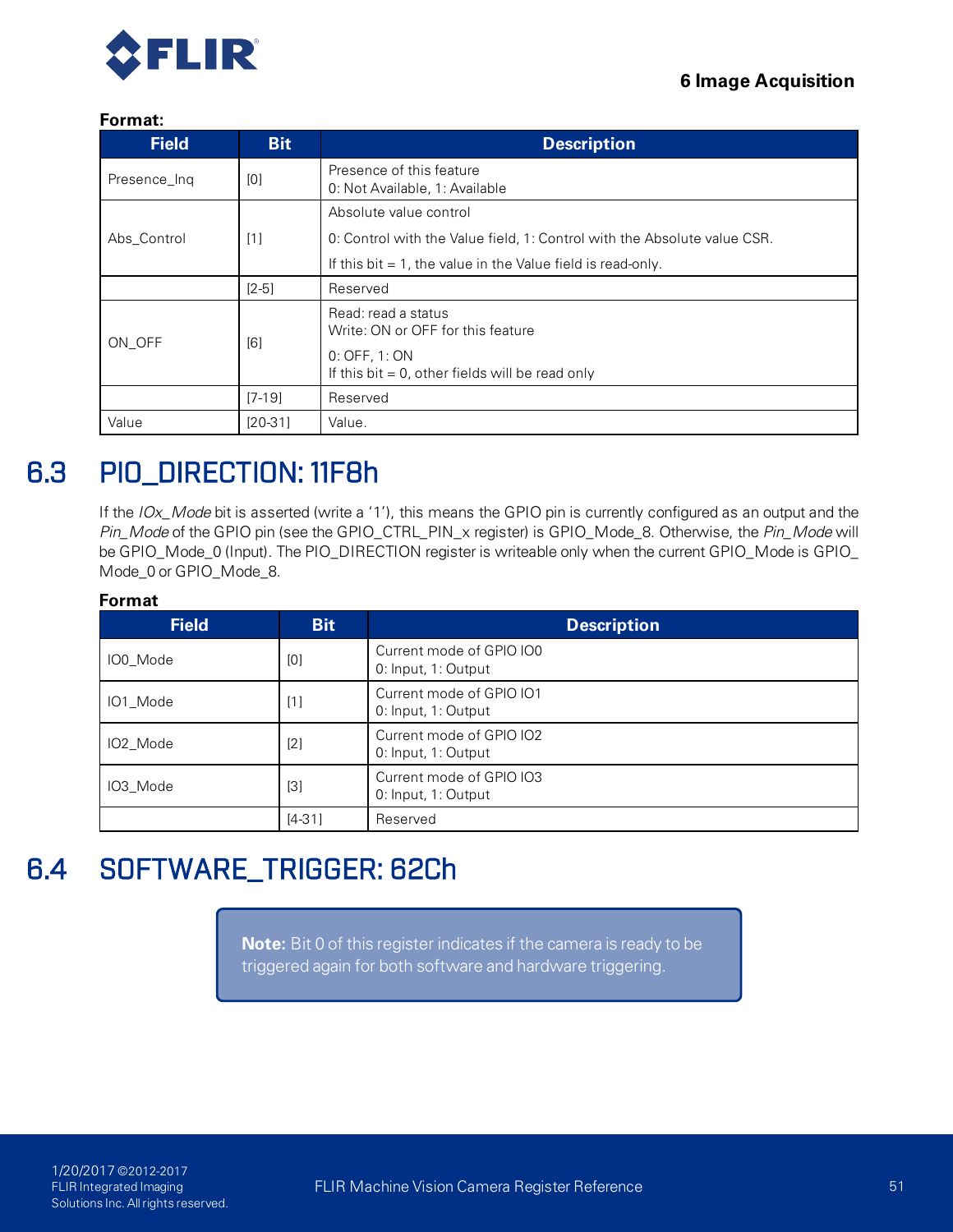

#### **Format:**

| <b>Field</b>     | <b>Bit</b> | <b>Description</b>                                                                   |
|------------------|------------|--------------------------------------------------------------------------------------|
| Software_Trigger |            | This bit automatically resets to zero in all trigger modes except Trigger Mode 3.    |
|                  | [0]        | Read: 0. Ready, 1: Busy<br>Write: 0: Reset software trigger, 1: Set software trigger |

## <span id="page-61-0"></span>6.5 ISO\_CHANNEL/ISO\_SPEED: 60Ch

Allows the user to query the camera's isochronous transmission channel and speed information.

#### **Format:**

| <b>Field</b>       | <b>Bit</b> | <b>Description</b>                                                                                                                                                                 |  |
|--------------------|------------|------------------------------------------------------------------------------------------------------------------------------------------------------------------------------------|--|
| <b>ISO Channel</b> | $[0-3]$    | Isochronous channel number for video data transmission<br>(Except for Format_6)                                                                                                    |  |
|                    | $[4-5]$    | Reserved                                                                                                                                                                           |  |
| ISO_Speed          | $[6-7]$    | Isochronous transmit speed code. (Except for Format_6)<br>$0 = 100$ Mbps<br>$1 = 200$ Mbps<br>$2 = 400$ Mbps                                                                       |  |
|                    | $[8-15]$   | Reserved                                                                                                                                                                           |  |
| Operation_Mode     | [16]       | 1394 operation mode<br>Change control register sets of ISO_Channel and ISO_Speed registers                                                                                         |  |
|                    |            | $0 =$ Legacy (v1.30 compatible), 1 = 1394.b (v1.31 mode)<br>Camera shall start in legacy mode for backward compatibility                                                           |  |
|                    | [17]       | Reserved                                                                                                                                                                           |  |
| ISO_Channel_B      | $[18-23]$  | Isochronous channel number for video data transmission of 1394 b mode<br>(Except for Format_6)                                                                                     |  |
|                    | $[24-28]$  | Reserved                                                                                                                                                                           |  |
| ISO_Speed_B        | $[29-31]$  | Isochronous transmit speed code of 1394.b mode. (Except for Format_6)<br>$0 = 100$ Mbps<br>$1 = 200$ Mbps<br>$2 = 400$ Mbps<br>$3 = 800$ Mbps<br>$4 = 1.6$ Gbps<br>$5 = 3.2$ Gbpss |  |

## 6.6 ISO\_EN/CONTINUOUS\_SHOT: 614h

This register allows the control of isochronous data transmission. During ISO\_EN = 1 or One\_Shot = 1 or Multi\_ Shot =1, the register value which reflects the Isochronous packet format cannot change. Data transfer control priority is ISO\_EN > One\_Shot > Multi\_Shot.

| <b>Field</b>           | <b>Bit</b> | <b>Description</b>                                                                                                       |
|------------------------|------------|--------------------------------------------------------------------------------------------------------------------------|
| ISO EN/Continuous Shot | [0]        | $10 =$ Stop ISO transmission of video data. Continuous Shot is not enabled.<br>1 = Start ISO transmission of video data. |
|                        | $[1 - 31]$ | Reserved.                                                                                                                |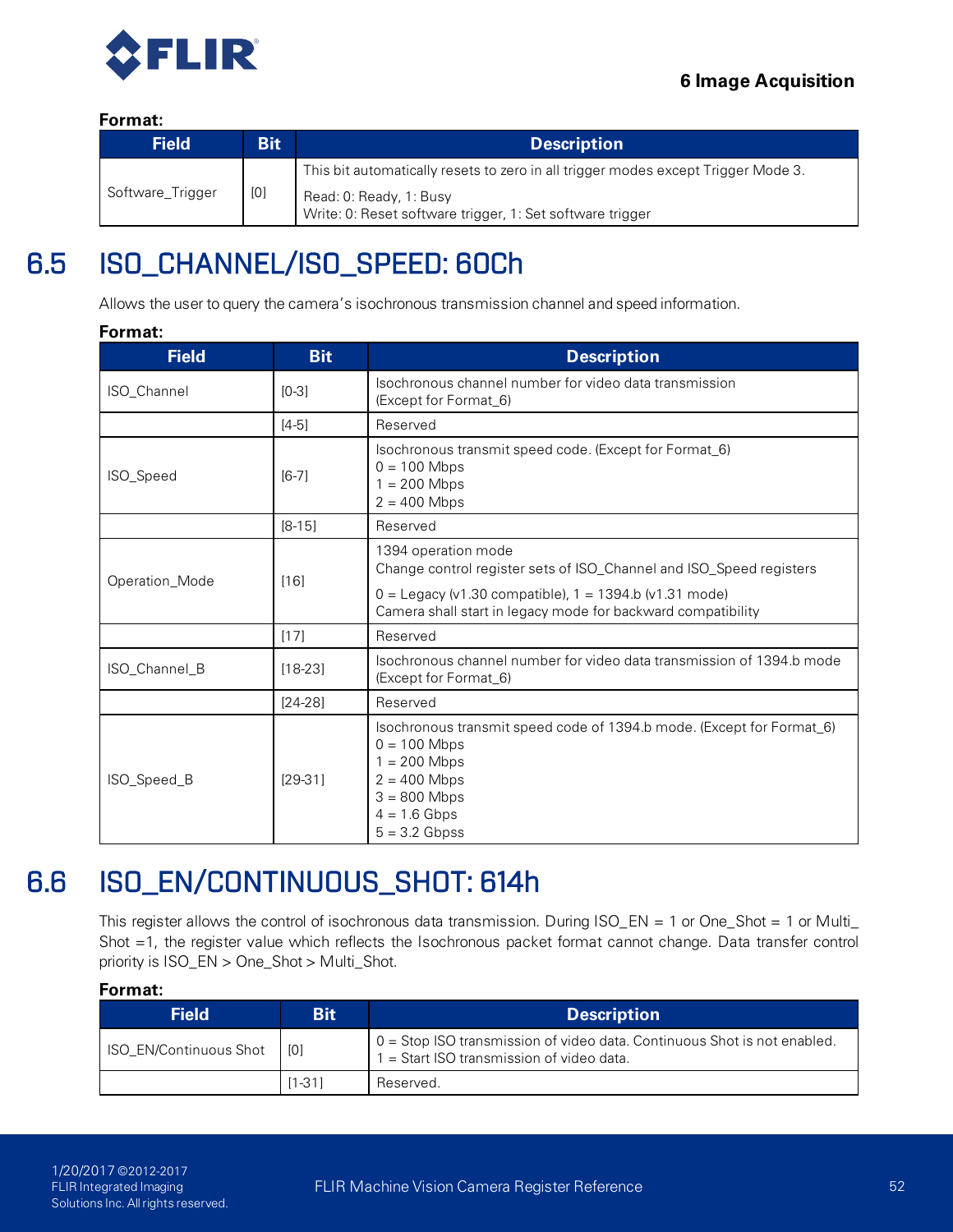

## 6.7 ONE\_SHOT/MULTI\_SHOT: 61Ch

This register allows the user to control single and multi-shot functionality of the camera. During ISO\_EN = 1, *One\_ Shot* = 1 or *Multi\_Shot* =1, the register value which reflects the Isochronous packet format cannot change. Data transfer control priority is ISO\_EN > One\_Shot > Multi\_Shot.

Single (One\_Shot) transmission is used to transmit the last image without deleting it. Multi-shot transmission is used to transmit the *n* (Count\_Number) oldest images and then deletes them.

#### **Format:**

| <b>Field</b> | <b>Bit</b> | <b>Description</b>                                                                    |  |
|--------------|------------|---------------------------------------------------------------------------------------|--|
| One Shot     | [0]        | $=$ only one frame of video data is transmitted. (Self cleared after<br>transmission) |  |
|              |            | Ignored if ISO $EN = 1$                                                               |  |
| Multi Shot   | [1]        | 1 = N frames of video data is transmitted. (Self cleared after transmission)          |  |
|              |            | Ignored if ISO_EN = 1 or One_Shot =1                                                  |  |
|              | $[2 - 15]$ | Reserved.                                                                             |  |
| Count Number | $[16-31]$  | Count number for Multi-shot function.                                                 |  |

## <span id="page-62-0"></span>6.8 Asynchronous Triggering

The camera supports asynchronous triggering, which allows the start of exposure (shutter) to be initiated by an external electrical source (or hardware trigger) or camera register write from an internal software mechanism (software trigger).

> **Note:** Not all camera models support all trigger modes. See your camera's Technical Reference for a list of supported modes.

### 6.8.1 Standard External Trigger (Mode 0)

<span id="page-62-1"></span>Trigger Mode 0 is best described as the standard external trigger mode. When the camera is put into Trigger Mode 0, the camera starts integration of the incoming light from external trigger input falling/rising edge. The Shutter value describes integration time. No parameter is required. The camera can be triggered in this mode by using the GPIO pins as external trigger or by using a software trigger.

It is not possible to trigger the camera at full frame rate using Trigger Mode 0; however, this is possible using [Overlapped Exposure Readout Trigger \(Mode 14\)](#page-68-0).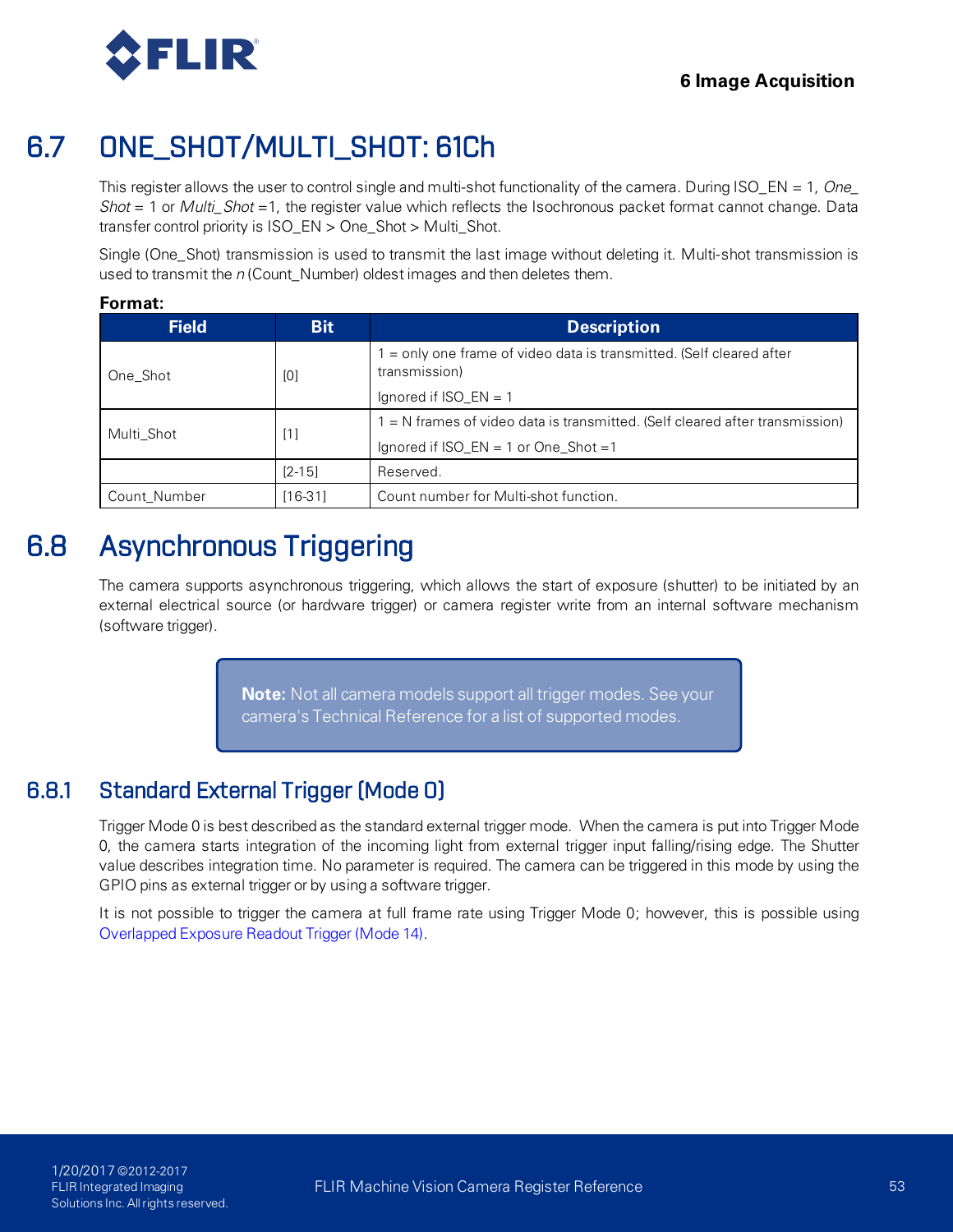



**Figure 6.1: Trigger Mode 0 ("Standard External Trigger Mode")**

**Note:** For FL3-U3-32S2 and FL3-U3-88S2 models operating in this trigger mode, exposure is controlled by the global reset feature of the sensor. This feature may reduce distortion artifacts typical of rolling shutter sensors.

**Note:** For the BFLY-PGE-50A2 models operating in this trigger mode, if the number of acquired images is 1, exposure is controlled by the global reset feature of the sensor. This feature may reduce distortion artifacts typical of rolling shutter sensors.

| <b>Registers—TRIGGER_MODE: 880h</b> |             |                 |  |  |
|-------------------------------------|-------------|-----------------|--|--|
| Presence                            | [0]         |                 |  |  |
| ΟN                                  | [6]         |                 |  |  |
| Polarity                            | [7]         | Low/High        |  |  |
| Source                              | $[8-10]$    | <b>GPIO Pin</b> |  |  |
| Value                               | [11]        | Low/High        |  |  |
| Mode                                | $[12 - 15]$ | Trigger_Mode_0  |  |  |
| Parameter                           | $[20-31]$   | None            |  |  |

### 6.8.2 Bulb Shutter Trigger (Mode 1)

Also known as Bulb Shutter mode, the camera starts integration of the incoming light from external trigger input. Integration time is equal to low state time of the external trigger input.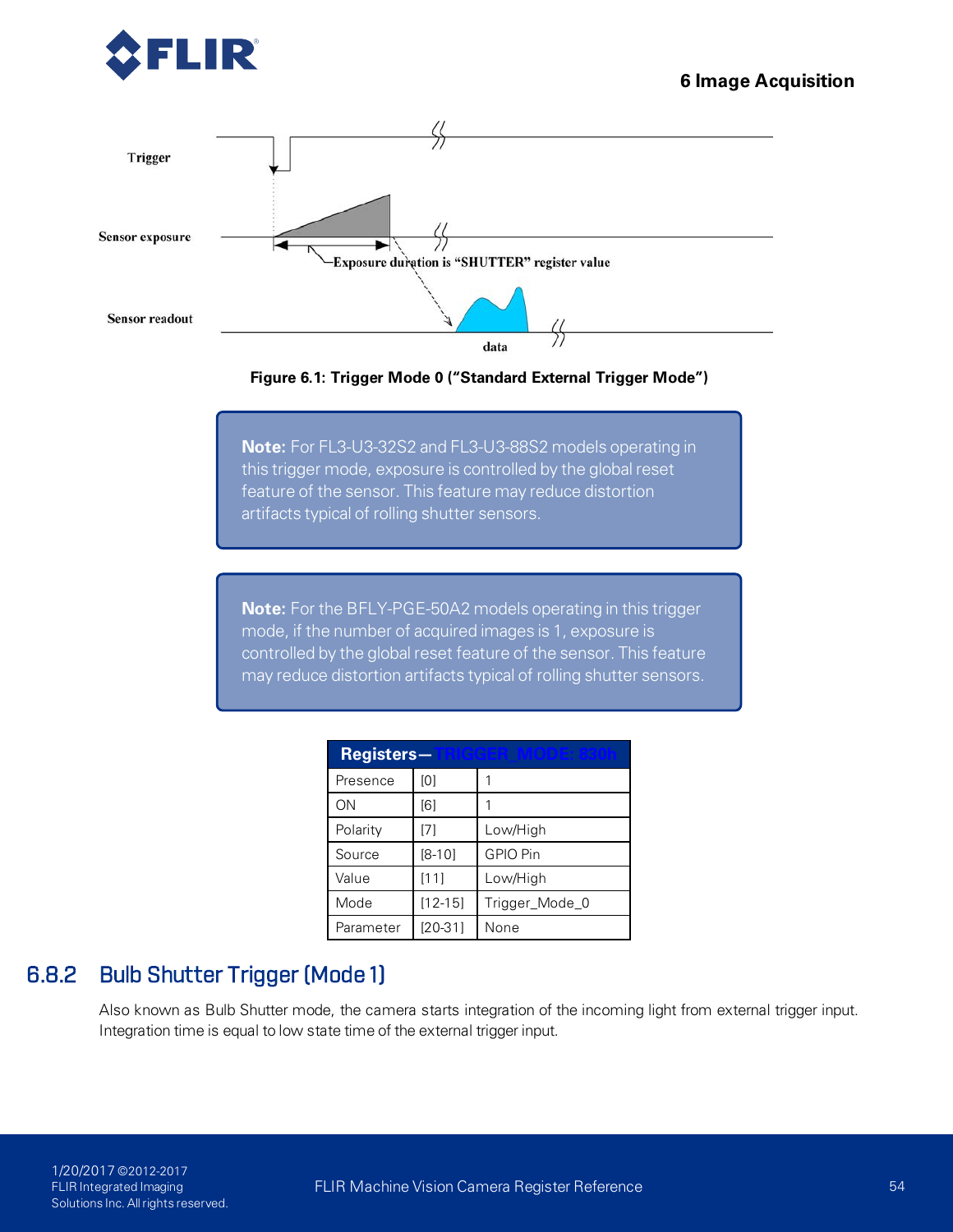





**Note:** On FL3-U3-13Y3 a software trigger cannot be used for Trigger Mode 1.

**Note:** For FL3-U3-32S2 and FL3-U3-88S2 models operating in this trigger mode, exposure is controlled by the global reset feature of the sensor. This feature may reduce distortion artifacts typical of rolling shutter sensors.

**Note:** For the BFLY-PGE-50A2 models operating in this trigger mode, if the number of acquired images is 1, exposure is controlled by the global reset feature of the sensor. This feature may reduce distortion artifacts typical of rolling shutter sensors.

| <b>Registers—TRIGGER MODE: 880h</b> |             |                |  |  |
|-------------------------------------|-------------|----------------|--|--|
| Presence                            | [0]         |                |  |  |
| ΟN                                  | [6]         |                |  |  |
| Polarity                            | [7]         | Low/High       |  |  |
| Source                              | $[8-10]$    | GPIO Pin       |  |  |
| Value                               | [11]        | Low/High       |  |  |
| Mode                                | $[12 - 15]$ | Trigger_Mode_1 |  |  |
| Parameter                           | $[20-31]$   | None           |  |  |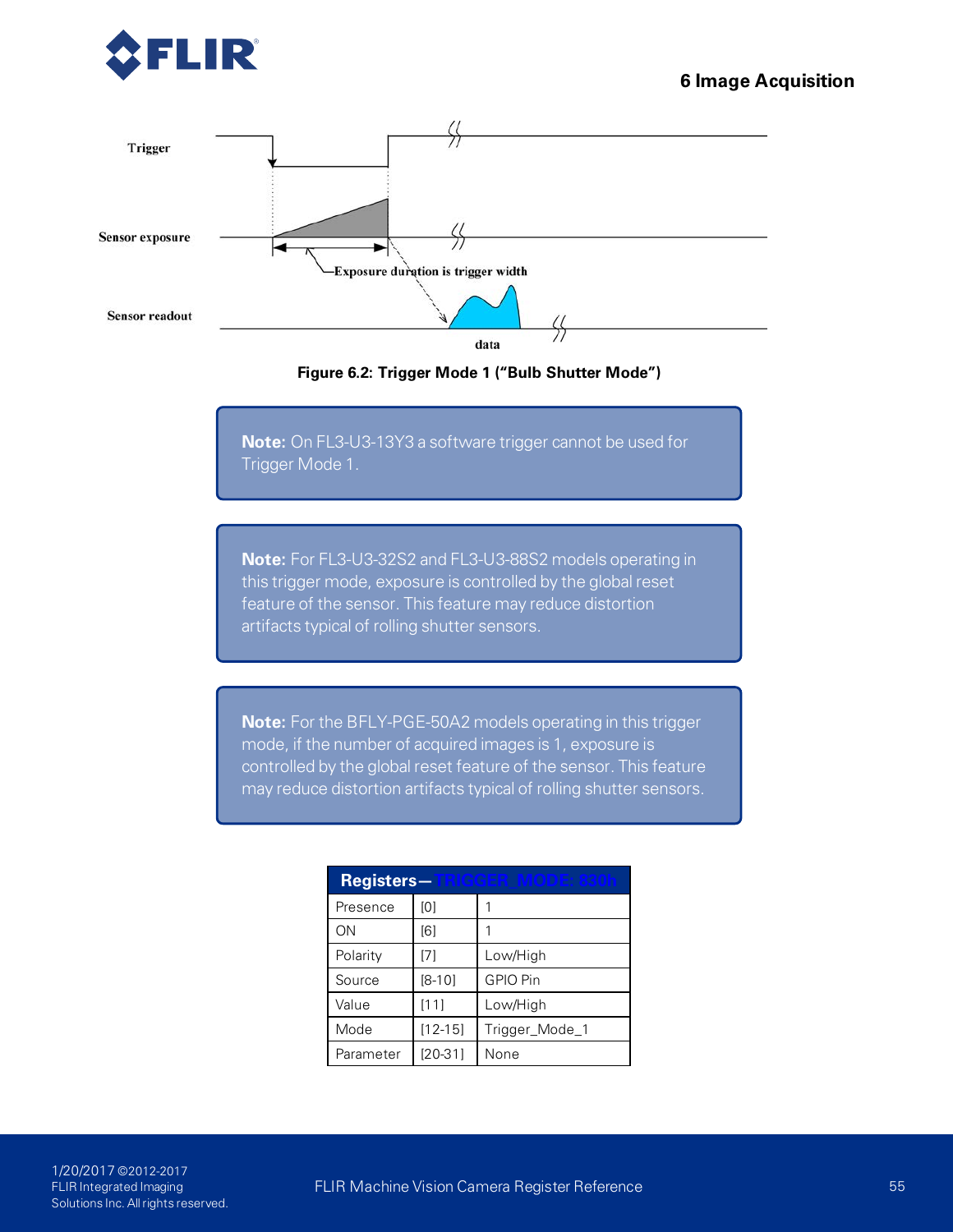

### 6.8.3 Skip Frames Trigger (Mode 3)

Trigger Mode 3 allows the user to put the camera into a mode where the camera only transmits one out of N specified images. This is an internal trigger mode that requires no external interaction. Where N is the parameter set in the Trigger Mode, the camera will issue a trigger internally at a cycle time that is N times greater than the current frame rate. As with Trigger Mode 0, the Shutter value describes integration time. Note that this is different from the IIDC specification that states the cycle time will be N times greater than the fastest frame rate.



**Figure 6.3: Trigger Mode 3 ("Skip Frames Mode")**

**Note:** For FL3-GE, the debouncer does not work in trigger mode 3.

| <b>Registers-TRIGGER MODE: 830h</b> |             |                                                                                              |  |  |
|-------------------------------------|-------------|----------------------------------------------------------------------------------------------|--|--|
| Presence                            | [0]         |                                                                                              |  |  |
| ΟN                                  | [6]         |                                                                                              |  |  |
| Polarity                            | [7]         | Low/High                                                                                     |  |  |
| Source                              | $[8-10]$    | GPIO Pin                                                                                     |  |  |
| Value                               | [11]        | Low/High                                                                                     |  |  |
| Mode                                | $[12 - 15]$ | Trigger_Mode_3                                                                               |  |  |
| Parameter                           | $[20-31]$   | N 1 out of N images is<br>transmitted. Cycle time N times<br>greater than current frame rate |  |  |

### 6.8.4 Multiple Exposure Preset Trigger (Mode 4)

Trigger Mode 4 allows the user to set the number of triggered images to be exposed before the image readout starts. In the case of Trigger Mode 4, the shutter time is controlled by the Shutter value; the minimum resolution of the duration is therefore limited by the shutter resolution.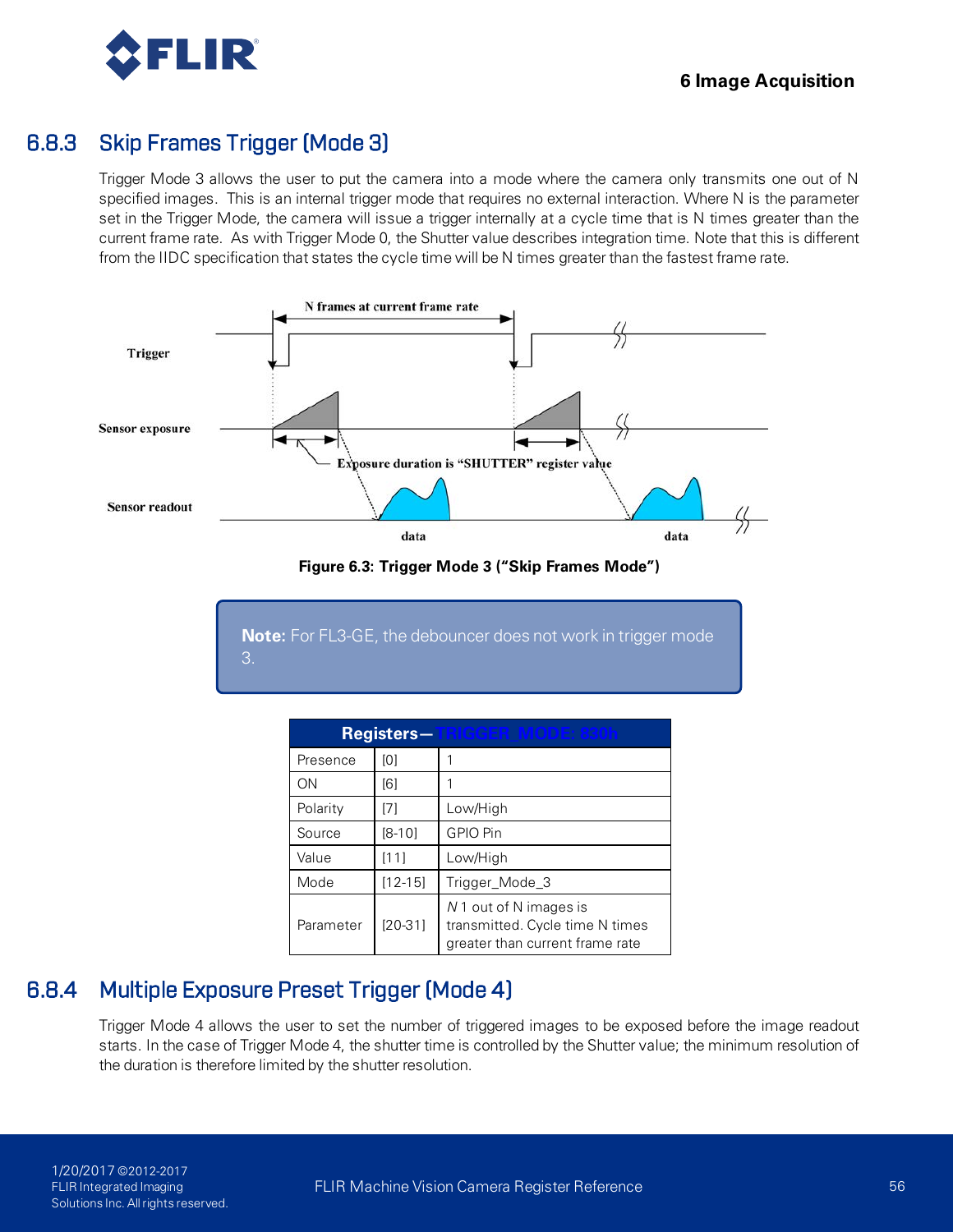

#### **6 Image Acquisition**

In the figure below, the camera starts integration of incoming light from the first external trigger input falling edge and exposes incoming light at shutter time. Repeat this sequence for N (parameter) external trigger inputs edge then finish integration. Parameter is required and shall be one or more ( $N > = 1$ ).



**Figure 6.4: Trigger Mode 4 ("Multiple Exposure Preset Mode")**

| Registers-TRIGGER MODE: 880h |             |                |  |  |
|------------------------------|-------------|----------------|--|--|
| Presence                     | [0]         |                |  |  |
| ΟN                           | [6]         |                |  |  |
| Polarity                     | [7]         | Low/High       |  |  |
| Source                       | $[8-10]$    | GPIO Pin       |  |  |
| Value                        | [11]        | Low/High       |  |  |
| Mode                         | $[12 - 15]$ | Trigger_Mode_4 |  |  |
| Parameter                    | $[20-31]$   | N > 1          |  |  |

### 6.8.5 Multiple Exposure Pulse Width Trigger (Mode 5)

Trigger Mode 5 allows the user to set the number of triggered images to be exposed before the image readout starts. In the case of Trigger Mode 5, the shutter time is controlled by the trigger pulse duration; the minimum resolution of the duration is generally 1 tick of the pixel clock (see [PIXEL\\_CLOCK\\_FREQ: 1AF0h](#page-32-0)). The resolution also depends on the quality of the input trigger signal and the current trigger delay.

In the figure below, the camera starts integration of incoming light from the first external trigger input falling edge and exposes incoming light until the trigger is inactive. Repeat this sequence for N (parameter) external trigger inputs then finish integration. Parameter is required and shall be one or more ( $N \ge 1$ ).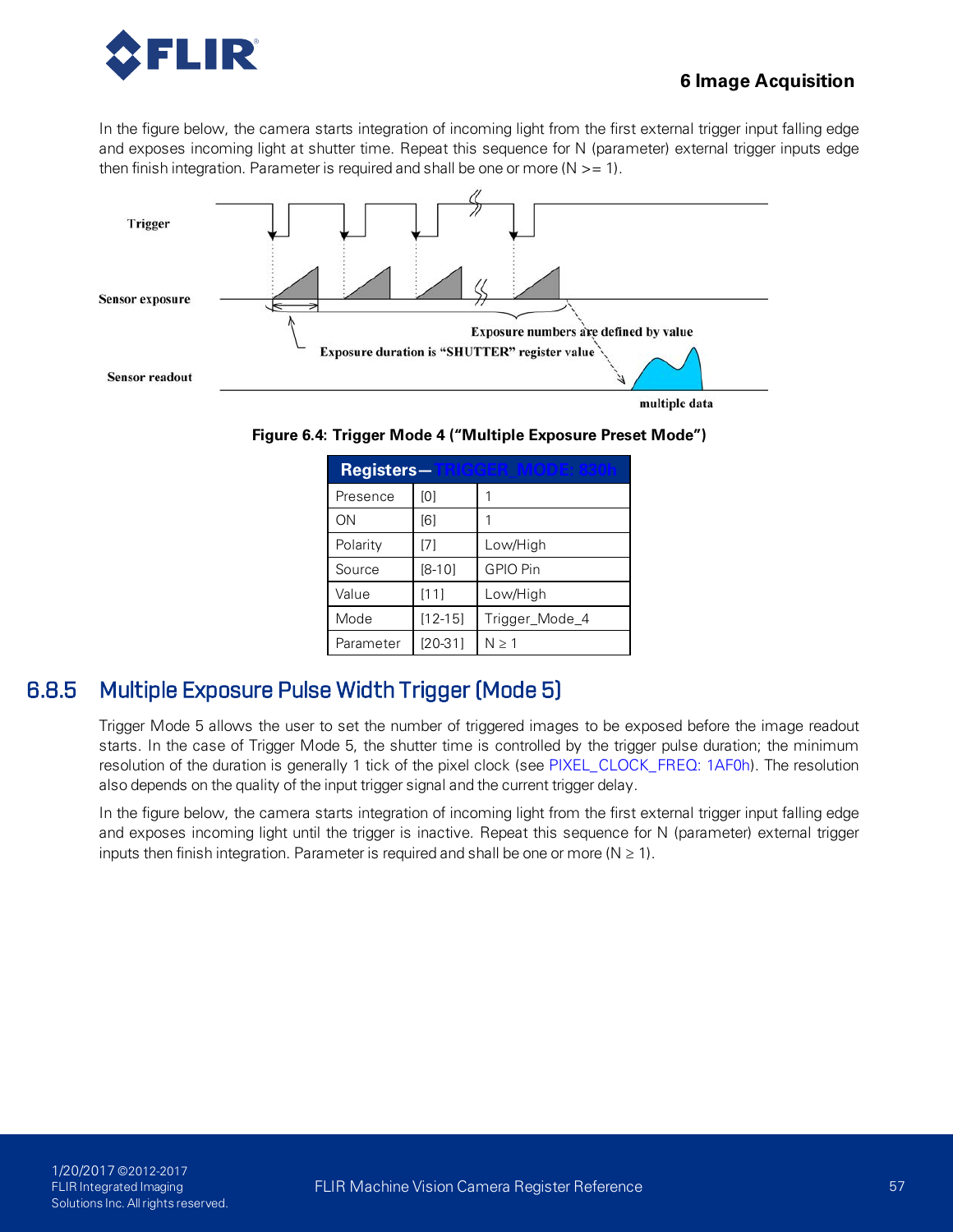





| <b>Registers—TRIGGER MODE: 830h</b> |             |                                                                    |  |  |
|-------------------------------------|-------------|--------------------------------------------------------------------|--|--|
| Presence                            | [0]         |                                                                    |  |  |
| ON                                  | [6]         |                                                                    |  |  |
| Polarity                            | [7]         | Low/High                                                           |  |  |
| Source                              | $[8-10]$    | GPIO Pin                                                           |  |  |
| Value                               | [11]        | Low/High                                                           |  |  |
| Mode                                | $[12 - 15]$ | Trigger_Mode_5                                                     |  |  |
| Parameter                           | $[20-31]$   | $N \geq 1$ number of images exposed<br>before image readout starts |  |  |

### 6.8.6 Low Smear Trigger (Mode 13)

Trigger Mode 13 is a reduced smear imaging mode.

Smear reduction works by increasing the speed of the vertical clock near the end of the integration cycle. This step is also known as fast dump. Since the clock speed has been increased, this reduces the time each pixel data has to collect smear while it passes through the vertical shift register.

This trigger mode behaves similarly to [Standard External Trigger \(Mode 0\)](#page-62-1), except the trigger input first activates a fast dump off the CCD. The fast dump period is followed by exposure, which is controlled by the Shutter settings. The length of the fast dump period is determined by the trigger delay.



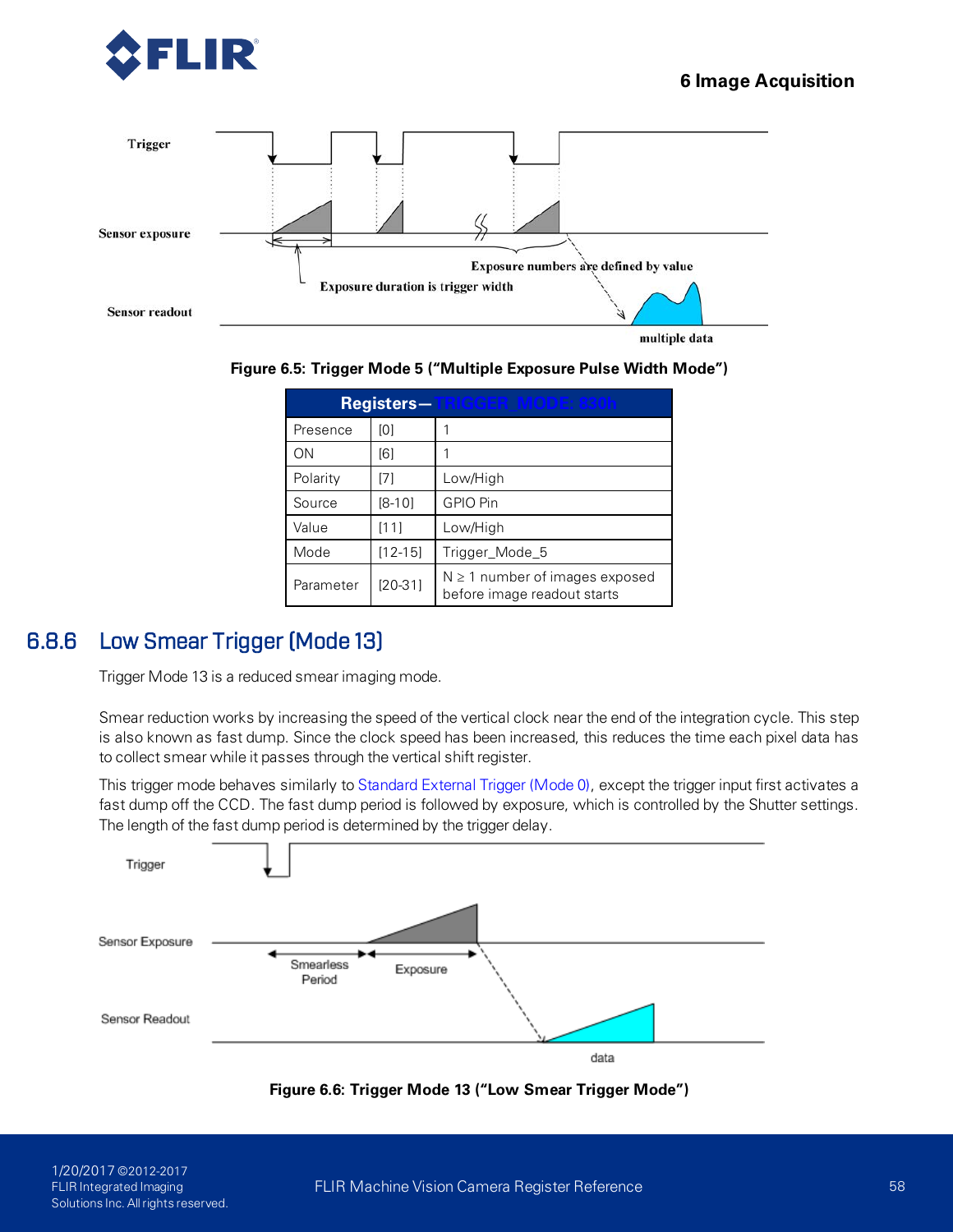

**Note:** If specifying a trigger delay (see [TRIGGER\\_DELAY: 834h\)](#page-59-1) in this mode, the delay time must be specified as an absolute value (see [Absolute Value Registers](#page-14-0)).

| <b>Registers—TRIGGER MODE: 830h</b> |             |                 |  |  |
|-------------------------------------|-------------|-----------------|--|--|
| Presence                            | [0]         |                 |  |  |
| ΟN                                  | [6]         |                 |  |  |
| Polarity                            | [7]         | Low/High        |  |  |
| Source                              | $[8-10]$    | <b>GPIO Pin</b> |  |  |
| Value                               | [11]        | Low/High        |  |  |
| Mode                                | $[12 - 15]$ | Trigger_Mode_13 |  |  |
| Parameter                           | $[20-31]$   | None            |  |  |

### 6.8.7 Overlapped Exposure Readout Trigger (Mode 14)

<span id="page-68-0"></span>Trigger Mode 14 is a vendor-unique trigger mode that is very similar to Trigger Mode 0, but allows for triggering at faster frame rates. This mode works well for users who want to drive exposure start with an external event. However, users who need a precise exposure start should use Trigger Mode 0.

In the figure below, the trigger may be overlapped with the readout of the image, similar to continuous shot (freerunning) mode. If the trigger arrives after readout is complete, it will start as quickly as the imaging area can be cleared. If the trigger arrives before the end of shutter integration (that is, before the trigger is *armed*), it is dropped. If the trigger arrives while the image is still being read out of the sensor, the start of exposure will be delayed until the next opportunity to clear the imaging area without injecting noise into the output image. The end of exposure cannot occur before the end of the previous image readout. Therefore, exposure start may be delayed to ensure this, which means priority is given to maintaining the proper exposure time instead of to the trigger start.



**Figure 6.7: Trigger Mode 14 ("Overlapped Exposure/Readout Mode")**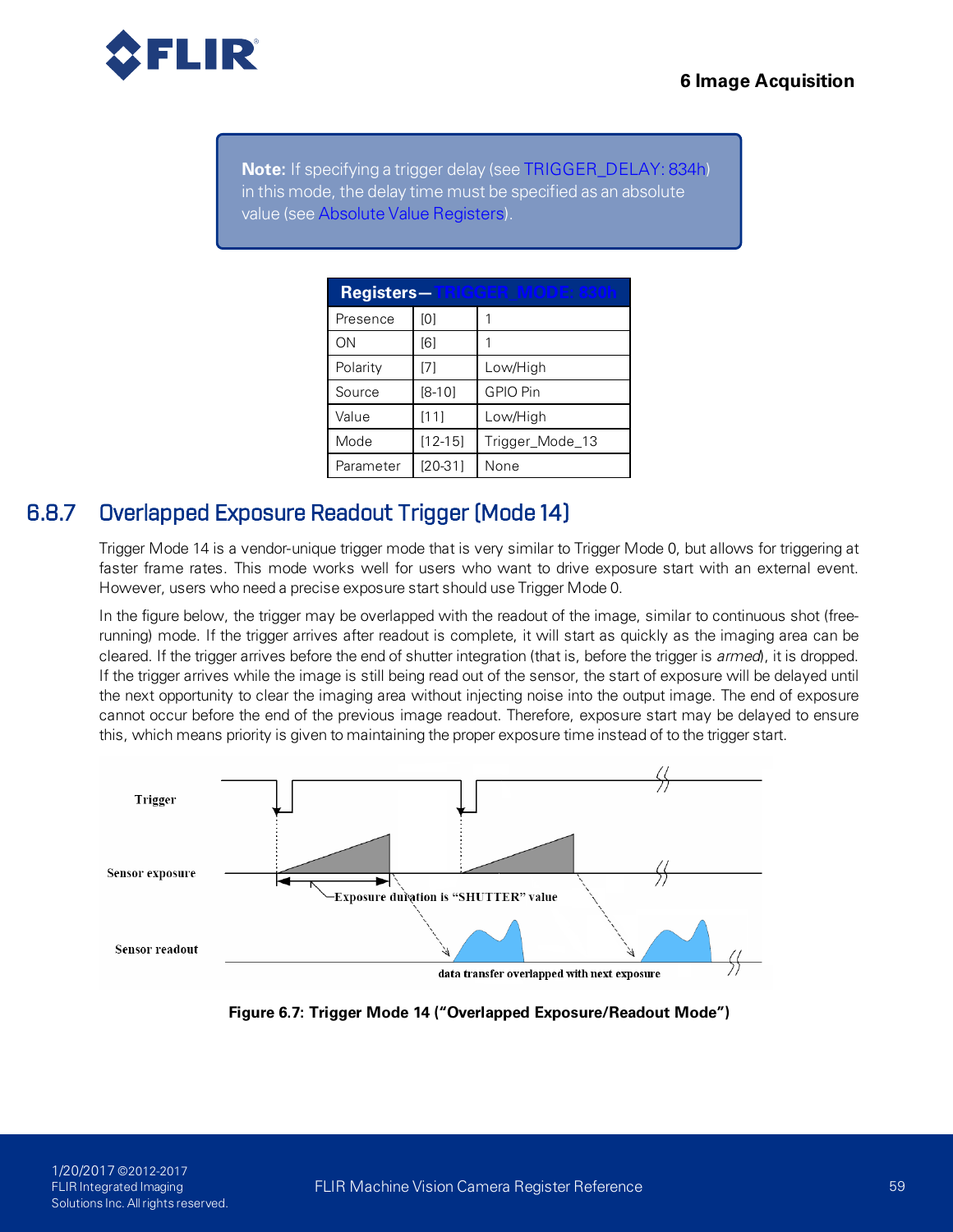

| <b>Registers-TRIGGER MODE: 830h</b> |                   |                 |
|-------------------------------------|-------------------|-----------------|
| Presence                            | [0]               |                 |
| ON                                  | [6]               |                 |
| Polarity                            | $\lceil 7 \rceil$ | Low/High        |
| Source                              | $[8 - 10]$        | <b>GPIO Pin</b> |
| Value                               | [11]              | Low/High        |
| Mode                                | $[12 - 15]$       | Trigger_Mode_14 |
| Parameter                           | $[20-31]$         | None            |

### 6.8.8 Multi-Shot Trigger (Mode 15)

Trigger Mode 15 is a vendor-unique trigger mode that allows the user to fire a single hardware or software trigger and have the camera acquire and stream a predetermined number of images.

The number of images to be acquired is determined by the parameter specified with the trigger mode. This allows up to 255 images to be acquired from a single trigger. Setting the parameter to 0 results in a non-free running, nonoverlap mode. If Trigger Mode 14 is supported on the camera, setting the parameter to 0 results in a non- free running, overlap mode.

Once the trigger is fired, the camera will acquire *N* images with an exposure time equal to the value defined by the shutter, and stream the images to the host system at the current frame rate. Once this is complete, the camera can be triggered again to repeat the sequence.

Any changes to the trigger control cause the current sequence to stop.

**Note:** During the capture of *N* images, the camera is still in an asynchronous trigger mode (essentially Trigger Mode 14), rather than continuous (free-running) mode. The result of this is that the frame rate is turned OFF, and the camera put into extended shutter mode. Users should ensure that the maximum shutter time is limited to 1/frame\_rate to get the *N* images captured at the current frame rate.

#### **Related Knowledge Base Articles**

| Title                                              | <b>Article</b> '              |
|----------------------------------------------------|-------------------------------|
| Extended shutter mode operation for DCAM-compliant | <b>Knowledge Base Article</b> |
| FLIR machine vision products                       | <u>10087</u>                  |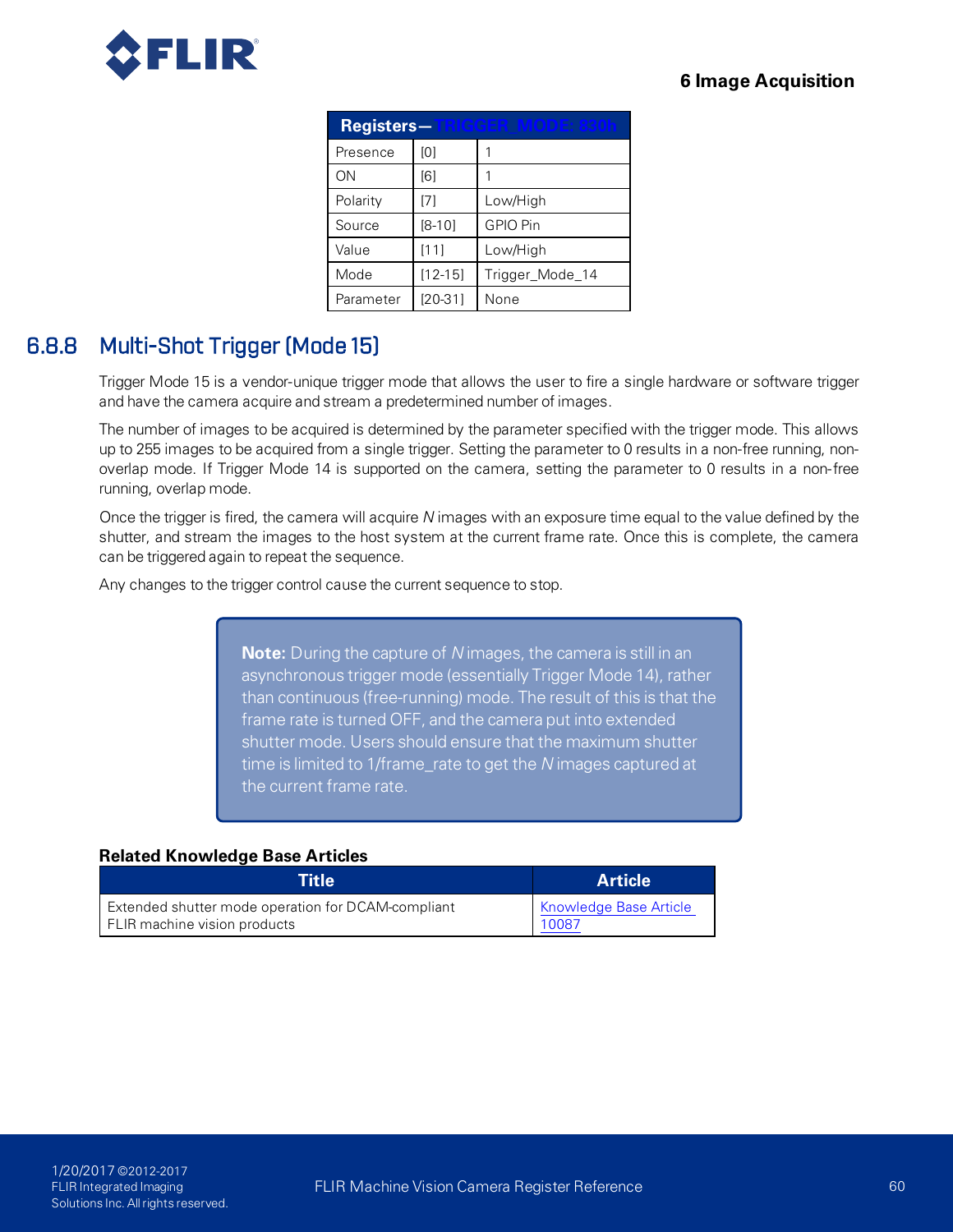





**Note:** For FL3-U3-32S2 and FL3-U3-88S2 models operating in this trigger mode, exposure is controlled by the global reset feature of the sensor. This feature may reduce distortion artifacts typical of rolling shutter sensors.

**Note:** For the BFLY-PGE-50A2 models operating in this trigger mode, if the number of acquired images is 1, exposure is controlled by the global reset feature of the sensor. This feature may reduce distortion artifacts typical of rolling shutter sensors.

| <b>Registers—TRICGER MODE: 830h</b> |             |                                      |
|-------------------------------------|-------------|--------------------------------------|
| Presence                            | [0]         |                                      |
| ΟN                                  | [6]         |                                      |
| Polarity                            | [7]         | Low/High                             |
| Source                              | $[8-10]$    | <b>GPIO Pin</b>                      |
| Value                               | [11]        | Low/High                             |
| Mode                                | $[12 - 15]$ | Trigger_Mode_15                      |
| Parameter                           | $[20-31]$   | N number of images to<br>be acquired |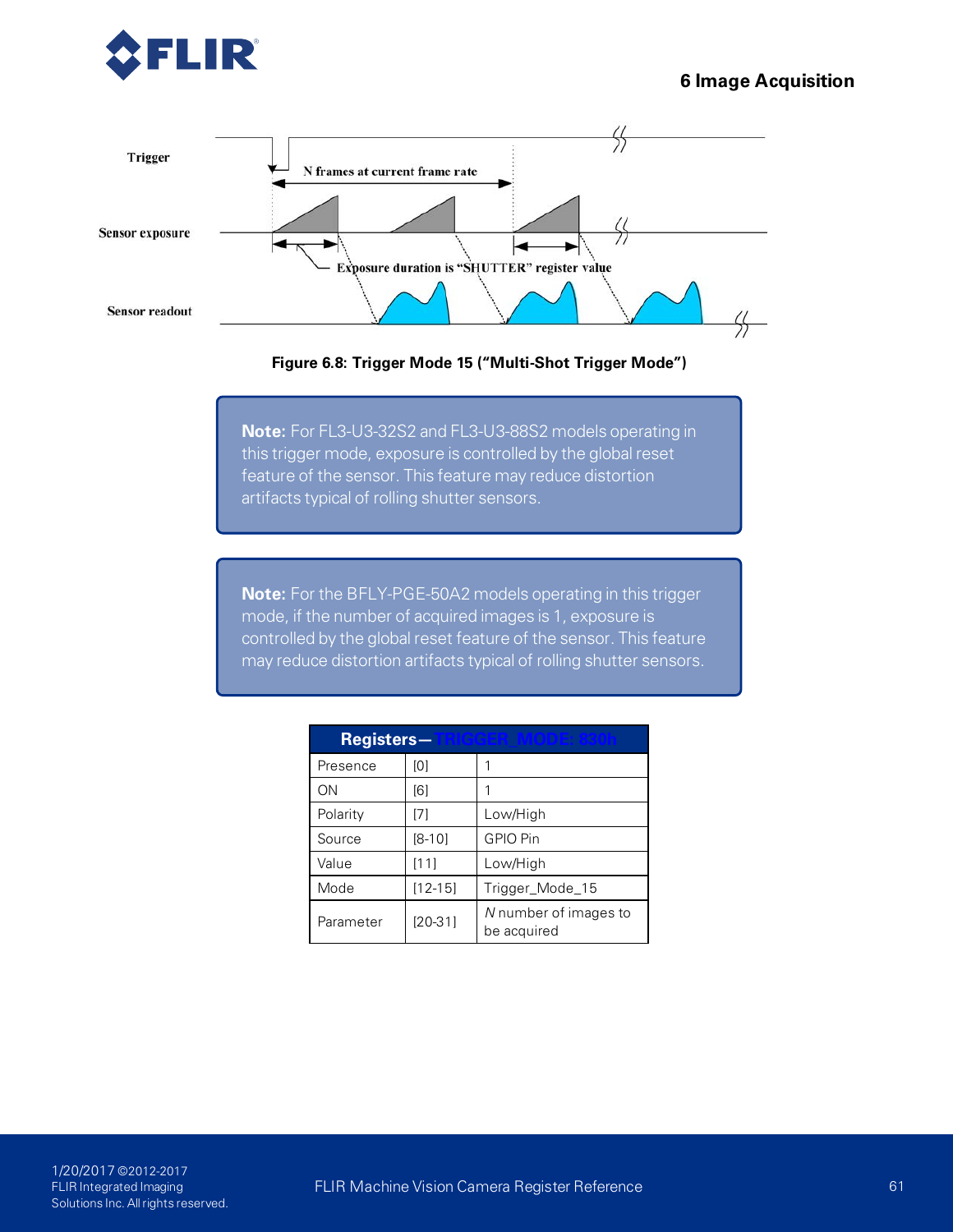

# 7 Camera Attributes

## 7.1 Imaging Parameters: 800h-888h

The following imaging parameters share the same register format.

| Parameter  | Register |
|------------|----------|
| Brightness | 800h     |
| Sharpness  | 808h     |
| Hue        | 810h     |
| Saturation | 814h     |
| Gamma      | 818h     |
| Gain       | 820h     |
| Iris       | 824h     |
| Focus      | 828h     |
| Pan        | 884h     |
| Tilt       | 888h     |

These imaging parameters are defined by **modes** and **values**.

There are three modes:

| <b>Mode</b> | <b>Description</b>                                                                                               |
|-------------|------------------------------------------------------------------------------------------------------------------|
| On/Off      | Determines if the feature is on. If off, values are fixed and not controllable.                                  |
| Auto/Manual | If the feature is on, determines if the feature is in automatic or manual<br>mode. If manual, values can be set. |
| One Push    | If the feature is in manual mode, the camera executes once automatically<br>and then returns to manual mode.     |

The value field in this register can be set in three ways:

| <b>Method</b> | <b>Description</b>                                                                                                                               |
|---------------|--------------------------------------------------------------------------------------------------------------------------------------------------|
| Absolute      | The user sets the value is set via the absolute register. The <i>Value</i> field becomes read only and<br>reflects the converted absolute value. |
| Manual        | The user sets the value in the <i>Value</i> field. The absolute register becomes read only and<br>contains the current value.                    |
| Automatic     | The value is set automatically by another register and both the Value field and the absolute<br>register become read only.                       |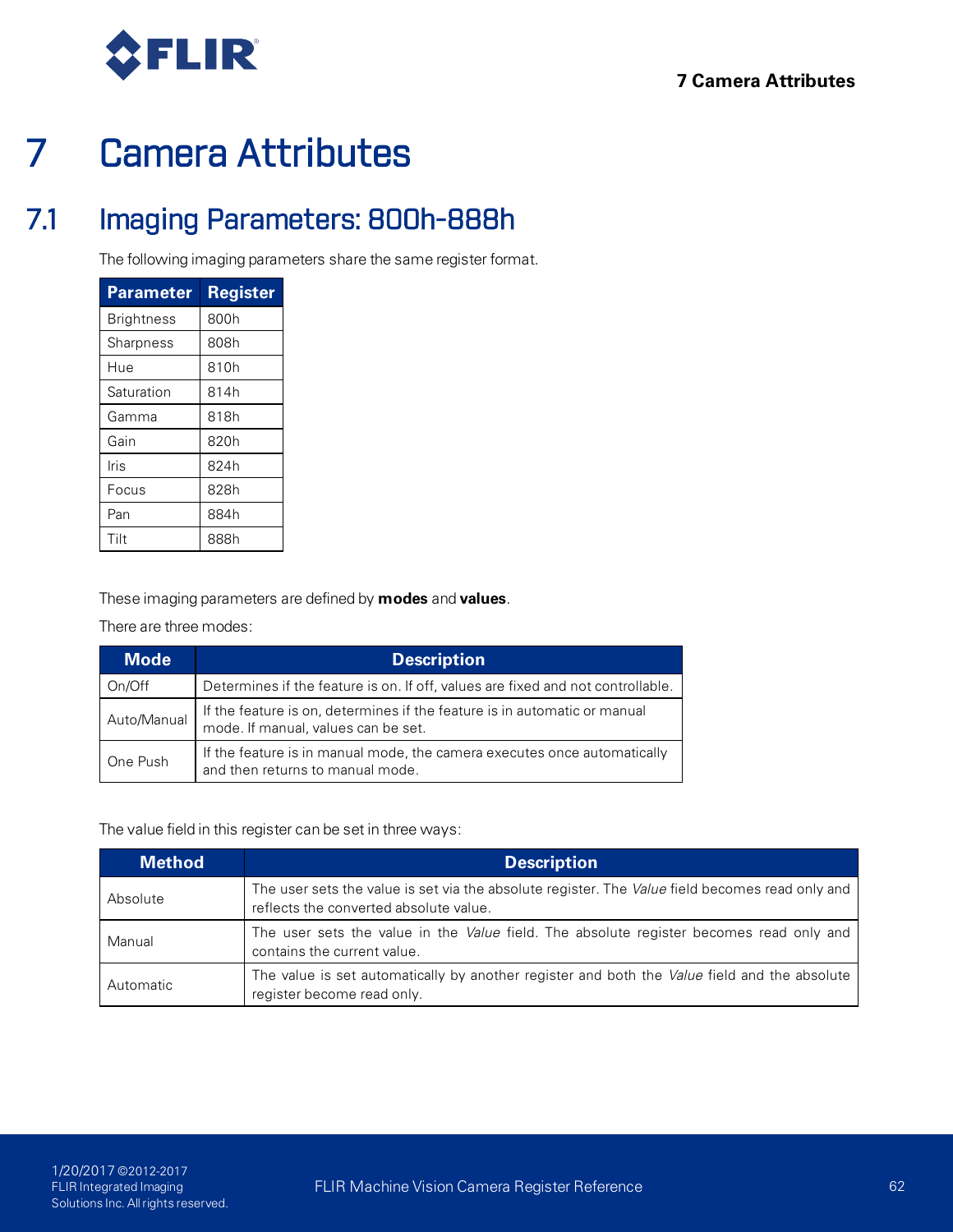

**Note:** Formulas for converting the fixed point (relative) values to floating point (absolute) values are not provided. Users wishing to work with real-world values should refer to Absolute Value CSRs.

#### **Format:**

| <b>Field</b> | <b>Bit</b>           | <b>Description</b>                                                                                   |
|--------------|----------------------|------------------------------------------------------------------------------------------------------|
| Presence Ing | [0]                  | Presence of this feature<br>0. Not Available, 1: Available                                           |
|              |                      | Absolute value control                                                                               |
| Abs_Control  | [1]                  | 0. Control in the Value field, 1: Control in the Absolute value CSR.                                 |
|              |                      | If this bit $= 1$ , the value in the Value field is read-only.                                       |
|              | $[2-4]$              | Reserved                                                                                             |
|              |                      | One push auto mode (controlled automatically only once)                                              |
| One Push     | [5]                  | Read: 0: Not in operation, 1: In operation<br>Write: 1: Begin to work (self-cleared after operation) |
|              |                      | If $A_M$ Mode = 1, this bit is ignored                                                               |
| ON_OFF       | [6]                  | Read: read a status<br>Write: ON or OFF for this feature                                             |
|              |                      | 0: OFF, 1: ON<br>If this bit $= 0$ , other fields will be read only                                  |
| A M Mode     | [7]                  | Read: read a current mode<br>Write: set the mode                                                     |
|              |                      | 0: Manual, 1: Automatic                                                                              |
|              | $[8-19]$<br>Reserved |                                                                                                      |
| Value        | $[20-31]$            | Value.<br>A write to this value in 'Auto' mode will be ignored.                                      |

# 7.2 Parameter Limits

Some imaging parameters may have their ranges limited by default to ensure best possible image quality. This limit can be removed to allow access to the full range.

Parameters that can be limited include:

<sup>n</sup> Gain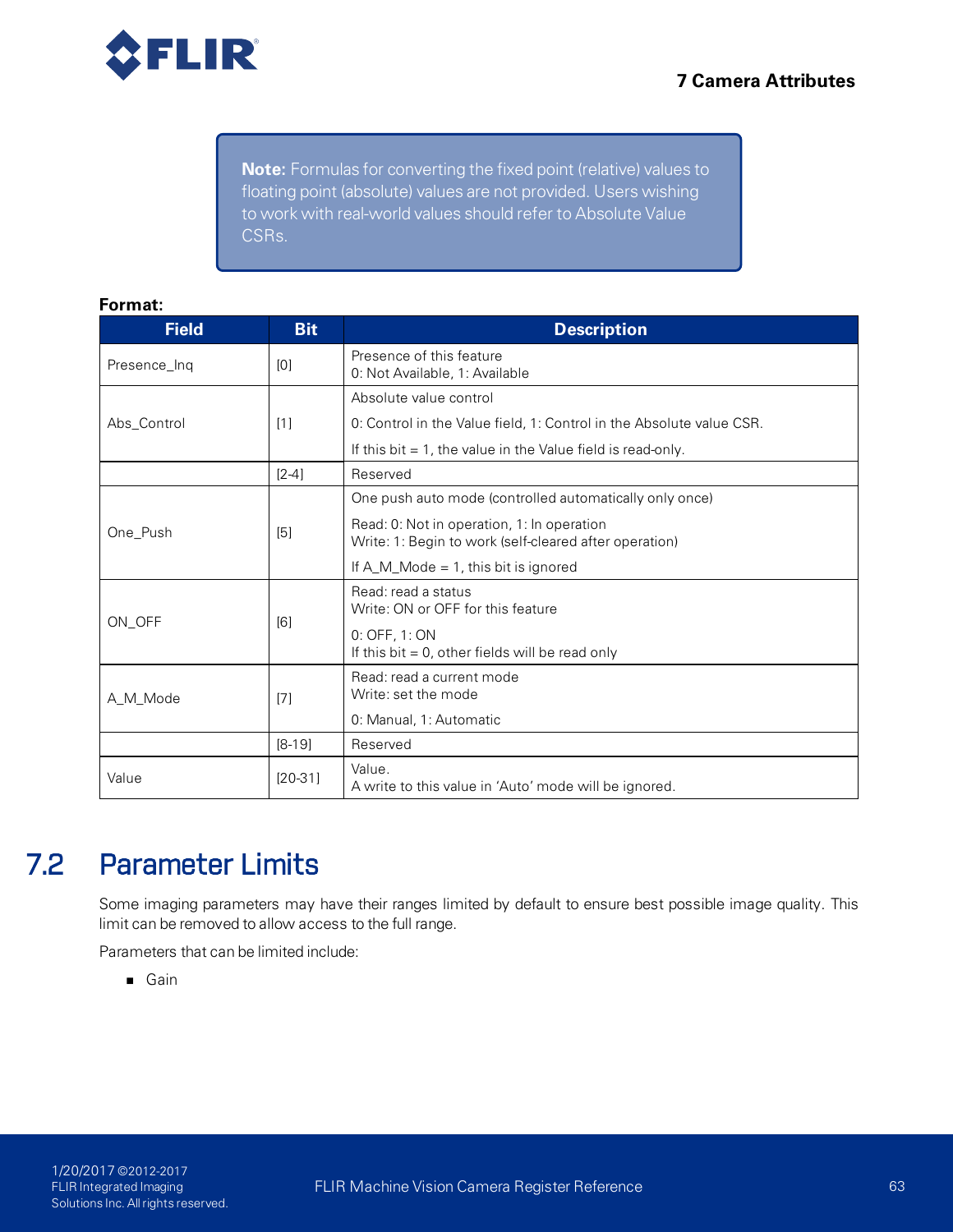

# 7.2.1 ParameterSelector: 5420h

## **Format:**

| <b>Field</b>     | DH.      | <b>Description</b> |
|------------------|----------|--------------------|
| Select_Parameter | $IO-31]$ | $0x00 = Gain$      |

# 7.2.2 RemoveLimits: 5424h

**Format:**

| <b>Bit</b><br><b>Field</b> |          | <b>Description</b>                                                                          |  |  |  |
|----------------------------|----------|---------------------------------------------------------------------------------------------|--|--|--|
|                            | $[0-30]$ | Reserved                                                                                    |  |  |  |
| Enable RemoveLimits        | [31]     | Remove limits on the parameter selected in 5420h<br>0. Disabled, 1: Enabled<br>Default is 0 |  |  |  |

# 7.3 LUT: 80000h – 80048h

| <b>Offset</b> | <b>Name</b>                 | <b>Field</b>       | <b>Bit</b> | <b>Description</b>                                         |
|---------------|-----------------------------|--------------------|------------|------------------------------------------------------------|
|               |                             | Presence Ing       | [0]        | Presence of this feature<br>0: Not Available, 1: Available |
|               |                             |                    | $[1-4]$    | Reserved                                                   |
|               |                             | ON_OFF_Ing         | [5]        | Capability of turning this feature ON or OFF.              |
|               |                             |                    | $[6-7]$    | Reserved                                                   |
| 80000h        | LUT_Ctrl_Inq<br>(Read Only) | Input_Depth        | $[8-12]$   | Input data bit depth                                       |
|               |                             | Output_Depth       | $[13-17]$  | Output data bit depth                                      |
|               |                             |                    | [18]       | Reserved                                                   |
|               |                             | Number_of_Channels | $[19-23]$  | Number of channels                                         |
|               |                             |                    | $[24-26]$  | Reserved                                                   |
|               |                             | Number_of_Banks    | $[27-31]$  | Number of banks                                            |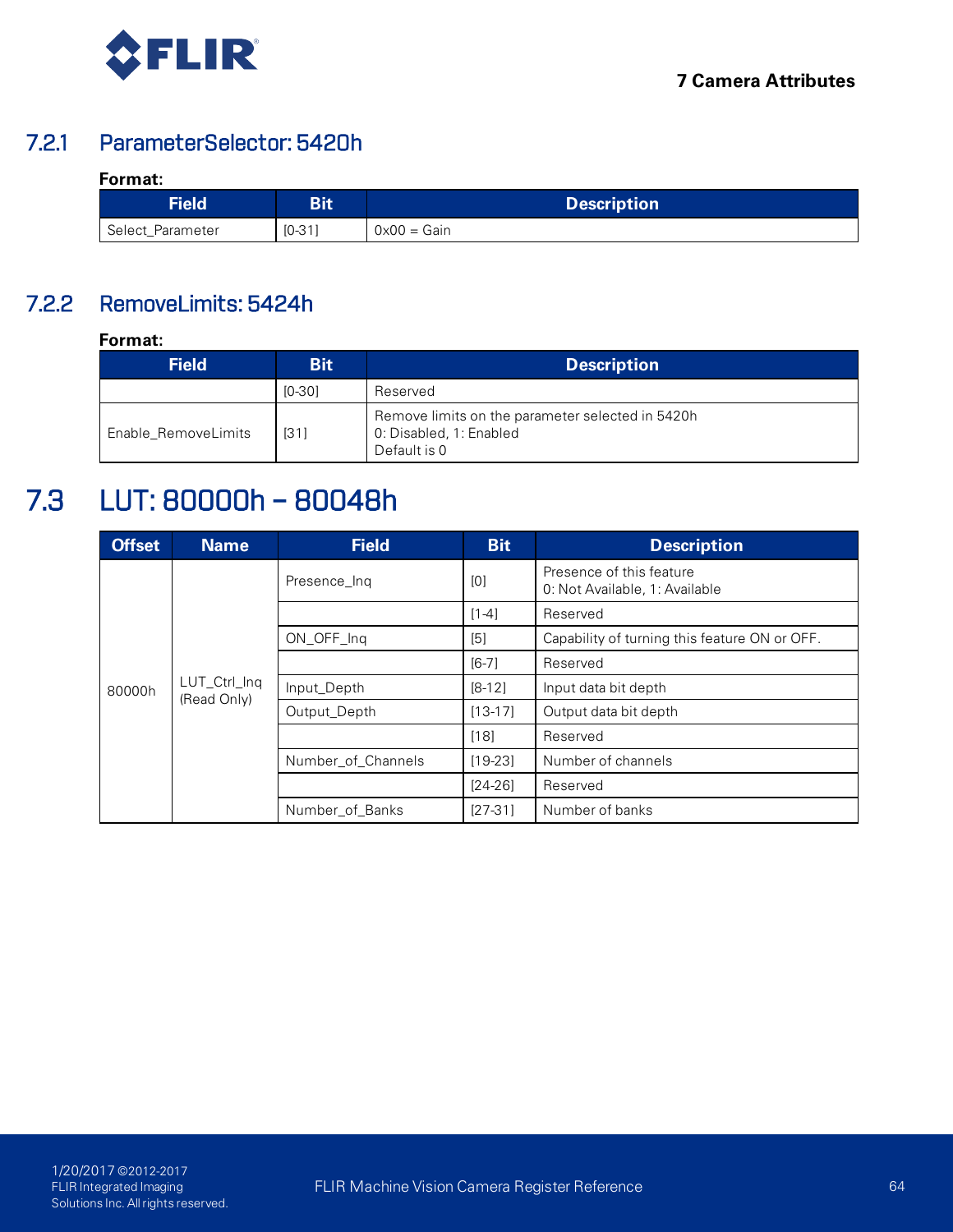

| <b>Offset</b> | <b>Name</b> | <b>Field</b>      | <b>Bit</b> | <b>Description</b>                      |
|---------------|-------------|-------------------|------------|-----------------------------------------|
|               |             | Read_Bank_0_Inq   | [0]        | Capability of reading data from Bank 0  |
|               |             | Read_Bank_1_Inq   | $[1]$      | Capability of reading data from Bank 1  |
|               |             | Read_Bank_2_Inq   | $[2]$      | Capability of reading data from Bank 2  |
|               |             | Read_Bank_3_Ing   | $[3]$      | Capability of reading data from Bank 3  |
|               |             | Read_Bank_4_Ing   | $[4]$      | Capability of reading data from Bank 4  |
|               |             | Read_Bank_5_Inq   | [5]        | Capability of reading data from Bank 5  |
|               |             | Read_Bank_6_Ing   | [6]        | Capability of reading data from Bank 6  |
| 80004h        | LUT_Bank_   | Read_Bank_7_Inq   | $[7]$      | Capability of reading data from Bank 7  |
|               | Rd_Inq      | Read_Bank_8_Inq   | [8]        | Capability of reading data from Bank 8  |
|               |             | Read_Bank_9_Inq   | $[9]$      | Capability of reading data from Bank 9  |
|               |             | Read_Bank_10_Ing  | $[10]$     | Capability of reading data from Bank 10 |
|               |             | Read_Bank_11_Inq  | $[11]$     | Capability of reading data from Bank 11 |
|               |             | Read_Bank_12_Inq  | $[12]$     | Capability of reading data from Bank 12 |
|               |             | Read_Bank_13_Inq  | [13]       | Capability of reading data from Bank 13 |
|               |             | Read_Bank_14_Inq  | [14]       | Capability of reading data from Bank 14 |
|               |             | Read_Bank_15_Inq  | $[15]$     | Capability of reading data from Bank 15 |
|               |             | Write_Bank_0_Ing  | $[16]$     | Capability of writing data to Bank 0    |
|               |             | Write_Bank_1_Ing  | $[17]$     | Capability of writing data to Bank 1    |
|               |             | Write_Bank_2_Inq  | $[18]$     | Capability of writing data to Bank 2    |
|               |             | Write_Bank_3_Inq  | $[19]$     | Capability of writing data to Bank 3    |
|               |             | Write_Bank_4_Inq  | [20]       | Capability of writing data to Bank 4    |
|               |             | Write_Bank_5_Inq  | $[21]$     | Capability of writing data to Bank 5    |
|               |             | Write_Bank_6_Inq  | $[22]$     | Capability of writing data to Bank 6    |
|               | LUT_Bank_   | Write_Bank_7_Inq  | $[23]$     | Capability of writing data to Bank 7    |
|               | Wr_Inq      | Write_Bank_8_Inq  | $[24]$     | Capability of writing data to Bank 8    |
|               |             | Write_Bank_9_Ing  | $[25]$     | Capability of writing data to Bank 9    |
|               |             | Write_Bank_10_Inq | $[26]$     | Capability of writing data to Bank 10   |
|               |             | Write_Bank_11_Inq | [27]       | Capability of writing data to Bank 11   |
|               |             | Write_Bank_12_Inq | $[28]$     | Capability of writing data to Bank 12   |
|               |             | Write_Bank_13_Ing | $[29]$     | Capability of writing data to Bank 13   |
|               |             | Write_Bank_14_Inq | $[30]$     | Capability of writing data to Bank 14   |
|               |             | Write_Bank_15_Inq | $[31]$     | Capability of writing data to Bank 15   |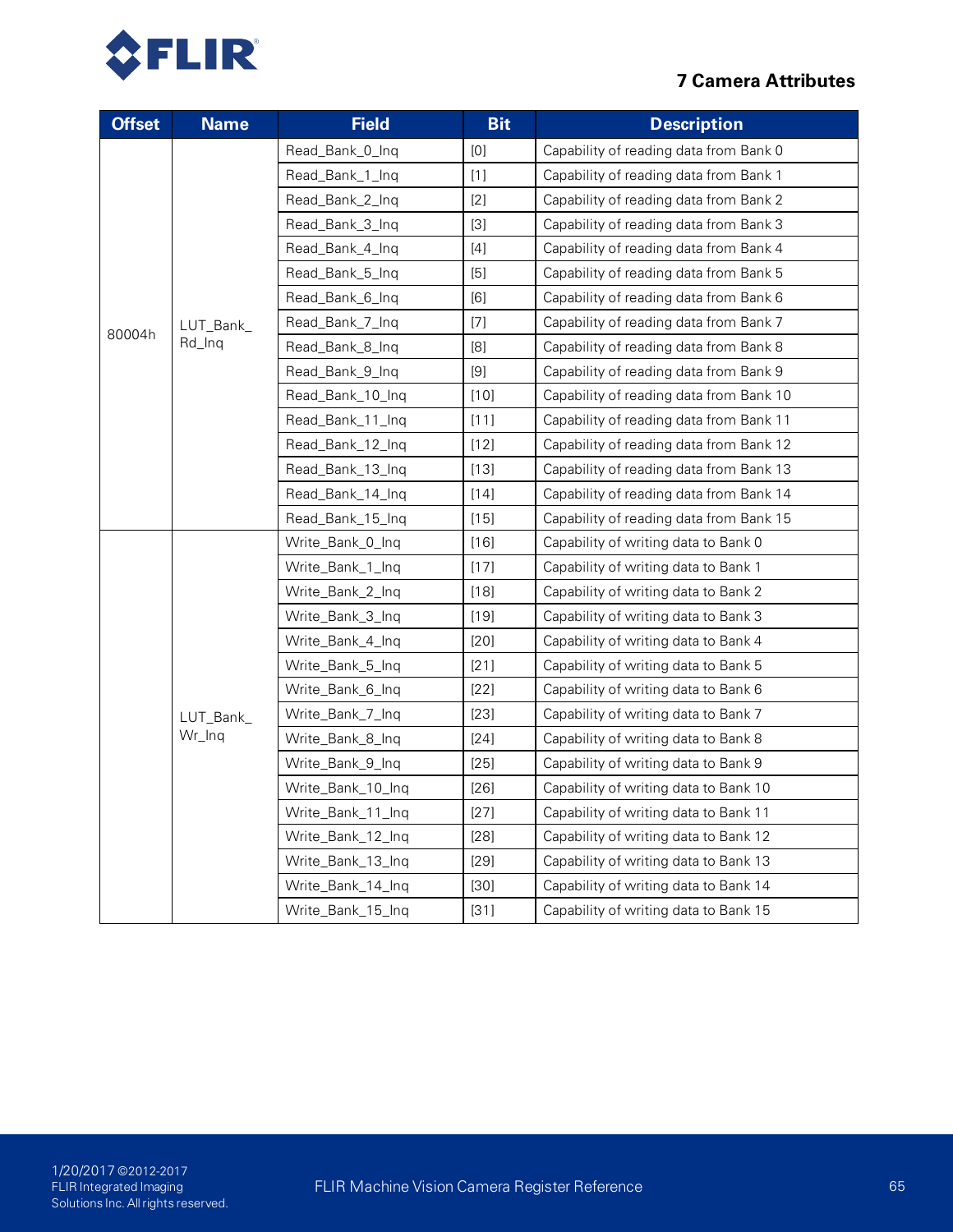

| <b>Offset</b> | <b>Name</b>              | <b>Field</b>           | <b>Bit</b> | <b>Description</b>                                                              |
|---------------|--------------------------|------------------------|------------|---------------------------------------------------------------------------------|
|               |                          | Presence_Inq           | [0]        | Presence of this Feature<br>0. Not Available, 1: Available                      |
|               |                          |                        | $[1-4]$    | Reserved                                                                        |
|               |                          |                        |            | Read: read a status<br>Write: ON or OFF this feature                            |
| 80008h        | LUT_Ctrl                 | ON_OFF                 | [5]        | 0: OFF 1: ON                                                                    |
|               |                          |                        |            | When ON is written, the ON_OFF field of the<br>GAMMA register is turned to OFF. |
|               |                          |                        | $[6-27]$   | Reserved                                                                        |
|               |                          | Active_Bank            | $[28-31]$  | Active bank                                                                     |
| 8000Ch        | Bank_0_<br>Offset_Inq    | Bank_0_Quadlet_Offset  | $[0-31]$   | 32-bit offset of Bank 0 table data                                              |
| 80010h        | Bank_1_<br>Offset_Inq    | Bank_1_Quadlet_Offset  | $[0-31]$   | 32-bit offset of Bank 1 table data                                              |
| 80014h        | Bank_2_<br>Offset_Inq    | Bank_2_Quadlet_Offset  | $[0-31]$   | 32-bit offset of Bank 2 table data                                              |
| 80018h        | Bank_3_<br>Offset_Inq    | Bank_3_Quadlet_Offset  | $[0-31]$   | 32-bit offset of Bank 3 table data                                              |
| 8001Ch        | Bank_4_<br>Offset_Inq    | Bank_4_Quadlet_Offset  | $[0-31]$   | 32-bit offset of Bank 4 table data                                              |
| 80020h        | Bank_5_<br>Offset_Inq    | Bank_5_Quadlet_Offset  | $[0-31]$   | 32-bit offset of Bank 5 table data                                              |
| 80024h        | Bank_6_<br>Offset_Inq    | Bank_6_Quadlet_Offset  | $[0-31]$   | 32-bit offset of Bank 6 table data                                              |
| 80028h        | Bank_7_<br>Offset_Inq    | Bank_7_Quadlet_Offset  | $[0-31]$   | 32-bit offset of Bank 7 table data                                              |
| 8002Ch        | Bank_8_<br>Offset_Inq    | Bank_8_Quadlet_Offset  | $[0-31]$   | 32-bit offset of Bank 8 table data                                              |
| 80030h        | Bank_9_<br>Offset_Inq    | Bank_9_Quadlet_Offset  | $[0-31]$   | 32-bit offset of Bank 9 table data                                              |
| 80034h        | Bank_10_<br>Offset_Inq   | Bank_10_Quadlet_Offset | $[0-31]$   | 32-bit offset of Bank 10 table data                                             |
| 80038h        | Bank_ $11$<br>Offset_Inq | Bank_11_Quadlet_Offset | $[0-31]$   | 32-bit offset of Bank 11 table data                                             |
| 8003Ch        | Bank $12$<br>Offset_Inq  | Bank_12_Quadlet_Offset | $[0-31]$   | 32-bit offset of Bank 12 table data                                             |
| 80040h        | Bank_13_<br>Offset_Inq   | Bank_13_Quadlet_Offset | $[0-31]$   | 32-bit offset of Bank 13 table data                                             |
| 80044h        | Bank_ $14$<br>Offset_Inq | Bank_14_Quadlet_Offset | $[0-31]$   | 32-bit offset of Bank 14 table data                                             |
| 80048h        | Bank_ $15$<br>Offset_Inq | Bank_15_Quadlet_Offset | $[0-31]$   | 32-bit offset of Bank 15 table data                                             |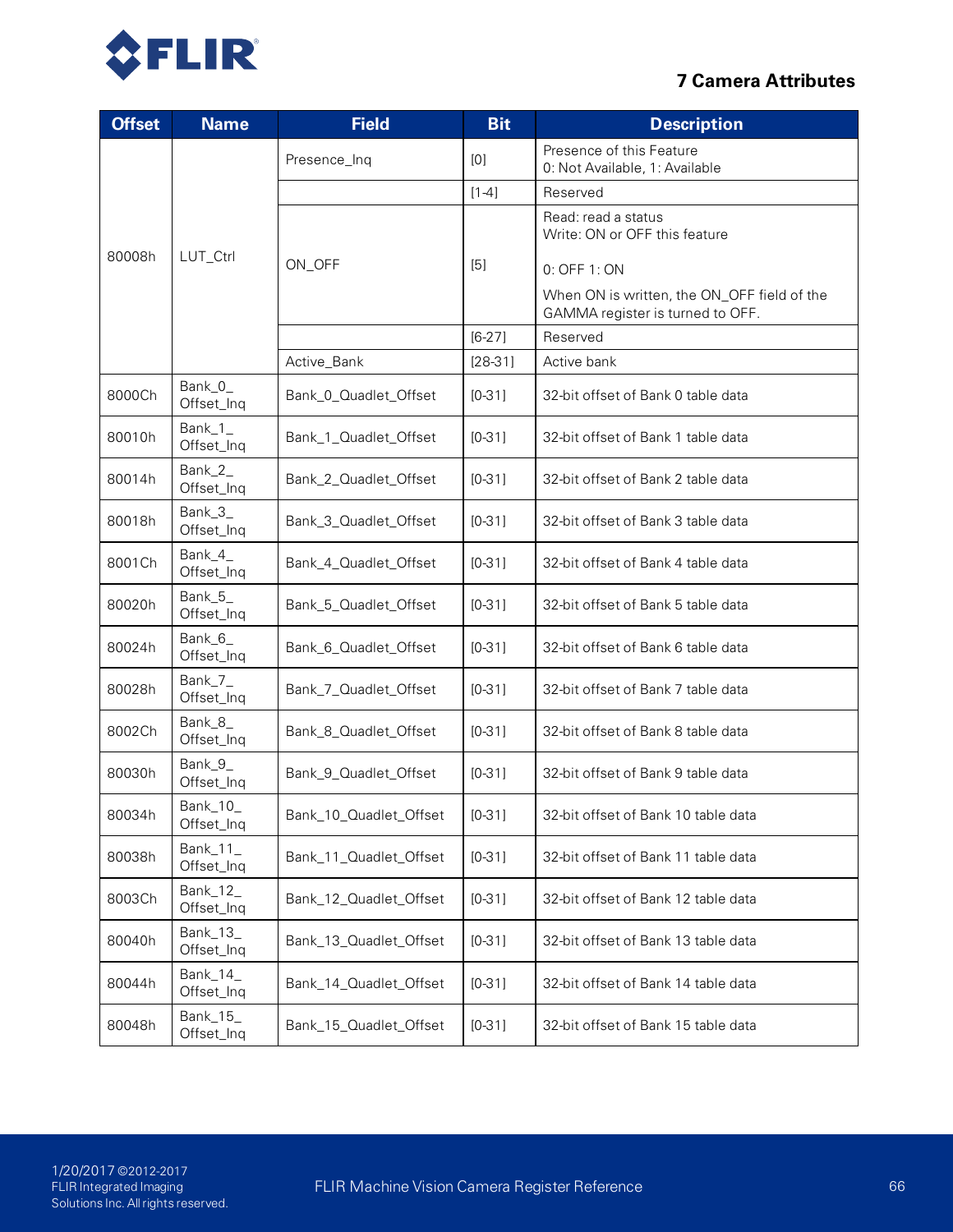

# 7.4 LUT: 1A40h – 1A44h (IIDC 1.31)

**Note:** Cameras using the IIDC Specification version 1.31 must use the following lookup table registers.

This register allows the user to access and control a lookup table (LUT), with entries stored onboard the camera. Changes to GAMMA are translated to writes of the LUT CSR registers. The LUT will also be modifed under the following circumstances:

- Camera reinitialization via the INITIALIZE register 000h
- Changing the CURRENT\_VIDEO\_MODE or CURRENT\_VIDEO\_FORMAT registers 604h or 608h
- Changing the GAMMA register 818h or ABS\_VAL\_GAMMA register
- Changing the WHITE\_BALANCE register 80Ch (SCOR-13FF only)
- Writing the AUTO\_EXPOSURE\_RANGE register 108Ch (Flea only)

| <b>Offset</b> | <b>Name</b>            | <b>Field</b> | <b>Bit</b> | <b>Description</b>                                              |
|---------------|------------------------|--------------|------------|-----------------------------------------------------------------|
|               |                        | Presence_Inq | [0]        | Presence of this feature<br>0: Not Available, 1: Available      |
|               |                        |              | $[1-2]$    | Reserved                                                        |
|               |                        | Num_Channels | $[3-5]$    | Number of channels                                              |
| 1A40h         | LUT_LO_<br><b>CTRL</b> | ON OFF       | [6]        | Write: ON or OFF for this feature<br>Read: Read a status        |
|               |                        |              |            | 0. OFF, 1. ON<br>If this bit $= 0$ , other fields are read only |
|               |                        |              | [7]        | Reserved                                                        |
|               |                        | Bit_Depth    | $[8-15]$   | Bit depth of the lookup table                                   |
|               |                        | Entries      | $[16-31]$  | Number of entries in the table                                  |
| 1A44h         | LUT HI INQ             |              | $IO - 311$ | 32-bit offset of the lookup table                               |

# 7.5 WHITE\_BALANCE: 80Ch

| <b>Field</b> | <b>Bit</b> | <b>Description</b>                                                      |
|--------------|------------|-------------------------------------------------------------------------|
| Presence_Ing | [0]        | Presence of this feature<br>0: Not Available, 1: Available              |
|              |            | Absolute value control                                                  |
| Abs Control  | [1]        | 0: Control with the Value field, 1: Control with the Absolute Value CSR |
|              |            | If this bit is 1, then Value is ignored                                 |
|              | $[2-4]$    | Reserved                                                                |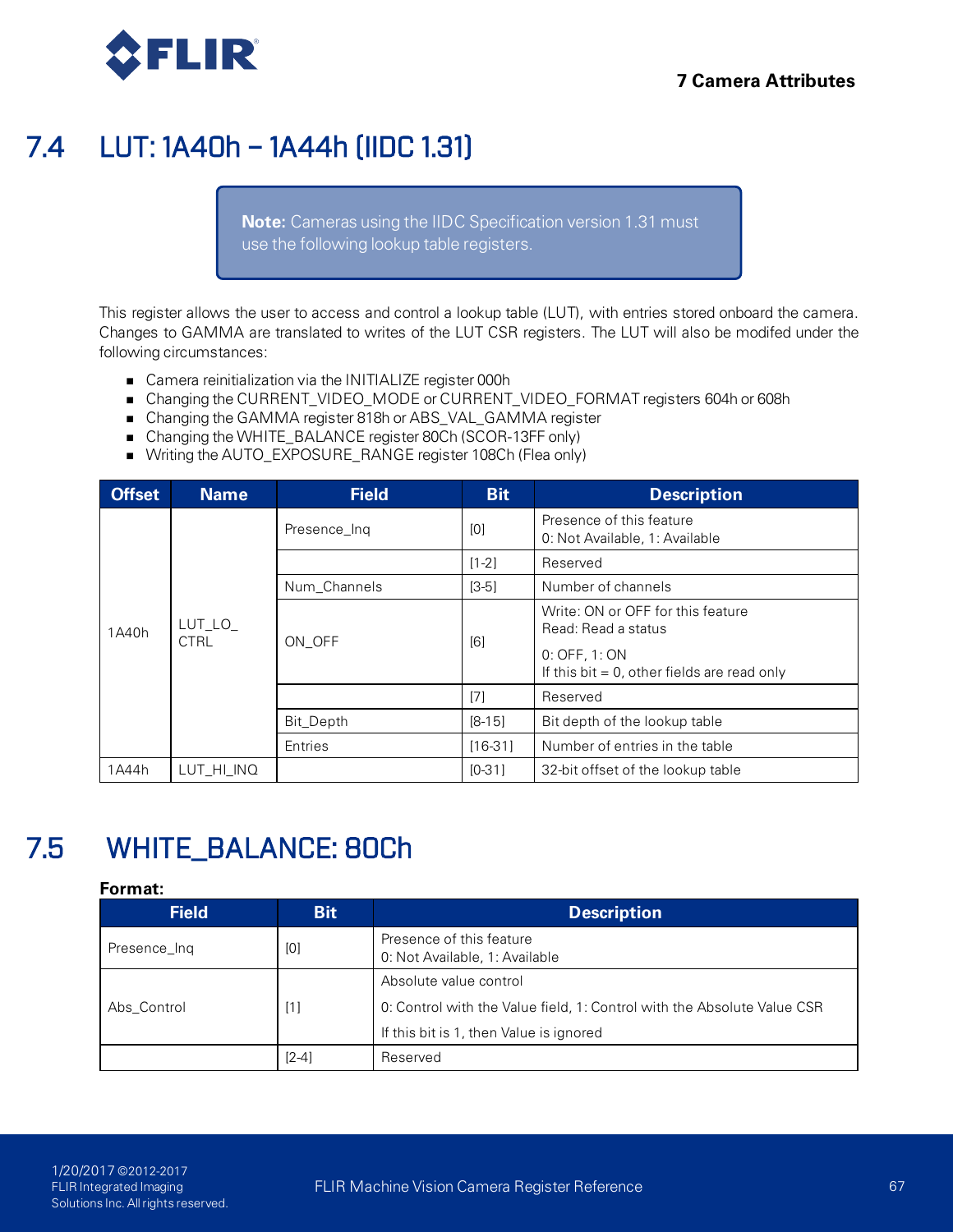

| <b>Field</b>    | <b>Bit</b> | <b>Description</b>                                                                                   |
|-----------------|------------|------------------------------------------------------------------------------------------------------|
|                 | [5]        | One push auto mode (controlled automatically by camera only once)                                    |
| One Push        |            | Read: 0: Not in operation, 1: In operation<br>Write: 1: Begin to work (self-cleared after operation) |
|                 |            | If $A_M$ Mode = 1, this bit is ignored                                                               |
| ON OFF          |            | Read: read a status<br>Write: ON or OFF for this feature                                             |
|                 | [6]        | 0. OFF, 1. ON<br>If this bit $= 0$ , other fields will be read only                                  |
| [7]<br>A M Mode |            | Read: read the current mode.<br>Write: Set the mode.                                                 |
|                 |            | 0: Manual, 1: Auto                                                                                   |
| U_Value/B_Value | $[8-19]$   | Blue Value.<br>A write to this value in 'Auto' mode will be ignored.                                 |
| V Value/R Value | $[20-31]$  | Red Value.<br>A write to this value in 'Auto' mode will be ignored.                                  |

# 7.6 BAYER\_TILE\_MAPPING: 1040h

This 32-bit read only register specifies the sense of the cameras' Bayer tiling. Various colors are indicated by the ASCII representation of the first letter of their name.

| Color          | <b>ASCII</b> |
|----------------|--------------|
| Red (R)        | 52h          |
| Green (G)      | 47h          |
| Blue (B)       | 42h          |
| Monochrome (Y) | 59h          |

For example, 0x52474742 is RGGB and 0x59595959 is YYYY.

**Note:** Because color models support on-board color processing, the camera reports YYYY tiling when operating in any non-raw Bayer data format.

| <b>Field</b>  | <b>Bit</b> | <b>Description</b>                                                                      |
|---------------|------------|-----------------------------------------------------------------------------------------|
| Bayer_Sense_A | $[0-7]$    | ASCII representation of the first letter of the color of pixel (0,0) in the Bayer tile. |
| Bayer_Sense_B | $[8-15]$   | ASCII representation of the first letter of the color of pixel (0,1) in the Bayer tile. |
| Bayer_Sense_C | $[16-24]$  | ASCII representation of the first letter of the color of pixel (1,0) in the Bayer tile. |
| Bayer_Sense_D | $[25-31]$  | ASCII representation of the first letter of the color of pixel (1,1) in the Bayer tile. |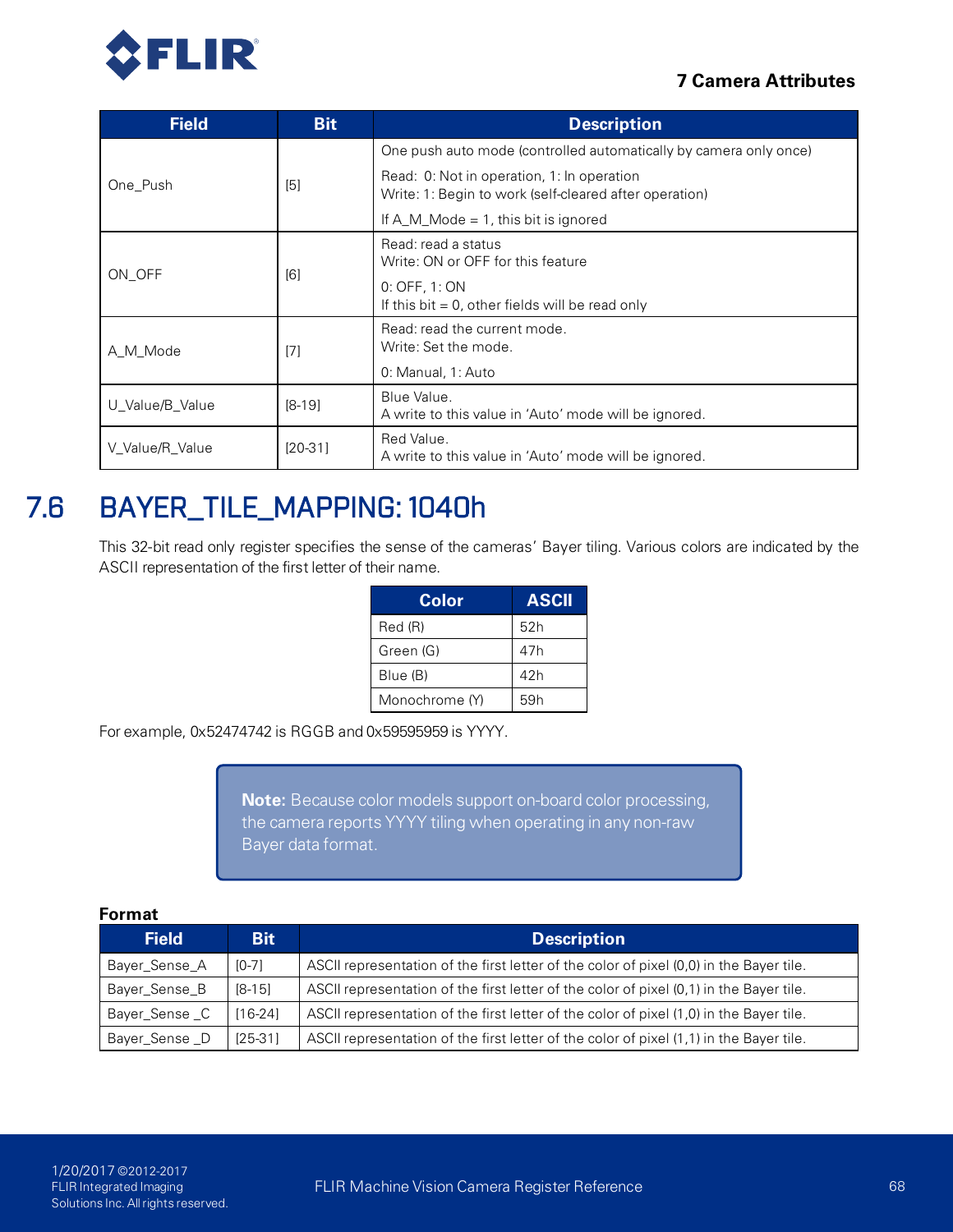

# 7.7 MIRROR\_IMAGE\_CTRL: 1054h

## **Format:**

| <b>Field</b>      | <b>Bit</b> | <b>Description</b>                                                                             |  |
|-------------------|------------|------------------------------------------------------------------------------------------------|--|
| Presence_Ing      | [0]        | Presence of this feature.<br>0: Not Available, 1: Available                                    |  |
|                   | $[1 - 30]$ | Reserved.                                                                                      |  |
| Mirror_Image_Ctrl | [31]       | Value<br>0: Disable horizontal (mirror) image flip<br>1: Enable horizontal (mirror) image flip |  |

# <span id="page-78-0"></span>7.8 SHUTTER: 81Ch

This register has three states:

| <b>State</b> | <b>Description</b>                                                                                                                                                            |
|--------------|-------------------------------------------------------------------------------------------------------------------------------------------------------------------------------|
| Manual/Abs   | The shutter value is set by the user via the ABS_VAL_SHUTTER register. The Value field<br>becomes read only and reflects the converted value of the ABS_VAL_SHUTTER register. |
| Manual       | The user sets the shutter value via the <i>Value</i> field. The ABS_VAL_SHUTTER register becomes<br>read only and contains the current shutter time.                          |
| Auto         | The shutter value is set by the auto exposure controller (if enabled). Both the Value field and<br>the ABS_VAL_SHUTTER register become read only.                             |

| <b>Field</b> | <b>Bit</b>                                                                                                           | <b>Description</b>                                                                                   |  |
|--------------|----------------------------------------------------------------------------------------------------------------------|------------------------------------------------------------------------------------------------------|--|
| Presence_Ing | [0]                                                                                                                  | Presence of this feature<br>0: Not Available, 1: Available                                           |  |
|              |                                                                                                                      | Absolute value control                                                                               |  |
| Abs_Control  | [1]                                                                                                                  | 0: Control with the Value field, 1: Control with the Absolute value CSR.                             |  |
|              |                                                                                                                      | If this bit $= 1$ , the value in the <i>Value</i> field is ignored.                                  |  |
|              | $[2-4]$                                                                                                              | Reserved                                                                                             |  |
|              |                                                                                                                      | One push auto mode (controlled automatically by camera only once)                                    |  |
| One_Push     | [5]                                                                                                                  | Read: 0: Not in operation, 1: In operation<br>Write: 1: Begin to work (self-cleared after operation) |  |
|              |                                                                                                                      | If $A_M$ Mode = 1, this bit is ignored                                                               |  |
| ON_OFF       | [6]                                                                                                                  | Read: read a status<br>Write: ON or OFF for this feature                                             |  |
|              |                                                                                                                      | 0: OFF, 1: ON<br>If this bit $= 0$ , other fields will be read only                                  |  |
| A_M_Mode     | $[7]$                                                                                                                | Read: read a current mode<br>Write: set the mode                                                     |  |
|              |                                                                                                                      | 0: Manual, 1: Automatic                                                                              |  |
| High_Value   | Upper 4 bits of the shutter value available only in extended shutter mode<br>$[8-19]$<br>(outside of specification). |                                                                                                      |  |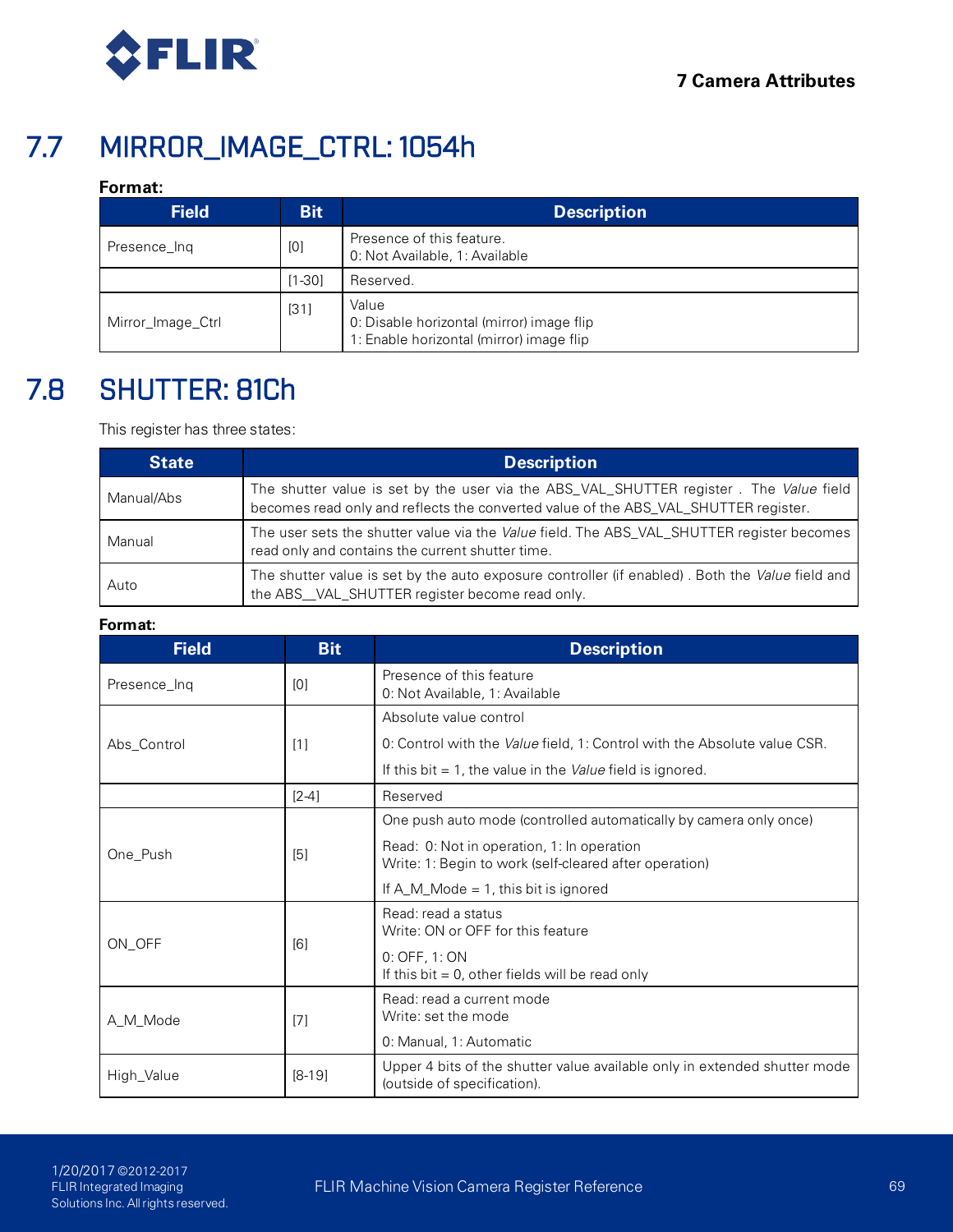

| <b>Field</b> | Bit       | <b>Description</b>                                              |
|--------------|-----------|-----------------------------------------------------------------|
| Value        | $[20-31]$ | Value.<br>A write to this value in 'Auto' mode will be ignored. |

# 7.9 AUTO\_EXPOSURE: 804h

**Note:** Formulas for converting the fixed point (relative) values to floating point (absolute) values are not provided. Users wishing to work with real-world values should refer to Absolute Value CSRs.

#### **Format:**

| <b>Field</b> | <b>Bit</b> | <b>Description</b>                                                                                       |  |  |  |
|--------------|------------|----------------------------------------------------------------------------------------------------------|--|--|--|
| Presence_Ing | [0]        | Presence of this feature<br>0: Not Available, 1: Available                                               |  |  |  |
|              |            | Absolute value control                                                                                   |  |  |  |
| Abs Control  | [1]        | 0: Control with the Value field, 1: Control with the Absolute value CSR.                                 |  |  |  |
|              |            | If this bit $= 1$ , the value in the <i>Value</i> field is ignored.                                      |  |  |  |
|              | $[2-4]$    | Reserved                                                                                                 |  |  |  |
|              |            | One push auto mode (controlled automatically by camera only once)                                        |  |  |  |
| One Push     | [5]        | Read: 0: Not in operation, 1: In operation<br>Write: 1: Begin to work (self-cleared after operation)     |  |  |  |
|              |            | If $A_M$ Mode = 1, this bit is ignored                                                                   |  |  |  |
|              | [6]        | Read: read a status<br>Write: ON or OFF for this feature                                                 |  |  |  |
| ON OFF       |            | 0: OFF, 1: ON                                                                                            |  |  |  |
|              |            | If this bit $= 0$ , other fields will be read only                                                       |  |  |  |
| A_M_Mode     | [7]        | Read: read a current mode<br>Write: set the mode                                                         |  |  |  |
|              |            | 0: Manual, 1: Automatic                                                                                  |  |  |  |
| High_Value   | $[8-19]$   | Upper 4 bits of the shutter value available only in extended shutter mode<br>(outside of specification). |  |  |  |
| Value        | $[20-31]$  | Value.<br>A write to this value in 'Auto' mode will be ignored.                                          |  |  |  |

# 7.9.1 AUTO\_EXPOSURE\_RANGE: 1088h

Fixed point (relative) values must be specified. Do not specify absolute values.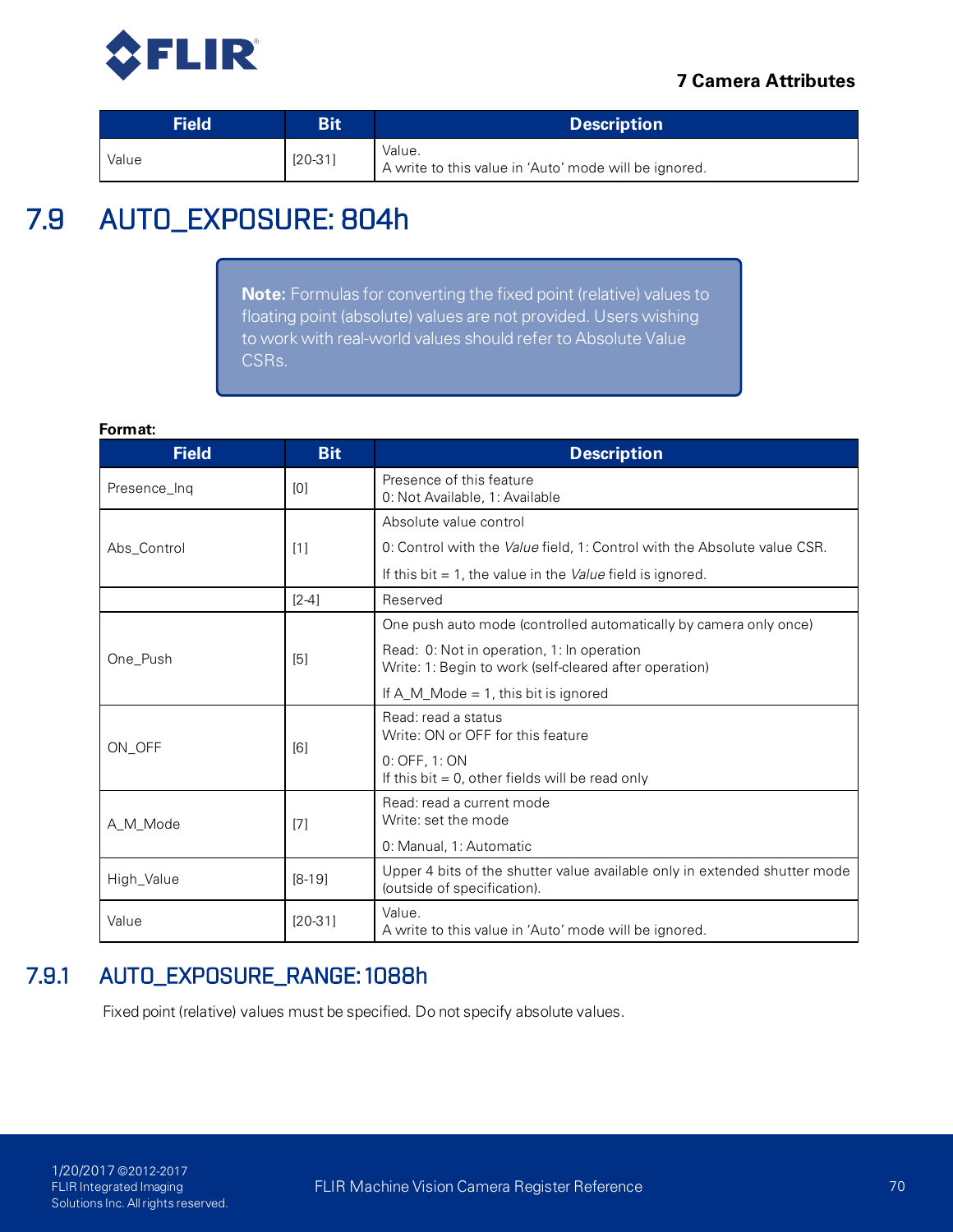

## **Format:**

| <b>Field</b> | <b>Bit</b> | <b>Description</b>                                         |
|--------------|------------|------------------------------------------------------------|
| Presence_Ing | [0]        | Presence of this feature<br>0: Not Available, 1: Available |
|              | $[1 - 7]$  | Reserved                                                   |
| Min Value    | $[8-19]$   | Lower bound                                                |
| Max Value    | $[20-31]$  | Upper bound                                                |

# 7.9.2 AUTO\_SHUTTER\_RANGE: 1098h

Fixed point (relative) values must be specified. Do not specify absolute values.

### **Format:**

| <b>Field</b>   | <b>Bit</b> | <b>Description</b>                                                                                   |
|----------------|------------|------------------------------------------------------------------------------------------------------|
| Presence Ing   | [0]        | Presence of this feature<br>0. Not Available, 1. Available                                           |
|                | $[1-5]$    | Reserved                                                                                             |
| Min_Dark_Noise | [6]        | Minimizes dark current noise with extended shutter times. This feature is<br>currently experimental. |
|                |            | 0: Disable dark noise minimization, 1: Enable dark noise minimization                                |
|                | [7]        | Reserved                                                                                             |
| Min Value      | $[8-19]$   | Lower bound                                                                                          |
| Max Value      | $[20-31]$  | Upper bound                                                                                          |

**Note:** The actual range used is further restricted to match the current grab mode (see [SHUTTER: 81Ch](#page-78-0) for the list of ranges).

# 7.9.3 AUTO\_GAIN\_RANGE: 10A0h

| <b>Field</b> | <b>Bit</b> | <b>Description</b>                                                                                                              |
|--------------|------------|---------------------------------------------------------------------------------------------------------------------------------|
| Presence_Ing | [0]        | Presence of this feature<br>0. Not Available, 1. Available                                                                      |
|              | $[1-5]$    | Reserved                                                                                                                        |
| ON OFF       | [6]        | Read: read a status<br>Write: ON or OFF for this feature<br>0. OFF, 1. ON<br>If this bit $= 0$ , other fields will be read only |
|              | [7]        | Reserved                                                                                                                        |
| Min_Value    | $[8-19]$   | Lower bound                                                                                                                     |
| Max Value    | $[20-31]$  | Upper bound                                                                                                                     |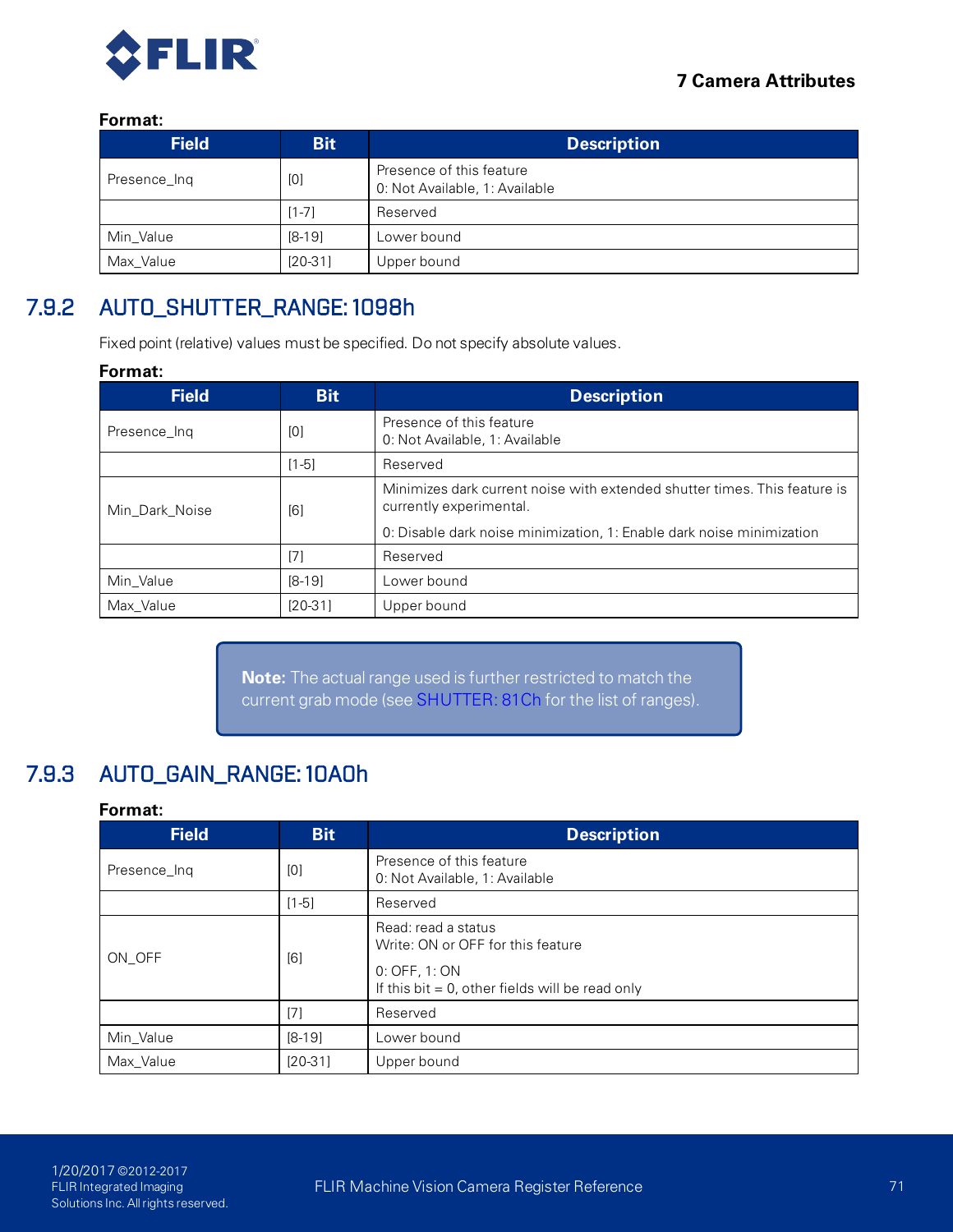

# 7.9.4 AE\_ROI: 1A70 – 1A74h

AE\_ROI is not supported on quad tap sensor cameras.

**Note:** To calculate the base address for an offset CSR:

- 1. Query the offset inquiry register.
- 2. Multiple the value by 4. (The value is a 32-bit offset.)
- 3. Remove the 0xF prefix from the result. (i.e., F70000h becomes 70000h)

**Format:**

| <b>Offset</b> | <b>Name</b>           | <b>Field</b>    | <b>Bit</b> | <b>Description</b>                                                     |
|---------------|-----------------------|-----------------|------------|------------------------------------------------------------------------|
|               |                       | Presence<br>Ing | [0]        | Presence of this feature<br>0 Not Available, 1: Available              |
|               |                       |                 | $[1-5]$    | Reserved                                                               |
| 1A70h         | AE ROI CTRL           |                 |            | Read: read a status<br>Write: ON or OFF for this feature               |
|               |                       | ON_OFF          | [6]        | 0: OFF, 1: ON<br>If this bit $= 0$ , other fields will be read<br>only |
|               |                       |                 | $[7-31]$   | Reserved                                                               |
| 1A74h         | AE ROI OFFSET         |                 | $[0-31]$   | 32-bit offset for the AE ROI CSRs                                      |
| $Base + 0h$   | AE_ROI_UNIT_POSITION_ | Hposunit        | $[0-15]$   | Horizontal units for position                                          |
|               | <b>INQ</b>            | Vposunit        | $[16-31]$  | Vertical units for position                                            |
| Base $+4h$    | AE ROI UNIT SIZE INQ  | Hunit           | $[0-15]$   | Horizontal units for size                                              |
|               |                       | Vunit           | $[16-31]$  | Vertical units for size                                                |
| $Base + 8h$   | AE_ROL POSITION       | Left            | $[0-15]$   | Left position of ROI                                                   |
|               |                       | Top             | $[16-31]$  | Top position of ROI                                                    |
| $Base +$      |                       | Width           | $[0-15]$   | Width of ROI                                                           |
| Ch            | AE_ROI_SIZE           | Height          | $[16-31]$  | Height of ROI                                                          |

# 7.10 HDR: 1800h – 1884h

This register allows the user to access and control a multiple exposure quick cycle mode, which is useful for high dynamic range (HDR) imaging.

Note that if bit [31] of the [FRAME\\_INFO: 12F8h](#page-89-0) is set to 1, the camera will embed the current shutter/gain value in the image when bit [6] of HDR\_CTRL is set to 1. The image timestamp will be embedded in the first 32-bits of image data, the shutter value in the second 32-bits, and gain in the third, all in big-endian format.

Note that the on/off bit for the HDR shutter and gain registers is hard-coded to on.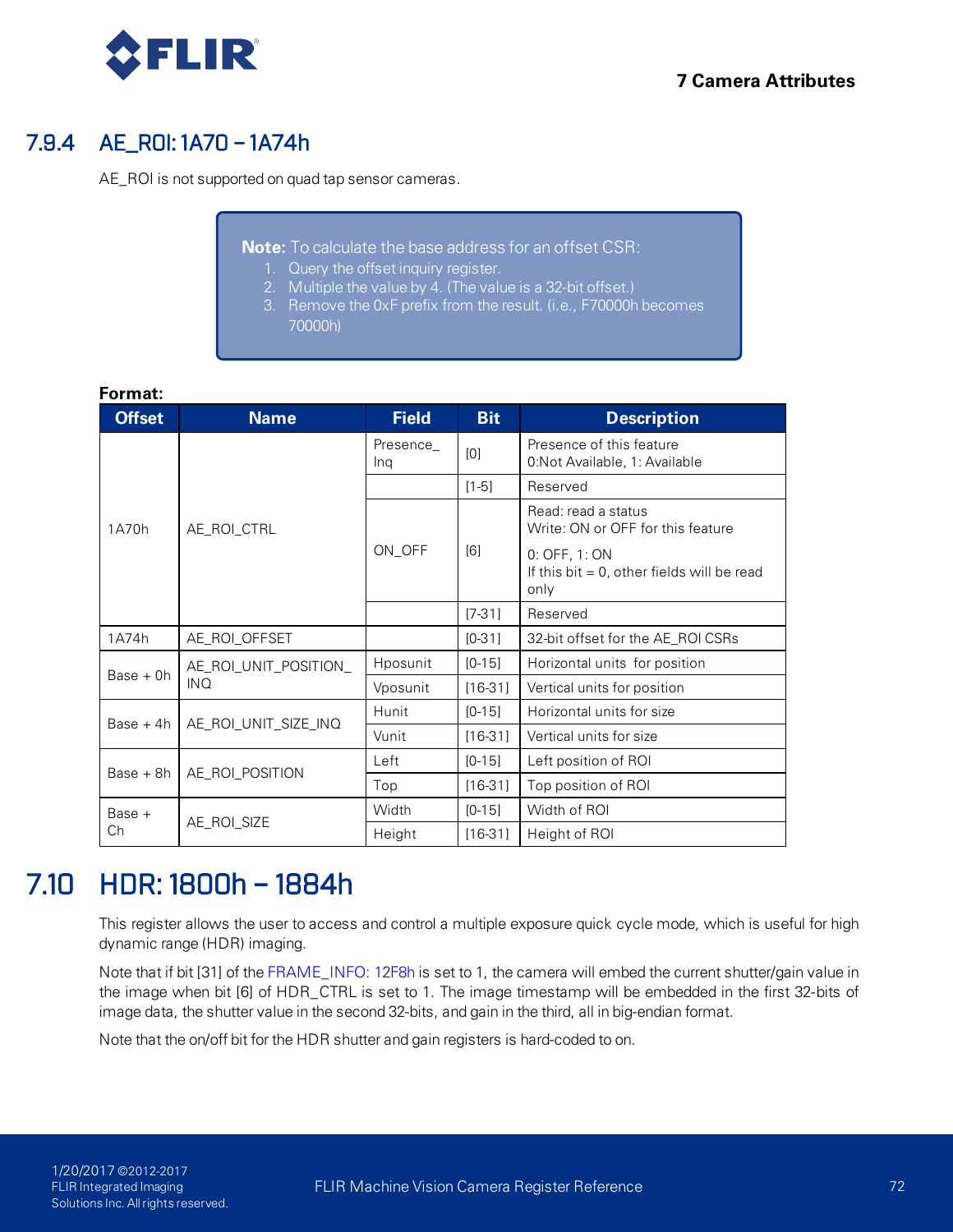

#### **Format:**

| <b>Offset</b> | <b>Name</b>      | <b>Field</b>                 | <b>Bit</b><br><b>Description</b> |                                                                         |  |  |
|---------------|------------------|------------------------------|----------------------------------|-------------------------------------------------------------------------|--|--|
|               |                  | Presence_<br>Ing             | [0]                              | Presence of this feature<br>0. Not available, 1: Available              |  |  |
|               |                  |                              | $[1-5]$                          | Reserved                                                                |  |  |
| 1800h         | HDR_CTRL         |                              | [6]                              | Read: read a status<br>Write: ON or OFF for this feature                |  |  |
|               |                  | ON_OFF                       |                                  | 0: OFF, 1: ON<br>If this bit $= 0$ , other fields will be read only     |  |  |
|               |                  |                              | $[7-31]$                         | Reserved                                                                |  |  |
|               |                  | Presence_<br>Ing             | [0]                              | Presence of this feature<br>0. Not available, 1: Available              |  |  |
| 1820h         | HDR<br>SHUTTER_0 |                              | $[1 - 19]$                       | Reserved                                                                |  |  |
|               |                  | Value                        | $[20-31]$                        | Query SHUTTER_INQ register 51Ch for range of possible shutter<br>values |  |  |
|               |                  | Presence<br>Ing              | [0]                              | Presence of this feature<br>0. Not available, 1: Available              |  |  |
| 1824h         | HDR_GAIN_0       |                              | $[1 - 19]$                       | Reserved                                                                |  |  |
|               |                  | Value                        | $[20-31]$                        | Query GAIN_INQ register 520h for range of possible gain values          |  |  |
| 1840h         | HDR<br>SHUTTER_1 | Same format as HDR_SHUTTER_0 |                                  |                                                                         |  |  |
| 1844h         | HDR_GAIN_1       | Same format as HDR_GAIN_0    |                                  |                                                                         |  |  |
| 1860h         | HDR<br>SHUTTER_2 | Same format as HDR_SHUTTER_0 |                                  |                                                                         |  |  |
| 1864h         | HDR_GAIN_2       | Same format as HDR_GAIN_0    |                                  |                                                                         |  |  |
| 1880h         | HDR<br>SHUTTER_3 | Same format as HDR_SHUTTER_0 |                                  |                                                                         |  |  |
| 1884h         | HDR_GAIN_3       | Same format as HDR_GAIN_0    |                                  |                                                                         |  |  |

# <span id="page-82-0"></span>7.11 NOISE\_REDUCTION: 1224h

Allows control of the camera's noise filter mechanism.

| <b>Field</b> | <b>Bit</b> | <b>Description</b>                                         |
|--------------|------------|------------------------------------------------------------|
| Presence_Ing | [0]        | Presence of this feature<br>0: Not Available, 1: Available |
|              | [1-6]      | Reserved                                                   |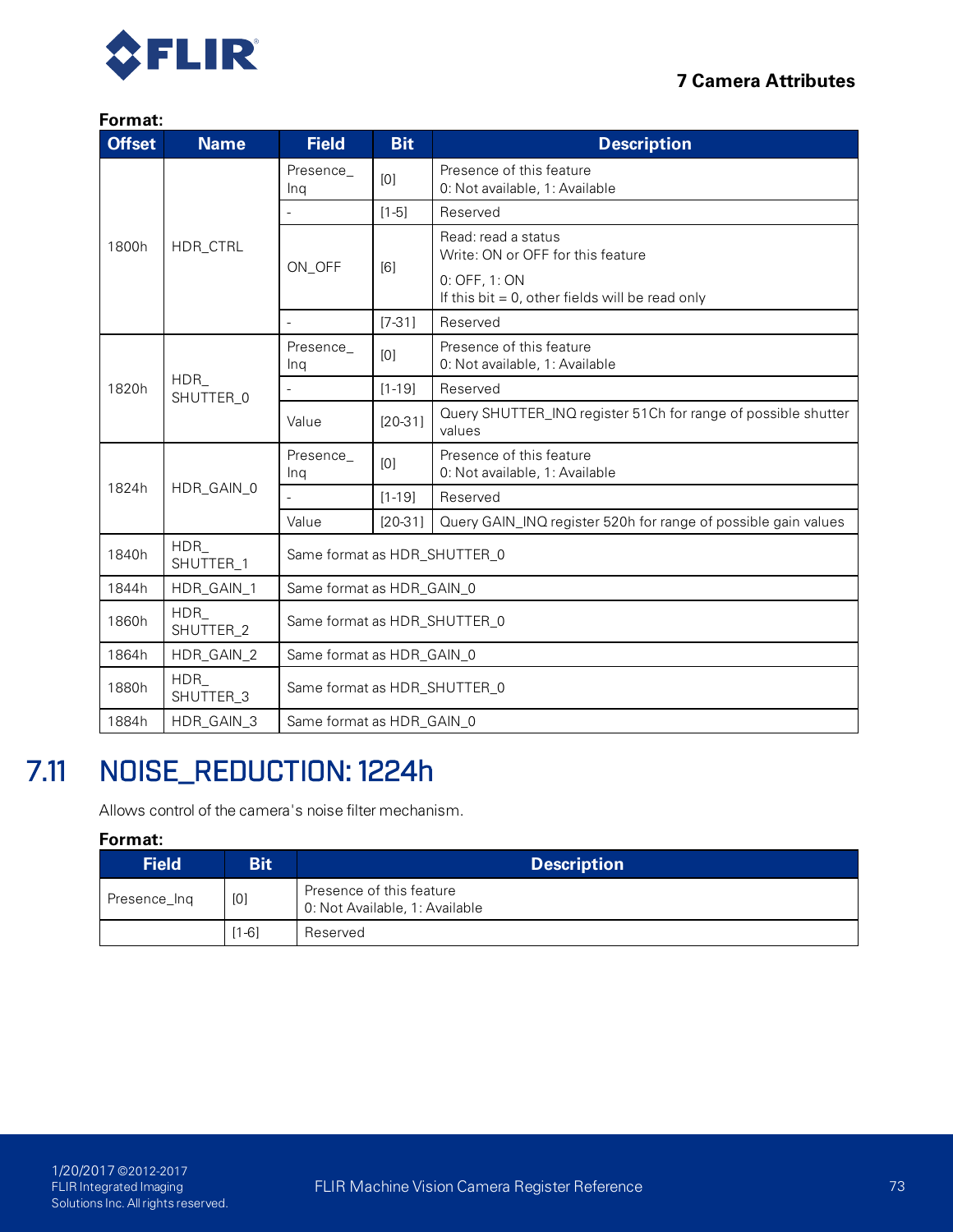



| <b>Field</b> | <b>Bit</b> | <b>Description</b>                                                                                                                                                                                                                                                                                                               |
|--------------|------------|----------------------------------------------------------------------------------------------------------------------------------------------------------------------------------------------------------------------------------------------------------------------------------------------------------------------------------|
|              |            | Read: read a current mode<br>Write: set the mode                                                                                                                                                                                                                                                                                 |
|              |            | 0. Manual, 1: Automatic                                                                                                                                                                                                                                                                                                          |
|              |            | In manual mode, the filter mechanism is controlled by the Filter field.                                                                                                                                                                                                                                                          |
| A M Mode     | [7]        | In automatic mode:<br>If camera gain < lower gain threshold, no filter is applied<br>If lower gain threshold <= camera gain > upper gain threshold, median filter is applied<br>If camera gain >= upper gain threshold, linear filter is applied.<br>Lower gain threshold and upper gain threshold are defined by GAIN_THRESHOLD |
|              | $[8-29]$   | register 1228h (page 74).<br>Reserved                                                                                                                                                                                                                                                                                            |
| Filter       | $[30-31]$  | Value:<br>$0:$ no filter<br>1: median filter<br>2: linear filter                                                                                                                                                                                                                                                                 |

# <span id="page-83-0"></span>7.12 GAIN\_THRESHOLD: 1228h

Specifies the lower and upper gain thresholds for operating the camera's noise reduction mechanism in auto mode, as controlled by the A\_M\_Mode field of register [\(page 73\)](#page-82-0).

## **Format:**

| <b>Field</b>         | <b>Bit</b> | <b>Description</b>                                                   |
|----------------------|------------|----------------------------------------------------------------------|
|                      | $[0-7]$    | Reserved                                                             |
| Upper_Gain_Threshold | [8-19]     | Upper gain threshold. Default value is 1CEh, or approximately 14 dB. |
| Lower_Gain_Threshold | [20-31]    | Lower gain threshold. Default value is 295h, or approximately 21 dB. |

# 7.13 HDSDI CTRL

| <b>Address</b> | <b>Name</b>          | <b>Field</b>                                                                          | <b>Bit</b> | <b>Description</b> |
|----------------|----------------------|---------------------------------------------------------------------------------------|------------|--------------------|
| 1B00h          | Inquiry Register     |                                                                                       |            |                    |
| 1B04h          | Output<br>Resolution | Outputs the current resolution of the HD<br>image; 1920 x 1080, 1280 x 720, or 1600 x | $[0-15]$   | Width              |
|                |                      | 1200                                                                                  | $[16-31]$  | Height             |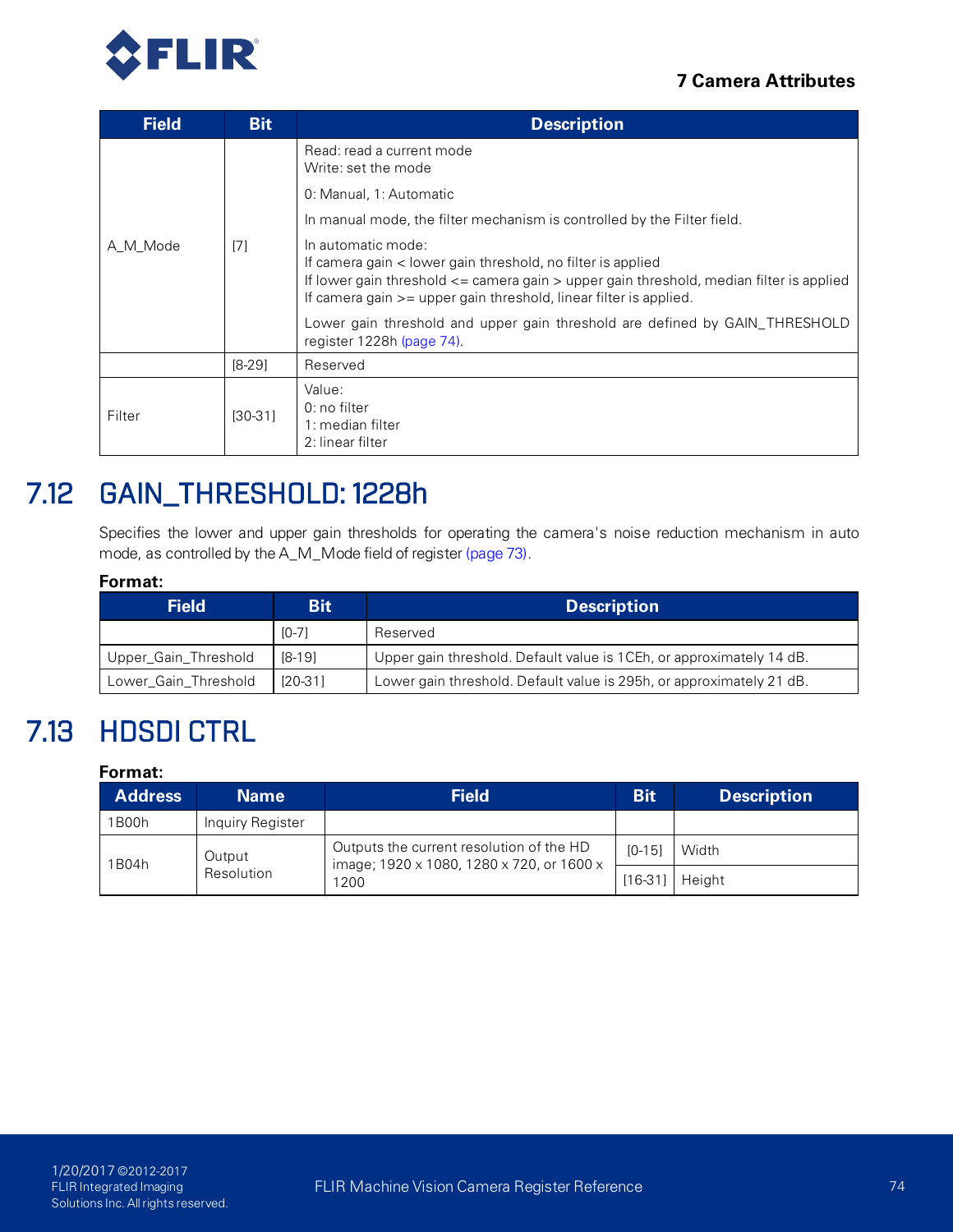

| <b>Address</b>       | <b>Name</b>          | <b>Field</b>                                                                                                                                                            | <b>Bit</b> | <b>Description</b>                                             |
|----------------------|----------------------|-------------------------------------------------------------------------------------------------------------------------------------------------------------------------|------------|----------------------------------------------------------------|
|                      |                      |                                                                                                                                                                         |            | $0x82 =$<br>manual cutout<br>mode<br>$0x83$ = auto cutout mode |
|                      |                      | <b>Cutout or Stretch Mode</b>                                                                                                                                           | $[0-7]$    | $0xC2$ = manual stretch<br>mode                                |
|                      |                      |                                                                                                                                                                         |            | $0xC3 = auto stretch mode$                                     |
| 1B08h                | Control Register     |                                                                                                                                                                         |            | $0xE3 =$ stamp mode                                            |
|                      |                      |                                                                                                                                                                         | $[8-29]$   | Reserved                                                       |
|                      |                      | <b>HD</b> Format<br>Manual mode/Auto stretch mode: All three<br>options available.<br>Auto cut out mode: Only 0 and 1 available;<br>camera chooses based on image size. | $[30-31]$  | 0:1080p,<br>1:720p,<br>2:1200p                                 |
| Offset Unit<br>1B10h |                      |                                                                                                                                                                         | $[0-15]$   | Offset multiple of x                                           |
|                      | Position Register    |                                                                                                                                                                         | $[16-31]$  | Offset multiple of y                                           |
| 1B14h                |                      |                                                                                                                                                                         | $[0-15]$   | Offset in the x                                                |
|                      | Offset Register      |                                                                                                                                                                         | $[16-31]$  | Offset in the y                                                |
| 1B18h                | Offset Zoom          |                                                                                                                                                                         | $[0 - 15]$ | Offset in the x                                                |
|                      | Register             |                                                                                                                                                                         | $[16-31]$  | Offset in the y                                                |
| 1B1Ch                | Offset Resolution    |                                                                                                                                                                         | $[0-15]$   | Width of zoom                                                  |
|                      | Register             |                                                                                                                                                                         | $[16-31]$  | Height of zoom                                                 |
| 1B20h                | <b>Embedded Data</b> |                                                                                                                                                                         | $[31]$     | 0: disabled,<br>1: embedded serial data                        |

# 7.14 IRIS: 824h

**Note:** Always attach the lens before setting any parameters.

| <b>Field</b> | <b>Bit</b> | <b>Description</b>                                                                                                              |
|--------------|------------|---------------------------------------------------------------------------------------------------------------------------------|
| Presence Ing | [0]        | Presence of this feature<br>0: Not Available, 1: Available                                                                      |
|              | $[1-5]$    | Reserved                                                                                                                        |
| ON_OFF       | [6]        | Read: read a status<br>Write: ON or OFF for this feature<br>0. OFF, 1. ON<br>If this bit $= 0$ , other fields will be read only |
| A M Mode     | $[7]$      | Read: read a current mode<br>Write: set the mode<br>0. Manual, 1: Automatic                                                     |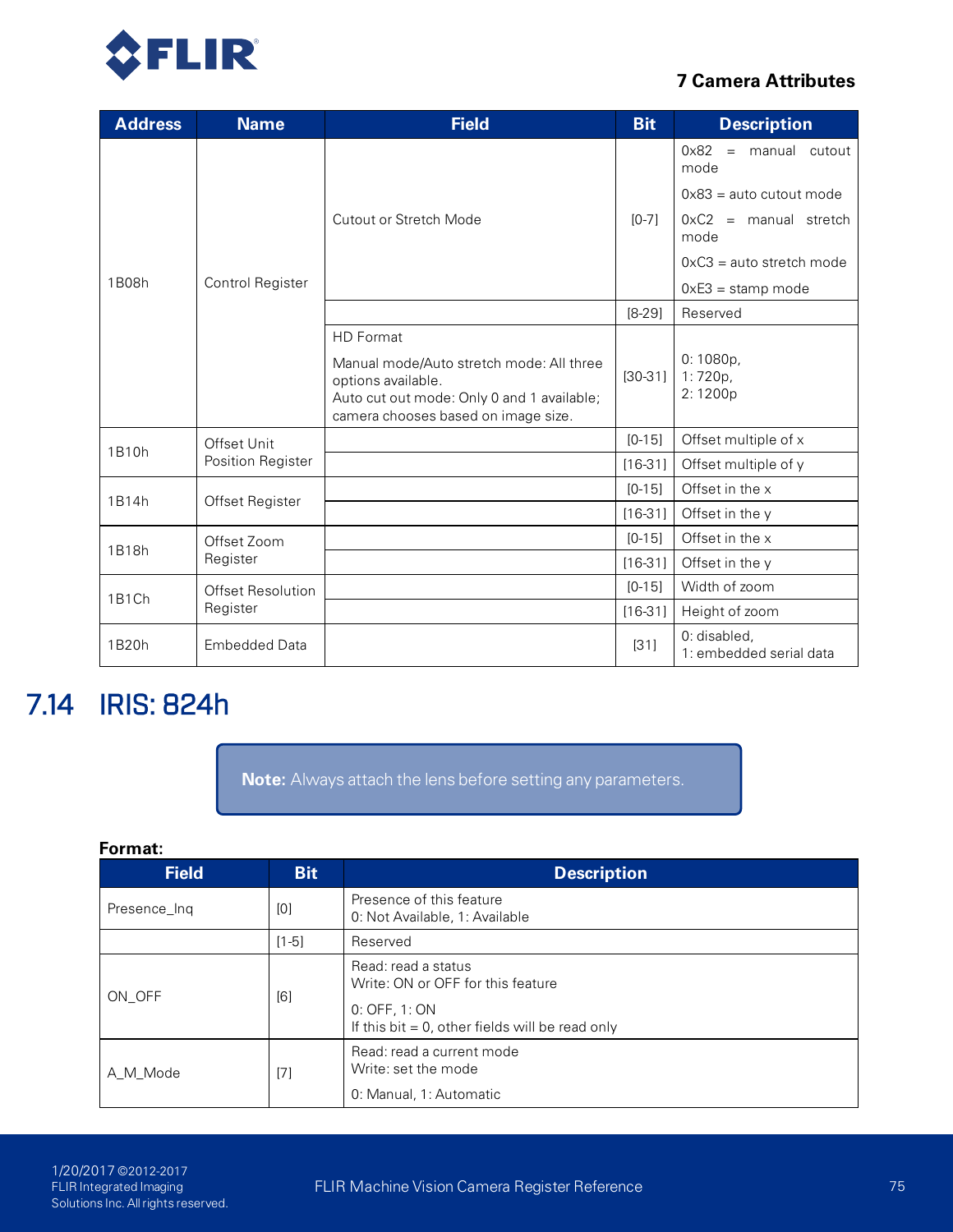

| <b>Field</b> | <b>Bit</b> | <b>Description</b>                                                                                                                        |
|--------------|------------|-------------------------------------------------------------------------------------------------------------------------------------------|
|              | $[8-19]$   | Reserved                                                                                                                                  |
| Value        | $[20-31]$  | Value<br>If in Manual mode, can fully closed (0; 00h) or fully open (255; FFh)<br>If in Auto mode, a write to this value will be ignored. |

# 7.15 P\_IRIS: 1B24h

**Note:** Always disable P-Iris before installing a new lens or changing parameters. It is the enabling of P-Iris that initiates lens calibration.

#### **Format:**

| <b>Field</b>  | <b>Bit</b> | <b>Description</b>                                                                                      |
|---------------|------------|---------------------------------------------------------------------------------------------------------|
| Presence_Ing  | [0]        | Presence of this feature<br>0: Not Available, 1: Available                                              |
|               | $[1-5]$    | Reserved                                                                                                |
| ON OFF        | [6]        | Read: read a status<br>Write: ON or OFF for this feature                                                |
|               |            | 0. OFF, 1. ON<br>If this bit $= 0$ , other fields will be read only                                     |
| A_M_Mode      | $[7]$      | Read: read a current mode<br>Write: set the mode                                                        |
|               |            | 0: Manual, 1: Automatic                                                                                 |
|               | $[8-23]$   | Reserved                                                                                                |
| Maximum_Range | $[24-31]$  | Maximum allowed range for the P-Iris (dependent on lens)<br>If in Auto mode, this value must be defined |

# 7.16 P\_IRIS: 1B28h

**Note:** Always disable P-Iris before installing a new lens or changing parameters. It is the enabling of P-Iris that initiates lens calibration.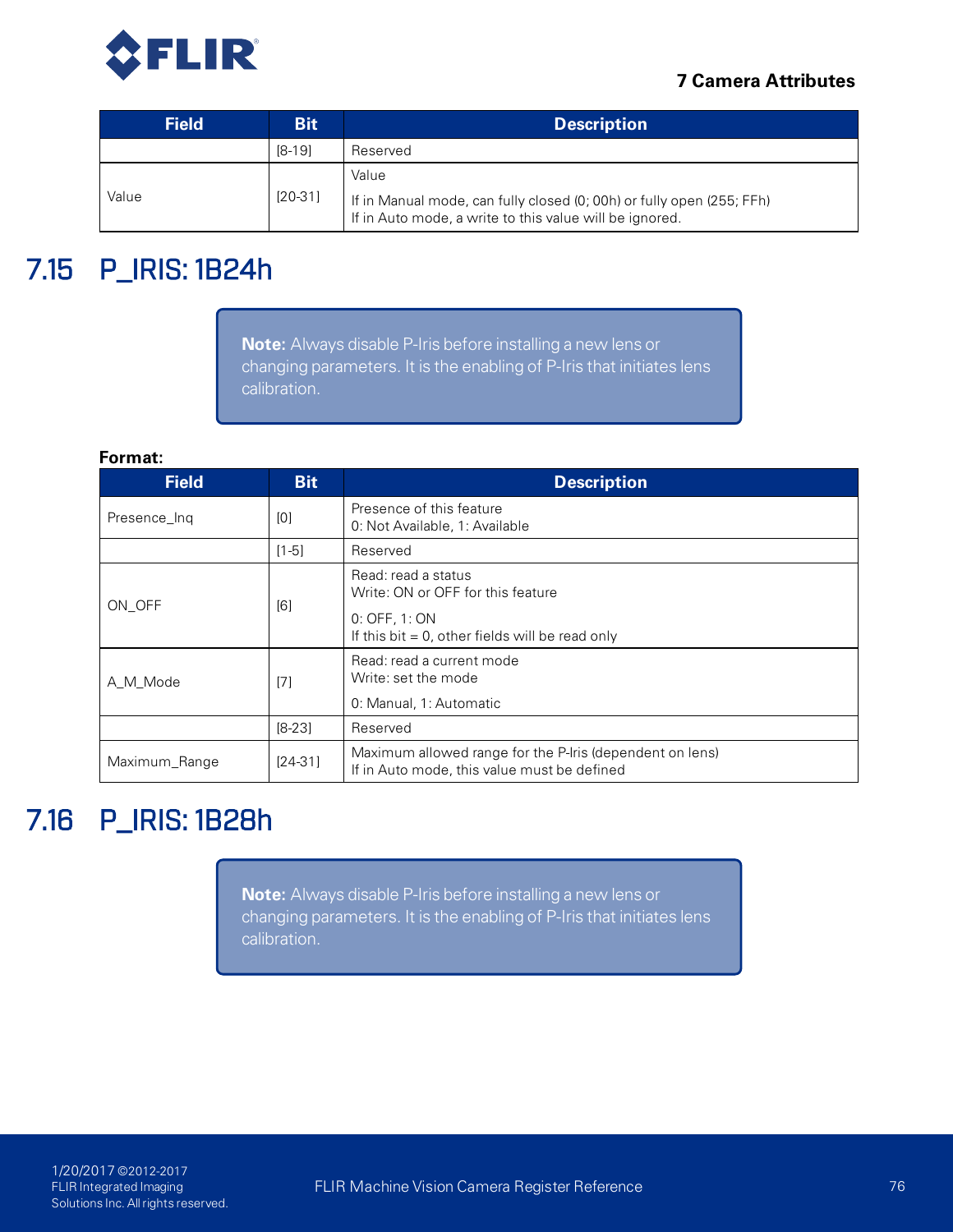

## **Format:**

| <b>Field</b>     | <b>Bit</b> | <b>Description</b>                                                                                                                                                                             |
|------------------|------------|------------------------------------------------------------------------------------------------------------------------------------------------------------------------------------------------|
| Step_Period      | $[0-19]$   | P-Iris us per step<br>Defaults to 5000 µs. May need to be adjusted per lens manufacturer's<br>specifications.                                                                                  |
| Current Position | $[20-31]$  | The Current Position of the iris.<br>If in Manual mode (1B24h), this value can be set according to lens<br>manufacturer's specifications.<br>If in Auto mode (1B24h), this value is read only. |

# 7.17 JPEG\_CTRL: 1E80h

Specifies the JPEG compression rate.

| <b>Field</b> | <b>Bit</b> | <b>Description</b>                                                                                          |  |
|--------------|------------|-------------------------------------------------------------------------------------------------------------|--|
| Presence_Ing | [0]        | Presence of this feature<br>0: Not Available, 1: Available                                                  |  |
| RTP_ON_OFF   | [1]        | Enable/disable RTP transmission<br>0: RTP is OFF, 1: RTP is ON                                              |  |
|              | $[2-5]$    | Reserved                                                                                                    |  |
| ON OFF       | [6]        | JPEG compression ON_OFF.<br>Read: Read the current status<br>Write: Set the status                          |  |
|              |            | 0: JPEG compression is OFF, 1: JPEG compression is ON<br>If this bit $= 0$ , other fields will be read only |  |
| A M Mode     | [7]        | Read: Read a current mode<br>Write: Set the mode                                                            |  |
|              |            | 0. Manual, 1: Automatic JPEG quality control                                                                |  |
|              | $[8-23]$   | Reserved                                                                                                    |  |
|              |            | JPEG quality value. Valid range: $0 \times 01$ (1%) to $0 \times 64$ (100%).                                |  |
| Value        | $[24-31]$  | A value of 0 is treated as 60%.<br>A write to this value in 'Auto' mode will be ignored.                    |  |

# 7.18 JPEG\_BUFFER\_USAGE: 1E84h

This register is for Ladybug cameras only.

Specifies the percentage of the image buffer on the PC that is used for JPEG compressed image data, when the camera is operating in a JPEG mode.

| <b>Field</b> | <b>Bit</b> | <b>Description</b>                                         |
|--------------|------------|------------------------------------------------------------|
| Presence Ing | [0]        | Presence of this feature<br>0: Not Available, 1: Available |
|              | $[1 - 24]$ | Reserved                                                   |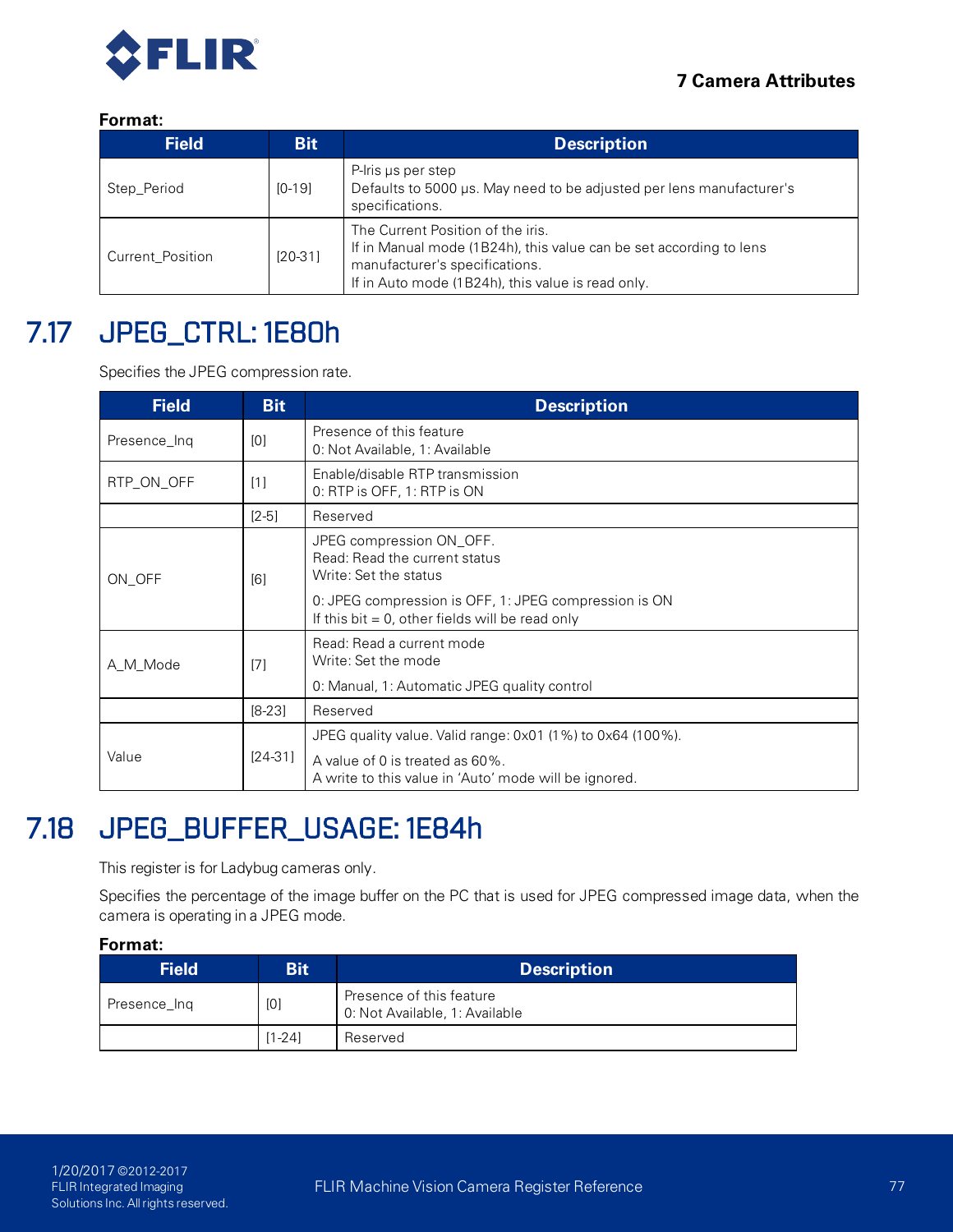

| <b>Field</b> | <b>Bit</b> | <b>Description</b>                                                                                                            |
|--------------|------------|-------------------------------------------------------------------------------------------------------------------------------|
|              |            | Value. Valid range: 0x00 (0%) to 0x7F (100%)                                                                                  |
| Value        | $[25-31]$  | A value of 0 is treated as 0x66 (80%).<br>On Ladybug3 firmware v1.2.2.1 or later, a value of 0 is treated as 0x72<br>$(90\%)$ |

# 7.19 JPEG\_PACKET: 1E88h

Specifies the JPEG packet delay used for RTP/UDP transmission. This is distinct from and does not affect the GigEPacket Delay.

| <b>Field</b> | <b>Bit</b> | <b>Description</b>                                                                                       |
|--------------|------------|----------------------------------------------------------------------------------------------------------|
| Packet Delay | $[0 - 31]$ | Packet delay used by RTSP in multiples of 32.<br>1 = 32 ticks<br>Default value is 3907 (i.e., 125024/32) |

# 7.20 Embedded Image Information

This setting controls the frame-specific information that is embedded into the first several pixels of the image. The first byte of embedded image data starts at pixel 0,0 (column 0, row 0) and continues in the first row of the image data: (1,0), (2,0), and so forth. Users using color cameras that perform Bayer color processing on the computer must extract the value from the non-color processed image in order for the data to be valid.

> **Note:** Embedded image values are those in effect at the end of shutter integration.

Each piece of information takes up 32-bits (4 bytes) of the image. When the camera is using an 8- bit pixel format , this is 4 pixels worth of data.

The following frame-specific information can be provided:

- **n** Timestamp
- **n** Gain
- **n** Shutter
- **n** Brightness
- **Nhite Balance**
- Frame counter
- **n** Strobe Pattern counter
- GPIO pin state
- ROI position

If you turned on all possible options the first 40 bytes of image data would contain camera information in the following format, when accessed using the FlyCapture 2 API:

(assuming unsigned char\* data = rawImage.GetData(); and an Image object rawImage):

- data $[0]$  = first byte of Timestamp data
- data $[4]$  = first byte of Gain data
- $\blacksquare$  data[24] = first byte of Frame Counter data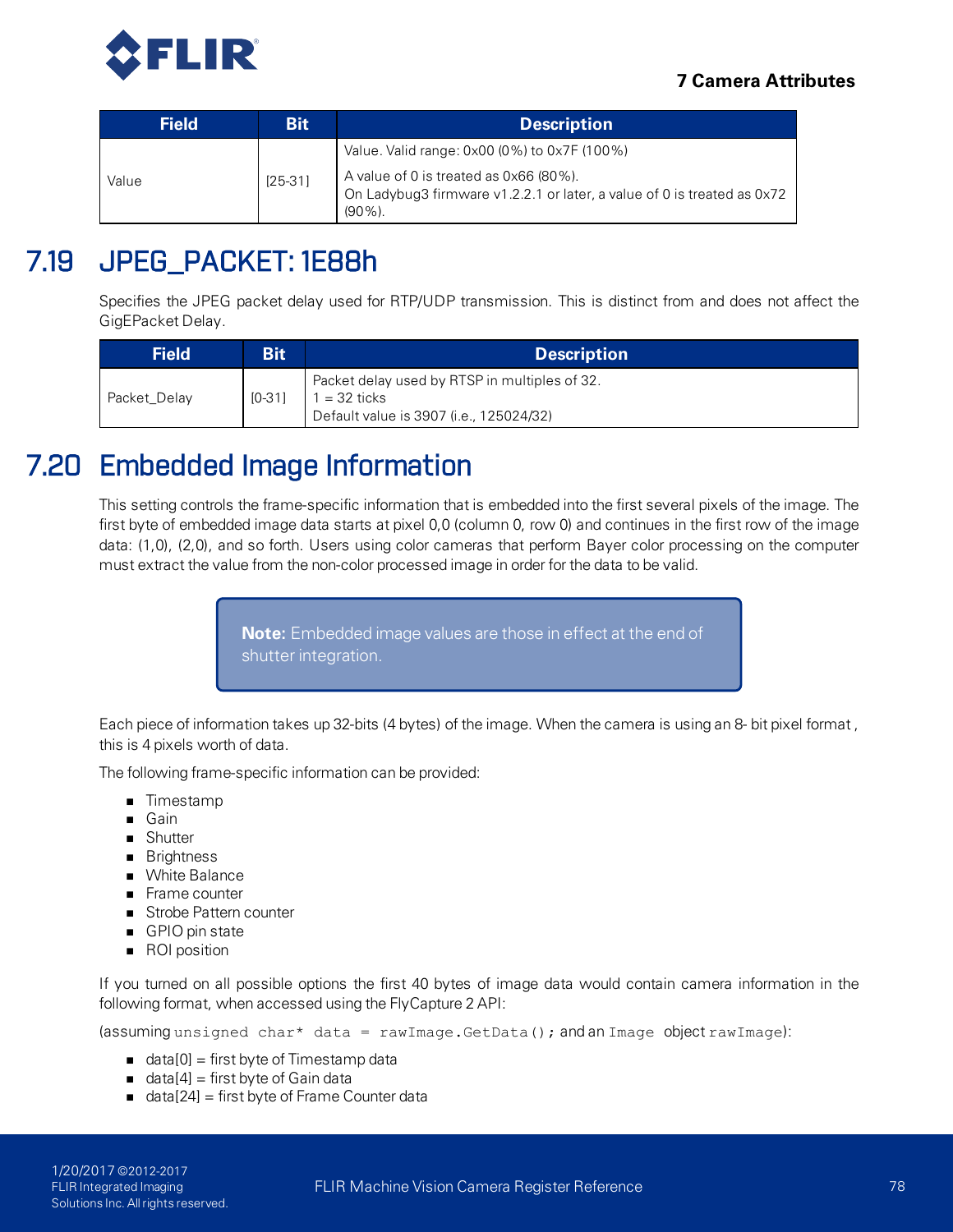

If only Shutter embedding were enabled, then the first 4 bytes of the image would contain Shutter information for that image. Similarly, if only Brightness embedding were enabled, the first 4 bytes would contain Brightness information.

For monochrome cameras, white balance is still included, but no valid data is provided.

## *To access embedded information:*

■ CSRs—FRAME\_INFO: 12F8h

## <span id="page-88-1"></span>*Interpreting Timestamp information*

The CYCLE\_TIME register is located at 1EA8h.

The CYCLE\_TIME register is located at 0xFF100200.

The Timestamp format is as follows (some cameras replace the bottom 4 bits of the cycle offset with a 4-bit version of the Frame Counter):



FireWire: Cycle\_offset increments from 0 to 3071, which equals one cycle\_count.

GigE, USB2, USB3: Cycle\_ offset increments from 0 to *x* depending on implementation, where *x* equals one cycle\_count.

Cycle\_count increments from 0 to 7999, which equals one second.

Second\_count increments from 0 to 127.

All counters reset to 0 at the end of each cycle.

**Note:** On USB and GigE devices, the four least significant bits of the timestamp do not accurately reflect the cycle\_offset and should be discounted.

## <span id="page-88-0"></span>*Interpreting ROI information*

The first two bytes are the distance from the left frame border that the region of interest (ROI) is shifted. The next two bytes are the distance from the top frame border that the ROI is shifted.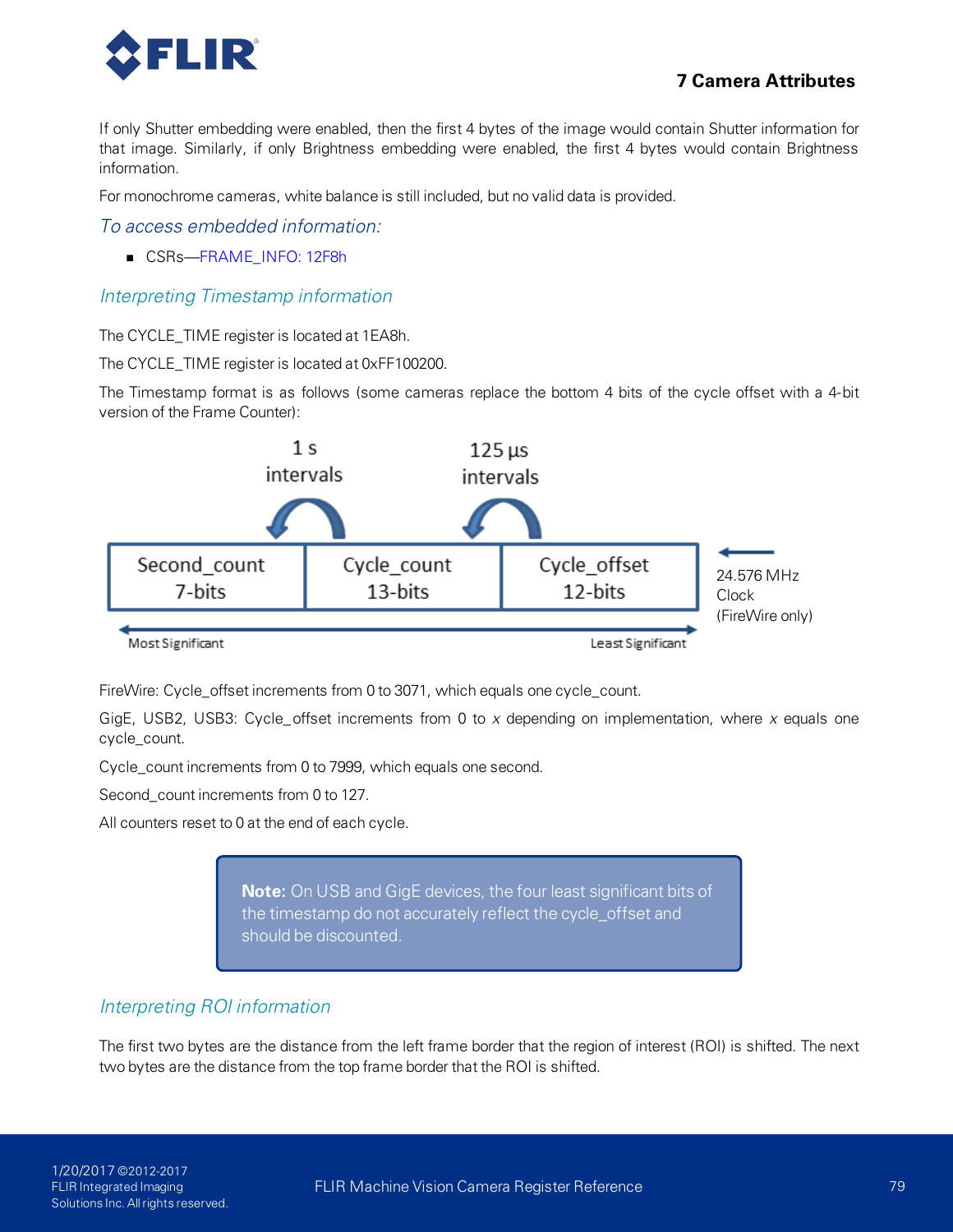

# 7.20.1 FRAME\_INFO: 12F8h

<span id="page-89-0"></span>

| <b>Field</b>    | <b>Bit</b> | <b>Description</b>                                         | <b>Frame-Specific Information</b>                                                    |  |  |  |
|-----------------|------------|------------------------------------------------------------|--------------------------------------------------------------------------------------|--|--|--|
| Presence_Inq    | [0]        | Presence of this feature<br>0: Not Available, 1: Available |                                                                                      |  |  |  |
|                 | $[1-5]$    | Reserved                                                   |                                                                                      |  |  |  |
| ROI_Pos_Inq     | [6]        |                                                            |                                                                                      |  |  |  |
| GPIO_State_Inq  | $[7]$      |                                                            |                                                                                      |  |  |  |
| Strobe_Pat_Inq  | [8]        | Presence of image-specific information display             |                                                                                      |  |  |  |
| Frame_Count_Inq | $[9]$      |                                                            |                                                                                      |  |  |  |
| WB_CSR_Inq      | $[10]$     |                                                            |                                                                                      |  |  |  |
| Exp_CSR_Inq     | [11]       | 0. Not Available, 1: Available                             |                                                                                      |  |  |  |
| Bright_CSR_Inq  | $[12]$     |                                                            |                                                                                      |  |  |  |
| Shutter_CSR_Inq | $[13]$     |                                                            |                                                                                      |  |  |  |
| Gain_CSR_Inq    | $[14]$     |                                                            |                                                                                      |  |  |  |
| Time_Inq        | $[15]$     |                                                            |                                                                                      |  |  |  |
| CSR_Abs_Value   | $[16]$     | not supported, relative value is displayed.                | Toggles between displaying 32-bit relative or absolute CSR values. If absolute value |  |  |  |
|                 |            | 0: Relative, 1: Absolute                                   |                                                                                      |  |  |  |
|                 |            | This field is currently read-only                          |                                                                                      |  |  |  |
|                 | $[17-21]$  | Reserved                                                   |                                                                                      |  |  |  |
|                 | $[22]$     |                                                            | Region of Interest (ROI) position (See page<br>79)                                   |  |  |  |
|                 | $[23]$     |                                                            | <b>GPIO Pin State</b>                                                                |  |  |  |
|                 | $[24]$     |                                                            | Strobe Pattern Counter                                                               |  |  |  |
|                 | $[25]$     |                                                            | Frame Counter                                                                        |  |  |  |
| Insert_Info     | $[26]$     | Display image-specific information<br>0: Off 1: On         | <b>White Balance CSR</b>                                                             |  |  |  |
|                 | [27]       |                                                            | Exposure CSR                                                                         |  |  |  |
|                 | $[28]$     |                                                            | <b>Brightness CSR</b>                                                                |  |  |  |
|                 | $[29]$     |                                                            | Shutter Value                                                                        |  |  |  |
|                 | $[30]$     |                                                            | Gain CSR                                                                             |  |  |  |
|                 | $[31]$     |                                                            | Timestamp (See page 79)                                                              |  |  |  |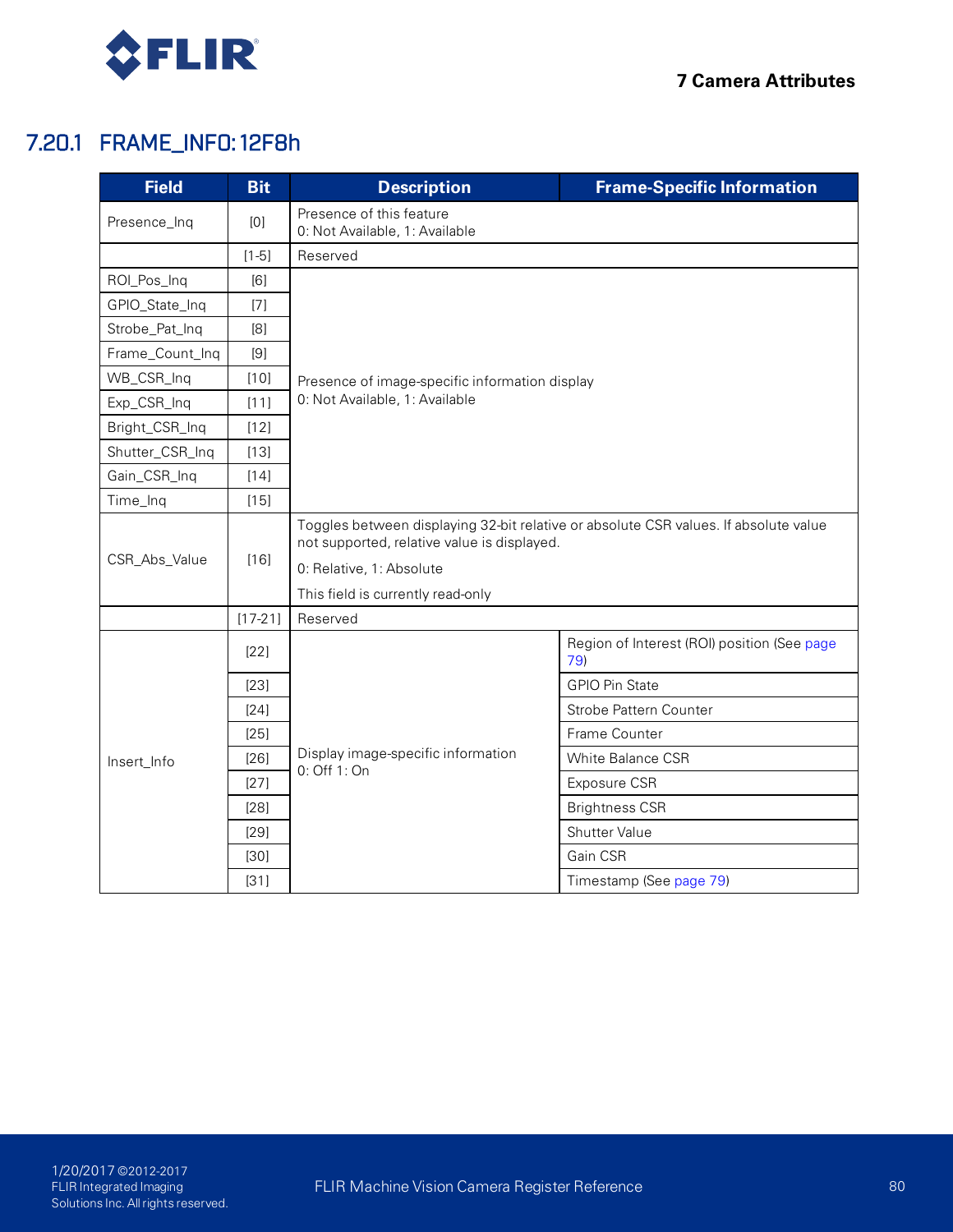

# 8 Troubleshooting

# 8.1 Downloads and Support

FLIR endeavors to provide the highest level of technical support possible to our customers. Most support resources can be accessed through the [Support](http://www.ptgrey.com/support) section of our website.

The first step in accessing our technical support resources is to obtain a Customer Login Account. This requires a valid name and email address. To apply for a Customer Login Account go to our [Downloads](http://www.ptgrey.com/support/downloads/) page.

Customers with a Customer Login Account can access the latest **software** and **firmware** for their cameras from our website. We encourage our customers to keep their software and firmware up-to-date by downloading and installing the latest versions.

# 8.1.1 Finding Information

**FlyCapture SDK**—The FlyCapture SDK provides API examples and the FlyCap camera evaluation application. Available from our [Downloads](http://www.ptgrey.com/support/downloads) page.

**API Documentation**—The installation of the FlyCapture SDK comes with API references for C++, C#, and C code. Available from Start Menu→All Programs→Point Grey FlyCapture2 SDK→Documentation

**Product Documentation**—The camera's *Getting Started Manual* provides information on installing components and software needed to run the camera. The *Technical Reference* provides information on the camera's specifications, features and operations, as well as imaging and acquisition controls. They are available from the [Downloads](http://www.ptgrey.com/support/downloads) page.

**Knowledge Base**—A database of articles and application notes with answers to common questions as well as articles and tutorials about hardware and software systems. Available from our [Knowledge](http://www.ptgrey.com/support/knowledge-base) Base.

**Learning Center**—Our [Learning](https://www.ptgrey.com/Learningcenter) Center contains links to many resources including videos, case studies, popular topics, other application notes, and information on sensor technology.

# 8.1.2 Contacting Technical Support

Before contacting Technical Support, have you:

- 1. Read the product documentation?
- 2. Searched the Knowledge Base?
- 3. Downloaded and installed the latest version of software and/or firmware?

If you have done all the above and still can't find an answer to your question, contact our [Technical](http://www.ptgrey.com/support/ticket) Support team.

# 8.2 Camera Diagnostics

Use the following parameters to monitor the error status of the camera and troubleshoot problems:

**Initialize**—This allows the user to reset the camera to its initial state and default settings.

**Time from Initialize**—This reports the time, in seconds, since the camera was initialized during a hard power-up. This is different from powering up the camera, which will not reset this time.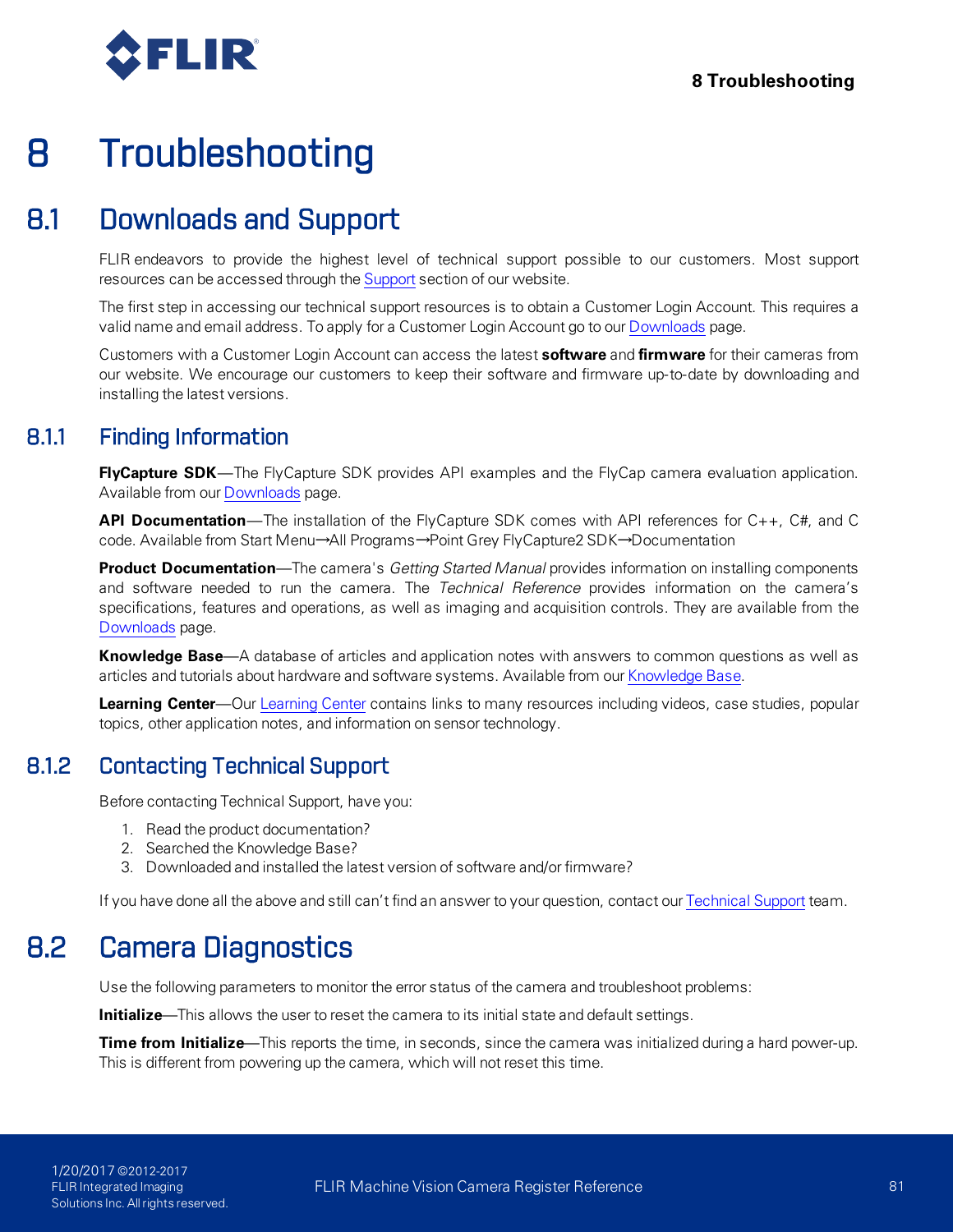

## **8 Troubleshooting**

**Time from Bus Reset**—This reports the time, in seconds, since the last bus reset occurred. This will be equal to the Time from Initialize if no reset has occurred since the last time the camera was initialized.

**Link Up Time**—This reports the time, in seconds, since the last Ethernet reconnection occurred. This will be equal to the Time from Initialize if no reconnection has occurred since the last time the camera was initialized.

**Transmit Failure**—This contains a count of the number of failed frame transmissions that have occurred since the last reset. An error occurs if the camera cannot arbitrate for the bus to transmit image data and the image data FIFO overflows.

**Video Mode Error**—This reports any camera configuration errors. If an error has occurred, no image data will be sent by the camera.

**Camera Log**—This provides access to the camera's 256 byte internal message log, which is often useful for debugging camera problems. Contact [technical](http://www.ptgrey.com/support/contact-us) support for interpretation of message logs.

# 8.2.1 INITIALIZE: 000h

## **Format:**

| <b>Offset</b>      | <b>Name</b> | <b>Field</b> | <b>Bit</b>                                                                                                                                                | <b>Description</b> |
|--------------------|-------------|--------------|-----------------------------------------------------------------------------------------------------------------------------------------------------------|--------------------|
| INITIALIZE<br>000h | Initialize  | [0]          | If this bit is set to 1, the camera will reset to its power up state and loads  <br>settings from the last save memory channel. This bit is self-cleared. |                    |
|                    |             |              | $[1 - 31]$                                                                                                                                                | Reserved           |

## 8.2.2 TIME\_FROM\_INITIALIZE: 12E0h

#### **Format:**

| <b>Field</b>   | Bit        | <b>Description</b>                                         |  |  |  |  |
|----------------|------------|------------------------------------------------------------|--|--|--|--|
| Presence_Ing   | [0]        | Presence of this feature<br>0: Not Available, 1: Available |  |  |  |  |
| Time_From_Init | $[1 - 31]$ | Time in seconds since the camera was initialized.          |  |  |  |  |

# 8.2.3 TIME\_FROM\_BUS\_RESET / LINK\_UP\_TIME: 12E4h

#### **Format:**

| <b>Field</b>    | <b>Bit</b> | <b>Description</b>                                                   |
|-----------------|------------|----------------------------------------------------------------------|
| Presence_Ing    | [0]        | Presence of this feature<br>0: Not Available, 1: Available           |
| Time From Reset | $[1-31]$   | Time in seconds since the camera detected a bus reset re-connection. |

# 8.2.4 XMIT\_FAILURE: 12FCh

| <b>Field</b> | <b>Bit</b> | <b>Description</b>                                          |
|--------------|------------|-------------------------------------------------------------|
| Presence Ing | [0]        | Presence of this feature<br>0. Not Available, 1: Available  |
| Frame Count  | $[1 - 31]$ | Read: Count of failed frame transmissions.<br>Write: Reset. |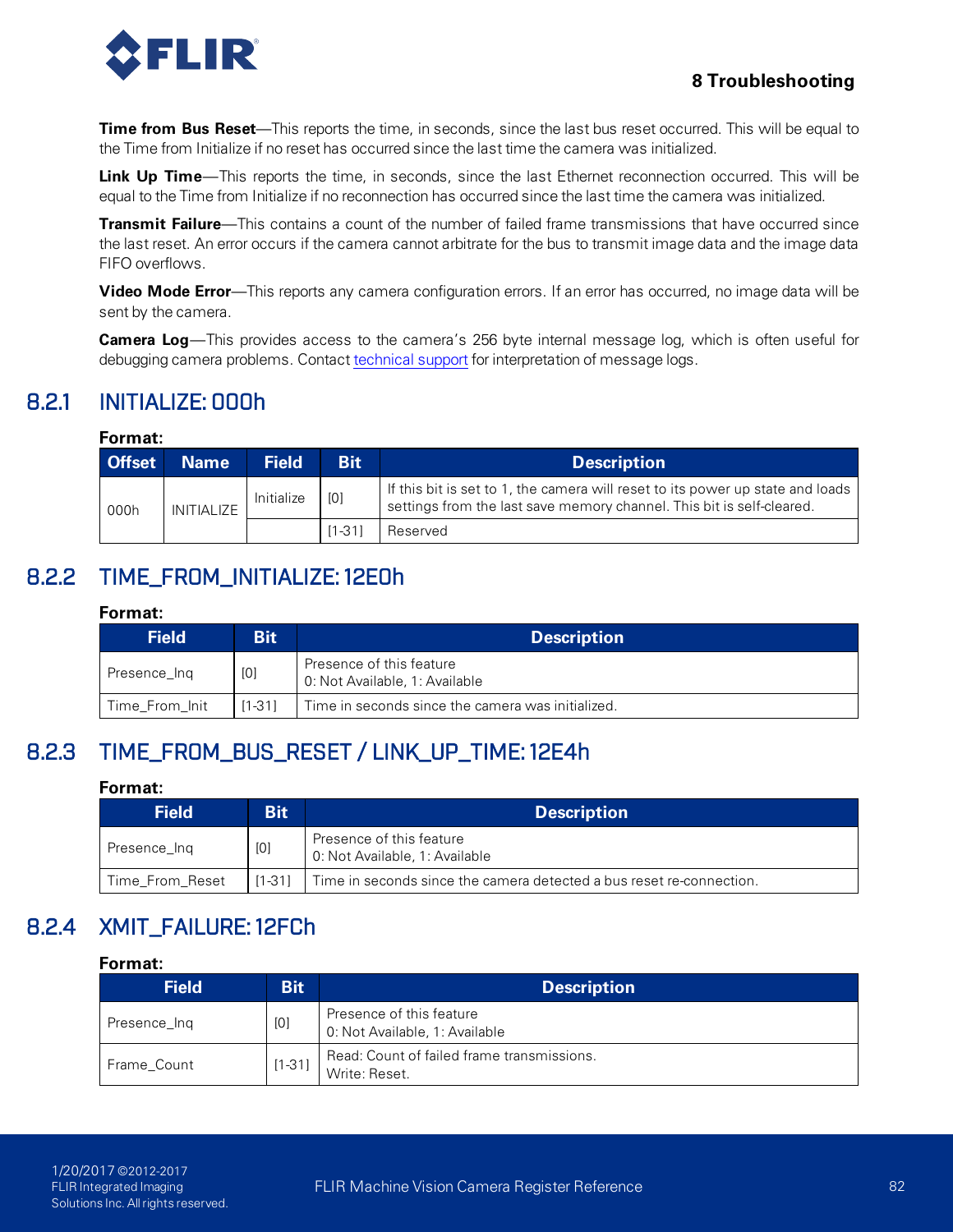

# 8.2.5 VMODE\_ERROR\_STATUS: 628h

### **Format:**

| <b>Field</b>       | <b>Bit</b> | <b>Description</b>                                                                                   |
|--------------------|------------|------------------------------------------------------------------------------------------------------|
|                    |            | Error status of combination of video format, mode, frame rate and ISO SPEED<br>setting.              |
| Vmode Error Status | [0]        | 0. no error, 1. error                                                                                |
|                    |            | This flag will be updated every time one of the above settings is changed by writing<br>a new value. |
|                    | 11-311     | Reserved.                                                                                            |

# 8.2.6 TEST\_PATTERN: 104Ch

### **Format:**

| <b>Field</b>   | <b>Bit</b> | <b>Description</b>                                         |
|----------------|------------|------------------------------------------------------------|
| Presence Ing   | [0]        | Presence of this feature<br>0: Not Available, 1: Available |
|                | [1-30]     | Reserved                                                   |
| Test Pattern 1 | [31]       | Value<br>0: Disable test pattern, 1: Enable test pattern   |

# 8.2.7 LED\_CTRL: 1A14h

**Note:** On GigE Vision cameras, this register enables or disables both the main camera status LED and the GigE connector indicator LEDs, if equipped.

| <b>Field</b> | <b>Bit</b> | <b>Description</b>                                         |
|--------------|------------|------------------------------------------------------------|
| Presence_Ing | [0]        | Presence of this feature<br>0: Not Available, 1: Available |
|              | $[1-22]$   | Reserved                                                   |
| LED Ctrl     | $[23-31]$  | Enable or disable the LED<br>0x00: Off, 0x74: On           |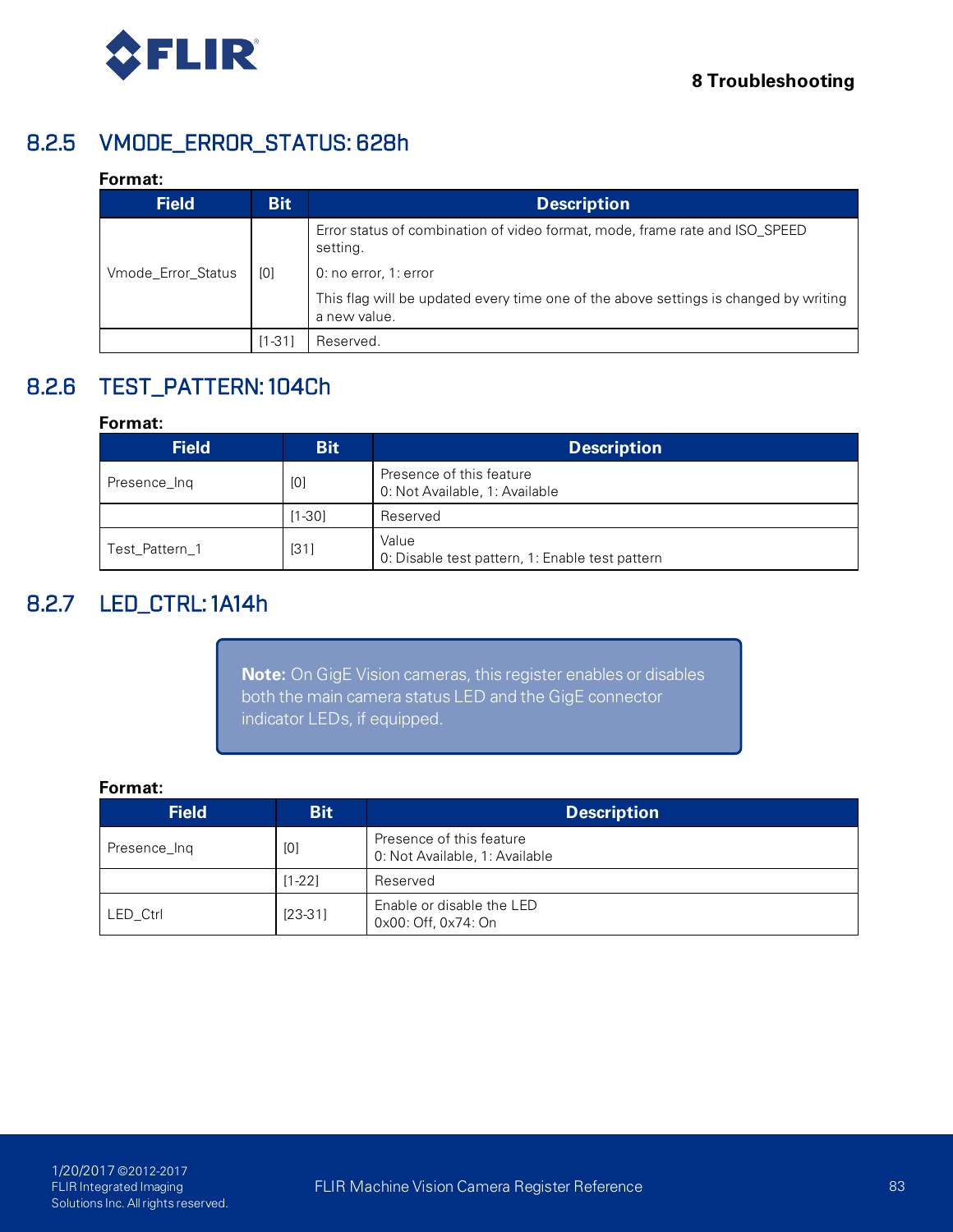

# 8.3 PIXEL\_DEFECT\_CTRL: 1A60h

## **Format:**

| <b>Field</b>                                                                                                | <b>Bit</b> | <b>Description</b>                                                                     |  |  |  |
|-------------------------------------------------------------------------------------------------------------|------------|----------------------------------------------------------------------------------------|--|--|--|
| Presence_Inq                                                                                                | [0]        | Presence of this feature<br>0: Not Available, 1: Available                             |  |  |  |
|                                                                                                             | $[1-5]$    | Reserved                                                                               |  |  |  |
|                                                                                                             | [5]        | <b>FL3-U3-13E4 only</b> —Enable or disable on-sensor pixel correction<br>0. Off, 1. On |  |  |  |
| ON OFF                                                                                                      | [6]        | Enable or disable FPGA pixel correction<br>0. Off, 1. On                               |  |  |  |
|                                                                                                             | [7]        | Reserved                                                                               |  |  |  |
| Max Pixels                                                                                                  | $[8-19]$   | Maximum number of pixels that can be corrected by the FPGA                             |  |  |  |
| Cur Pixels                                                                                                  | $[20-31]$  | Current number of pixels that are being corrected by the FPGA                          |  |  |  |
| <b>FL3-U3-13E4 only</b> —If both bits 5 and 6 are set to 1, only the on-sensor pixel correction is enabled. |            |                                                                                        |  |  |  |

# 8.4 FPN\_CTRL: 1A0Ch

| <b>Field</b> | <b>Bit</b> | <b>Description</b>                                                |
|--------------|------------|-------------------------------------------------------------------|
| Presence_Ing | [0]        | Presence of this feature<br>0: Not Available, 1: Available        |
|              | $[1-5]$    | Reserved                                                          |
| ON OFF       | [6]        | Enable or disable fixed pattern noise correction<br>0: Off, 1: On |
| Reserved     | $[7-31]$   | Reserved                                                          |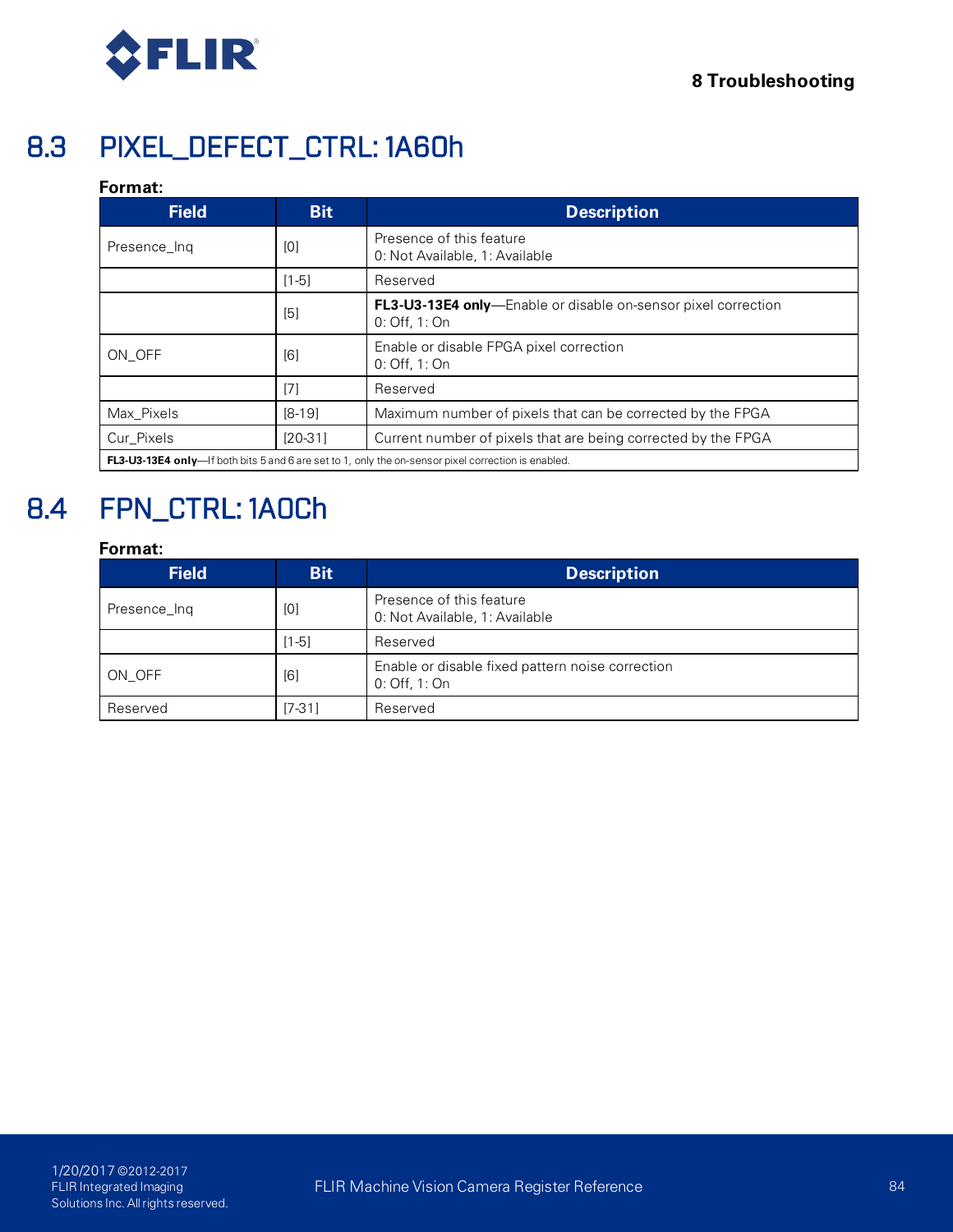

# Appendix A: Isochronous Packet Format

### **The information in this appendix is applicable to FireWire cameras only.**

The following table shows the format of the first 32-bits in the data field of an isochronous data block for Format 0, Format 1, Format 2, and Format 7.

| $0 - 7$                                                             | $8 - 15$ |                                                                                                                                                            | $16 - 23$  | 24-31                                                                           |                                                                                                                                                               |  |  |
|---------------------------------------------------------------------|----------|------------------------------------------------------------------------------------------------------------------------------------------------------------|------------|---------------------------------------------------------------------------------|---------------------------------------------------------------------------------------------------------------------------------------------------------------|--|--|
| data_length                                                         |          | tag                                                                                                                                                        | channel    | tCode                                                                           | sy                                                                                                                                                            |  |  |
| Data Length<br>Number of bytes in the<br>data field                 |          | <b>Isochronous Channel</b><br><b>Number</b><br><b>Tag Field</b><br>Programmed in the<br>iso_channel field of<br>Set to $0$<br>the cam sta ctrl<br>register |            | <b>Transaction Code</b><br>Set to the isochronous<br>data block packet<br>tCode | <b>Synchronization Value</b><br>Set to 0001h on the first<br>isochronous data block of a<br>frame, and set to zero on<br>all other isochronous data<br>blocks |  |  |
|                                                                     |          |                                                                                                                                                            | header CRC |                                                                                 |                                                                                                                                                               |  |  |
| <b>Video Data Payload</b><br>Contains the digital video information |          |                                                                                                                                                            |            |                                                                                 |                                                                                                                                                               |  |  |
| data CRC                                                            |          |                                                                                                                                                            |            |                                                                                 |                                                                                                                                                               |  |  |

# A.1 Isochronous Bandwidth Requirements: Format 0, Format 1, and Format 2

The amount of isochronous bandwidth required to transmit images from the camera is dependent on the format and frame rate. The following table describes the bandwidth requirements for each available format and frame rate. Each entry in the table indicates the required bandwidth in number of lines, pixels and 32-bits per isochronous period.

> **Note:** Bandwidth requirements for Format 7 are negotiated with the camera at runtime.

| <b>Mode</b>    | <b>Video</b>                          | 240                            | 120                            | 60                 | 30                             | 15                                         | 7.5                            | 3.75            | 1.875           |
|----------------|---------------------------------------|--------------------------------|--------------------------------|--------------------|--------------------------------|--------------------------------------------|--------------------------------|-----------------|-----------------|
|                | <b>Format</b>                         | <b>FPS</b>                     | <b>FPS</b>                     | <b>FPS</b>         | <b>FPS</b>                     | <b>FPS</b>                                 | <b>FPS</b>                     | <b>FPS</b>      | <b>FPS</b>      |
| $\overline{0}$ | 160x120 YUV<br>(4:4:4)<br>24bit/pixel | 4H<br>640 <sub>p</sub><br>480a | 2H<br>320 <sub>p</sub><br>240q | 1H<br>160p<br>120a | 1/2H<br>80 <sub>p</sub><br>60a | 1/4H<br>40 <sub>p</sub><br>30 <sub>q</sub> | 1/8H<br>20 <sub>p</sub><br>15q |                 |                 |
|                | 320x240 YUV                           | 8)8H                           | 4)4H                           | 2H                 | 1H                             | 1/2H                                       | 1/4H                           | 1/8H            | 1/16H           |
|                | (4:2:2)                               | 2560p                          | 1280p                          | 640 <sub>p</sub>   | 320 <sub>p</sub>               | 160p                                       | 80p                            | 40 <sub>p</sub> | 20 <sub>p</sub> |
|                | 16bit/pixel                           | 1280a                          | 640a                           | 320q               | 160a                           | 80a                                        | 40 <sub>q</sub>                | 20 <sub>q</sub> | 10 <sub>q</sub> |

## **Format\_0**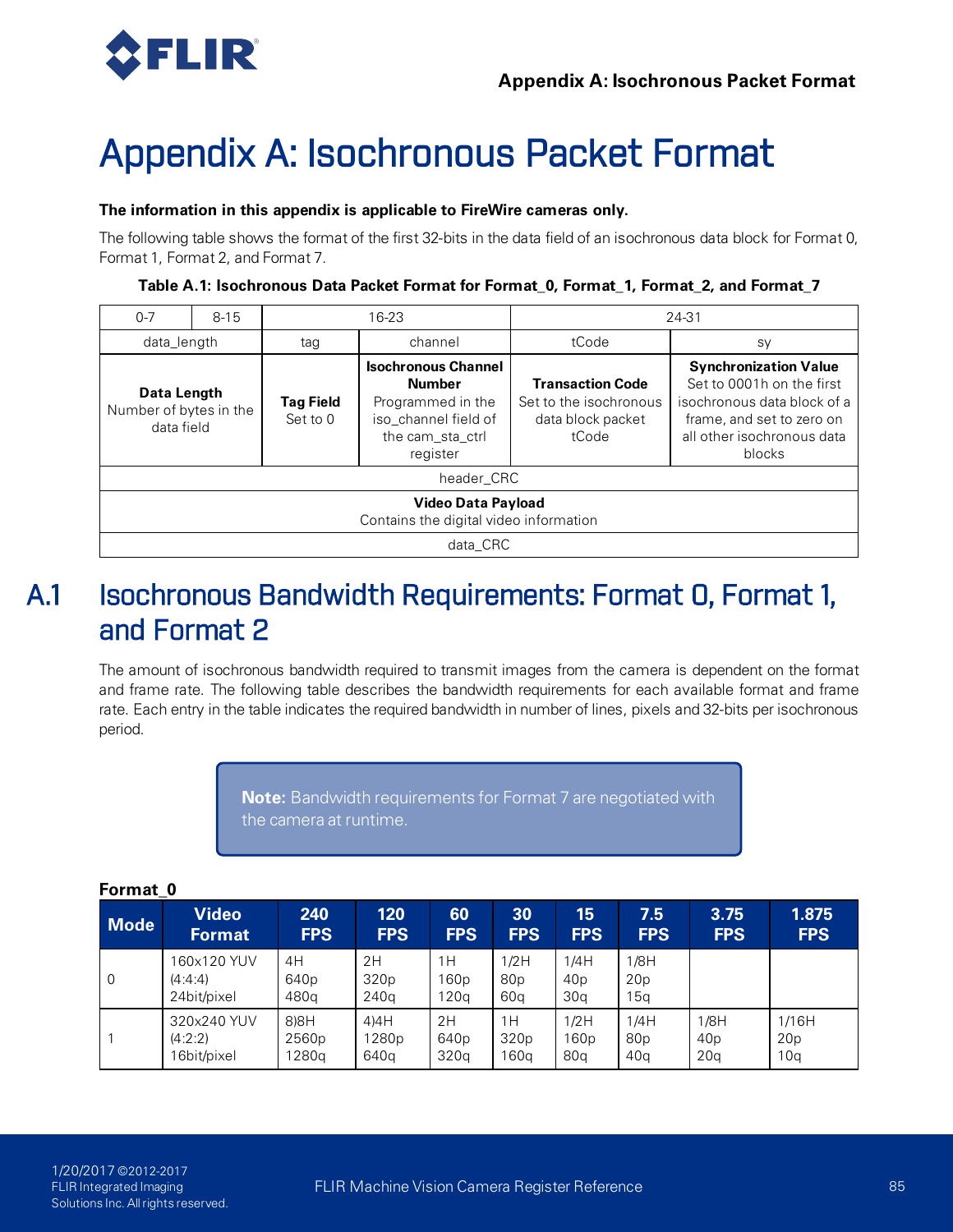

## **Appendix A: Isochronous Packet Format**

#### **Format\_0**

| <b>Mode</b>    | <b>Video</b><br><b>Format</b>          | 240<br><b>FPS</b>         | 120<br><b>FPS</b>         | 60<br><b>FPS</b>                         | 30<br><b>FPS</b>                  | 15<br><b>FPS</b>         | 7.5<br><b>FPS</b>      | 3.75<br><b>FPS</b>     | 1.875<br><b>FPS</b>              |
|----------------|----------------------------------------|---------------------------|---------------------------|------------------------------------------|-----------------------------------|--------------------------|------------------------|------------------------|----------------------------------|
| $\overline{2}$ | 640x480 YUV<br>(4:1:1)<br>12bit/pixel  | 16)16H<br>10240p<br>3840q | H(8)<br>5120p<br>1920q    | 4)4H<br>2560p<br>960q                    | 2)2H<br>1280p<br>480q             | 1H<br>640p<br>240q       | 1/2H<br>320p<br>120q   | 1/4H<br>160p<br>60q    | 1/8H<br>80p<br>30q               |
| $\mathsf 3$    | 640x480 YUV<br>(4:2:2)<br>16bit/pixel  | 32)16H<br>10240p<br>5120g | 16)8H<br>5120p<br>2560q   | 8)4H<br>2560p<br>1280q                   | 4)2H<br>1280p<br>640q             | 2)1H<br>640p<br>320q     | 1/2H<br>320p<br>160q   | 1/4H<br>160p<br>80q    | 1/8H<br>80 <sub>p</sub><br>40q   |
| $\overline{4}$ | 640x480 RGB<br>24bit/pixel             | 32)16H<br>10240p<br>7680q | 16)8H<br>5120p<br>3840q   | 8)4H<br>2560p<br>1920q                   | 4)2H<br>1280 <sub>p</sub><br>960q | 2)1H<br>640p<br>480q     | 1/2H<br>320p<br>240q   | 1/4H<br>160p<br>120q   | 1/8H<br>80p<br>60q               |
| 5              | 640x480Y<br>(Mono)<br>8bit/pixel       | 16)16H<br>10240p<br>2560q | B(8)<br>5120p<br>1280q    | 4)4H<br>2560p<br>640q                    | 2)2H<br>1280p<br>320              | 1H<br>640p<br>160q       | 1/2H<br>320p<br>80q    | 1/4H<br>160p<br>40q    | 1/8H<br>80 <sub>p</sub><br>20q   |
| $6\,$          | 640x480Y<br>(Mono)<br>16bit/pixel      | 32)16H<br>10240p<br>5120q | 16)8H<br>5120p<br>2560q   | 8)4H<br>2560p<br>1280q                   | 4)2H<br>1280p<br>640q             | 2)1H<br>640p<br>320q     | 1/2H<br>320p<br>160q   | 1/4H<br>160p<br>80q    | 1/8H<br>80p<br>40q               |
| $\overline{7}$ | Reserved                               |                           |                           |                                          |                                   |                          |                        |                        |                                  |
| Format_1       |                                        |                           |                           |                                          |                                   |                          |                        |                        |                                  |
| <b>Mode</b>    | <b>Video</b><br><b>Format</b>          | <b>240 FPS</b>            | 120<br><b>FPS</b>         | 60<br><b>FPS</b>                         | 30<br><b>FPS</b>                  | 15<br><b>FPS</b>         | 7.5<br><b>FPS</b>      | 3.75<br><b>FPS</b>     | 1.875<br><b>FPS</b>              |
| 0              | 800*600 YUV<br>(4.2.2)<br>16bit/pixel  | 32)20H<br>16000p<br>8000q | 16)10H<br>8000p<br>4000q  | 8)5H<br>4000p<br>2000q                   | 4)5/2H<br>2000p<br>1000q          | 2)5/4H<br>1000p<br>500q  | 5/8H<br>500p<br>250q   | 5/16H<br>250p<br>125q  |                                  |
| 1              | 800x600 RGB<br>24bit/pixel             |                           | 32)10H<br>8000p<br>600q   | 16)5H<br>4000p<br>3000q                  | 8)5/2H<br>2000p<br>1500q          | 4)5/4H<br>1000p<br>750q  | 2)5/8H<br>500p<br>375q |                        |                                  |
| 2              | 800x600Y<br>(Mono)<br>8bit/pixel       | 16)20H<br>16000p<br>4000q | 8)10H<br>8000p<br>2000q   | 4)5H<br>4000p<br>1000q                   | 2)5/2H<br>2000p<br>500q           | 5/4H<br>1000p<br>250q    | 5/8H<br>500p<br>125q   |                        |                                  |
| 3              | 1024x768 YUV<br>(4.2.2)<br>16bit/pixel |                           | 32)12H<br>12288p<br>6144q | 16)6H<br>6144p<br>3072q                  | 8)3H<br>3072p<br>1536q            | 4)3/2H<br>1536p<br>768q  | 2)3/4H<br>768p<br>384q | 3/8H<br>384p<br>192q   | 3/16H<br>192p<br>96q             |
| 4              | 1024x768 RGB<br>24bit/pixel            |                           |                           | 32)6H<br>6144p<br>4608q                  | 16)3H<br>3072p<br>2304q           | 8)3/2H<br>1536p<br>1152q | 4)3/4H<br>768p<br>576q | 2)3/8H<br>384p<br>288q | 3/16<br>192p<br>144q             |
| 5              | 1024x768Y<br>(Mono)<br>8bit/pixel      | 32)24H<br>24576p<br>6144q | 16)12H<br>12288p<br>3072q | $H$ <sub>8</sub> $(8)$<br>6144p<br>1536q | 4)3H<br>3072p<br>768q             | 2)3/2H<br>1536p<br>384q  | 3/4H<br>768p<br>192q   | 3/8H<br>384p<br>96q    | 3/16H<br>192 <sub>p</sub><br>48q |
| 6              | 800x600Y<br>(Mono16)<br>16bit/pixel    | 32)20H<br>16000p<br>8000q | 16)10H<br>8000p<br>4000q  | 8)5H<br>4000p<br>2000q                   | 4)5/2H<br>2000p<br>1000q          | 2)5/4H<br>1000p<br>500q  | 5/8H<br>500p<br>250q   | 5/16H<br>250p<br>125q  |                                  |
| 7              | 1024x768Y<br>(Mono16)<br>16bit/pixel   |                           | 32)12H<br>12288p<br>6144q | 16)6H<br>6144p<br>3072q                  | 8)3H<br>3072p<br>1536q            | 4)3/2H<br>1536p<br>768q  | 2)3/4H<br>768p<br>384q | 3/8H<br>384p<br>192q   | 3/16H<br>192 <sub>p</sub><br>96q |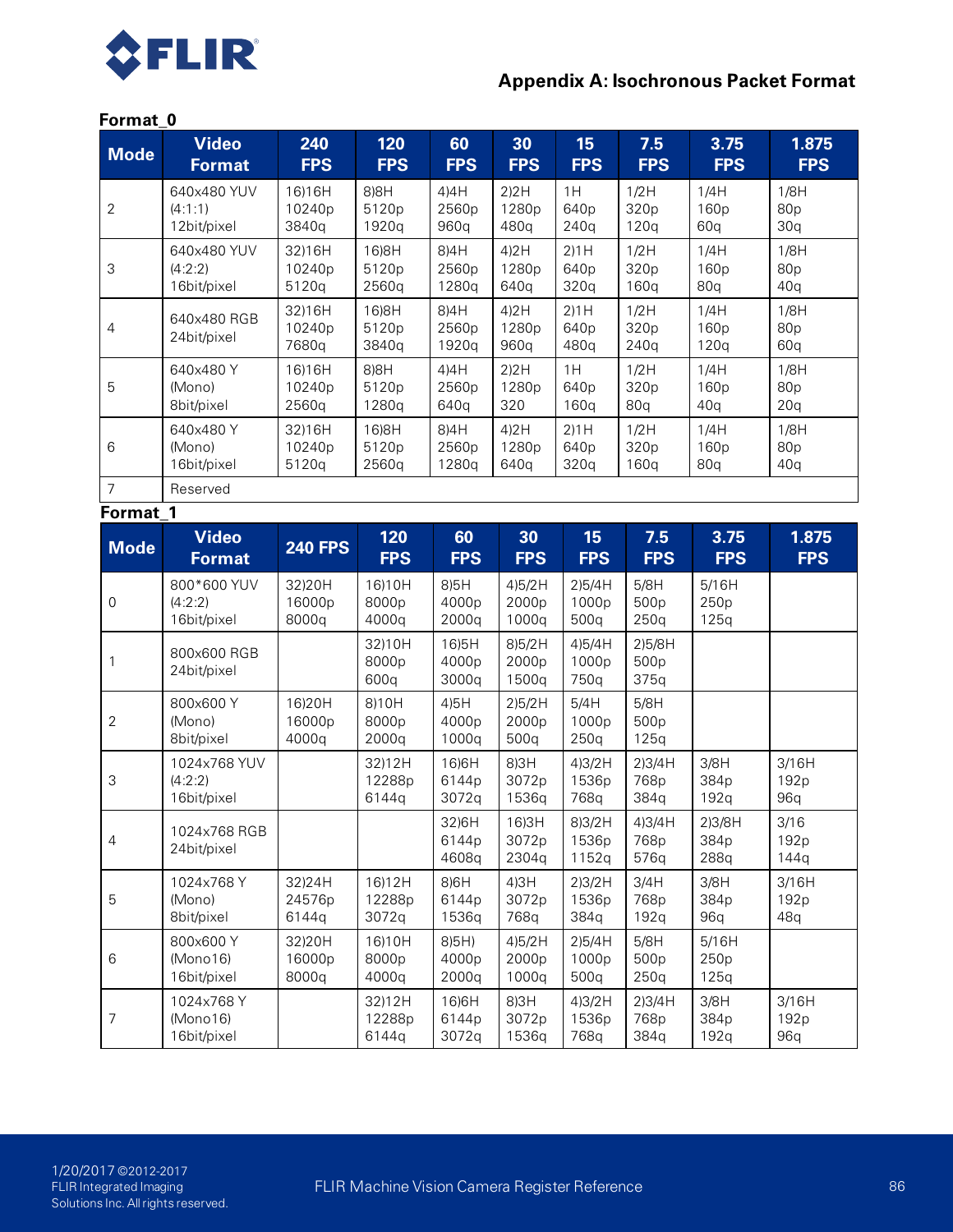

## **Appendix A: Isochronous Packet Format**

### **Format\_2**

| <b>Mode</b> | <b>Video Format</b>                    | 120<br><b>FPS</b>         | <b>60 FPS</b>                         | <b>30 FPS</b>                                  | <b>15 FPS</b>                         | 7.5<br><b>FPS</b>                    | 3.75<br><b>FPS</b>                              | 1.875<br><b>FPS</b>                 |
|-------------|----------------------------------------|---------------------------|---------------------------------------|------------------------------------------------|---------------------------------------|--------------------------------------|-------------------------------------------------|-------------------------------------|
| 0           | 1280×960<br>YUV(4:2:2)<br>16bit/pixel  |                           | 32)8H<br>10240p<br>5120g              | 16)4H<br>5120p<br>2560q                        | 8)2H<br>2560p<br>1280g                | 4)1H<br>1280p<br>640g                | 2)1/2H<br>640p<br>320q                          | 1/4H<br>320p<br>160q                |
|             | 1280x960<br><b>RGB</b><br>24bit/pixel  |                           | 32) 8H<br>10240p<br>7680g             | 16)4H<br>5120p<br>3840q                        | 8)2H<br>2560p<br>1920q                | $4$ ) $1H$<br>1280p<br>960q          | 2)1/2H<br>640p<br>480 <sub>a</sub>              | 1/4H<br>320p<br>240q                |
| 2           | 1280x960<br>Y (Mono)<br>8bit/pixel     | 32)16H<br>20480p<br>5120q | 16)8H<br>10240 <sub>p</sub><br>2560q  | 8)4H<br>5120 <sub>p</sub><br>1280q             | 4)2H<br>2560p<br>640q                 | $2$ ) $1H$<br>1280p<br>320q          | 1/2H<br>640 <sub>p</sub><br>160q                | 1/4H<br>320p<br>80q                 |
| 3           | 1600x1200<br>YUV(4:2:2)<br>16bit/pixel |                           | 32)10H<br>16000p<br>8000g             | 16)5H<br>8000p<br>4000g                        | 8)5/2H<br>4000 <sub>p</sub><br>2000q  | 4)5/4H<br>2000p<br>1000g             | 2)5/8H<br>1000p<br>500g                         | 5/16H<br>500 <sub>p</sub><br>250q   |
| 4           | 1600x1200<br><b>RGB</b><br>24bit/pixel |                           |                                       | 32)5H<br>8000 <sub>p</sub><br>6000q            | 16)5/2H<br>4000 <sub>p</sub><br>3000q | 8)5/4H<br>2000 <sub>p</sub><br>1500q | 4)5/8H<br>1000 <sub>p</sub><br>750 <sub>a</sub> | 2)5/16H<br>500 <sub>p</sub><br>375q |
| 5           | 1600x1200<br>Y (Mono)<br>8bit/pixel    | 32)20H<br>32000p<br>8000q | 16)10H<br>16000 <sub>p</sub><br>4000g | 8)5H<br>8000 <sub>p</sub><br>2000 <sub>a</sub> | 4)5/2H<br>4000 <sub>p</sub><br>1000g  | 2)5/4H<br>2000p<br>500g              | 5/8H<br>1000 <sub>p</sub><br>250 <sub>q</sub>   | 5/16H<br>500p<br>125q               |
| 6           | 1280×960<br>Y (Mono16)<br>16bit/pixel  |                           | 32)8H<br>10240 <sub>p</sub><br>5120g  | 16)4H<br>5120p<br>2560g                        | 8)2H<br>2560p<br>1280g                | 4)1H<br>1280 <sub>p</sub><br>640a    | 2)1/2H<br>640 <sub>p</sub><br>320q              | 1/4H<br>320p<br>160q                |
| 7           | 1600x1200<br>Y(Mono16)<br>16bit/pixel  |                           | 32)10H<br>16000 <sub>p</sub><br>8000q | 16)5H<br>8000 <sub>p</sub><br>4000gH           | 8)5/2H<br>4000 <sub>p</sub><br>2000q  | 4)5/4H<br>2000 <sub>p</sub><br>1000g | 2)5/8H<br>1000p<br>500g                         | 5/16H<br>500p<br>250q               |

[--H – Lines/Packet]

[--p – Pixels/Packet]

[--q – 32-bits/Packet

2) : required S200 data rate

4) : required S400 data rate

8) : required S800 data rate

16) : required S1600 data rate

32) : required S3200 data rate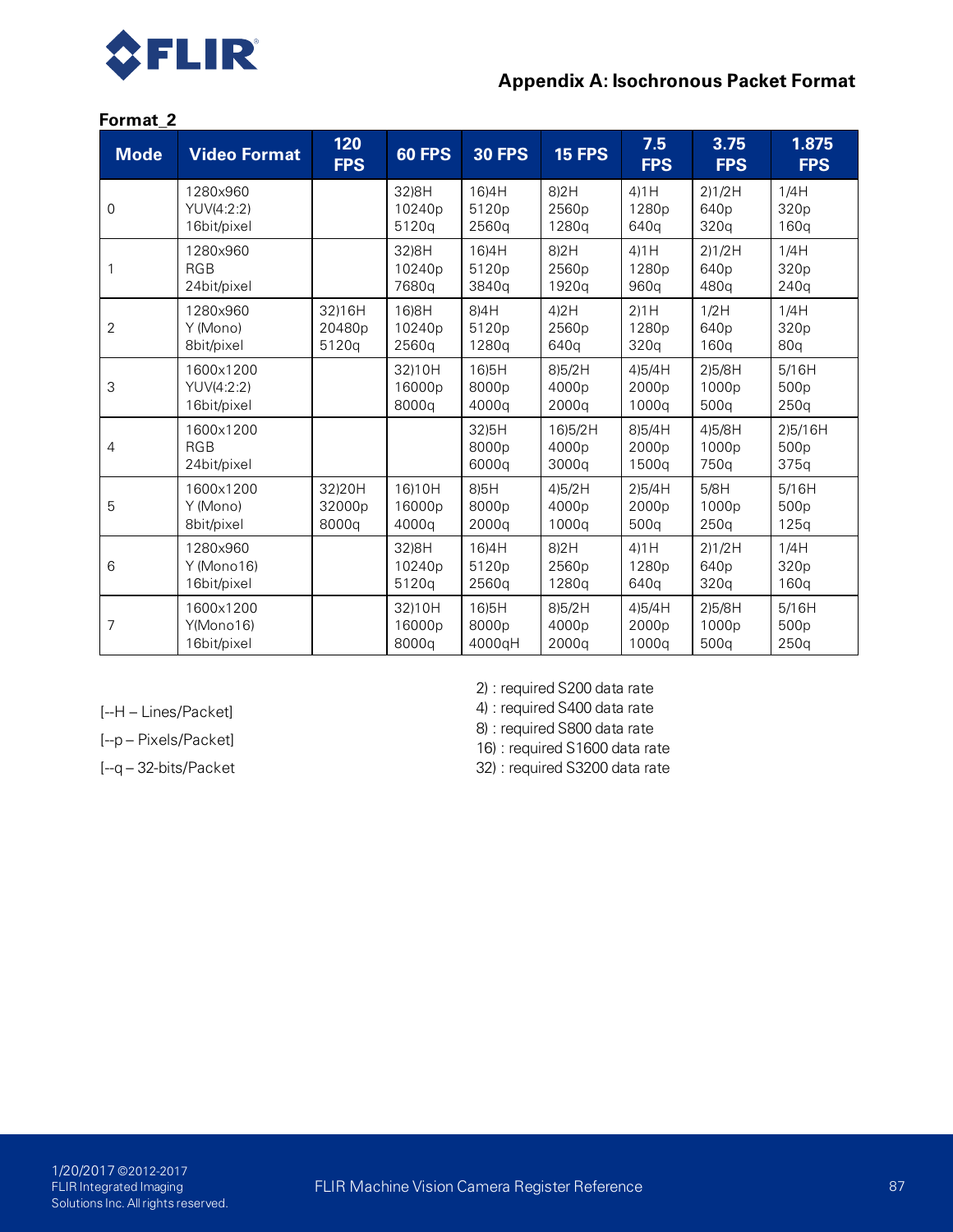

# Appendix B: Dragonfly-only Registers

**The following registers are used by the Dragonfly camera only and are not available on other cameras, including the Dragonfly2.**

- **EXTENDED\_SHUTTER 1028h**
- SOFT\_ASYNC\_TRIGGER 102Ch
- <sup>n</sup> BAYER\_TILE\_GAIN 1044h
- <sup>n</sup> SHUTTER\_DELAY 1108h
- <sup>n</sup> FRAME\_TIME 1240h
- <sup>n</sup> FRAME\_SYNC\_OFFSET 1244h

# B.1 EXTENDED\_SHUTTER: 1028h

Allows the user to access a number of different extended shutter modes. Placing the camera into extended shutter mode removes the restriction that the shutter integration time must be less than the frame rate. The actual frame rate will be the maximum of the nominal frame rate and the shutter time. Turn FRAME\_RATE register OFF to enable extended shutter.

The maximum shutter values for the various modes are as follows:

| <b>Frame Rate</b>       | <b>Maximum Shutter Value</b> |
|-------------------------|------------------------------|
| 30 Hz                   | 532 * 1/16000 seconds        |
| 32H <sub>z</sub>        | 500 * 1/1600 seconds         |
| <b>Extended Shutter</b> | 4000 * 1/16000 seconds       |
| 50 Hz                   | 256 * 1/12800 seconds        |
| 24 Hz                   | 666 * 1/16000 seconds        |

#### **Format:**

| <b>Field</b> | <b>Bit</b> | <b>Description</b>                                                                |
|--------------|------------|-----------------------------------------------------------------------------------|
| Presence_Ing | [0]        | Presence of this feature<br>0: Not Available, 1: Available                        |
|              | $[1 - 12]$ | Reserved                                                                          |
| Shutter Mode | $[13-15]$  | $0:30$ Hz (Default)<br>$1:32$ Hz<br>2: Extended Shutter<br>$3:50$ Hz<br>$4:24$ Hz |
|              | [16-31]    | Reserved                                                                          |

#### **Related Resources**

| <b>Type</b> | <b>Description</b>                                        |  |  |
|-------------|-----------------------------------------------------------|--|--|
| Software    | ExtendedShutterEx example program<br>(PGR FlyCapture SDK) |  |  |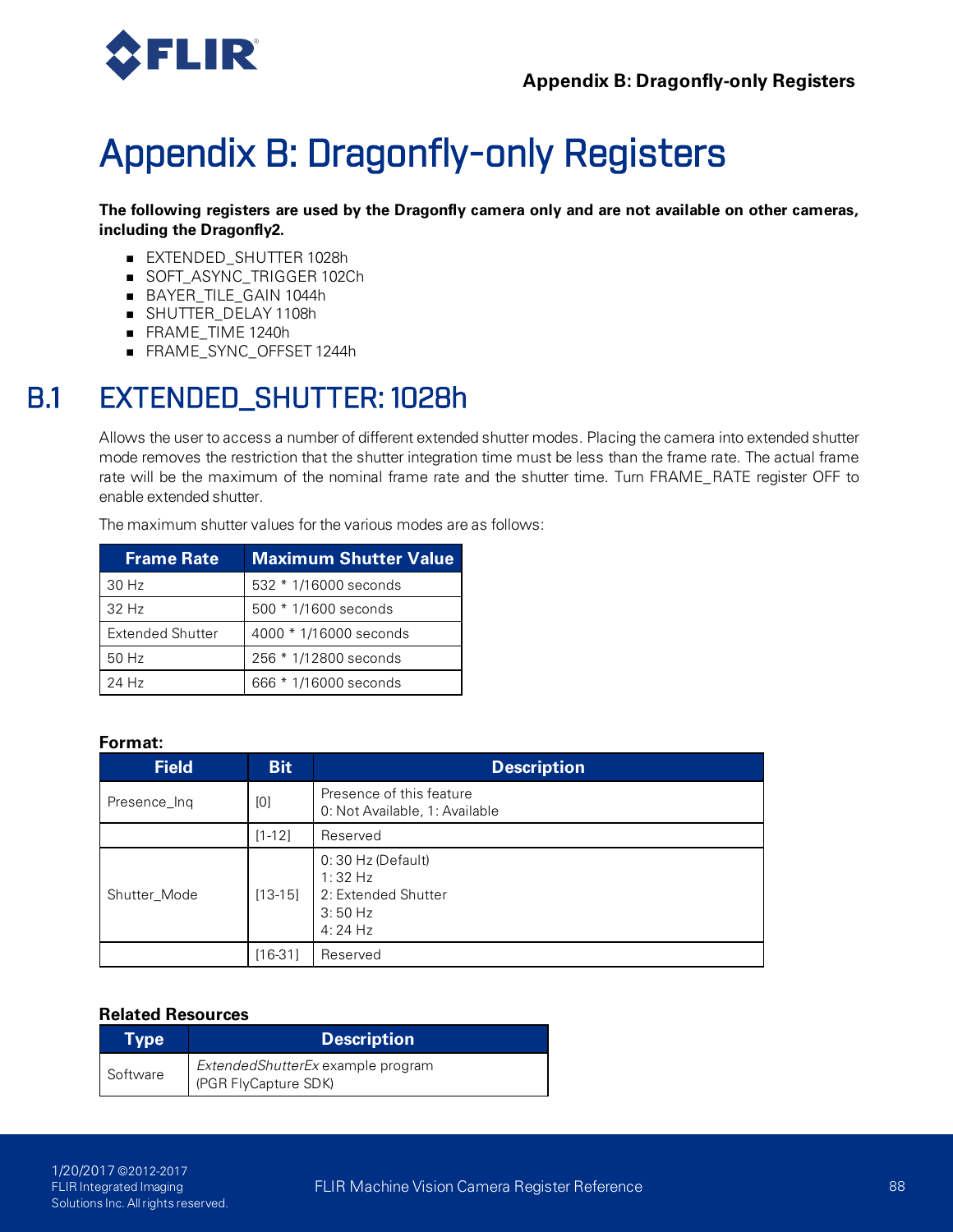

# B.2 SOFT\_ASYNC\_TRIGGER 102Ch

Provides a software method for generating an asynchronous trigger event. When the camera is in Trigger\_Mode\_ 0, writing a zero to bit 31 of this register will generate an asynchronous trigger.

## **Format:**

| <b>Field</b> | <b>Bit</b> | <b>Description</b>                                                                                                                                                                                                                    |
|--------------|------------|---------------------------------------------------------------------------------------------------------------------------------------------------------------------------------------------------------------------------------------|
| Presence_Ing | [0]        | Presence of this feature<br>0: Not Available, 1: Available                                                                                                                                                                            |
|              | $[1-29]$   | Reserved                                                                                                                                                                                                                              |
| Shutter Mode | [30-31]    | Write:<br>0: Generate Trigger<br>Read:<br>0: Camera is not ready to be triggered; integration is complete but<br>camera is transferring image data<br>1: Camera is ready to be triggered<br>2: Camera is in the middle of integration |

## **Related Knowledge Base Articles**

| Title                                                   | <b>Article</b>                |
|---------------------------------------------------------|-------------------------------|
| Time between software asynchronous trigger and start of | <b>Knowledge Base Article</b> |
| integration                                             | 10089                         |

#### **Related Resources**

| Type     | <b>Description</b>                                  |
|----------|-----------------------------------------------------|
| Software | AsyncTriggerEx example program (PGR FlyCapture SDK) |

# B.3 BAYER\_TILE\_GAIN 1044h

Allows the user to specify all four Bayer tile pixel gains. The ordering matches that of the BAYER\_TILE\_MAPPING register (offset 1040h) and the units match those of the WHITE\_BALANCE register (offset 80Ch).

Any write to this register will set the On\_Off bit of the WHITE\_BALANCE register.

| Format:      |            |                                        |  |  |
|--------------|------------|----------------------------------------|--|--|
| <b>Field</b> | <b>Bit</b> | <b>Description</b>                     |  |  |
| Bayer_Gain_A | $[0-7]$    | Gain for pixel (0,0) in the Bayer tile |  |  |
| Bayer_Gain_B | $[8-15]$   | Gain for pixel (0,1) in the Bayer tile |  |  |
| Bayer_Gain_C | $[16-24]$  | Gain for pixel (1,0) in the Bayer tile |  |  |
| Bayer_Gain_D | $[25-31]$  | Gain for pixel (1,1) in the Bayer tile |  |  |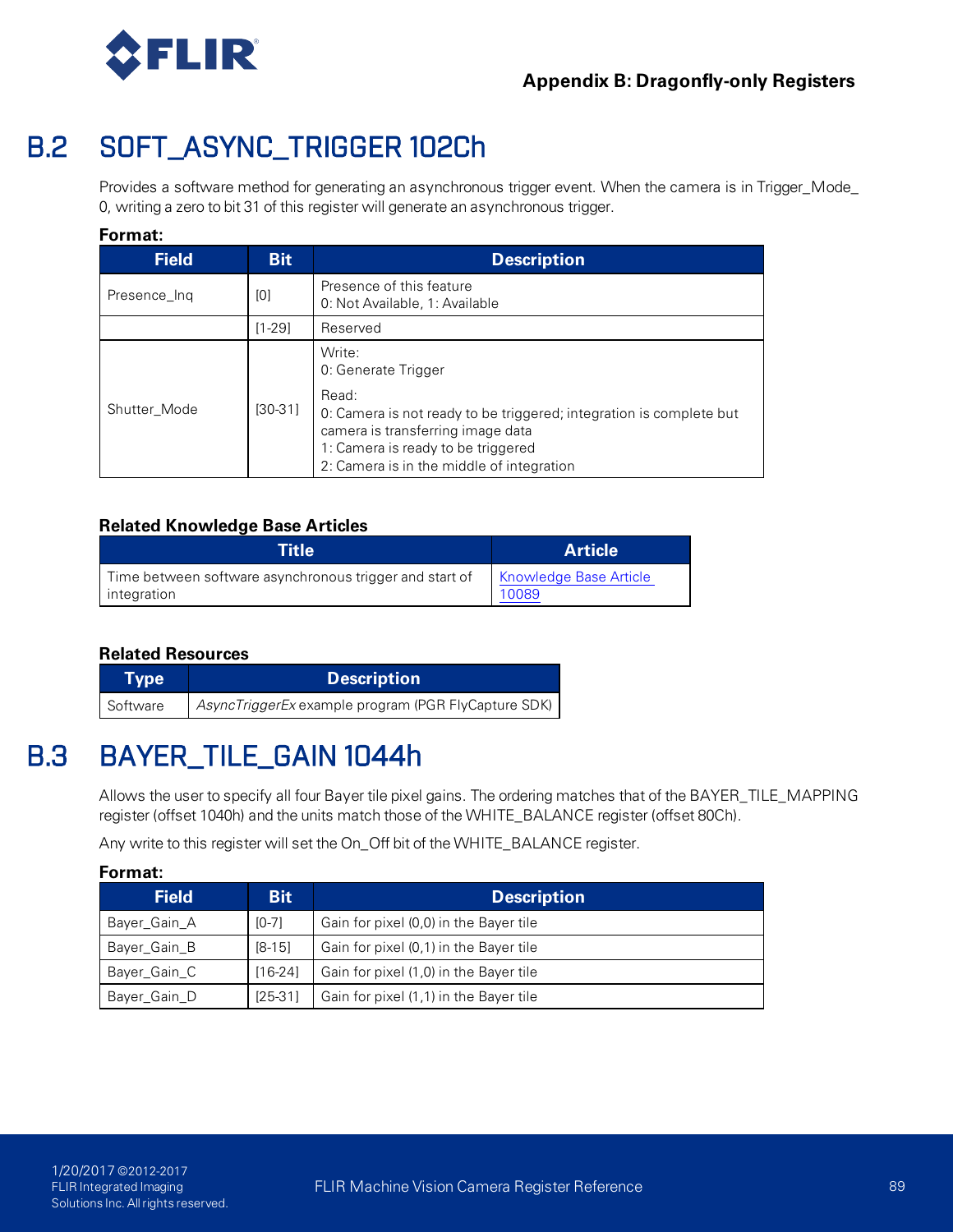

# B.4 SHUTTER\_DELAY 1108h

This register provides control over the time delay between an external trigger and the start ofintegration (shutter open).

### **Format:**

| <b>Field</b>  | <b>Bit</b> | <b>Description</b>                                                                                    |
|---------------|------------|-------------------------------------------------------------------------------------------------------|
|               | $[0-15]$   | Reserved                                                                                              |
|               |            | Delay before the start of integration, in ticks of a 49.152 MHz clock.                                |
| Shutter Delay | $[16-31]$  | To extend the duration of this delay, use the Strobe_Multiplier<br>defined in the GPIO_XTRA register. |

# B.5 FRAME\_TIME 1240h

This register provides control over frame rate relative to the CURRENT\_FRAME\_RATE value.

For example, when CURRENT\_FRAME\_RATE = 4 (i.e. 30Hz on a lo-res Dragonfly) the camera sends 240 iso packets per image. To achieve 30Hz operation the camera waits for about 26-27 iso periods before sending the next image.

The FRAME\_TIME register allows the desired frame rate to be specified, which could be considerably less than the nominal rate specified by CURRENT\_FRAME\_RATE. For example, with a CURRENT\_FRAME\_RATE of 30fps, 25fps is now possible.

The formula to determine the Value is:

FRAME\_TIME = 800 \* (Current\_Frame\_Rate / Desired\_Frame\_Rate)

Example:

To achieve 25fps while the current frame rate is 30fps:

FFAME\_TIME = 800 \* (30fps / 25fps) = 
$$
960 = 3C0h
$$

Enter 3C0h in the Value field (last 16 bits) of 1240h to achieve 25fps.

| <b>Field</b> | <b>Bit</b> | <b>Description</b>                                                           |
|--------------|------------|------------------------------------------------------------------------------|
| Presence_Ing | [0]        | Presence of this feature<br>0: Not Available, 1: Available                   |
|              | $[1-5]$    | Reserved                                                                     |
| ON OFF       | [6]        | Always ON<br>To turn this feature OFF, write a 0 to this bit and bits 20-31. |
|              | $[7-19]$   | Reserved                                                                     |
| Value        | $[20-31]$  | Value.                                                                       |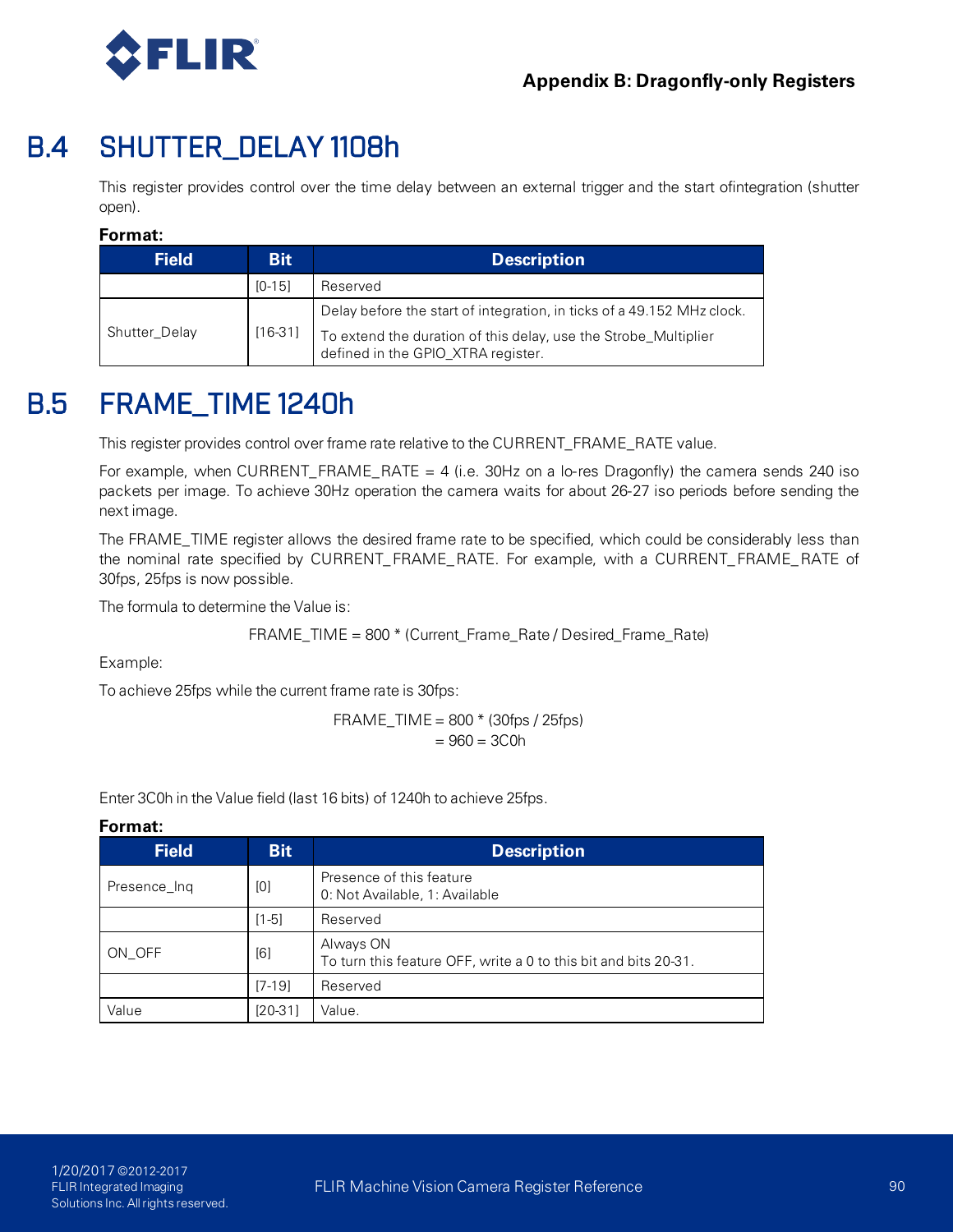

## **Appendix B: Dragonfly-only Registers**

# B.6 FRAME\_SYNC\_OFFSET 1244h

Multiple cameras of the same type on the same IEEE-1394 bus are automatically synchronized to each other at the hardware level. This register allows the user to offset the synchronization of one camera relative to another camera by a defined amount of time. For example, it would be possible for camera "B" to always grab images 1ms after camera "A" grabs images; the two cameras are therefore synchronized, but the grabbing of "B" is delayed by 1 ms.

This register has the same format as the FRAME\_TIME register and uses the same units. The offset must be some number between 0 and 1/- where - is the current frame rate. If the FRAME\_TIME Value does not divide evenly into 128 seconds and the offset register is not written for all applicable cameras within the same 128s ISO period, setting a FRAME\_SYNC\_OFFSET Value will not work properly.

The formula to determine the FRAME\_SYNC\_OFFSET Value is:

FRAME\_SYNC\_OFFSET = Desired\_Offset\_Time

\_\_\_\_\_\_\_\_\_\_\_\_\_\_\_\_\_\_\_\_\_\_\_\_\_\_\_\_\_\_\_\_\_\_\_\_\_\_\_ (1 / Current\_Frame\_Rate) / FRAME\_TIME\_Value

Example:

To determine the Value required to offset the synchronization of a camera running at 30Hz by 1 ms, read the FRAME\_TIME register 1240h Value field. Assuming the Value is 320h:

| FRAME_SYNC_OFFSET = | 0.001s                   |
|---------------------|--------------------------|
|                     | $(1/30$ fps $)/320$ h    |
|                     | 0.001s / 0.0000416s/unit |
|                     | $24 = 18h$               |
|                     | .                        |

Enter 18h in the Value field of 1244h to offset that camera's synchronization by 1 ms.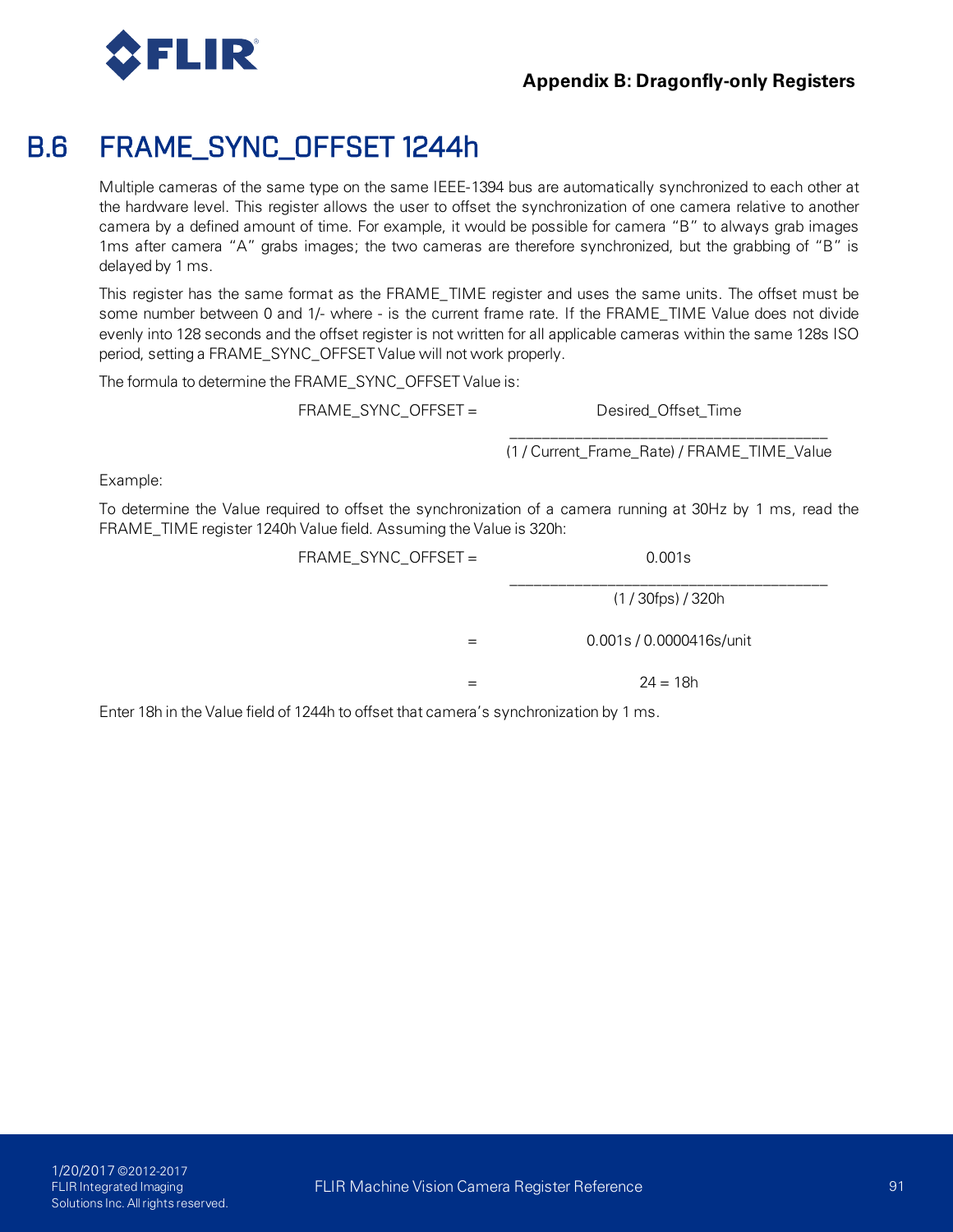

# Contacting Us

For any questions, concerns or comments please contact us via the following methods:

|                       | <b>Email</b> General questions<br>Technical support (existing customers only) |
|-----------------------|-------------------------------------------------------------------------------|
| <b>Knowledge Base</b> | Find answers to commonly asked questions in our<br><b>Knowledge Base</b>      |
|                       | <b>Downloads</b> Download the latest documents and software                   |
|                       | <b>Contact Information</b> Contact Us on our website                          |